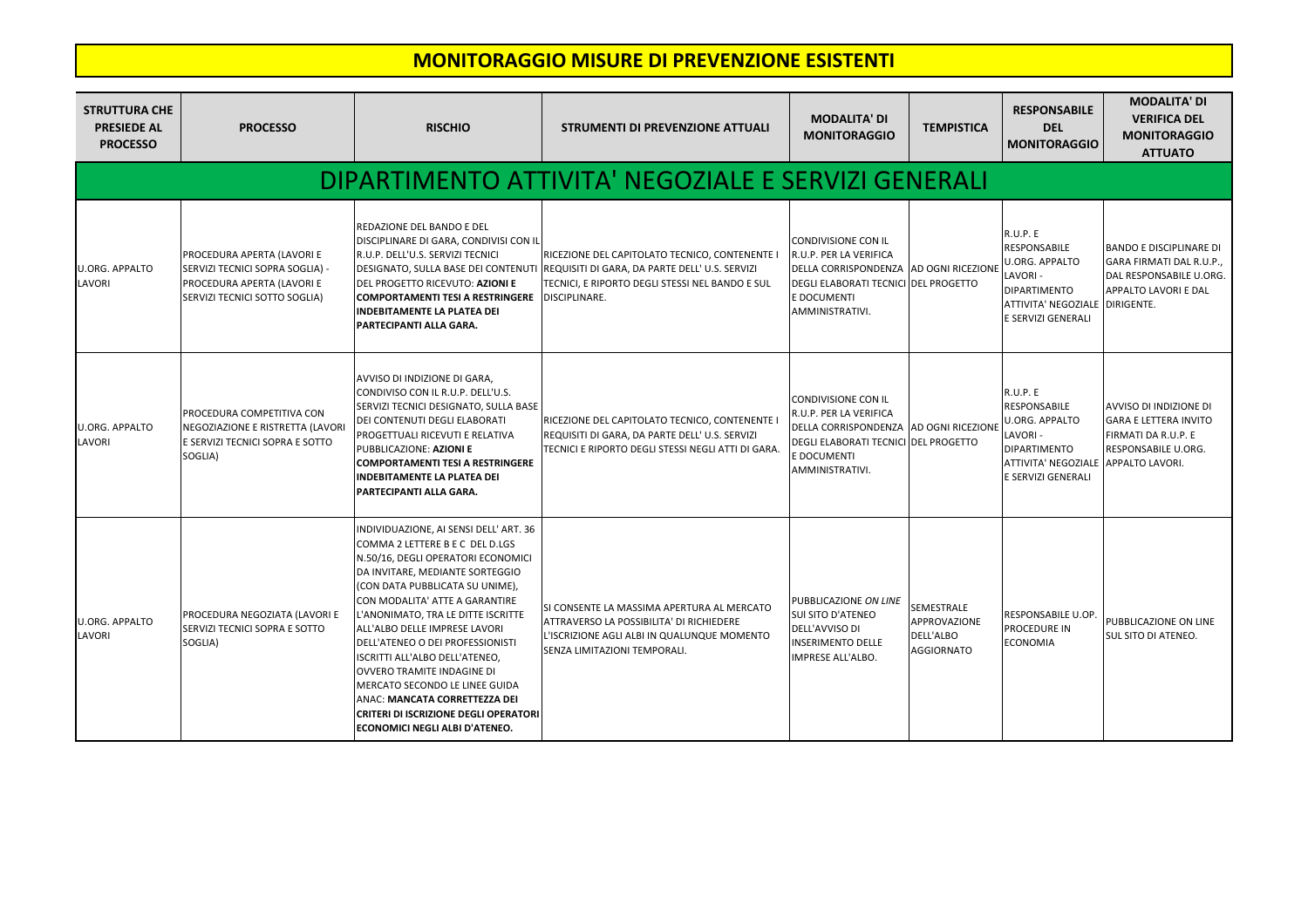| <b>STRUTTURA CHE</b><br><b>PRESIEDE AL</b><br><b>PROCESSO</b> | <b>PROCESSO</b>                                                                                                                                                                                                                | <b>RISCHIO</b>                                                                                                                                                                                                                                                                                                                                                                                                                                                                                                                      | <b>STRUMENTI DI PREVENZIONE ATTUALI</b>                                                                                                                                                                                                                                                                                                                                                                               | <b>MODALITA' DI</b><br><b>MONITORAGGIO</b>                                                                                                                                                                                                                    | <b>TEMPISTICA</b>                                                                                              | <b>RESPONSABILE</b><br><b>DEL</b><br><b>MONITORAGGIO</b>                              | <b>MODALITA' DI</b><br><b>VERIFICA DEL</b><br><b>MONITORAGGIO</b><br><b>ATTUATO</b>                                                                                                                                                      |
|---------------------------------------------------------------|--------------------------------------------------------------------------------------------------------------------------------------------------------------------------------------------------------------------------------|-------------------------------------------------------------------------------------------------------------------------------------------------------------------------------------------------------------------------------------------------------------------------------------------------------------------------------------------------------------------------------------------------------------------------------------------------------------------------------------------------------------------------------------|-----------------------------------------------------------------------------------------------------------------------------------------------------------------------------------------------------------------------------------------------------------------------------------------------------------------------------------------------------------------------------------------------------------------------|---------------------------------------------------------------------------------------------------------------------------------------------------------------------------------------------------------------------------------------------------------------|----------------------------------------------------------------------------------------------------------------|---------------------------------------------------------------------------------------|------------------------------------------------------------------------------------------------------------------------------------------------------------------------------------------------------------------------------------------|
| <b>U.ORG. APPALTO</b><br>LAVORI                               | PROCEDURA NEGOZIATA (LAVORI E<br>SERVIZI TECNICI SOPRA E SOTTO<br>SOGLIA)                                                                                                                                                      | INDIVIDUAZIONE, AI SENSI DELL' ART. 36<br>COMMA 2 LETTERE B E C DEL D.LGS<br>N.50/16, DEGLI OPERATORI ECONOMICI<br>DA INVITARE, MEDIANTE SORTEGGIO<br>(CON DATA PUBBLICATA SU UNIME),<br>CON MODALITA' ATTE A GARANTIRE<br>L'ANONIMATO, TRA LE DITTE ISCRITTE<br>ALL'ALBO DELLE IMPRESE LAVORI<br>DELL'ATENEO O DEI PROFESSIONISTI<br>ISCRITTI ALL'ALBO DELL'ATENEO,<br>OVVERO TRAMITE INDAGINE DI<br>MERCATO SECONDO LE LINEE GUIDA<br>ANAC: MANCATA CORRETTEZZA DEI<br><b>CRITERI DI SELEZIONE DAGLI ALBI</b><br><b>D'ATENEO.</b> | ADOZIONE DELLA MODALITA' DEL SORTEGGIO CON<br>ATTENZIONE ALLA ROTAZIONE DEI CONCORRENTI E<br>NEL RISPETTO DELLE CATEGORIE E CLASSIFICHE<br>INDICATE DALL'U. S. SERVIZI TECNICI.                                                                                                                                                                                                                                       | ESISTENZA DI UNA<br><b>COMMISSIONE DI TRE</b><br>ELEMENTI,<br>APPOSITAMENTE<br>NOMINATA PER SINGOLO ATTINGERE<br>PROCESSO, CHE RIPORTA<br><b>SUL VERBALE LE</b><br><b>OPERAZIONI DI</b><br>SORTEGGIO SVOLTE.                                                  | <b>OGNI QUAL VOLTA</b><br>E' NECESSARIO<br>ALL'ALBO IMPRESE<br>E PROFESSIONISTI                                | <b>COMMISSIONE DI</b><br>SORTEGGIO                                                    | VERIFICA DELL'ADOZIONE<br><b>DELLA MODALITA'</b><br>PREVISTA TRAMITE<br>SUPERVISIONE DEI VERBALI<br>DELLA COMMISSIONE DA<br>PARTE DEL RESP. U.ORG.-<br>DIRIGENTE-DG.                                                                     |
| <b>U.ORG. APPALTO</b><br>LAVORI                               | PROCEDURA APERTA (LAVORI E<br>SERVIZI TECNICI SOPRA SOGLIA)                                                                                                                                                                    | PUBBLICAZIONE DEL BANDO SU GUCE -<br><b>GURI- QUOTIDIANI- SITI INFORMATICI</b><br>18/04/2016 N°50): AZIONI E<br><b>INDEBITAMENTE LA PLATEA DEI</b><br>PARTECIPANTI ALLA GARA.                                                                                                                                                                                                                                                                                                                                                       | ACCESSIBILITA' ON LINE DELLA DOCUMENTAZIONE DI<br>GARA E DELLE INFORMAZIONI COMPLEMENTARI.<br>(ART. 72 E 73 DEL DECRETO LEGISLATIVO  PROTOCOLLAZIONE INFORMATICA DEI PLICHI DI GARA<br>AD OPERA DI ALTRO UFFICIO. ELENCO DELLE DITTE<br>COMPORTAMENTI TESI A RESTRINGERE PARTECIPANTI CON INDICAZIONE DELLA DATA DI<br>ARRIVO E DEL PROTOCOLLO E DELLE DITTE I CUI PLICHI TITULUS PER<br>SONO PERVENUTI TARDIVAMENTE. | VERIFICA DEL R.U.P.<br>NELL'AMBITO DELLE<br>FUNZIONI DI <cura dei<br=""><b>CORRETTO E RAZIONALE</b><br/><b>SVOLGIMENTO DELLE</b><br/>PROCEDURE&gt;.<br/><b>ANNOTAZIONI SU</b><br/>PAGAMENTO FATTURE<br/><b>ELETTRONICHE A</b><br/>SOCIETA' EDITORIALI.</cura> | PER OGNI<br>PUBBLICAZIONE<br><b>OBBLIGATORIA. PER</b><br><b>OGNI PAGAMENTO</b><br>IN MATERIA DI<br>PUBBLICITA' | R.U.P.                                                                                | <b>AUDIT SVOLTO DALLA</b><br><b>COMMISSIONE PER GLI</b><br><b>AUDIT INTERNI DEI</b><br>PROCESSI AMMINISTRATIVI<br><b>CON REPORT PERIODICO</b><br><b>INVIATO AL RPCT</b><br>SULL'ELENCO DELLE<br><b>OFFERTE PERVENUTE NEI</b><br>TERMINI. |
| <b>U.ORG. APPALTO</b><br>LAVORI                               | PROCEDURA APERTA (LAVORI E<br>SERVIZI TECNICI SOTTO SOGLIA)                                                                                                                                                                    | PUBBLICAZIONE DEL BANDO SU GURI-<br>QUOTIDIANI- SITI INFORMATICI (ART. 73<br>DEL DECRETO LEGISLATIVO 18/04/2016<br>N°50): AZIONI E COMPORTAMENTI TESI<br>A RESTRINGERE INDEBITAMENTE LA<br>PLATEA DEI PARTECIPANTI ALLA GARA                                                                                                                                                                                                                                                                                                        | ACCESSIBILITA' ON LINE DELLA DOCUMENTAZIONE DI<br>GARA E DELLE INFORMAZIONI COMPLEMENTARI.<br>PROTOCOLLAZIONE INFORMATICA DEI PLICHI DI GARA SVOLGIMENTO DELLE<br>AD OPERA DI ALTRO UFFICIO. ELENCO DELLE DITTE<br>PARTECIPANTI CON INDICAZIONE DELLA DATA DI<br>ARRIVO E DEL PROTOCOLLO E DELLE DITTE I CUI PLICHI TITULUS PER<br>SONO PERVENUTI TARDIVAMENTE.                                                       | VERIFICA DEL R.U.P.<br>NELL'AMBITO DELLE<br>FUNZIONI DI <cura del<br=""><b>CORRETTO E RAZIONALE</b><br/>PROCEDURE&gt;.<br/>ANNOTAZIONI SU<br/>PAGAMENTO FATTURE<br/><b>ELETTRONICHE A</b><br/>SOCIETA' EDITORIALI.</cura>                                     | PER OGNI<br>PUBBLICAZIONE<br><b>OBBLIGATORIA. PER</b><br><b>OGNI PAGAMENTO</b><br>IN MATERIA DI<br>PUBBLICITA' | R.U.P.                                                                                | <b>AUDIT SVOLTO DALLA</b><br><b>COMMISSIONE PER GLI</b><br><b>AUDIT INTERNI DEI</b><br>PROCESSI AMMINISTRATIVI<br><b>CON REPORT PERIODICO</b><br><b>INVIATO AL RPCT</b><br>SULL'ELENCO DELLE<br><b>OFFERTE PERVENUTE NEI</b><br>TERMINI. |
| <b>U.ORG. APPALTO</b><br>LAVORI                               | PROCEDURA APERTA (LAVORI E<br>SERVIZI TECNICI SOPRA SOGLIA) -<br>PROCEDURA APERTA (LAVORI E<br>SERVIZI TECNICI SOTTO SOGLIA) -<br>PROCEDURA NEGOZIATA SENZA<br><b>BANDO (LAVORI E SERVIZI TECNICI</b><br>SOPRA E SOTTO SOGLIA) | NOMINA DELLA COMMISSIONE DI GARA<br>CON D.D. O D.R. DOPO LA SCADENZA<br>FISSATA PER LA PRESENTAZIONE DELLE<br>OFFERTE: NOMINA DI COMMISSARI IN<br><b>CONFLITTO DI INTERESSE E/O</b><br><b>INCOMPATIBILITA'.</b>                                                                                                                                                                                                                                                                                                                     | INDIVIDUAZIONE DEI COMPONENTI DELLE<br>COMMISSIONI TRA GLI ESPERTI NOMINATI DALL'ANAC NEI FASCILI DI GARA CHE<br>(AZIONE SUBORDINATA ALL'ATTIVAZIONE DELL'ALBO<br>DI ESPERTI DA PARTE DELL'ANAC). RILASCIO DA PARTE DICHIARAZIONI DI<br>DEL RESPONSABILE DEL PROCEDIMENTO<br>AMMINISTRATIVO E DEI COMMISSARI DELLA<br>DICHIARAZIONE DI INESISTENZA DI CAUSE DI<br>INCOMPATIBILITA' D.LGS 165/01 E 163/06.             | <b>CHECK - LIST PRESENTE</b><br>RICHIAMA LE<br><b>INESISTENZA DI</b><br>INCOMPATIBILITA' RESE<br><b>DAI SINGOLI</b><br>COMPONENTI E DAL RPA.                                                                                                                  | OGNI QUAL VOLTA<br>SI NOMINI UNA<br><b>COMMISSIONE DI</b><br><b>GARA</b>                                       | RESPONSABILE<br><b>U.ORG., DIRIGENTE</b><br><b>DIPARTIMENTO</b><br>E SERVIZI GENERALI | <b>AUDIT SVOLTO DALLA</b><br><b>COMMISSIONE PER GLI</b><br>AUDIT INTERNI DEI<br>PROCESSI AMMINISTRATIVI<br>ATTIVITA' NEGOZIALE CON REPORT PERIODICO<br><b>INVIATO AL RPCT SULLA</b><br>CHECK - LIST.                                     |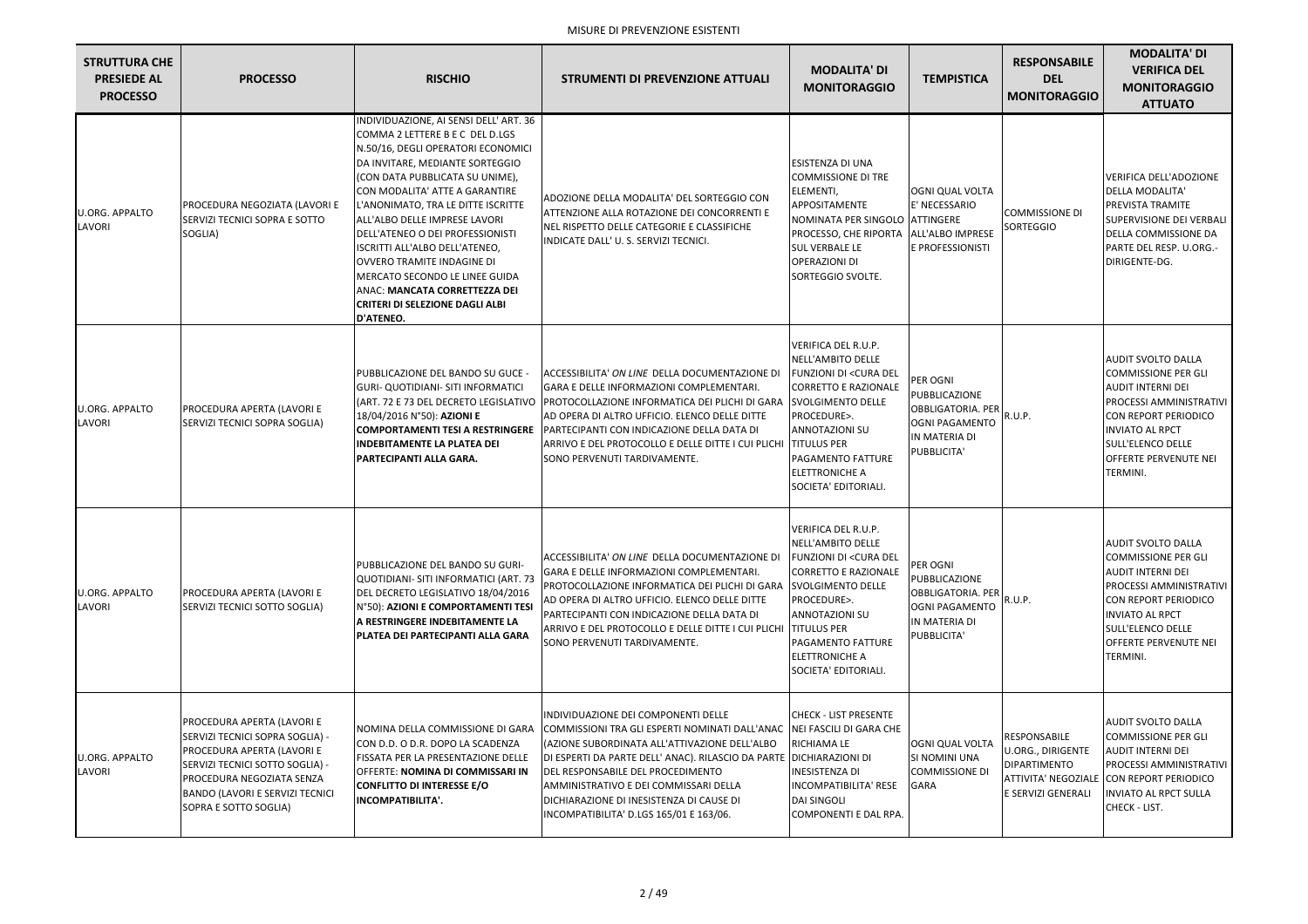| <b>STRUTTURA CHE</b><br><b>PRESIEDE AL</b><br><b>PROCESSO</b> | <b>PROCESSO</b>                                                                                                                                                                                                                                                                                                                  | <b>RISCHIO</b>                                                                                                                                                                                                                                                                                                                                                                                                                                                                                                                                                                                                  | <b>STRUMENTI DI PREVENZIONE ATTUALI</b>                                                                                                                                                                                                                                                                                                                                                                                                                   | <b>MODALITA' DI</b><br><b>MONITORAGGIO</b>                                                                                                                                                | <b>TEMPISTICA</b>                                                                     | <b>RESPONSABILE</b><br><b>DEL</b><br><b>MONITORAGGIO</b>                                       | <b>MODALITA' DI</b><br><b>VERIFICA DEL</b><br><b>MONITORAGGIO</b><br><b>ATTUATO</b>                                                                               |
|---------------------------------------------------------------|----------------------------------------------------------------------------------------------------------------------------------------------------------------------------------------------------------------------------------------------------------------------------------------------------------------------------------|-----------------------------------------------------------------------------------------------------------------------------------------------------------------------------------------------------------------------------------------------------------------------------------------------------------------------------------------------------------------------------------------------------------------------------------------------------------------------------------------------------------------------------------------------------------------------------------------------------------------|-----------------------------------------------------------------------------------------------------------------------------------------------------------------------------------------------------------------------------------------------------------------------------------------------------------------------------------------------------------------------------------------------------------------------------------------------------------|-------------------------------------------------------------------------------------------------------------------------------------------------------------------------------------------|---------------------------------------------------------------------------------------|------------------------------------------------------------------------------------------------|-------------------------------------------------------------------------------------------------------------------------------------------------------------------|
| <b>U.ORG. APPALTO</b><br>LAVORI                               | PROCEDURA APERTA (LAVORI E<br>SERVIZI TECNICI SOPRA SOGLIA) -<br>PROCEDURA APERTA (LAVORI E<br>SERVIZI TECNICI SOTTO SOGLIA) -<br>PROCEDURA NEGOZIATA (LAVORI E<br>SERVIZI TECNICI SOPRA E SOTTO<br>SOGLIA) - PROCEDURA COMPETITIVA<br>CON NEGOZIAZIONE E RISTRETTA<br>(LAVORI E SERVIZI TECNICI SOPRA E<br>SOTTO SOGLIA)        | SEDUTE DI GARA E ASSISTENZA LAVORO<br>COMMISSIONE IN QUALITA' DI RPA:<br><b>ALTERAZIONE O SOTTRAZIONE DELLA</b><br><b>DOCUMENTAZIONE DI GARA.</b>                                                                                                                                                                                                                                                                                                                                                                                                                                                               | CONSERVAZIONE DEI PLICHI PROTOCOLLATI IN UNA<br>CASSAFORTE ASSEGNATA ALL'U.ORG., POSTA NEL<br>LOCALE DENOMINATO SALA COMMISSIONI DEL<br>DIPARTIMENTO AMMINISTRATIVO CON PORTA CHIUSA<br>A DOPPIA CHIAVE.                                                                                                                                                                                                                                                  | MENZIONE NEI VERBALI<br>DI GARA DELLE<br><b>SPECIFICHE CAUTELE</b><br><b>ADOTTATE A TUTELA</b><br>DELL'INTEGRITA' E DELLA<br><b>CONSERVAZIONE DEI</b><br>PLICHI CONTENENTI LE<br>OFFERTE. | AD OGNI SEDUTA DI<br><b>GARA</b>                                                      | PRESIDENTE DELLA<br><b>COMMISSIONE DI</b><br><b>GARA</b>                                       | PUBBLICAZIONE A FINE<br>PROCEDURA DEI VERBALI<br>SU UNIME.                                                                                                        |
| <b>U.ORG. APPALTO</b><br>LAVORI                               | PROCEDURA APERTA (LAVORI E<br>SERVIZI TECNICI SOPRA SOGLIA) -<br>PROCEDURA APERTA (LAVORI E<br>SERVIZI TECNICI SOTTO SOGLIA) -<br>PROCEDURA NEGOZIATA (LAVORI E<br>SERVIZI TECNICI SOPRA E SOTTO<br>CON NEGOZIAZIONE E RISTRETTA<br>(LAVORI E SERVIZI TECNICI SOPRA E<br>SOTTO SOGLIA)                                           | <b>SEDUTE DI GARA E ASSISTENZA LAVORO</b><br>COMMISSIONE IN QUALITA' DI RPA:<br><b>POSSIBILITA' DI SITUAZIONI DI</b><br>SOGLIA) - PROCEDURA COMPETITIVA COLLEGAMENTO TRA I CONCORRENTI                                                                                                                                                                                                                                                                                                                                                                                                                          | VERIFICHE, DISPOSTE DALLA COMMISSIONE DI GARA,<br><b>ATTE A COMPRENDERE, A SEGUITO DELL'APERTURA</b><br>DELLE OFFERTE ECONOMICHE, L'ESISTENZA DI<br><b>SITUAZIONI DI</b><br>CONTROLLO/COLLEGAMENTO/ACCORDO TRA I<br>PARTECIPANTI, NASCENTI DA UN NUMERO<br>SIGNIFICATIVO DI OFFERTE SIMILI O UGUALI CON<br>INDIZI UNIVOCI DI IMPUTABILITA' AD UN UNICO<br>CENTRO DECISIONALE.                                                                             | <b>DICHIARAZIONI E</b><br>DOCUMENTAZIONE RESA COME<br>DAI PARTECIPANTI IN<br>MERITO A SITUAZIONI DI<br>CONTROLLO (ART. 2359<br>$C.C.$ ).                                                  | DA ACQUISIRE<br>DOCUMENTAZIONE<br><b>PER LA</b><br>PARTECIPAZIONE<br><b>ALLA GARA</b> | PRESIDENTE DELLA<br><b>COMMISSIONE DI</b><br><b>GARA</b>                                       | PUBBLICAZIONE A FINE<br>PROCEDURA DEI VERBALI<br>SU UNIME.                                                                                                        |
| <b>U.ORG. APPALTO</b><br>LAVORI                               | PROCEDURA APERTA (LAVORI E<br>SERVIZI TECNICI SOPRA SOGLIA) -<br>PROCEDURA APERTA (LAVORI E<br>SERVIZI TECNICI SOTTO SOGLIA) -<br>PROCEDURA NEGOZIATA (LAVORI E<br><b>SERVIZI TECNICI SOPRA E SOTTO</b><br>SOGLIA) - PROCEDURA COMPETITIVA<br>CON NEGOZIAZIONE E RISTRETTA<br>(LAVORI E SERVIZI TECNICI SOPRA E<br>SOTTO SOGLIA) | <b>ISEDUTE DI GARA E ASSISTENZA LAVORO</b><br>COMMISSIONE IN QUALITA' DI RPA:<br><b>VIOLAZIONE DELLE REGOLE POSTE A</b><br><b>TUTELA DELLA TRASPARENZA DELLA</b><br><b>PROCEDURA.</b>                                                                                                                                                                                                                                                                                                                                                                                                                           | PUBBLICAZIONE ON LINE DELLE SEDUTE DI GARA.<br>REGISTRAZIONE SUL SISTEMA AVCPASS DELLO STATO<br><b>IDEI PARTECIPANTI E SEGNALAZIONI ALL'ANAC DI</b><br>INSUSSITENZA DEI REQUISITI DI ORDINE GENERALE E<br>SPECIALE DICHIARATI. COMUNICAZIONI TEMPESTIVE<br>DELLE ESCLUSIONI AL FINE DI CONSENTIRE LA TUTELA<br>DEI PARTECIPANTI CON LA PROPOSIZIONE DI RICORSI.                                                                                           | MONITORAGGIO<br><b>COSTANTE AD OPERA DEL</b><br>R.U.P. IN ORDINE ALLA<br>PUBBLICAZIONE DELLE<br><b>SEDUTE</b>                                                                             | <b>AD OGNI GARA</b>                                                                   | R.U.P.                                                                                         | <b>AUDIT SVOLTO DALLA</b><br><b>COMMISSIONE PER GLI</b><br><b>AUDIT INTERNI DEI</b><br>PROCESSI AMMINISTRATIVI<br>CON REPORT PERIODICO<br><b>INVIATO AL RPCT.</b> |
| <b>U.ORG. APPALTO</b><br>LAVORI                               | PROCEDURA APERTA (LAVORI E<br>SERVIZI TECNICI SOPRA SOGLIA) -<br>PROCEDURA APERTA (LAVORI E<br>SERVIZI TECNICI SOTTO SOGLIA) -<br>PROCEDURA NEGOZIATA (LAVORI E<br><b>SERVIZI TECNICI SOPRA E SOTTO</b><br>SOGLIA) - PROCEDURA COMPETITIVA<br>CON NEGOZIAZIONE E RISTRETTA<br>(LAVORI E SERVIZI TECNICI SOPRA E<br>SOTTO SOGLIA) | A SEGUITO DEL PROCEDIMENTO DI<br>VERIFICA DELLA CONGRUITA' DELLE<br><b>OFFERTE ANOMALE E</b><br>DELL'AGGIUDICAZIONE PROVVISORIA,<br>VERIFICA, A CURA DEL RPA,<br>DELL'AGGIUDICATARIO PROVVISORIO<br><b>(SISTEMA AVCPASS E VERIFICHE)</b><br>TRADIZIONALI DURC, INFORMAZIONE<br>ANTIMAFIA, ENTI VARI PER EVENTUALI<br>APPROFONDIMENTI DEI RISULTATI<br>TRATTI DA AVCPASS): ALTERAZIONE O<br><b>OMISSIONE DEI CONTROLLI E DELLE</b><br><b>VERIFICHE DEI REQUISITI</b><br>DELL'AGGIUDICATARIO PROVVISORIO.<br><b>VIOLAZIONE DELLE REGOLE POSTE A</b><br><b>TUTELA DELLA TRASPARENZA DELLA</b><br><b>PROCEDURA.</b> | COMUNICAZIONI TEMPESTIVE DELLE ESCLUSIONI AL<br>FINE DI CONSENTIRE LA TUTELA DEI PARTECIPANTI PER<br>LA PROPOSIZIONE DI RICORSI. COMUNICAZIONE<br>TEMPESTIVA DELL'AGGIUDICAZIONE PROVVISORIA.<br>PUBBLICAZIONE ON LINE DELL'ESITO PROVVISORIO<br>CONTENENTE I NOMINATIVI DEI PARTECIPANTI ALLA<br>PROCEDURA, I RIBASSI OFFERTI E/O I PUNTEGGI<br>ASSEGNATI AI CONCORRENTI DALLA COMMISSIONE.<br>AVVIO DELLE VERIFICHE DELL'AGGIUDICATARIO<br>PROVVISORIO. | CONDIVISIONE CON IL<br>DIRIGENTE DEGLI<br>ADEMPIMENTI A<br>SEGUITO DI<br>AGGIUDICAZIONE<br>PROVVISORIA E<br>DOCUMENTI PRODOTTI A<br>FIRMA CONGIUNTA E DEL<br>DG.                          | A CONCLUSIONE DI U.ORG., DIRIGENTE<br><b>UNA PROCEDURA</b><br>DI GARA                 | <b>RESPONSABILE</b><br><b>DIPARTIMENTO</b><br><b>ATTIVITA' NEGOZIALE</b><br>E SERVIZI GENERALI | ATTI A FIRMA DEL DG.                                                                                                                                              |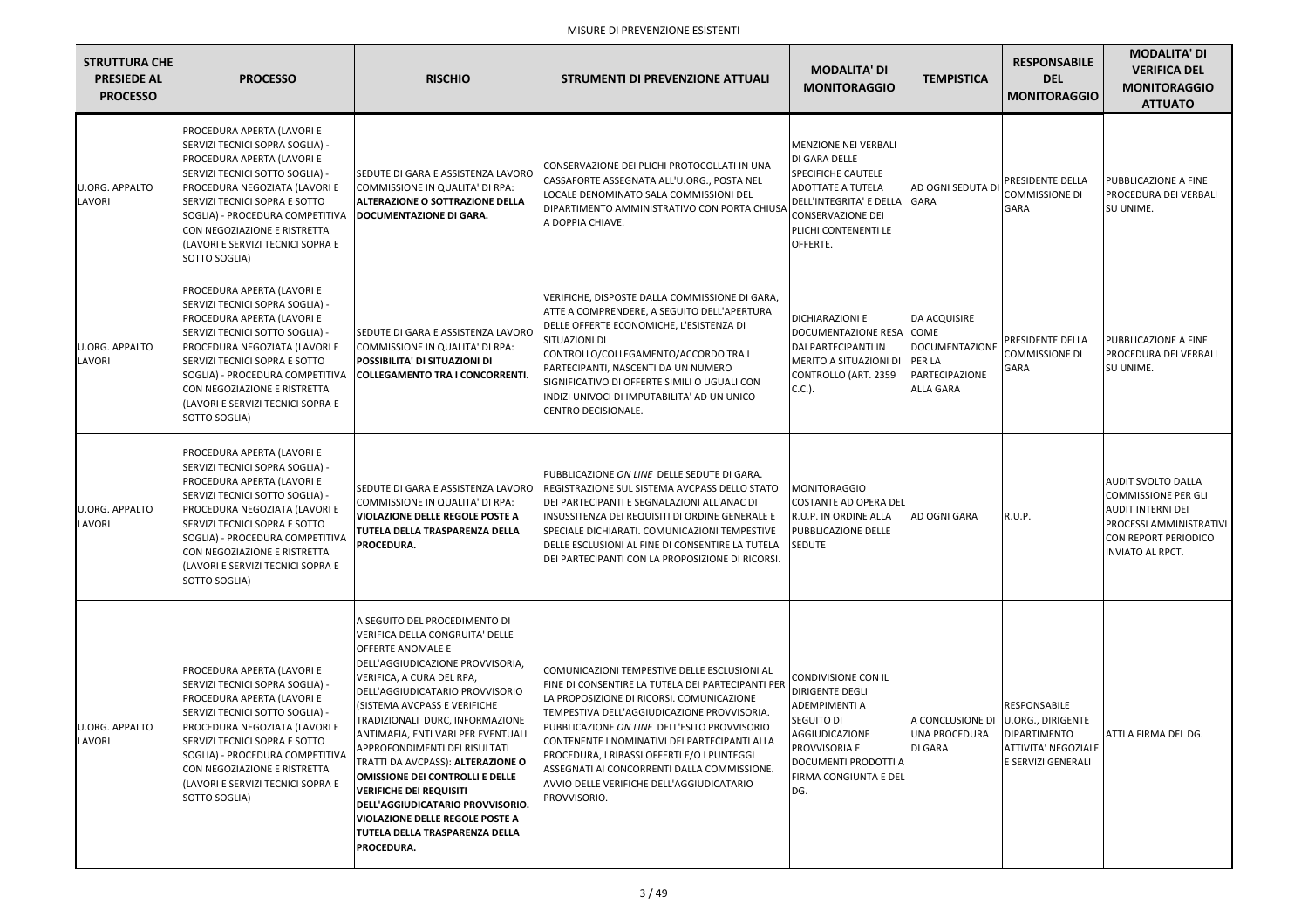| <b>STRUTTURA CHE</b><br><b>PRESIEDE AL</b><br><b>PROCESSO</b> | <b>PROCESSO</b>                                                                                                                                                                                                                                                                                                                                              | <b>RISCHIO</b>                                                                                                                                                                                                                                                                                                                                                                                                                                                                            | <b>STRUMENTI DI PREVENZIONE ATTUALI</b>                                                                                                                                                                                                                                                                                                                                                                                                                                                                                           | <b>MODALITA' DI</b><br><b>MONITORAGGIO</b>                                                                                                                                                                     | <b>TEMPISTICA</b>                                | <b>RESPONSABILE</b><br><b>DEL</b><br><b>MONITORAGGIO</b>                                      | <b>MODALITA' DI</b><br><b>VERIFICA DEL</b><br><b>MONITORAGGIO</b><br><b>ATTUATO</b>                                                                                                                                         |
|---------------------------------------------------------------|--------------------------------------------------------------------------------------------------------------------------------------------------------------------------------------------------------------------------------------------------------------------------------------------------------------------------------------------------------------|-------------------------------------------------------------------------------------------------------------------------------------------------------------------------------------------------------------------------------------------------------------------------------------------------------------------------------------------------------------------------------------------------------------------------------------------------------------------------------------------|-----------------------------------------------------------------------------------------------------------------------------------------------------------------------------------------------------------------------------------------------------------------------------------------------------------------------------------------------------------------------------------------------------------------------------------------------------------------------------------------------------------------------------------|----------------------------------------------------------------------------------------------------------------------------------------------------------------------------------------------------------------|--------------------------------------------------|-----------------------------------------------------------------------------------------------|-----------------------------------------------------------------------------------------------------------------------------------------------------------------------------------------------------------------------------|
| <b>U.ORG. APPALTO</b><br>LAVORI                               | PROCEDURA APERTA (LAVORI E<br>SERVIZI TECNICI SOPRA SOGLIA) -<br>PROCEDURA APERTA (LAVORI E<br>SERVIZI TECNICI SOTTO SOGLIA) -<br>PROCEDURA NEGOZIATA (LAVORI E<br>SERVIZI TECNICI SOPRA E SOTTO<br>SOGLIA) - PROCEDURA COMPETITIVA   DELL'AGGIUDICAZIONE DEFINITIVA E<br>CON NEGOZIAZIONE E RISTRETTA<br>(LAVORI E SERVIZI TECNICI SOPRA E<br>SOTTO SOGLIA) | AGGIUDICAZIONE DEFINITIVA MEDIANTE<br>D.D. FIRMATO DAL R.U.P. E AVVIO DELLO<br>STAND STILL PERIOD CON CONTESTUALE<br>COMUNICAZIONE A TUTTE LE DITTE<br>PARTECIPANTI AMMESSE ED ALLE<br><b>ESCLUSE, SE E' ANCORA IN CORSO IL</b><br>TERMINE PER RICORRERE: MANCATA<br><b>FORMALIZZAZIONE</b><br><b>MANCATA INDICAZIONE AI</b><br><b>PARTECIPANTI DELL'AVVIO DELLO</b><br><b>STAND STILL PERIOD. VIOLAZIONE DELLE</b><br><b>REGOLE POSTE A TUTELA DELLA</b><br>TRASPARENZA DELLA PROCEDURA. | PUBBLICAZIONE DEL DECRETO DI AGGIUDICAZIONE<br>DEFINITIVA CONTENENTE I RISULTATI DELLE VERIFICHE DIRIGENTE E IL R.U.P.<br>SVOLTE IN CAPO ALL'AGGIUDICATARIO.<br>PUBBLICAZIONE DEI VERBALI DI GARA DELLA<br>COMMISSIONE GIUDICATRICE, COMPRESI QUELLI DI<br>VERIFICA DELLE EVENTUALI OFFERTE ANOMALE.<br>COMUNICAZIONE AI CONCORRENTI DELL'AVVENUTA<br>AGGIUDICAZIONE E DELL'AVVIO E DELLA DATA DI<br>CONCLUSIONE DELLO STAND STILL PERIOD, AL FINE DI<br>CONSENTIRE LA TUTELA DEI PARTECIPANTI PER LA<br>PROPOSIZIONE DI RICORSI. | CONDIVISIONE CON IL<br>(TRAMITE<br>COMUNICAZIONI<br><b>FORMALIZZATE SU</b><br>TITULUS) E DECRETO DEL<br>DG CHE ESPLICITA TUTTI<br><b>GLI ADEMPIMENTI</b><br>FINALIZZATII ALLA<br>AGGIUDICAZIONE<br>DEFINITIVA. | PER OGNI GARA<br>AGGIUDICATA                     | R.U.P. E DIRIGENTE<br><b>DIPARTIMENTO</b><br><b>ATTIVITA' NEGOZIALE</b><br>E SERVIZI GENERALI | <b>DECRETO DI</b><br>AGGIUDICAZIONE A FIRMA<br><b>DEL DG PUBBLICATO</b><br>UNITAMENTE AI VERBALI DI<br>GARA.                                                                                                                |
| <b>U.ORG. APPALTO</b><br>LAVORI                               | PROCEDURA APERTA (LAVORI E<br>SERVIZI TECNICI SOPRA SOGLIA) -<br>PROCEDURA APERTA (LAVORI E<br>SERVIZI TECNICI SOTTO SOGLIA) -<br>PROCEDURA NEGOZIATA (LAVORI E<br>SERVIZI TECNICI SOPRA E SOTTO<br>SOGLIA) - PROCEDURA COMPETITIVA   DOCUMENTAZIONE DI GARA.<br>CON NEGOZIAZIONE E RISTRETTA<br>(LAVORI E SERVIZI TECNICI SOPRA E<br>SOTTO SOGLIA)          | CUSTODIA DELLA DOCUMENTAZIONE DI<br>GARA IN FASE POST-AGGIUDICAZIONE:<br><b>ALTERAZIONE O SOTTRAZIONE DELLA</b>                                                                                                                                                                                                                                                                                                                                                                           | CONSERVAZIONE DEI PLICHI PROTOCOLLATI IN UN<br>ARMADIO CHIUSO A CHIAVE ASSEGNATO ALL'U.ORG.,<br>POSTO NEL LOCALE DENOMINATO SALA COMMISSIONI<br>DEL DIPARTIMENTO AMMINISTRATIVO, CON PORTA DI<br>ACCESSO CHIUSA A DOPPIA CHIAVE.                                                                                                                                                                                                                                                                                                  | <b>SEGNALAZIONE AL</b><br>DIRIGENTE DI EVENTUALI<br>ANOMALIE DA PARTE DEL<br><b>RESPONSABILE DELLA</b><br>CONSERVAZIONE.                                                                                       | <b>AL VERIFICARSI DI</b><br>ANOMALIE             | <b>DIRIGENTE</b><br><b>DIPARTIMENTO</b><br>E SERVIZI GENERALI                                 | <b>REPORT AL DIRIGENTE SU</b><br>ATTIVITA' NEGOZIALE ANOMALIE VERIFICATESI.                                                                                                                                                 |
| <b>U.ORG. APPALTO</b><br>LAVORI                               | PROCEDURA APERTA (LAVORI E<br>SERVIZI TECNICI SOPRA SOGLIA) -<br>PROCEDURA APERTA (LAVORI E<br>SERVIZI TECNICI SOTTO SOGLIA) -<br>PROCEDURA NEGOZIATA (LAVORI E<br>SERVIZI TECNICI SOPRA E SOTTO<br>SOGLIA) - PROCEDURA COMPETITIVA<br>CON NEGOZIAZIONE E RISTRETTA<br>(LAVORI E SERVIZI TECNICI SOPRA E<br>SOTTO SOGLIA)                                    | PUBBLICAZIONE ESITO DI GARA CON LE<br><b>PUBBLICAZIONE NON EFFETTUATA NEI</b><br>TEMPI E NELLE MODALITA' EX LEGE.<br><b>VIOLAZIONE DELLE REGOLE POSTE A</b><br><b>TUTELA DELLA TRASPARENZA DELLA</b><br><b>PROCEDURA.</b>                                                                                                                                                                                                                                                                 | ACCESSIBILITA' ON LINE DI TUTTE LE INFORMAZIONI<br>STESSE MODALITA' DEL BANDO DI GARA: DAL MOMENTO DELL'AVVIO ALLA FASE DI<br>CONCLUSIONE DEL PROCEDIMENTO DI GARA, AVVISO<br>DI ESITO CONCLUSIVO DELLA GARA PUBBLICATO SUL<br>SITO, CON INDICAZIONE DI TUTTI I SOGGETTI ESCLUSI E<br>DEGLI AMMESSI E DELLE PERCENTUALI DEI RIBASSI<br>OFFERTI.                                                                                                                                                                                   | VERIFICA DEL R.U.P.<br>NELL'AMBITO DELLE<br>FUNZIONI DI <cura del<br=""><b>CORRETTO E RAZIONALE</b><br/>SVOLGIMENTO DELLE<br/>PROCEDURE&gt;.</cura>                                                            | PER OGNI<br>PUBBLICAZIONE<br><b>OBBLIGATORIA</b> | R.U.P.                                                                                        | <b>AUDIT SVOLTO DALLA</b><br><b>COMMISSIONE PER GLI</b><br><b>AUDIT INTERNI DEI</b><br><b>PROCESSI AMMINISTRATIVI</b><br>(TRASPARENZA) CON<br><b>REPORT PERIODICO</b><br><b>INVIATO AL RPCT SUGLI</b><br>AVVISI CONCLUSIVI. |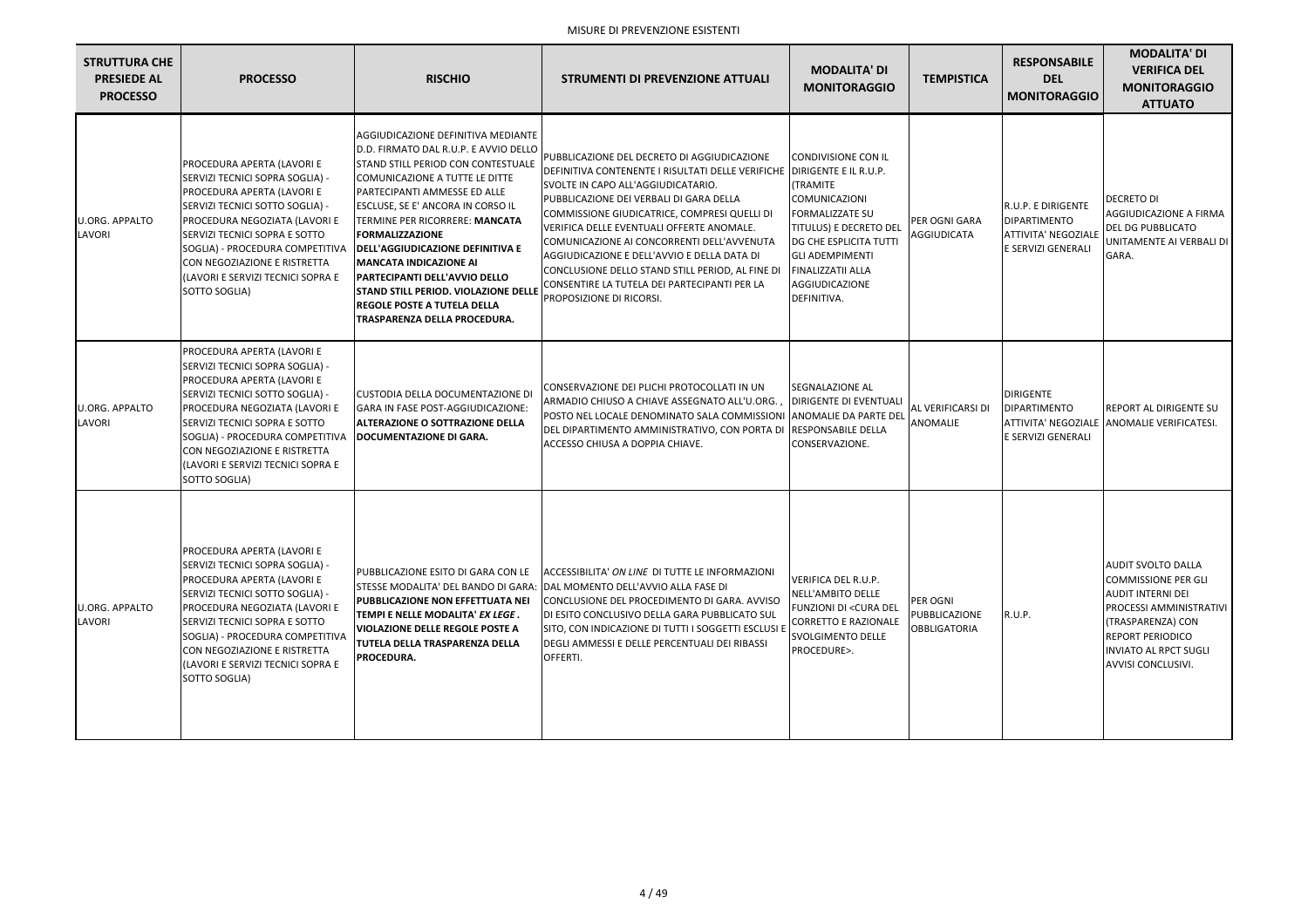| <b>STRUTTURA CHE</b><br><b>PRESIEDE AL</b><br><b>PROCESSO</b>                 | <b>PROCESSO</b>                                                                                                                                                                                                                                                                                                           | <b>RISCHIO</b>                                                                                                                                                                                                                                                                                                                                                                                                                                                          | <b>STRUMENTI DI PREVENZIONE ATTUALI</b>                                                                                                                                                                                                                                                                                                                                              | <b>MODALITA' DI</b><br><b>MONITORAGGIO</b>                                                                                                                                 | <b>TEMPISTICA</b>                                                                                                                  | <b>RESPONSABILE</b><br><b>DEL</b><br><b>MONITORAGGIO</b>                                           | <b>MODALITA' DI</b><br><b>VERIFICA DEL</b><br><b>MONITORAGGIO</b><br><b>ATTUATO</b>                      |
|-------------------------------------------------------------------------------|---------------------------------------------------------------------------------------------------------------------------------------------------------------------------------------------------------------------------------------------------------------------------------------------------------------------------|-------------------------------------------------------------------------------------------------------------------------------------------------------------------------------------------------------------------------------------------------------------------------------------------------------------------------------------------------------------------------------------------------------------------------------------------------------------------------|--------------------------------------------------------------------------------------------------------------------------------------------------------------------------------------------------------------------------------------------------------------------------------------------------------------------------------------------------------------------------------------|----------------------------------------------------------------------------------------------------------------------------------------------------------------------------|------------------------------------------------------------------------------------------------------------------------------------|----------------------------------------------------------------------------------------------------|----------------------------------------------------------------------------------------------------------|
| <b>U.ORG. APPALTO</b><br>LAVORI                                               | PROCEDURA APERTA (LAVORI E<br>SERVIZI TECNICI SOPRA SOGLIA) -<br>PROCEDURA APERTA (LAVORI E<br>SERVIZI TECNICI SOTTO SOGLIA) -<br>PROCEDURA NEGOZIATA (LAVORI E<br>SERVIZI TECNICI SOPRA E SOTTO<br>SOGLIA) - PROCEDURA COMPETITIVA<br>CON NEGOZIAZIONE E RISTRETTA<br>(LAVORI E SERVIZI TECNICI SOPRA E<br>SOTTO SOGLIA) | NEL CASO DI RICHIESTA DI SUBAPPALTO<br><b>VERIFICA DEL SUBAPPALTATORE SUI</b><br>REQUISITI DI ORDINE GENERALE E<br>SPECIALE, A CONCLUSIONE DELLE QUALI<br>AUTORIZZAZIONE CON D.D. FIRMATO<br>DAL R.U.P.: ALTERAZIONE O OMISSIONE<br>DEI CONTROLLI E DELLE VERIFICHE.                                                                                                                                                                                                    | VERIFICA DELLA SUSSISTENZA DEI REQUISITI GENERALI<br>E SPECIALI IN CAPO AL SUBAPPALTATORE.                                                                                                                                                                                                                                                                                           | CONDIVISIONE CON IL<br>DIRIGENTE E IL R.U.P.                                                                                                                               | <b>PER OGNI</b><br><b>SUBAPPALTO</b>                                                                                               | R.U.P. E DIRIGENTE<br><b>DIPARTIMENTO</b><br>ATTIVITA' NEGOZIALE<br>E SERVIZI GENERALI             | PROVVEDIMENTIO FINALE,<br>AGLI ATTI, A FIRMA DEL DG.                                                     |
| <b>U.ORG. AFFIDAMENTO</b><br>DI FORNITURE/U.ORG.<br><b>AFFIDAMENTO SERVIZ</b> | <b>AFFIDAMENTO DI FORNITURE E</b><br>AFFIDAMENTO SERVIZI MEDIANTE<br>PROCEDURE APERTE SOPRA E SOTTO<br>SOGLIA COMUNITARIA                                                                                                                                                                                                 | INDIVIDUAZIONE DELLA TIPOLOGIA DI<br>GARA SECONDO LE INDICAZIONI DEL<br>CODICE DEI CONTRATTI PUBBLICI:<br>INDIVIDUAZIONE DELLA CORRETTA<br><b>TIPOLOGIA DI GARA DA ADOTTARE.</b>                                                                                                                                                                                                                                                                                        | OBBLIGO, NELLA DETERMINA A CONTRARRE, DI<br>ESPLICITARE GLI ELEMENTI ESSENZIALI DEL<br>CONTRATTO, I MOTIVI E I CRITERI SEGUITI NELLA<br>SCELTA DELLA PROCEDURA E DEI CRITERI DI<br>SELEZIONE. PUBBLICAZIONI A NORMA DEL CODICE DEI<br>CONTRATTI.                                                                                                                                     | LA DETERMINA VIENE<br><b>VERIFICATA NEI SUOI</b><br>CONTENUTI DAL R.U.P. E<br>DAL DIRIGENTE E POI<br><b>INVIATA AL DG O CDA</b><br>PER L'APPROVAZIONE.                     | <b>PER OGNI</b><br>PUBBLICAZIONE                                                                                                   | R.U.P., DIRIGENTE,<br>DG / CDA                                                                     | PUBBLICAZIONE ON LINE<br>DELLA DETERMINA A<br>CONTRARRE.                                                 |
| <b>U.ORG. AFFIDAMENTO</b><br>DI FORNITURE/U.ORG.<br><b>AFFIDAMENTO SERVIZ</b> | AFFIDAMENTO DI FORNITURE E<br>AFFIDAMENTO SERVIZI MEDIANTE<br>PROCEDURE APERTE SOPRA E SOTTO<br>SOGLIA COMUNITARIA                                                                                                                                                                                                        | PREDISPOSIZIONE DEGLI ATTI DI GARA E<br>DEI RELATIVI DOCUMENTI PER LA<br>PARTECIPAZIONE. ACQUISIZIONE DEL<br>CAPITOLATO TECNICO E DEGLI<br>EVENTUALI ALLEGATI TECNICI DA PARTE<br>DELLE STRUTTURE COMPETENTI.<br>PUBBLICAZIONE A NORMA DEL CODICE<br>DEI CONTRATTI: ACQUISIZIONE DI UN<br><b>CAPITOLATO O SPECIFICHE TECNICHE</b><br>CHE ORIENTINO VERSO UN<br>DETERMINATO PRODOTTO O SERVIZIO E OTTOBRE 2016).<br>DI UN PREZZO COME BASA D'ASTA NON<br><b>CONGRUO.</b> | VERIFICA, OVE POSSIBILE, DI LISTINI UFFICIALI O<br>VETRINA MEPA. ACQUISIZIONE DI UNA ATTESTAZIONE<br>DA PARTE DEL RICHIEDENTE IN MERITO<br>ALL'EFFETTUAZIONE DI INDAGINI DI MERCATO SIA<br>SULLE SPECIFICHE TECNICHE (CHE NON ORIENTINO<br>VERSO UN DETERMINATO PRODOTTO/SERVIZIO) SIA<br>SULLA CONGRUITA' DEL PREZZO INDICATO (MISURA<br>ULTERIORE REALIZZATA NEL 2016 A PARTIRE DA | VERIFICA DA PARTE DEL<br>R.U.P. CIRCA L' EFFETTIVO<br>RILASCIO DELLA<br><b>ATTESTAZIONE SULLE</b><br><b>SPECIFICHE TECNICHE DA</b><br>PARTE DELLA STRUTTURA<br>INCARICATA. | PRIMA DELLA<br>PREDISPOSIZIONE<br><b>DELLA DETERMINA</b><br>A CONTRARRE                                                            | R.U.P.                                                                                             | <b>ATTESTAZIONE ACQUISITA</b><br>AGLI ATTI.                                                              |
| <b>U.ORG. AFFIDAMENTO</b><br>DI FORNITURE/U.ORG.<br><b>AFFIDAMENTO SERVIZ</b> | AFFIDAMENTO DI FORNITURE E<br>AFFIDAMENTO SERVIZI MEDIANTE<br>PROCEDURE APERTE SOPRA E SOTTO<br>SOGLIA COMUNITARIA                                                                                                                                                                                                        | PREDISPOSIZIONE DEGLI ATTI DI GARA E<br>DEI RELATIVI DOCUMENTI PER LA<br>PARTECIPAZIONE. ACQUISIZIONE DEL<br><b>CAPITOLATO TECNICO E DEGLI</b><br>EVENTUALI ALLEGATI TECNICI DA PARTE<br>DELLE STRUTTURE COMPETENTI.<br>PUBBLICAZIONE A NORMA DEL CODICE<br>DEI CONTRATTI: DEFINIZIONE DI<br><b>REQUISITI DI ACCESSO ALLA GARA E, IN</b><br><b>PARTICOLARE, DEI REQUISITI TECNICO-</b><br><b>ECONOMICI AL FINE DI FAVORIRE</b><br>UN'IMPRESA.                           | AUDIT SUL RISPETTO DELLA NORMATIVA<br>ANTICORRUZIONE.                                                                                                                                                                                                                                                                                                                                | <b>AUDIT SECONDO</b><br><b>CRONOPROGRAMMA E</b><br>MODALITA' STABILITE<br>DALLA COMMISSIONE<br>PER GLI AUDIT INTERNI<br><b>DEI PROCESSI</b><br>AMMINISTRATIVI.             | SECONDO<br>CRONOPROGRAMM<br>A DELLA<br><b>COMMISSIONE PER</b><br><b>GLI AUDIT INTERNI</b><br><b>DEI PROCESSI</b><br>AMMINISTRATIVI | <b>COMMISSIONE PER</b><br><b>GLI AUDIT INTERNI</b><br><b>DEI PROCESSI</b><br><b>AMMINISTRATIVI</b> | <b>REPORT AL DG DELLA</b><br>COMMISSIONE PER GLI<br><b>AUDIT INTERNI DEI</b><br>PROCESSI AMMINISTRATIVI. |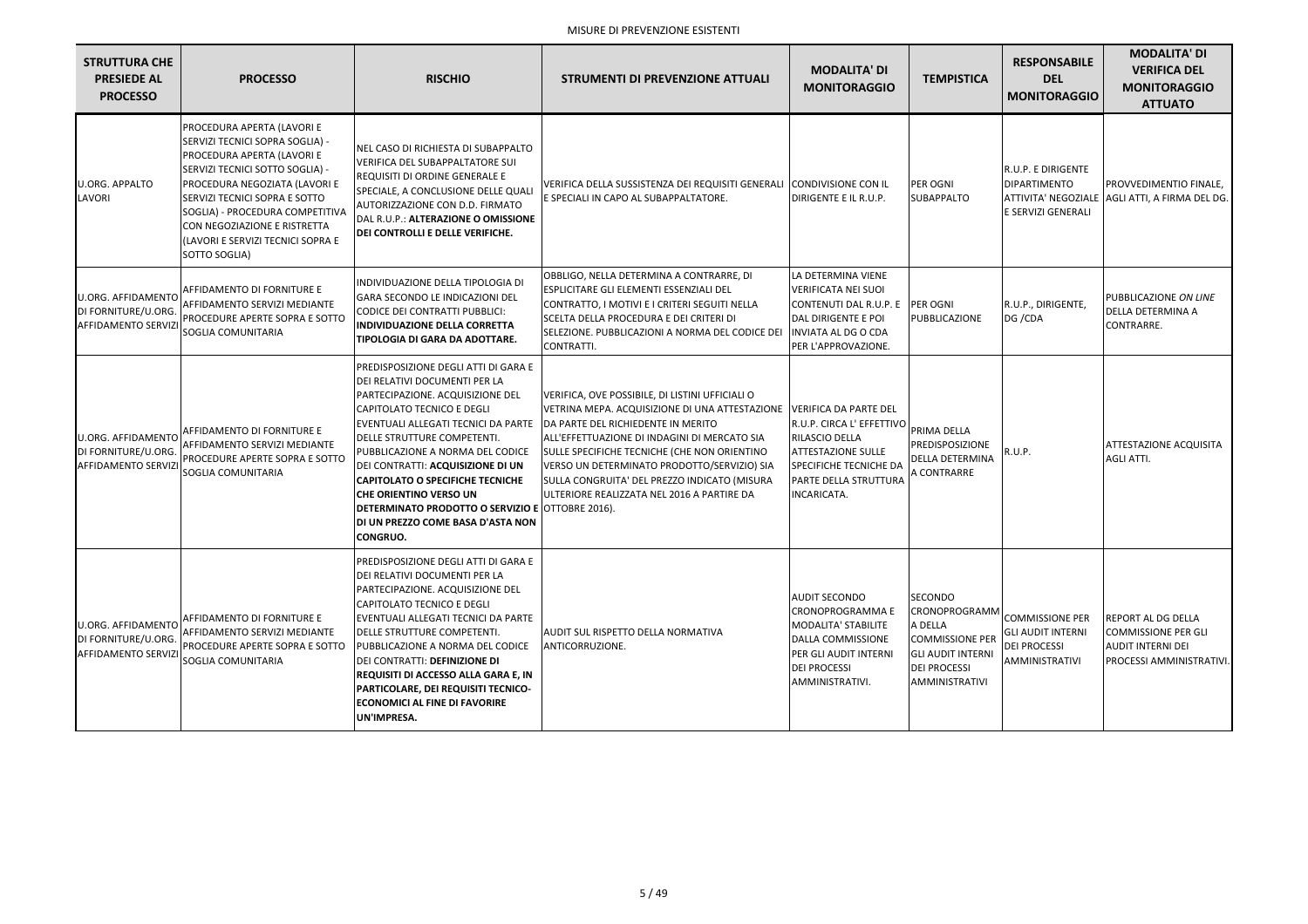| <b>STRUTTURA CHE</b><br><b>PRESIEDE AL</b><br><b>PROCESSO</b>                 | <b>PROCESSO</b>                                                                                                    | <b>RISCHIO</b>                                                                                                                                                                                                                                                                                                                                                                                                                                                                                                                                                                                                                          | <b>STRUMENTI DI PREVENZIONE ATTUALI</b>                                                                                                                                                                                                                                                                                           | <b>MODALITA' DI</b><br><b>MONITORAGGIO</b>                                                                                                                                                                                                                                                                                          | <b>TEMPISTICA</b>                                                                                       | <b>RESPONSABILE</b><br><b>DEL</b><br><b>MONITORAGGIO</b> | <b>MODALITA' DI</b><br><b>VERIFICA DEL</b><br><b>MONITORAGGIO</b><br><b>ATTUATO</b>                                                         |
|-------------------------------------------------------------------------------|--------------------------------------------------------------------------------------------------------------------|-----------------------------------------------------------------------------------------------------------------------------------------------------------------------------------------------------------------------------------------------------------------------------------------------------------------------------------------------------------------------------------------------------------------------------------------------------------------------------------------------------------------------------------------------------------------------------------------------------------------------------------------|-----------------------------------------------------------------------------------------------------------------------------------------------------------------------------------------------------------------------------------------------------------------------------------------------------------------------------------|-------------------------------------------------------------------------------------------------------------------------------------------------------------------------------------------------------------------------------------------------------------------------------------------------------------------------------------|---------------------------------------------------------------------------------------------------------|----------------------------------------------------------|---------------------------------------------------------------------------------------------------------------------------------------------|
| <b>U.ORG. AFFIDAMENTO</b><br>DI FORNITURE/U.ORG.<br><b>AFFIDAMENTO SERVIZ</b> | AFFIDAMENTO DI FORNITURE E<br>AFFIDAMENTO SERVIZI MEDIANTE<br>PROCEDURE APERTE SOPRA E SOTTO<br>SOGLIA COMUNITARIA | PREDISPOSIZIONE DEGLI ATTI DI GARA E<br>DEI RELATIVI DOCUMENTI PER LA<br>PARTECIPAZIONE. ACQUISIZIONE DEL<br>CAPITOLATO TECNICO E DEGLI<br>IEVENTUALI ALLEGATI TECNICI DA PARTE<br>DELLE STRUTTURE COMPETENTI.<br>PUBBLICAZIONE A NORMA DEL CODICE<br>DEI CONTRATTI: PRESCRIZIONI DEL<br><b>BANDO E DELLE CLAUSOLE</b><br><b>CONTRATTUALI FINALIZZATE AD</b><br><b>AGEVOLARE DETERMINATI</b><br><b>CONCORRENTI.</b>                                                                                                                                                                                                                     | UTILIZZO DI CLAUSOLE CONTRATTUALI CONFORMI<br>ALLE PRESCRIZIONI DEL CODICE; COLLEGIALITA' IN<br><b>FASE DI DEFINIZIONE; SUDDIVISIONE IN LOTTI</b><br>"FUNZIONALI" PER FAVORIRE LE PMI.                                                                                                                                            | CONDIVISIONE CON IL<br>R.U.P. DEGLI<br><b>ADEMPIMENTI PER LA</b><br><b>VERIFICA DELLA</b><br><b>CORRISPONDENZA DEI</b><br><b>DOCUMENTI</b><br>AMMINISTRATIVI<br>RISPETTO AL CAPITOLATO<br>TECNICO E VERIFICA<br>DELL'OGGETTO<br><b>DELL'APPALTO IN</b><br>RELAZIONE ALLA<br>"FUNZIONALITA"" DEL<br>LOTTO INDICATO.                  | <b>AD OGNI RICEZIONE</b><br><b>DELLA RICHIESTA</b><br>DA PARTE DELLA<br><b>STRUTTURA</b><br>RICHIEDENTE | R.U.P., R.U.ORG. E<br><b>DIRIGENTE</b>                   | <b>BANDO E DISCIPLINARE DI</b><br>GARA FIRMATI DAL R.U.P.,<br>R. U.ORG., DIRIGENTE E<br>D.G.                                                |
| <b>U.ORG. AFFIDAMENTO</b><br>DI FORNITURE/U.ORG.<br><b>AFFIDAMENTO SERVIZ</b> | AFFIDAMENTO DI FORNITURE E<br>AFFIDAMENTO SERVIZI MEDIANTE<br>PROCEDURE APERTE SOPRA E SOTTO<br>SOGLIA COMUNITARIA | PREDISPOSIZIONE DEGLI ATTI DI GARA E<br>DEI RELATIVI DOCUMENTI PER LA<br>PARTECIPAZIONE. ACQUISIZIONE DEL<br><b>CAPITOLATO TECNICO E DEGLI</b><br>EVENTUALI ALLEGATI TECNICI DA PARTE<br>DELLE STRUTTURE COMPETENTI.<br>PUBBLICAZIONE A NORMA DEL CODICE<br>DEI CONTRATTI: FORMULAZIONE DI<br><b>CRITERI DI VALUTAZIONE E DI</b><br><b>ATTRIBUZIONE DEI PUNTEGGI (TECNICI</b><br><b>ED ECONOMICI) CHE POSSONO</b><br><b>AVVANTAGGIARE L'OPERATORE</b><br><b>ECONOMICO USCENTE, GRAZIE AD</b><br>ASIMMETRIE INFORMATIVE ESISTENTI A<br><b>SUO FAVORE OVVERO, COMUNQUE,</b><br><b>FAVORIRE DETERMINATI OPERATORI</b><br><b>ECONOMICI.</b> | UTILIZZO DI CLAUSOLE CONTRATTUALI CONFORMI<br>ALLE PRESCRIZIONI DEL CODICE; COLLEGIALITA' IN<br><b>FASE DI DEFINIZIONE; SUDDIVISIONE IN LOTTI</b><br>"FUNZIONALI" PER FAVORIRE LE PMI; PREVISIONE DI<br>SOPRALLUOGHI OBBLIGATORI O FACOLTATIVI.                                                                                   | <b>CONDIVISIONE CON IL</b><br>R.U.P. PER LA VERIFICA<br>DELLA CORRISPONDENZA<br><b>DEI DOCUMENTI</b><br>AMMINISTRATIVI<br>RISPETTO AL CAPITOLATO<br>TECNICO E VERIFICA<br>DELL'OGGETTO<br><b>DELL'APPALTO IN</b><br><b>RELAZIONE ALLA</b><br><b>PREVISIONE DELLA</b><br><b>OBBLIGATORIETA' O</b><br><b>MENO DEL</b><br>SOPRALLUOGO. | AD OGNI RICEZIONE<br><b>DELLA RICHIESTA</b><br>DA PARTE DELLA<br><b>STRUTTURA</b><br>RICHIEDENTE        | R.U.P., R.U.ORG. E<br><b>DIRIGENTE</b>                   | <b>BANDO E DISCIPLINARE DI</b><br>GARA FIRMATI DAL R.U.P.,<br>R. U.ORG., DIRIGENTE E<br>D.G.                                                |
| <b>U.ORG. AFFIDAMENTO</b><br>DI FORNITURE/U.ORG.<br><b>AFFIDAMENTO SERVIZ</b> | AFFIDAMENTO DI FORNITURE E<br>AFFIDAMENTO SERVIZI MEDIANTE<br>PROCEDURE APERTE SOPRA E SOTTO<br>SOGLIA COMUNITARIA | PREDISPOSIZIONE DEGLI ATTI DI GARA E<br>DEI RELATIVI DOCUMENTI PER LA<br>PARTECIPAZIONE. ACQUISIZIONE DEL<br>CAPITOLATO TECNICO E DEGLI<br>DELLE STRUTTURE COMPETENTI.<br>PUBBLICAZIONE A NORMA DEL CODICE<br>DEI CONTRATTI: VIOLAZIONE DELLA<br><b>SEGRETEZZA DEL CONTENUTO DEGLI</b><br>ATTI.                                                                                                                                                                                                                                                                                                                                         | IEVENTUALI ALLEGATI TECNICI DA PARTE   IDOCUMENTAZIONE DEPOSITATA ALL'INTERNO DEGLI<br>ARMADI IN UNA STANZA CHIUSA A CHIAVE.                                                                                                                                                                                                      | <b>SEGNALAZIONE AL</b><br><b>DIRIGENTE DI EVENTUIALI</b><br>ANOMALIE DA PARTE DEL<br>RESPONSABILE DELLA<br>CONSERVAZIONE.                                                                                                                                                                                                           | <b>AL VERIFICARSI DI</b><br><b>ANOMALIE</b>                                                             | <b>DIRIGENTE</b>                                         | <b>IREPORT AL DIRIGENTE.</b>                                                                                                                |
| <b>U.ORG. AFFIDAMENTO</b><br>DI FORNITURE/U.ORG.<br><b>AFFIDAMENTO SERVIZ</b> | AFFIDAMENTO DI FORNITURE E<br>AFFIDAMENTO SERVIZI MEDIANTE<br>PROCEDURE APERTE SOPRA E SOTTO<br>SOGLIA COMUNITARIA | PREDISPOSIZIONE DEGLI ATTI DI GARA E<br>DEI RELATIVI DOCUMENTI PER LA<br>PARTECIPAZIONE. ACQUISIZIONE DEL<br>CAPITOLATO TECNICO E DEGLI<br>EVENTUALI ALLEGATI TECNICI DA PARTE<br><b>IDELLE STRUTTURE COMPETENTI.</b><br>PUBBLICAZIONE A NORMA DEL CODICE<br>DEI CONTRATT: MANCATA<br><b>PUBBLICAZIONE NELLE FORME DI</b><br>LEGGE.                                                                                                                                                                                                                                                                                                     | <b>MASSIMA DIFFUSIONE DELLA GARA SU TESTATE</b><br><b>GIORNALISTICHE E PUBBLICAZIONI UFFICIALI</b><br>(GURI/GUUE) NEI CASI PREVISTI DAL CODICE;<br>PUBBLICAZIONE DEGLI ATTI DI GARA SUL SITO WEB<br>DELL'ATENEO MONITORATA DAL "COLLABORATORE<br>PER LA TRASPARENZA" E SU PORTALE ANAC SECONDO<br>NORME DEL CODICE DEI CONTRATTI. | <b>MONITORAGGIO DA</b><br><b>PARTE DEL</b><br>"COLLABORATORE PER LA SEEMESTRALE<br><b>TRASPARENZA" COSI'</b><br>COME INCARICATO.                                                                                                                                                                                                    |                                                                                                         | <b>COLLABORATORE E</b><br>REFERENTE DELLA<br>TRASPARENZA | <b>RELAZIONE SEMESTRALE AL</b><br><b>REFERENTE DEL</b><br>MONITORAGGIO<br>EFFETTUATO DA PARTE DEL<br>"COLLABORATORE PER LA<br>TRASPARENZA". |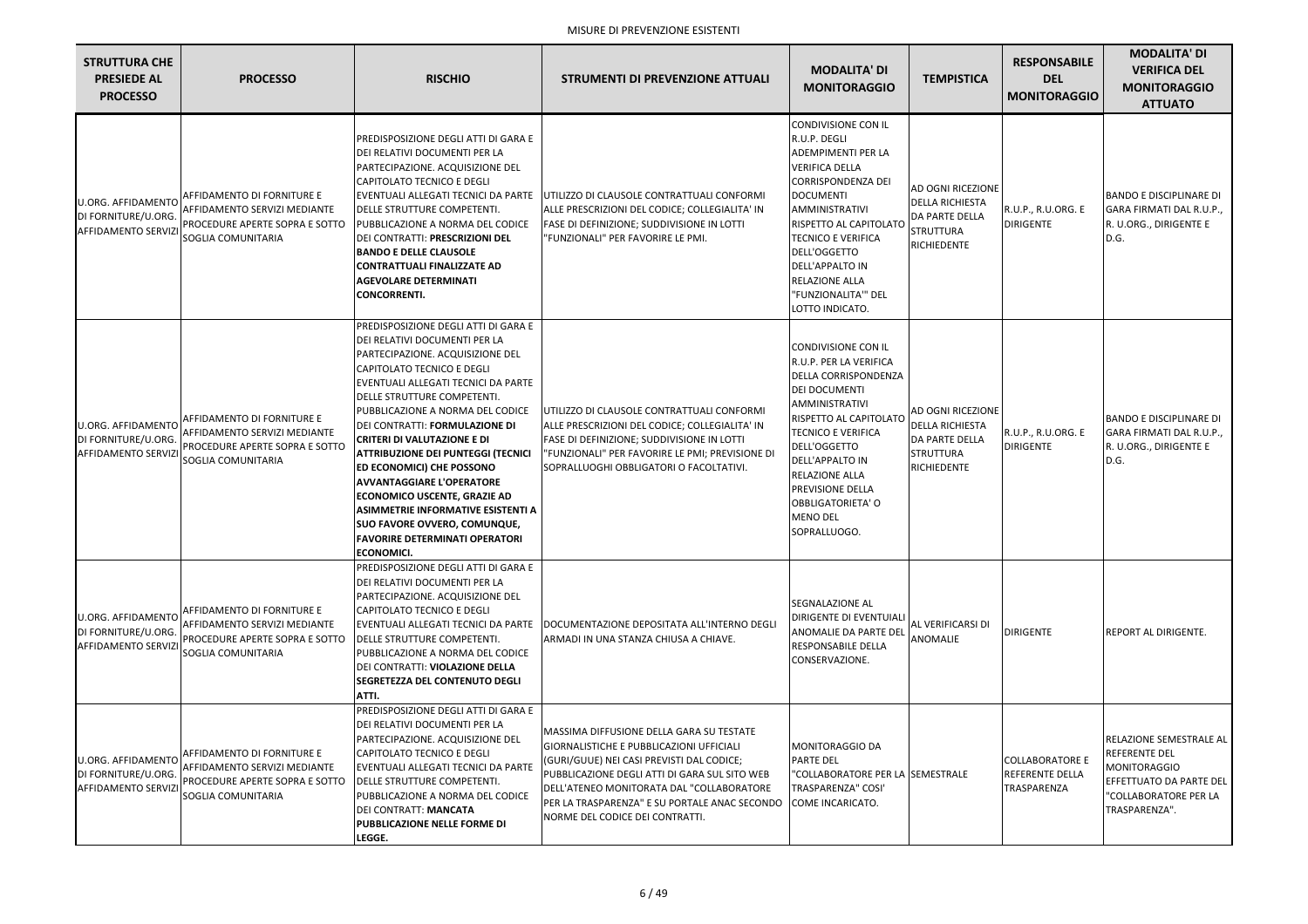| <b>STRUTTURA CHE</b><br><b>PRESIEDE AL</b><br><b>PROCESSO</b>                 | <b>PROCESSO</b>                                                                                                           | <b>RISCHIO</b>                                                                                                                                                                                                                                                                                                                                                                                                                                            | <b>STRUMENTI DI PREVENZIONE ATTUALI</b>                                                                                                                                                                                                                                                                                                                | <b>MODALITA' DI</b><br><b>MONITORAGGIO</b>                                                                                                                                                | <b>TEMPISTICA</b>                                                                      | <b>RESPONSABILE</b><br><b>DEL</b><br><b>MONITORAGGIO</b> | <b>MODALITA' DI</b><br><b>VERIFICA DEL</b><br><b>MONITORAGGIO</b><br><b>ATTUATO</b>     |
|-------------------------------------------------------------------------------|---------------------------------------------------------------------------------------------------------------------------|-----------------------------------------------------------------------------------------------------------------------------------------------------------------------------------------------------------------------------------------------------------------------------------------------------------------------------------------------------------------------------------------------------------------------------------------------------------|--------------------------------------------------------------------------------------------------------------------------------------------------------------------------------------------------------------------------------------------------------------------------------------------------------------------------------------------------------|-------------------------------------------------------------------------------------------------------------------------------------------------------------------------------------------|----------------------------------------------------------------------------------------|----------------------------------------------------------|-----------------------------------------------------------------------------------------|
| <b>U.ORG. AFFIDAMENTO</b><br>DI FORNITURE/U.ORG<br><b>AFFIDAMENTO SERVIZ</b>  | AFFIDAMENTO DI FORNITURE E<br>AFFIDAMENTO SERVIZI MEDIANTE<br>PROCEDURE APERTE SOPRA E SOTTO<br>SOGLIA COMUNITARIA        | NOMINA EVENTUALE DEL SEGGIO DI<br><b>GARA PER LA VALUTAZIONE DELLA</b><br>DOCUMENTAZIONE AMMINISTRATIVA<br>NEI CASI INDICATI DALLA NORMATIVA E<br>NOMINA DELLA COMMISSIONE<br><b>GIUDICATRICE AI SENSI DELL'ART. 77</b><br>CODICE CONTRATTI PER LA<br>VALUTAZIONE DELLE OFFERTE FINO ALL'<br>AGGIUDICAZIONE DELLA GARA CON<br>DECRETO DEL DIRETTORE GENERALE O<br><b>DEL RETTORE: LIMITATA ROTAZIONE DEI</b><br><b>COMPONENTI DELLE COMMISSIONI.</b>      |                                                                                                                                                                                                                                                                                                                                                        |                                                                                                                                                                                           |                                                                                        |                                                          |                                                                                         |
| <b>U.ORG. AFFIDAMENTO</b><br>DI FORNITURE/U.ORG<br><b>AFFIDAMENTO SERVIZI</b> | <b>AFFIDAMENTO DI FORNITURE E</b><br>AFFIDAMENTO SERVIZI MEDIANTE<br>PROCEDURE APERTE SOPRA E SOTTO<br>SOGLIA COMUNITARIA | NOMINA EVENTUALE DEL SEGGIO DI<br><b>GARA PER LA VALUTAZIONE DELLA</b><br>DOCUMENTAZIONE AMMINISTRATIVA<br>NEI CASI INDICATI DALLA NORMATIVA E<br>NOMINA DELLA COMMISSIONE<br>GIUDICATRICE AI SENSI DELL'ART. 77<br><b>CODICE CONTRATTI PER LA</b><br>VALUTAZIONE DELLE OFFERTE FINO ALL'<br>AGGIUDICAZIONE DELLA GARA CON<br>DECRETO DEL DIRETTORE GENERALE O<br>DEL RETTORE: NOMINA DI COMMISSARI<br>IN CONFLITTO DI INTERESSE E/O<br>INCOMPATIBILITA'. | INDIVIDUAZIONE DEI COMPONENTI DELLE<br>COMMISSIONI TRA GLI ESPERTI NOMINATI DALL'ANAC<br>(AZIONE SUBORDINATA ALL'ATTIVAZIONE DELL'ALBO<br>DI ESPERTI DA PARTE DI ANAC). RILASCIO DA PARTE<br>DEL RESPONSABILE DEL PROCEDIMENTO<br>AMMINISTRATIVO E DEI COMMISSARI DELLA<br>DICHIARAZIONE DI INESISTENZA DI CAUSE DI<br>INCOMPATIBILITA' D.LGS 50/2016. | RPA/R.U.P. VERIFICANO<br>L'ACQUISIZIONE DELLE<br>DICHIARAZIONI DI<br>NESISTENZA DI<br>NCOMPATIBILITA' RESE.                                                                               | <b>OGNI QUAL VOLTA</b><br><b>SI NOMINI UNA</b><br><b>COMMISSIONE DI</b><br><b>GARA</b> |                                                          | R.P.A./R.U.P/R.U.ORG DICHIARAZIONI RESE AGLI<br>ATTI.                                   |
| <b>U.ORG. AFFIDAMENTO</b><br>DI FORNITURE/U.ORG<br><b>AFFIDAMENTO SERVIZI</b> | AFFIDAMENTO DI FORNITURE E<br>AFFIDAMENTO SERVIZI MEDIANTE<br>PROCEDURE APERTE SOPRA E SOTTO<br>SOGLIA COMUNITARIA        | AVVIO ESPLETAMENTO DELLA GARA:<br><b>VIOLAZIONE DELLA SEGRETEZZA DEL</b><br><b>CONTENUTO DEGLI ATTI.</b>                                                                                                                                                                                                                                                                                                                                                  | CONSERVAZIONE DEI PLICHI PROTOCOLLATI IN UNA<br>CASSAFORTE ASSEGNATA ALLE U.ORG., POSTA NEL<br>LOCALE DENOMINATO SALA COMMISSIONI DEL<br>DIPARTIMENTO AMMINISTRATIVO CON PORTA CHIUSA<br>A DOPPIA CHIAVE.                                                                                                                                              | MENZIONE NEI VERBALI<br>DI GARA DELLE<br><b>SPECIFICHE CAUTELE</b><br><b>ADOTTATE A TUTELA</b><br>DELL'INTEGRITA' E DELLA<br><b>CONSERVAZIONE DEI</b><br>PLICHI CONTENENTI LE<br>OFFERTE. | AD OGNI SEDUTA DI<br>IGARA                                                             | PRESIDENTE DELLA<br><b>COMMISSIONE DI</b><br><b>GARA</b> | RISCONTRO DELLA<br>MENZIONE DEI VERBALI DI<br><b>GARA DA PARTE DEL</b><br>R.U.P./R.P.A. |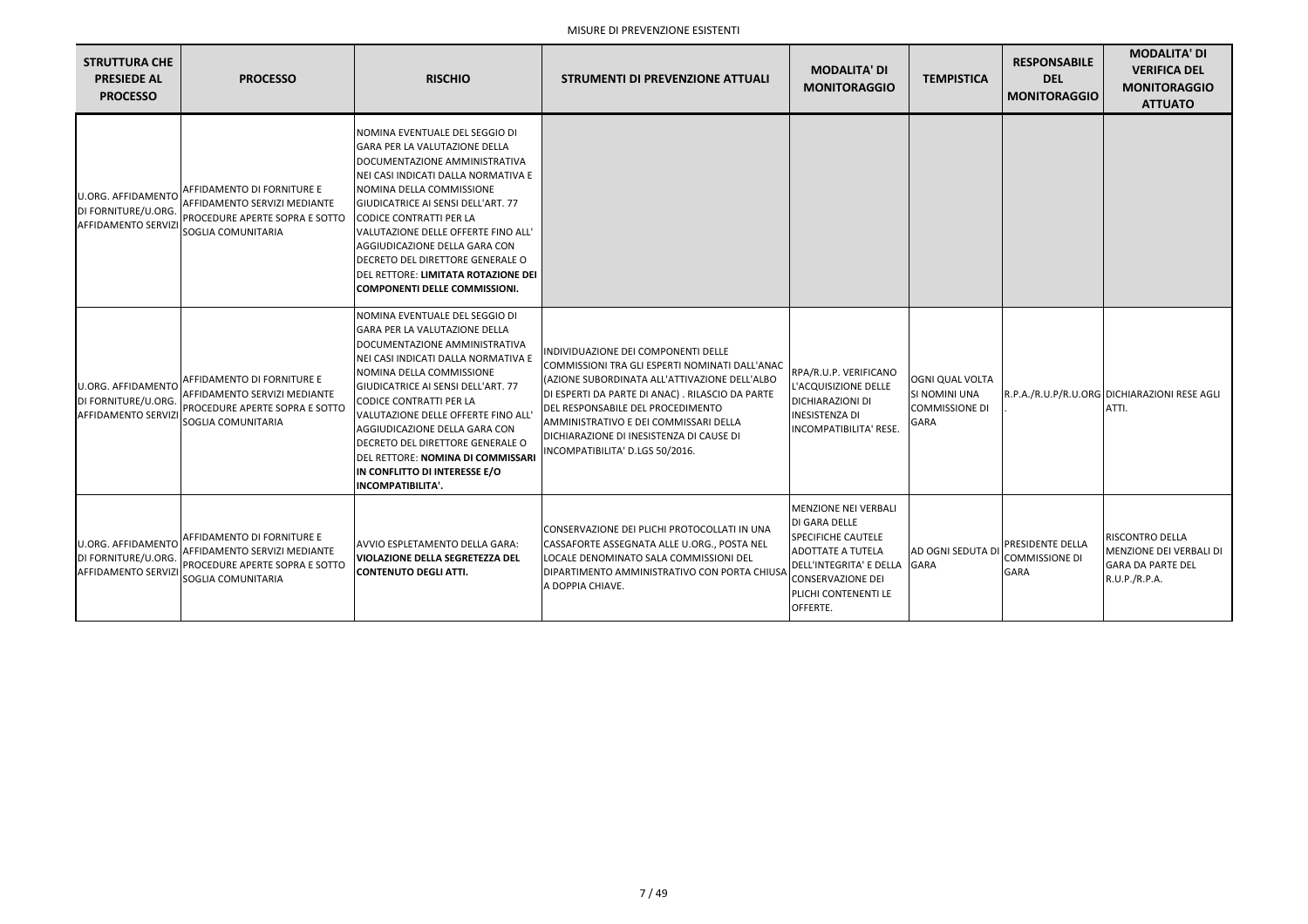| <b>STRUTTURA CHE</b><br><b>PRESIEDE AL</b><br><b>PROCESSO</b>                 | <b>PROCESSO</b>                                                                                                           | <b>RISCHIO</b>                                                                                                                                                                                                                                                                                                                                                                                                                                                                                                                                                                                                                                                                  | <b>STRUMENTI DI PREVENZIONE ATTUALI</b>                                                                                                                                                                                                                                                                                                                                                  | <b>MODALITA' DI</b><br><b>MONITORAGGIO</b>                                                                                       | <b>TEMPISTICA</b>                                   | <b>RESPONSABILE</b><br><b>DEL</b><br><b>MONITORAGGIO</b> | <b>MODALITA' DI</b><br><b>VERIFICA DEL</b><br><b>MONITORAGGIO</b><br><b>ATTUATO</b>                              |
|-------------------------------------------------------------------------------|---------------------------------------------------------------------------------------------------------------------------|---------------------------------------------------------------------------------------------------------------------------------------------------------------------------------------------------------------------------------------------------------------------------------------------------------------------------------------------------------------------------------------------------------------------------------------------------------------------------------------------------------------------------------------------------------------------------------------------------------------------------------------------------------------------------------|------------------------------------------------------------------------------------------------------------------------------------------------------------------------------------------------------------------------------------------------------------------------------------------------------------------------------------------------------------------------------------------|----------------------------------------------------------------------------------------------------------------------------------|-----------------------------------------------------|----------------------------------------------------------|------------------------------------------------------------------------------------------------------------------|
| <b>U.ORG. AFFIDAMENTO</b><br>DI FORNITURE/U.ORG<br><b>AFFIDAMENTO SERVIZ</b>  | AFFIDAMENTO DI FORNITURE E<br>AFFIDAMENTO SERVIZI MEDIANTE<br>PROCEDURE APERTE SOPRA E SOTTO<br>SOGLIA COMUNITARIA        | INSEDIAMENTO COMMISSIONE<br><b>GIUDICATRICE NOMINATA PER LA</b><br>VALUTAZIONE OFFERTA TECNICA ED<br><b>ECONOMICA E PER L'EVENTUALE</b><br>RILEVAZIONE DELL' ANOMALIA<br><b>IDELL'OFFERTA, ATTIVAZIONE DEL SUB-</b><br>PROCEDIMENTO DI VALUTAZIONE<br>DELL'OFFERTA ANORMALMENTE BASSA<br>A NORMA DELL'ART. 97 DEL CODICE DEI<br>CONTRATTI (R.U.P. CON IL SUPPORTO<br>LINEE GUIDA ANAC IN CORSO DI<br>APPROVAZIONE DEFINITIVA).<br>FORMULAZIONE DELLA PROPOSTA DI<br>AGGIUDICAZIONE AD OPERA DELLA<br><b>COMMISSIONE GIUDICATRICE:</b><br><b>MANCATA VERIFICA DELLE</b><br><b>GIUSTIFICAZIONI DELLE DITTE IN</b><br><b>RELAZIONE ALLA ANOMALIA DELLE</b><br><b>LORO OFFERTE.</b> | VALUTAZIONE COLLEGIALE DEL R.U.P. E DELLA<br>DELLA COMMISSIONE SULLA BASE DELLE COMMISSIONE SULLA BASE DELLE LINEE GUIDA ANAC.                                                                                                                                                                                                                                                           | <b>VERIFICA DELLA</b><br><b>CORRETTEZZA DELL'ITER</b><br>PROCEDURALE DA PARTE VALUTAZIONE<br>DEL DIRIGENTE.                      | <b>PER OGNI</b>                                     | <b>DIRIGENTE</b>                                         | <b>I</b> VERBALI REDATTI DAL<br>R.U.P. E DALLA<br>COMMISSIONE.                                                   |
| <b>U.ORG. AFFIDAMENTO</b><br>DI FORNITURE/U.ORG<br><b>AFFIDAMENTO SERVIZ</b>  | AFFIDAMENTO DI FORNITURE E<br>AFFIDAMENTO SERVIZI MEDIANTE<br>PROCEDURE APERTE SOPRA E SOTTO<br>SOGLIA COMUNITARIA        | <b>VERIFICA REQUISITI</b><br>DELL'AGGIUDICATARIO E DEL SECONDO<br>IN GRADUATORIA. COMUNICAZIONI E<br>ONERI CONNESSI ALLA PUBBLICITA'<br>DELL'AGGIUDICAZIONE DEFINITIVA:<br><b>IMANCATA O INESATTA VERIFICA DEI</b><br><b>REQUISITI.</b>                                                                                                                                                                                                                                                                                                                                                                                                                                         | VERIFICA DEI REQUISITI ATTRAVERSO AVCPASS E<br>VERIFICHE DIRETTAMENTE AGLI ENTI PUBBLICI<br><b>INTERESSATI.</b>                                                                                                                                                                                                                                                                          | CONDIVISIONE DEL R.U.P.<br>CON IL DIRIGENTE DEGLI<br><b>ADEMPIMENTI A</b><br>SEGUITO DI<br><b>AGGIUDICAZIONE</b><br>PROVVISORIA. | A CONCLUSIONE DI<br>UNA PROCEDURA<br><b>DI GARA</b> | R.U.P., R.U.ORG. E<br><b>DIRIGENTE</b>                   | <b>DECRETO DI</b><br><b>AGGIUDICAZIONE A FIRMA</b><br>DEL D.G. PUBBLICATO SUL<br>SITO DI ATENEO.                 |
| U.ORG. AFFIDAMENTO<br>DI FORNITURE/U.ORG<br><b>AFFIDAMENTO SERVIZ</b>         | AFFIDAMENTO DI FORNITURE E<br>AFFIDAMENTO SERVIZI MEDIANTE<br>PROCEDURE APERTE SOPRA E SOTTO<br>SOGLIA COMUNITARIA        | <b>VERIFICA REQUISITI</b><br>DELL'AGGIUDICATARIO E DEL SECONDO<br>IN GRADUATORIA. COMUNICAZIONI E<br>ONERI CONNESSI ALLA PUBBLICITA'<br>DELL'AGGIUDICAZIONE DEFINITIVA:<br>ALTERARE O OMETTERE I CONTROLLI AL<br>FINE DI FAVORIRE UN AGGIUDICATARIO.                                                                                                                                                                                                                                                                                                                                                                                                                            | COINVOLGIMENTO, OVE NECESSARIO, DI SOGGETTI<br>CON COMPETENZA TECNICO-ECONOMICA PER LA<br>VERIFICA DEI REQUISITI SPECIALI.                                                                                                                                                                                                                                                               | CONDIVISIONE DEL R.U.P.<br>CON IL DIRIGENTE DEGLI<br><b>ADEMPIMENTI A</b><br>SEGUITO DI<br>AGGIUDICAZIONE<br>PROVVISORIA.        | A CONCLUSIONE DI<br>UNA PROCEDURA<br>DI GARA        | R.U.P., R.U.ORG. E<br><b>DIRIGENTE</b>                   | VERBALE, OVE ESISTENTE,<br>DI VERIFICA DEL POSSESSO<br><b>DEI REQUISITI SPECIALI</b><br>(AGLI ATTI DELL'UNITA'). |
| <b>U.ORG. AFFIDAMENTO</b><br>DI FORNITURE/U.ORG.<br><b>AFFIDAMENTO SERVIZ</b> | AFFIDAMENTO DI FORNITURE E<br>AFFIDAMENTO SERVIZI MEDIANTE<br>PROCEDURE APERTE SOPRA E SOTTO<br><b>SOGLIA COMUNITARIA</b> | STIPULA DEL CONTRATTO.<br>TRASMISSIONE ALL'U. ORG. GESTIONE<br>CONTRATTI DELLA DOCUMENTAZIONE<br>CONTRATTUALE : IMMOTIVATO<br><b>PROVVEDIMENTO DI AGGIUDICAZIONE</b><br><b>DEFINITIVA E/O NELLA STIPULA DEL</b><br><b>CONTRATTO.</b>                                                                                                                                                                                                                                                                                                                                                                                                                                            | PUBBLICAZIONE DEL DECRETO DI AGGIUDICAZIONE<br>DEFINITIVA CONTENENTE I RISULTATI DELLE VERIFICHE<br>SVOLTE IN CAPO ALL'AGGIUDICATARIO.<br>COMUNICAZIONE AI CONCORRENTI DELL'AVVENUTA<br>RITARDO NELLA FORMALIZZAZIONE DEL AGGIUDICAZIONE E DELLA DATA DI CONCLUSIONE<br>DELLO STAND STILL PERIOD, AL FINE DI CONSENTIRE LA<br>TUTELA DEI PARTECIPANTI PER LA PROPOSIZIONE DI<br>RICORSI. | CONDIVISIONE DEL R.U.P.<br>CON IL DIRIGENTE DEGLI<br>ADEMPIMENTI A<br>SEGUITO DI<br>AGGIUDICAZIONE.                              | A CONCLUSIONE DI<br>UNA PROCEDURA<br>DI GARA        | R.U.P., R.U.ORG. E<br><b>DIRIGENTE</b>                   | <b>DECRETO DI</b><br>AGGIUDICAZIONE A FIRMA<br>DEL D.G. PUBBLICATO SUL<br>SITO DI ATENEO.                        |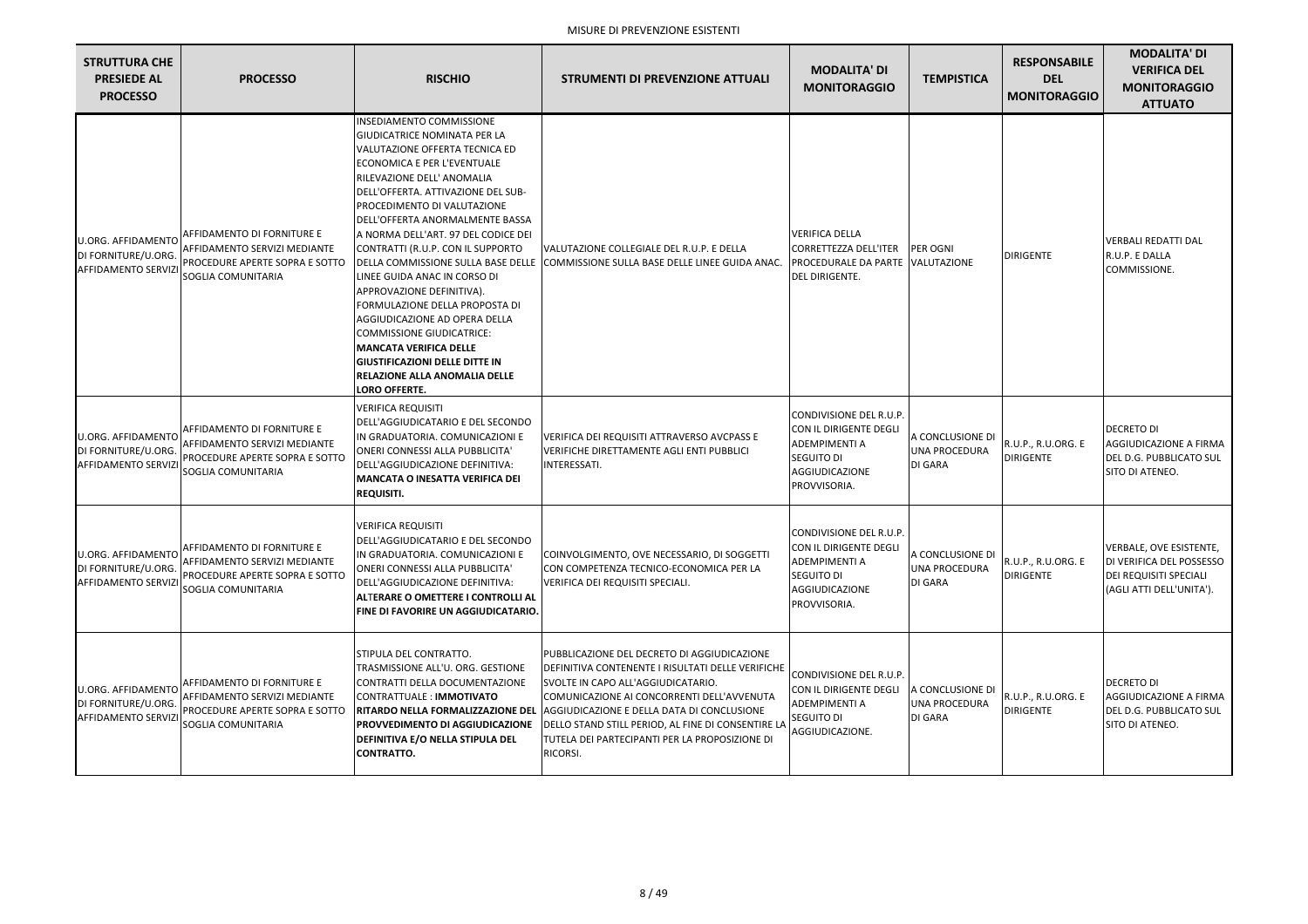| <b>STRUTTURA CHE</b><br><b>PRESIEDE AL</b><br><b>PROCESSO</b>                  | <b>PROCESSO</b>                                                                                                    | <b>RISCHIO</b>                                                                                                                                                                                                                                                                               | <b>STRUMENTI DI PREVENZIONE ATTUALI</b>                                                                                                                                                                                                                       | <b>MODALITA' DI</b><br><b>MONITORAGGIO</b>                                                                                                                                                                                                           | <b>TEMPISTICA</b>                                                        | <b>RESPONSABILE</b><br><b>DEL</b><br><b>MONITORAGGIO</b>                           | <b>MODALITA' DI</b><br><b>VERIFICA DEL</b><br><b>MONITORAGGIO</b><br><b>ATTUATO</b> |
|--------------------------------------------------------------------------------|--------------------------------------------------------------------------------------------------------------------|----------------------------------------------------------------------------------------------------------------------------------------------------------------------------------------------------------------------------------------------------------------------------------------------|---------------------------------------------------------------------------------------------------------------------------------------------------------------------------------------------------------------------------------------------------------------|------------------------------------------------------------------------------------------------------------------------------------------------------------------------------------------------------------------------------------------------------|--------------------------------------------------------------------------|------------------------------------------------------------------------------------|-------------------------------------------------------------------------------------|
| U.ORG. AFFIDAMENTO<br>DI FORNITURE/U.ORG.<br><b>AFFIDAMENTO SERVIZI</b>        | AFFIDAMENTO DI FORNITURE E<br>AFFIDAMENTO SERVIZI MEDIANTE<br>PROCEDURE APERTE SOPRA E SOTTO<br>SOGLIA COMUNITARIA | <b>EVENTUALE ESTENSIONE DEL</b><br>CONTRATTO PER APPLICAZIONE DI UNA<br>VARIANTE IN CORSO D'OPERA: RISCHIO<br><b>DELL'INESISTENZA DI OBIETTIVE</b><br><b>IESIGENZE DERIVANTI DA CIRCOSTANZE</b><br>SOPRAVVENUTE ED IMPREVEDIBILI AL<br><b>MOMENTO DELLA STIPULA DEL</b><br><b>CONTRATTO.</b> | ATTENTA E PONDERATA VALUTAZIONE DELLE<br>CIRCOSTANZE E SOTTOPOSIZIONE DEL RELATIVO<br>PROVVEDIMENTO AGLI ORGANI DELIBERANTI<br>DELL'ATENEO.                                                                                                                   | <b>CONDIVISIONE TRA IL</b><br>R.U.P., IL DIRIGENTE E IL<br>R.U.ORG. . GESTIONE<br><b>CONTRATTI DELLE</b><br><b>VALUTAZIONI CIRCA</b><br>L'ESISTENZA DEI<br>PRESUPPOSTI DI LEGGE<br>CHE GIUSTIFICANO IL<br>RICORSO ALLA VARIANTE<br>IN CORSO D'OPERA. | PER OGNI<br><b>VARIANTE IN</b><br><b>CORSO D'OPERA</b>                   | R.U.P., DIRIGENTE E<br>R.U.ORG. GESTIONE<br><b>CONTRATTI</b>                       | PROVVEDIMENTO<br>AUTORIZZATIVO DEL DG O<br>CDA.                                     |
| <b>U.ORG. AFFIDAMENTO</b><br>DI FORNITURE/U.ORG.<br><b>AFFIDAMENTO SERVIZI</b> | AFFIDAMENTO DI FORNITURE E<br>AFFIDAMENTO SERVIZI MEDIANTE<br>PROCEDURE APERTE SOPRA E SOTTO<br>SOGLIA COMUNITARIA | EVENTUALE PROROGA DEL CONTRATTO<br>DI SERVIZIO A SEGUITO DI<br>PROVVEDIMENTO DEGLI ORGANI<br>DELIBERATIVI: UTILIZZO IMPROPRIO<br><b>DELLE PROROGHE.</b>                                                                                                                                      | VERIFICA ATTENTA E RIGOROSA DELLA SUSSISTENZA<br>DELLE CONDIZIONI PER UNA PROROGA TECNICA DA<br>SOTTOPORRE AGLI ORGANI DELIBERATIVI O DA<br>INSERIRE NEL DECRETO RETTORALE O DIRETTORIALE<br>INELLA PARTE RISERVATA ALLE MOTIVAZIONI.                         | <b>CONDIVISIONE TRA IL</b><br>R.U.P., IL DIRIGENTE E IL<br>R.U.ORG. . GESTIONE<br><b>CONTRATTI DELLE</b><br><b>VALUTAZIONI CIRCA</b><br>L'ESISTENZA DELLE<br><b>CONDIZIONI CHE</b><br><b>GIUSTIFICANO UNA</b><br>PROROGA TECNICA.                    | PER OGNI<br>RICHIESTA DI<br>PROROGA                                      | R.U.P., DIRIGENTE E<br>R.U.ORG. GESTIONE<br><b>CONTRATTI</b>                       | PROVVEDIMENTO<br>AUTORIZZATIVO DEL DG O<br>CDA.                                     |
| <b>U.ORG. GESTIONE</b><br><b>CONTRATTI E SERVIZI</b><br><b>GENERALI</b>        | <b>GESTIONE CONTRATTI E CONVENZIONI</b><br>(SOPRA E SOTTO SOGLIA<br>COMUNITARIA)                                   | RICEZIONE FORMALE, A MEZZO TITULUS,<br>DI TUTTA LA DOCUMENTAZIONE<br><b>CONTRATTUALE: POSSIBILE RICEZIONE DI</b><br>DOCUMENTAZIONE INCOMPLETA.                                                                                                                                               | RICHIESTA DELLA DOCUMENTAZIONE COMPLETA AL<br>RESPONSABILE UNICO DEL PROCEDIMENTO CHE HA<br>TRASMESSO IL CONTRATTO.                                                                                                                                           | CHECK LIST (GESTITA DA<br>RESP. U.OP. GESTIONE<br>CONTRATTI) DI TUTTA LA<br><b>DOCUMENTAZIONE</b><br><b>IDONEA DA ACQUISIRE</b><br>COME DA CONTRATTO O<br>CONVENZIONE CONSIP.                                                                        | PER OGNI<br><b>CONVEZIONE E</b><br>CONTRATTO DA<br>GESTIRE               | RESPONSABILE<br><b>U.ORG. GESTIONE</b><br><b>CONTRATTI E</b><br>CONVENZIONI        | <b>DOCUMENTAZIONE</b><br><b>CONTRATTUALE</b><br>CORREDATA DA CHECK LIST.            |
| <b>U.ORG. GESTIONE</b><br><b>CONTRATTI E SERVIZI</b><br><b>GENERALI</b>        | GESTIONE CONTRATTI E CONVENZIONI DELLA DOCUMENTAZIONE:<br>(SOPRA E SOTTO SOGLIA<br>COMUNITARIA)                    | ANALISI - COLLAZIONE - ARCHIVIAZIONE<br>SOTTRAZIONE INDEBITA E NON<br><b>AUTORIZZATA DI DOCUMENTI.</b>                                                                                                                                                                                       | DIGITALIZZAZIONE DEI DOCUMENTI FONDAMENTALI CAMBIO PASSWORD DEI<br>TUTELATI DA SISTEMA DI PASSWORD SU VARI PC.                                                                                                                                                | PC.                                                                                                                                                                                                                                                  | <b>SEMESTRALE</b>                                                        | <b>RESPONSABILE</b><br><b>U.ORG. GESTIONE</b><br><b>CONTRATTI E</b><br>CONVENZIONI | SISTEMA AUTOMATICO DI<br><b>SCADENZA DELLA</b><br>PASSWORD.                         |
| U.ORG. GESTIONE<br><b>CONTRATTI E SERVIZI</b><br><b>GENERALI</b>               | <b>GESTIONE CONTRATTI E CONVENZIONI SULLA PRIVACY: ACQUISIZIONE DI</b><br>(SOPRA E SOTTO SOGLIA<br>COMUNITARIA)    | APPLICAZIONE DISPOSIZIONI LEGGE<br><b>INFORMAZIONI SU DITTE</b><br><b>NON AUTORIZZATI.</b>                                                                                                                                                                                                   | TUTELA DEI DATI SENSIBILI DELLE PARTI<br>CONTRATTUALI GARANTENDO L'ANONIMATO NEL<br>ISISTEMA DI ARCHIVIAZIONE DELLE PRATICHE. UTILIZZO<br><b>AGGIUDICATRICI DA PARTE DI SOGGETTI DI CODICI IDENTIFICATIVI DA ASSOCIARE ALLE</b><br>CONVENZIONI E/O CONTRATTI. | <b>VERIFICA PERIODICA DA</b><br>PARTE DEL RESP. U.ORG.<br>SULL'UTILIZZO DEI CODICI CONTRATTO DA<br>PER TUTTI I CONTRATTI.                                                                                                                            | PER OGNI<br><b>CONVEZIONE E</b><br><b>GESTIRE</b>                        | <b>RESPONSABILE</b><br>U.ORG. GESTIONE<br><b>CONTRATTI E</b><br><b>CONVENZIONI</b> | <b>DOCUMENTAZIONE</b><br>REPERTORIATA CON CODICI<br>IDENTIFICATIVI.                 |
| U.ORG. GESTIONE<br><b>CONTRATTI E SERVIZI</b><br><b>GENERALI</b>               | GESTIONE CONTRATTI E CONVENZIONI VERIFICA POLIZZE ASSICURATIVE:<br><b>(SOPRA E SOTTO SOGLIA</b><br>COMUNITARIA)    | <b>FALSI.</b>                                                                                                                                                                                                                                                                                | ATTIVAZIONE (RESP. U.OP. GESTIONE CONTRATTI) DI<br>POSSIBILE PRODUZIONE DI DOCUMENTI VERIFICA DIRETTA CON LA COMPAGNIA DI<br>ASSICURAZIONE.                                                                                                                   | RICHIESTA ALLA<br><b>COMPAGNIA DI</b><br><b>ASSICURAZIONE</b><br>CONDIVISA CON RESP.<br>U.ORG.                                                                                                                                                       | PER TUTTI I<br><b>CONTRATTI</b><br><b>ESISTENTI</b>                      | <b>RESPONSABILE</b><br>U.ORG. GESTIONE<br><b>CONTRATTI E</b><br><b>CONVENZIONI</b> | <b>INVIO PER PEC ALLA</b><br><b>COMPAGNIA A FIRMA DEL</b><br>DG.                    |
| <b>U.ORG. GESTIONE</b><br><b>CONTRATTI E SERVIZI</b><br><b>GENERALI</b>        | <b>GESTIONE CONTRATTI E CONVENZIONI</b><br>(SOPRA E SOTTO SOGLIA<br>COMUNITARIA)                                   | NOMINA DEL DIRETTORE ESECUZIONE<br><b>CONTRATTO: LIMITATA ROTAZIONE.</b>                                                                                                                                                                                                                     | INDIVIDUAZIONE DEI SOGGETTI IN BASE ALLE<br>PROFESSIONALITA' RICHIESTE.                                                                                                                                                                                       | <b>INDIVIDUAZIONE SULLA</b><br><b>BASE DELLE</b><br>PROFESSIONALITA'<br>RICHIESTE CONDIVISA<br>CON IL DG E<br><b>FORMALIZZATA CON</b><br>DECRETO.                                                                                                    | PER OGNI<br><b>CONVEZIONE E</b><br><b>CONTRATTO DA</b><br><b>GESTIRE</b> | RESPONSABILE<br>U.ORG. GESTIONE<br><b>CONTRATTI E</b><br>CONVENZIONI               | DECRETI DI NOMINA DEL<br>DEC DA PARTE DEL DG.                                       |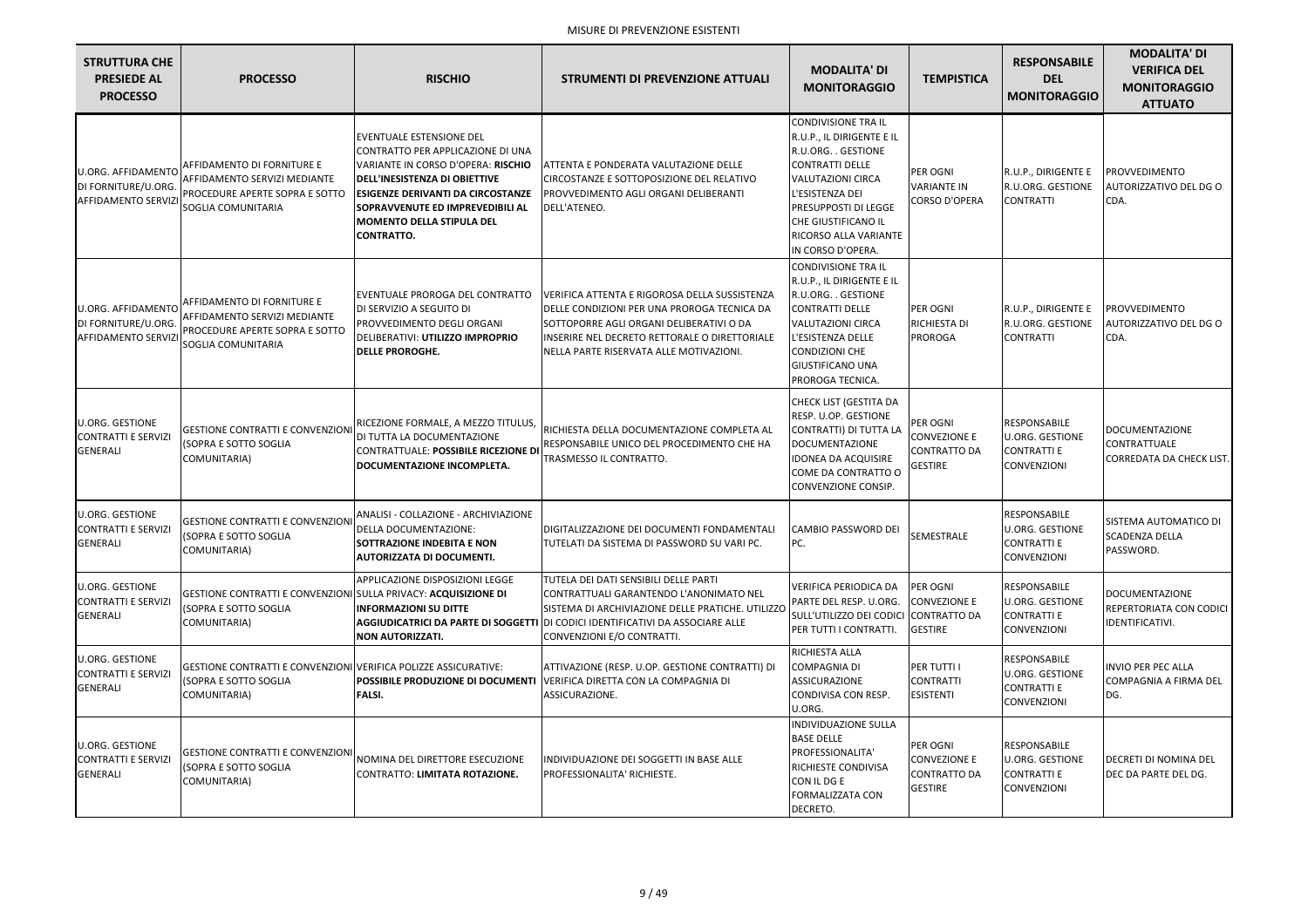| <b>STRUTTURA CHE</b><br><b>PRESIEDE AL</b><br><b>PROCESSO</b>           | <b>PROCESSO</b>                                                                                           | <b>RISCHIO</b>                                                                                                                                                                                                     | <b>STRUMENTI DI PREVENZIONE ATTUALI</b>                                                                                                                                                                                                                                                       | <b>MODALITA' DI</b><br><b>MONITORAGGIO</b>                                                                                     | <b>TEMPISTICA</b>                                                                       | <b>RESPONSABILE</b><br><b>DEL</b><br><b>MONITORAGGIO</b>                                                 | <b>MODALITA' DI</b><br><b>VERIFICA DEL</b><br><b>MONITORAGGIO</b><br><b>ATTUATO</b>                                                                                           |
|-------------------------------------------------------------------------|-----------------------------------------------------------------------------------------------------------|--------------------------------------------------------------------------------------------------------------------------------------------------------------------------------------------------------------------|-----------------------------------------------------------------------------------------------------------------------------------------------------------------------------------------------------------------------------------------------------------------------------------------------|--------------------------------------------------------------------------------------------------------------------------------|-----------------------------------------------------------------------------------------|----------------------------------------------------------------------------------------------------------|-------------------------------------------------------------------------------------------------------------------------------------------------------------------------------|
| <b>U.ORG. GESTIONE</b><br><b>CONTRATTI E SERVIZI</b><br><b>GENERALI</b> | GESTIONE CONTRATTI E CONVENZIONI STRAORDINARI PREVISTI<br>(SOPRA E SOTTO SOGLIA<br>COMUNITARIA)           | ACQUISIZIONE RICHIESTE DI SERVIZI<br>CONTRATTUALMENTE: ASSENZA DI<br>REALE ESIGENZA CHE GIUSTIFICA LA<br>RICHIESTA DEL SERVIZIO.                                                                                   | VERIFICA DA PARTE DEL DIRETTORE DELL'ESECUZIONE<br>DEL CONTRATTO E ATTIVAZIONE DEI SERVIZI CON ATTO<br><b>FORMALE.</b>                                                                                                                                                                        | <b>AUTORIZZAZIONE DEL</b><br><b>DIRETTORE GENERALE</b><br>DELL'ESIGENZA<br>STRAORDINARIA.                                      | PER OGNI<br>RICHIESTA DI<br>SERVIZIO<br><b>STRAORDINARIO</b>                            | <b>RESPONSABILE</b><br><b>U.ORG. GESTIONE</b><br><b>CONTRATTI E</b><br><b>CONVENZIONI E DEC</b>          | RICHIESTA AUTORIZZATA<br>CON DECRETO DG.                                                                                                                                      |
| <b>U.ORG. GESTIONE</b><br><b>CONTRATTI E SERVIZI</b><br><b>GENERALI</b> | GESTIONE CONTRATTI E CONVENZIONI FORMALE: NON RILEVATA<br>(SOPRA E SOTTO SOGLIA<br>COMUNITARIA)           | RICEZIONE FATTURA E VERIFICA<br>IRREGOLARITA' NEI DATI RIPORTATI<br><b>NELLE FATTURE E NELLA</b><br>DOCUMENTAZIONE A CORREDO.                                                                                      | CONTROLLO DEI DATI E DEGLI ATTI DA ACQUISIRE<br>OLTRE CHE DAL RESPONSABILE DEL PROCEDIMENTO<br>ANCHE DA PARTE DEL RESP. U.ORG.                                                                                                                                                                | <b>CRONOPROGRAMMA E</b><br>SCADENZARIO<br>CONDIVISO TRA RESP. U<br>ORG E U.OP.                                                 | PER OGNI<br><b>CONVEZIONE E</b><br><b>CONTRATTO DA</b><br><b>GESTIRE</b>                | RESPONSABILE<br><b>U.ORG. GESTIONE</b><br><b>CONTRATTI E</b><br><b>CONVENZIONI</b>                       | RESOCONTO, NEI TERMI E<br><b>MODI PREVISTI DALLA</b><br>NORMATIVA, DELLA<br><b>GESTIONE FINANZIARIA DEL</b><br><b>CONTRATTO SULLA SPESA</b><br>PROGRAMMATA E A<br>CONSUNTIVO. |
| <b>U.ORG. GESTIONE</b><br><b>CONTRATTI E SERVIZI</b><br><b>GENERALI</b> | GESTIONE CONTRATTI E CONVENZIONI ALTERAZIONI O OMISSIONI<br>(SOPRA E SOTTO SOGLIA<br>COMUNITARIA)         | RILASCIO DA PARTE DEL DEC DELLA<br>VERIFICA DI CONFORMITA': POSSIBILI<br>NELL'ATTIVITA' DI CONTROLLO E<br>RENDICONTAZIONE DEL DEC (MANCATA<br>PROPOSTA DELL'APPLICAZIONE DELLA<br>PENALE).                         | ESISTENZA DI UNA COMMISSIONE DI CONTROLLO DEI<br>SERVIZI A SUPPORTO DEL DEC.                                                                                                                                                                                                                  | <b>RESOCONTO</b><br>DELL'ATTIVITA' SVOLTA<br>DAL COMITATO DI<br><b>CONTROLLO TRASMESSO</b><br>AL RESP. U. ORG E R.U.P.         | PER OGNI<br><b>CONTROLLO</b><br>EFFETTUATO DAL<br>COMITATO DI<br><b>CONTROLLO</b>       | RESPONSABILE<br><b>U.ORG. GESTIONE</b><br><b>CONTRATTI E</b><br><b>CONVENZIONI E</b><br>R.U.P.           | RESOCONTO DELL'ATTIVITA'<br>SVOLTA DAL COMITATO DI<br><b>CONTROLLO INVIATO AL</b><br>DIRIGENTE.                                                                               |
| <b>U.ORG. GESTIONE</b><br><b>CONTRATTI E SERVIZI</b><br><b>GENERALI</b> | (SOPRA E SOTTO SOGLIA<br>COMUNITARIA)                                                                     | <b>APPLICAZIONE O MENO DI PENALI-</b><br>GESTIONE CONTRATTI E CONVENZIONI RISOLUZIONE PER MANCATO RISPETTO<br><b>OBBLIGHI PREVISTI IN CONTRATTO:</b><br><b>INADEMPIENZE DEGLI OBBLIGHI</b><br><b>CONTRATTUALI.</b> | MONITORAGGIO COSTANTE DEGLI OBBLIGHI<br>CONTRATTUALI CON APPLICAZIONE DELLA PENALE E/O<br>NEI CASI PIU' GRAVI RISOLUZIONE CONTRATTUALE.                                                                                                                                                       | INDIVIDUAZIONE<br>CONDIVISA (U.OP,<br>U.ORG., R.U.P.) DEGLI<br><b>OBBLIGHI CONTRATTUALI GESTIRE</b>                            | PER OGNI<br><b>CONVEZIONE E</b><br><b>CONTRATTO DA</b>                                  | RESPONSABILE<br>U.ORG. GESTIONE<br><b>CONTRATTI E</b><br>CONVENZIONI, R.U.P. OGGETTO LE<br>E DEC         | REPORT, DA PARTE DEL<br>DEC, COMUNICATO AL<br>R.U.P., RESP. U.ORG. E<br><b>DIRIGENTE AVENTE AD</b><br><b>CONTESTAZIONI</b><br>SOLLEVATE.                                      |
| <b>U.ORG. GESTIONE</b><br><b>CONTRATTI E SERVIZI</b><br><b>GENERALI</b> | <b>GESTIONE CONTRATTI E CONVENZIONI</b><br>(SOPRA E SOTTO SOGLIA<br>COMUNITARIA)                          | DURC NON IN REGOLA: PAGAMENTO<br><b>INDEBITO.</b>                                                                                                                                                                  | L'EVENTUALE IRREGOLARITA' VIENE<br>IMMEDIATAMENTE SANATA ATTIVANDO<br>L'INTERVENTO SOSTITUTIVO (DPR N. 207/2010 E<br>$S.M.I.$ ).                                                                                                                                                              | ESISTENZA DI UNO<br>SCADENZARIO DEI DURC   DELLO<br>UTILIZZATO DA RESP.<br>U.OP. GESTIONE<br>CONTRATTI.                        | <b>AGGIORNAMENTO</b><br><b>SCADENZARIO ALLA</b><br><b>SCADENZA</b><br><b>SEMESTRALE</b> | RESPONSABILE U.OP.<br><b>GESTIONE CONTRATTI</b>                                                          | VERIFICA ULTERIORE DELLO<br>SCADENZARIO DA PARTE DI<br>RESP. U.ORG. CON<br>APPOSIZIONE DI VISTO E<br>DATA SULLO STESSO.                                                       |
| <b>U.ORG. GESTIONE</b><br><b>CONTRATTI E SERVIZI</b><br><b>GENERALI</b> | GESTIONE CONTRATTI E CONVENZIONI ACQUISIZIONE FIRME RESPONSABILI<br>(SOPRA E SOTTO SOGLIA<br>COMUNITARIA) | <b>GERARCHICI SU FATTURA: PAGAMENTO</b><br>NON AUTORIZZATO.                                                                                                                                                        | A SEGUITO DELLA VERIFICA DI CONFORMITA' (DEC)<br><b>ESAME DEL DOCUMENTO CONTABILE DA PARTE DEL</b><br>R.U.P. E APPOSIZIONE DI VISTI DA PARTE DEI<br>RESPONSABILI DELLE U.OP., U.ORG., DIRIGENTE DEL<br>DIP. AMM. ATT. NEG. PATR. E SERV. GEN. E, SECONDO<br>LA TIPOLOGIA, DIRETTORE GENERALE. | <b>CHECK LIST DELLA</b><br>DOCUMENTAZIONE DI<br>PAGAMENTO DA<br>RISPETTARE TENUTA DA<br>RESP. U.ORG.                           | PER OGNI<br><b>CONVEZIONE E</b><br>CONTRATTO DA<br><b>GESTIRE</b>                       | RESPONSABILE<br><b>U.ORG. GESTIONE</b><br><b>CONTRATTI E</b><br><b>CONVENZIONI E DEC</b>                 | CHECK LIST COMPILATA PER<br><b>OGNI FATTURA</b><br>ARCHIVIATA.                                                                                                                |
| <b>U.ORG. GESTIONE</b><br><b>CONTRATTI E SERVIZI</b><br><b>GENERALI</b> | <b>GESTIONE POLIZZE ASSICURATIVE</b>                                                                      | RICEZIONE FORMALE, A MEZZO TITULUS<br>DI TUTTA LA DOCUMENTAZIONE<br>RELATIVA AI CONTRATTI ASSICURATIVI:<br><b>POSSIBILE RICEZIONE DI</b><br>DOCUMENTAZIONE INCOMPLETA.                                             | CONTROLLO DELLA DOCUMENTAZIONE ACQUISITA E<br>RICHIESTA DI EVENTUALE INTEGRAZIONE AD OPERA<br>DEL RESPONSABILE DEL PROCESSO.                                                                                                                                                                  | CRONOPROGRAMMA DA<br>AGGIORNARE IN<br>MODALITA'<br><b>INFORMATICA CON</b><br><b>SCADENZE E</b><br>DOCUMENTAZIONE<br>ACQUISITA. | PER LA DURATA DEL<br><b>CONTRATTO</b>                                                   | U.OP. GESTIONE<br>CONTRATTI UTENZE -<br><b>FUNZIONI SPECIALI</b>                                         | <b>RENDICONTO TRIMESTRALE</b><br>DELL'ATTIVITA' CON RESP.<br>U.ORG. E DIRIGENTE.                                                                                              |
| <b>U.ORG. GESTIONE</b><br><b>CONTRATTI E SERVIZI</b><br><b>GENERALI</b> | <b>GESTIONE POLIZZE ASSICURATIVE</b>                                                                      | RICEZIONE DI ISTANZE DEI VARI<br><b>ASSICURATI: RICEZIONE DI ISTANZE DI</b><br>SINISTRI NON CORRISPONDENTI IN<br>PARTE O IN TOTO A VERITA'.                                                                        | TRASMISSIONE DELL'ISTANZA AL BROKER PER<br>L'INOLTRO ALLA COMPAGNIA ASSICURATIVA CHE<br>VALUTA LA FONDATEZZA DELLA RICHIESTA ANCHE<br>TRAMITE PERITI.                                                                                                                                         | COMUNICAZIONE AL<br><b>BROKER CONDIVISE CON</b><br>DIRIGENTE E RESP. U.<br>ORG.                                                | PER OGNI ISTANZA<br>DI SINISTRO                                                         | RESPONSABILE<br><b>U.ORG. GESTIONE</b><br><b>CONTRATTI E</b><br><b>CONVENZIONI E</b><br><b>DIRIGENTE</b> | <b>REPORT DEL BROKER</b><br>D'ATENEO AL R.P.A. E A<br>U.OP. GESTIONE CONTRATTI<br>UTENZE - FUNZIONI<br>SPECIALI.                                                              |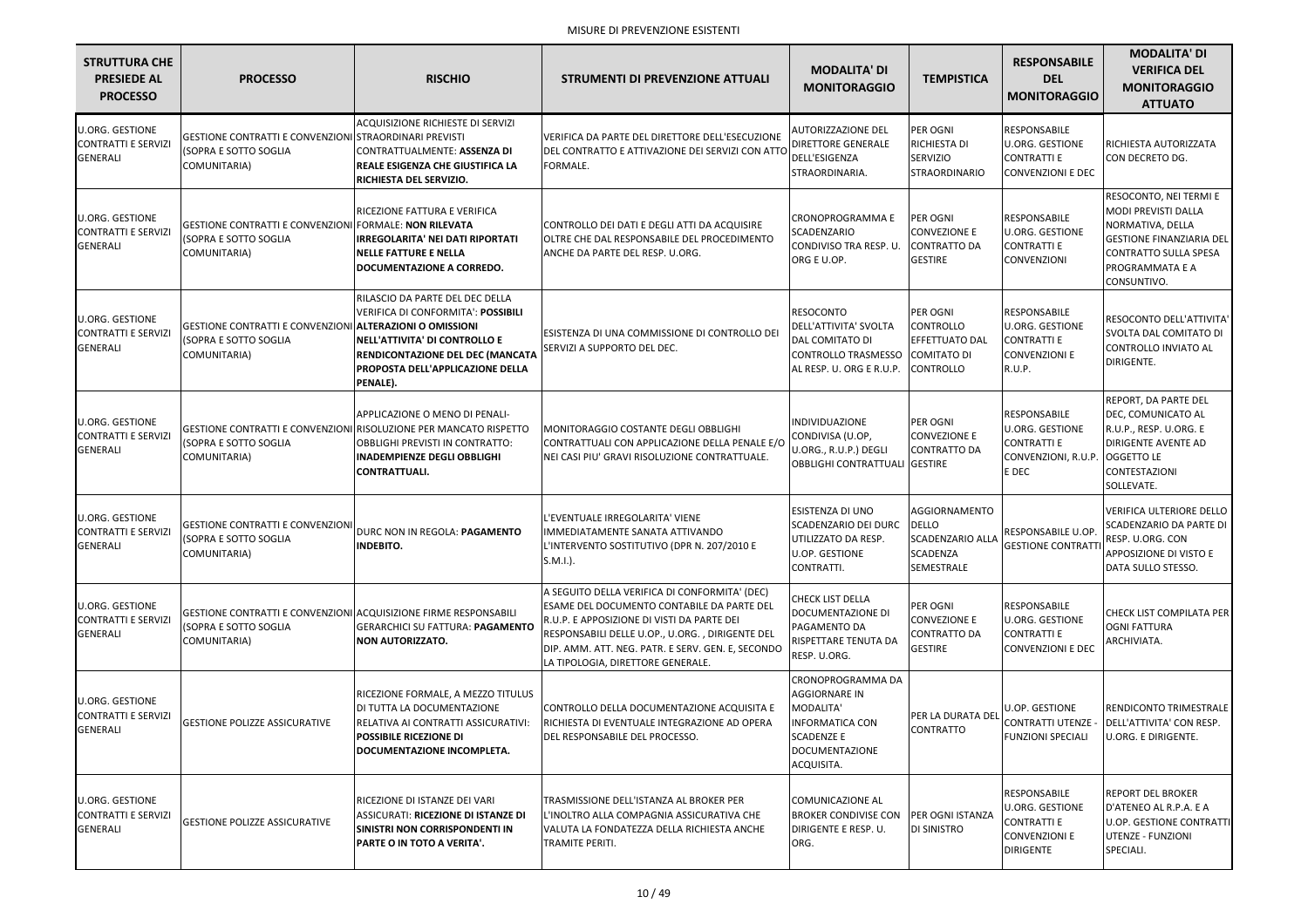| <b>STRUTTURA CHE</b><br><b>PRESIEDE AL</b><br><b>PROCESSO</b>           | <b>PROCESSO</b>                                                                                             | <b>RISCHIO</b>                                                                                                                         | <b>STRUMENTI DI PREVENZIONE ATTUALI</b>                                                                                                                                                                                                                                                                                                                 | <b>MODALITA' DI</b><br><b>MONITORAGGIO</b>                                                                        | <b>TEMPISTICA</b>                                  | <b>RESPONSABILE</b><br><b>DEL</b><br><b>MONITORAGGIO</b>                                  | <b>MODALITA' DI</b><br><b>VERIFICA DEL</b><br><b>MONITORAGGIO</b><br><b>ATTUATO</b>                                             |
|-------------------------------------------------------------------------|-------------------------------------------------------------------------------------------------------------|----------------------------------------------------------------------------------------------------------------------------------------|---------------------------------------------------------------------------------------------------------------------------------------------------------------------------------------------------------------------------------------------------------------------------------------------------------------------------------------------------------|-------------------------------------------------------------------------------------------------------------------|----------------------------------------------------|-------------------------------------------------------------------------------------------|---------------------------------------------------------------------------------------------------------------------------------|
| <b>U.ORG. GESTIONE</b><br><b>CONTRATTI E SERVIZI</b><br><b>GENERALI</b> | MAGAZZINO: GESTIONE FLUSSI IN<br><b>ENTRATA</b>                                                             | VERIFICA GIACENZE: ALTERARE DATI E/O<br><b>OMETTERE CONTROLLI.</b>                                                                     | UTILIZZO DI UN SOFTWARE DEDICATO PER LA<br>MOVIMENTAZIONE DEGLI ARTICOLI DI MAGAZZINO<br>(ACCESSO RISERVATO AL RESP. U.OP. E AL GESTORE<br>INFORMATICO DELLA PIATTAFORMA)/ VERIFICA<br>PERIODICA CORRISPONDENZA GIACENZE FISICHE E<br>REGISTRAZIONI.                                                                                                    | <b>REPORT DEI RISULTATI</b><br><b>DELLE GIACENZE CON</b><br><b>FIRMA E DATA DA</b><br><b>TRASMETTERE AL DG.</b>   | ANNUALE                                            | <b>DIRETTORE</b><br>GENERALE                                                              | TRASMISSIONE DEL<br>RENDICONTO AL DG.                                                                                           |
| <b>U.ORG. GESTIONE</b><br><b>CONTRATTI E SERVIZI</b><br><b>GENERALI</b> | MAGAZZINO: GESTIONE FLUSSI IN<br><b>ENTRATA</b>                                                             | VERIFICA MATERIALE ARRIVATO:<br><b>ALTERARE DATI E/O OMETTERE</b><br><b>CONTROLLI.</b>                                                 | VERIFICA DEL CONTENUTO DEL MATERIALE<br>CONSEGNATO RISPETTO ALLA BOLLA DI CONSEGNA AD OPPERAZIONI DA PARTE<br>OPERA DEGLI ADDETTI E DEL PERSONALE A SUPPORTO. DEL RESPONSABILE U.OP.                                                                                                                                                                    | <b>SUPERVISIONE DELLE</b>                                                                                         | PER OGNI<br>MATERIALE<br><b>ARRIVATO</b>           | <b>RESPONSABILE U.OP</b><br><b>GESTIONE</b><br>MAGAZZINO<br><b>GENERALE</b>               | FIRMA DELLA BOLLA DI<br><b>CONSEGNA E APPOSIZIONE</b><br><b>DELLA REGOLARE</b><br><b>ESECUZIONE AD OPERA DEL</b><br>RESP. U.OP. |
| <b>U.ORG. GESTIONE</b><br><b>CONTRATTI E SERVIZI</b><br>GENERALI        | MAGAZZINO: GESTIONE FLUSSI IN<br><b>ENTRATA</b>                                                             | PRESA IN CARICO DEI PRODOTTI:<br><b>ALTERARE DATI E/O OMETTERE</b><br><b>CONTROLLI.</b>                                                | INSERIMENTO MANUALE NEL SISTEMA INFORMATICO<br>DI GESTIONE DEGLI ARTICOLI DI MAGAZZINO.                                                                                                                                                                                                                                                                 | <b>REPORT ESTRATTO DAL</b><br>SISTEMA INFORMATICO<br><b>ELABORATO DAL</b><br><b>RESPONSABILE U.OP.</b>            | IN OCCASIONE<br>DELL'APPROVVIGIO<br><b>NAMENTO</b> | RESPONSABILE<br><b>U.ORG. GESTIONE</b><br><b>CONTRATTI E</b><br><b>CONVENZIONI</b>        | <b>REPORT INVIATO AL</b><br>RESPONSABILE U.ORG.<br><b>GESTIONE CONTRATTI E</b><br>CONVENZIONI.                                  |
| <b>U.ORG. GESTIONE</b><br><b>CONTRATTI E SERVIZI</b><br><b>GENERALI</b> | MAGAZZINO: GESTIONE FLUSSI IN<br><b>USCITA</b>                                                              | RICEZIONE RICHIESTE: ACQUISIZIONE DI<br><b>RICHIESTE NON IN LINEA CON LA</b><br>PROGRAMMAZIONE BIENNALE.                               | RICHIESTA DI UNA CONSONA MOTIVAZIONE CHE<br>GIUSTIFICA L'ISTANZA DA PARTE DEL RESPONSABILE<br>DELLA STRUTTURA RICHIEDENTE, AUTORIZZATA DAL<br>DG.                                                                                                                                                                                                       | <b>ULTERIORE VERIFICA SU</b><br><b>OGNI RICHIESTA DA</b><br>PARTE DEL RESP. U.ORG.                                | PER OGNI<br>RICHIESTA                              | <b>RESPONSABILE</b><br><b>U.ORG. GESTIONE</b><br><b>CONTRATTI E</b><br><b>CONVENZIONI</b> | RICHIESTA DI INSERIMENTO<br><b>MOTIVAZIONE</b><br>FORMALIZZATA DA INVIO<br><b>TRAMITE TITULUS.</b>                              |
| <b>U.ORG. GESTIONE</b><br><b>CONTRATTI E SERVIZI</b><br><b>GENERALI</b> | MAGAZZINO: GESTIONE FLUSSI IN<br><b>USCITA</b>                                                              | <b>SCARICO DI PRODOTTI CONSEGNATI PER</b><br>L'AGGIORNAMENTO DEL MAGAZZINO:<br><b>ALTERARE DATI E/O OMETTERE</b><br><b>CONTROLLI.</b>  | UTILIZZO DI UN SOFTWARE PER LA GESTIONE DELLE<br>MOVIMENTAZIONI DI MAGAZZINO E ANNOTAZIONE SU RENDICONTO DEI<br>TITULUS DI RICHIESTE EVASE O PARZIALMENTE EVASE. RISULTATI DELLE<br>APPOSIZIONE SUL MODULO DI RICHIESTA,<br>CONTROFIRMATO DA CHI RITIRA LA MERCE, DEL<br>CORRISPONDENTE NUMERO DEL MODULO DI SCARICO  U.OP.<br>RILASCIATO DAL SOFTWARE. | <b>MOVIMENTAZIONI DA</b><br><b>PARTE DEL RESPONSABILE</b>                                                         | <b>SEMESTRALE</b>                                  | RESPONSABILE<br><b>U.ORG. GESTIONE</b><br><b>CONTRATTI E</b><br><b>CONVENZIONI</b>        | <b>ACQUISIZIONE DEL</b><br>RENDICONTO, DA PARTE<br>DEL RESP. U.ORG., DEL<br>SUPPORTO INFORMATICO.                               |
| <b>U.ORG. GESTIONE</b><br><b>CONTRATTI E SERVIZI</b><br><b>GENERALI</b> | <b>PROGRAMMAZIONE E</b><br>MANUTENZIONE DEGLI INTERVENTI<br>ORDINARI DELLE AREE VERDI<br><b>DELL'ATENEO</b> | <b>REALIZZAZIONE DEGLI INTERVENTI</b><br><b>PROGRAMMATI: GESTIONE IMPROPRIA</b><br>E PERSONALE DEI BENI DI CONSUMO<br><b>AFFIDATI.</b> | SOPRALLUOGHI DEL RESP. U.OP., IN OCCASIONE DELLE<br>ISINGOLE ATTIVITA' PIANIFICATE E REALIZZATE<br>SECONDO CRONOPROGRAMMA, PER EVIDENZIARE<br>EVENTUALI SCOSTAMENTI.                                                                                                                                                                                    | CRONOPROGRAMMA<br>CONDIVISO DAL RESP.<br>U.OP. CON RESP. U.ORG.<br><b>LE SOPRALLUOGHI</b><br>SECONDO LE SCADENZE. | <b>SECONDO</b><br>CRONOPROGRAMM<br>A APPROVATO     | RESPONSABILE<br><b>U.ORG. GESTIONE</b><br><b>CONTRATTI E</b><br><b>CONVENZIONI</b>        | <b>CRONOPROGRAMMA AGLI</b><br>ATTI.                                                                                             |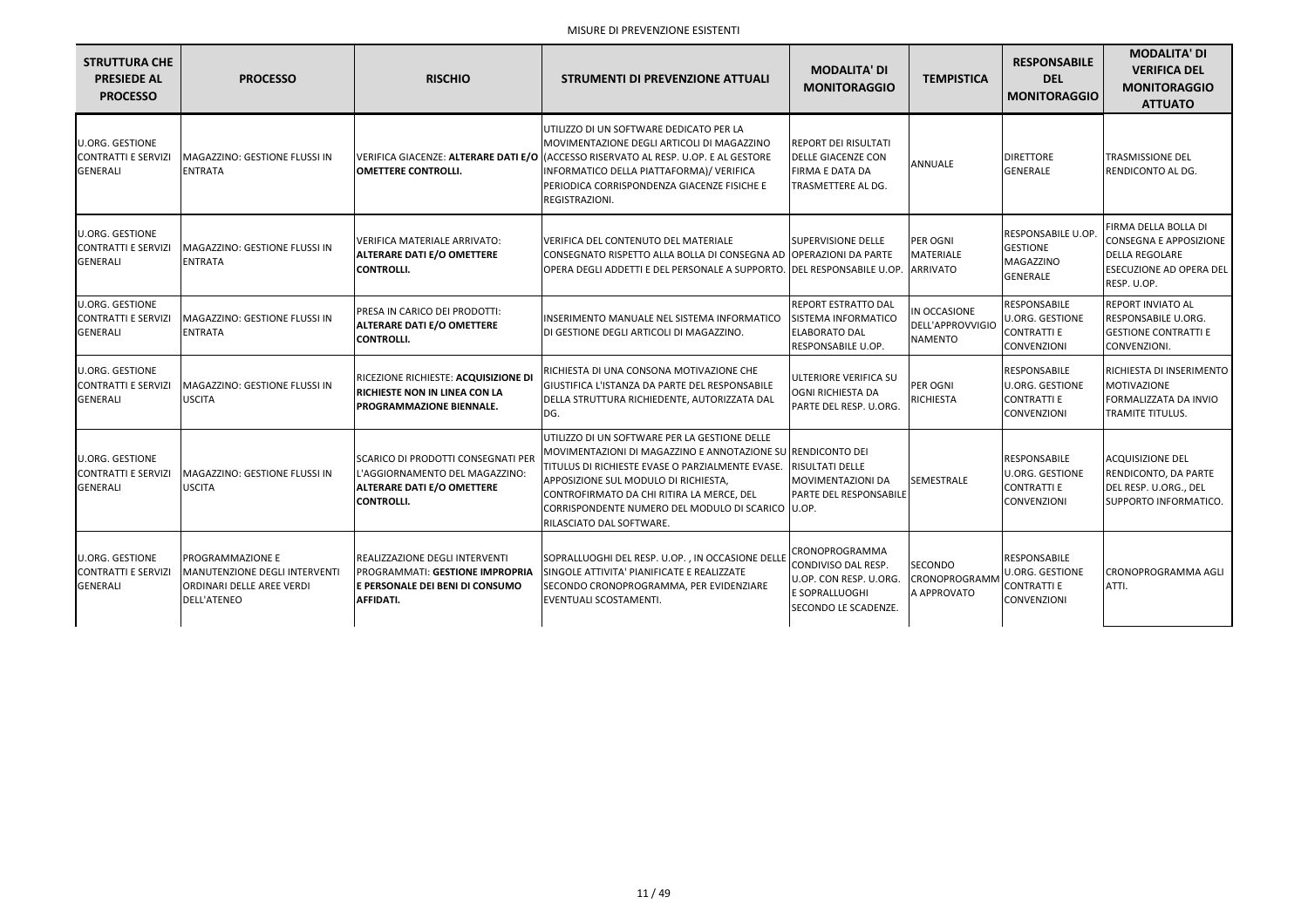| <b>STRUTTURA CHE</b><br><b>PRESIEDE AL</b><br><b>PROCESSO</b>                                                                                                                                                          | <b>PROCESSO</b>                                                         | <b>RISCHIO</b>                                                                                                                                                                                                                                                                                                                                                                                                                                                                                   | <b>STRUMENTI DI PREVENZIONE ATTUALI</b>                                                                                                                                                                                                                                                                                                                                                                                                                                                                                                                                                                                       | <b>MODALITA' DI</b><br><b>MONITORAGGIO</b>                                                                                                     | <b>TEMPISTICA</b>                                                                                                                                 |
|------------------------------------------------------------------------------------------------------------------------------------------------------------------------------------------------------------------------|-------------------------------------------------------------------------|--------------------------------------------------------------------------------------------------------------------------------------------------------------------------------------------------------------------------------------------------------------------------------------------------------------------------------------------------------------------------------------------------------------------------------------------------------------------------------------------------|-------------------------------------------------------------------------------------------------------------------------------------------------------------------------------------------------------------------------------------------------------------------------------------------------------------------------------------------------------------------------------------------------------------------------------------------------------------------------------------------------------------------------------------------------------------------------------------------------------------------------------|------------------------------------------------------------------------------------------------------------------------------------------------|---------------------------------------------------------------------------------------------------------------------------------------------------|
|                                                                                                                                                                                                                        |                                                                         |                                                                                                                                                                                                                                                                                                                                                                                                                                                                                                  | UNITA' SPECIALE DEI SERVIZI TECNICI                                                                                                                                                                                                                                                                                                                                                                                                                                                                                                                                                                                           |                                                                                                                                                |                                                                                                                                                   |
| UNITA' DI STAFF<br><b>SERVIZI</b><br><b>AMMINISTRATIVI</b>                                                                                                                                                             | <b>PREDISPOSIZIONE DEL PROGRAMMA</b><br>TRIENNALE DELLE OPERE PUBBLICHE | I POSSIBILI RISCHI LEGATI ALL'ATTIVITA'<br><b>POSSONO CONSISTERE NELLA</b><br><b>DEFINIZIONE DI UN FABBISOGNO NON</b><br><b>RISPONDENTE A CRITERI DI</b><br>EFFICIENZA/EFFICACIA/ECONOMICITA',<br><b>MA ALLA VOLONTA' DI PREMIARE</b><br><b>INTERESSI PARTICOLARI SCEGLIENDO DI</b><br>DARE PRIORITA' ALLE OPERE PUBBLICHE<br><b>DESTINATE AD ESSERE REALIZZATE A</b><br><b>FAVORE DI UN DETERMINATO FRUITORE</b><br><b>FINALE OLTRE CHE DA UN</b><br><b>DETERMINATO OPERATORE</b><br>ECONOMICO. | CONFORMITA' CON LE LINEE DI INDIRIZZO POLITICO<br>STRATEGICO DELL'ATENEO.                                                                                                                                                                                                                                                                                                                                                                                                                                                                                                                                                     | REDAZIONE DELLA<br><b>PROPOSTA SULLA BASE DI</b><br><b>SCHEMI TIPO,</b><br><b>ACCOMPAGNATI DA UNA</b><br><b>RELAZIONE E INVIATI AL</b><br>CDA. | <b>APPROVAZIONE</b><br><b>ENTRO IL 30/09;</b><br><b>ENTRO IL 31/12</b><br>APPROVAZIONE<br><b>CONTESTUALE CON</b><br>IL BILANCIO DI<br>PREVISIONE. |
| U.ORG.<br><b>MANUTENZIONE</b><br><b>ORDINARIA E</b><br><b>STAORDINARIA</b><br><b>STRUTTURE EDILIZE E</b><br>IMPIANTI/ U.ORG.<br>PATRIMONIO<br><b>IMMOBILIARE</b><br>PROGRAMMAZIONE<br><b>SVILUPPO LOGISTICO</b>        | <b>PROGETTAZIONE</b>                                                    | <b>ATTRIBUZIONE DEGLI INCARICHI DI</b><br><b>PROGETTAZIONE AI FUNZIONARI</b><br><b>TECNICI INTERNI NON BASATA SU</b><br><b>CRITERI OGGETTIVI.</b>                                                                                                                                                                                                                                                                                                                                                | IL CONFERIMENTO DEGLI INCARICHI AI FUNZIONARI<br>TECNICI INTERNI VIENE DISPOSTO DAL DIRETTORE<br><b>GENERALE SU PROPOSTA DEL RESPONSABILE DELLA</b><br><b>STRUTTURA IN FUNZIONE DELLE COMPETENZE</b><br>ATTRIBUITE DALLA NUOVA RIORGANIZZAZIONE<br>AMMINISTRATIVA.                                                                                                                                                                                                                                                                                                                                                            | VERIFICA DA PARTE DEL<br><b>DG ALL'ATTO DELLA</b><br><b>REDAZIONE DEL DD.</b>                                                                  | <b>PER OGNI INCARICO</b>                                                                                                                          |
| U.ORG.<br><b>MANUTENZIONE</b><br><b>ORDINARIA E</b><br><b>STAORDINARIA</b><br><b>STRUTTURE EDILIZE E</b><br>IMPIANTI/ U.ORG.<br><b>PATRIMONIO</b><br><b>IMMOBILIARE</b><br>PROGRAMMAZIONE<br><b>SVILUPPO LOGISTICO</b> | <b>PROGETTAZIONE</b>                                                    | <b>IMMOTIVATO RICORSO A</b><br><b>PROFESSIONALITA' ESTERNE E</b><br><b>CONSEGUENTE PREVISIONE DI REQUISIT</b><br>'PERSONALIZZATI" ALLO SCOPO DI<br><b>FAVORIRE CANDIDATI O SOGGETTI</b><br>PARTICOLARI.                                                                                                                                                                                                                                                                                          | COINVOLGIMENTO DEI SOGGETTI INTERNI INTERESSATI<br>AL CONFERIMENTO DEGLI INCARICHI. GLI EVENTUALI<br>INCARICHI ESTERNI VENGONO ASSEGNATI, IN CASO DI<br>MANCATA DISPONIBILITA' DI PROFESSIONISTI INTERNI.<br>SE L'IMPORTO E' PARI O SUPERIORE A € 40.000,00<br>MEDIANTE RICORSO AD APPALTI DI SERVIZI DI<br>INGEGNERIA; SE INFERIORE A € 40.000,00 MEDIANTE<br>AFFIDAMENTO DIRETTO ATTINGENDO ALL'ALBO DEI<br>PROFESSIONISTI DI FIDUCIA DELL'ATENEO. IL<br>CONFERIMENTO DEGLI INCARICHI VIENE DISPOSTO<br>DAL DIRETTORE GENERALE. DEGLI ESITI DI GARA VIENE<br>DATA EVIDENZA PUBBLICA SECONDO LA NORMATIVA<br><b>VIGENTE.</b> | <b>DICHIARAZIONE DA</b><br><b>PARTE DEL RESP. U.S.</b><br><b>SERVIZI TECNICI</b><br>AUTORIZZATA DAL DG.                                        | OGNI QUALVOLTA<br>SI VERIFICA LA<br>NECESSITA'                                                                                                    |
| U.ORG.<br><b>MANUTENZIONE</b><br><b>ORDINARIA E</b><br><b>STAORDINARIA</b><br><b>STRUTTURE EDILIZE E</b><br>IMPIANTI/ U.ORG.<br><b>PATRIMONIO</b><br><b>IMMOBILIARE</b><br>PROGRAMMAZIONE<br><b>SVILUPPO LOGISTICO</b> | <b>PROGETTAZIONE</b><br>(PROGETTO PRELIMINARE-<br>DEFINITIVO-ESECUTIVO) | <b>INADEGUATEZZA DELLA</b><br><b>PROGETTAZIONE MEDIANTE</b><br>SOPRASTIMA O SOTTOSTIMA DEGLI<br><b>IMPORTI E PREDISPOSIZIONE NEI</b><br><b>CAPITOLATI DI CRITERI CHE POSSONO</b><br><b>FAVORIRE DETERMINATI OPERATORI</b><br><b>ECONOMICI.</b>                                                                                                                                                                                                                                                   | AI SENSI DELL'ART. 26 DEL D.L.GS. N. 50/2016<br>(VERIFICA PREVENTIVA DELLA PROGETTAZIONE) IL<br>PROGETTO VIENE SOTTOPOSTO A VERIFICA - SECONDO COMMISSIONE DI<br>LE PROCEDURE APPROVATE DALL'AMMINISTRAZIONE<br>UNIVERSITARIA CON D.D. N. 1904/2015 PROT. 53239<br>DEL 19/09/2015 DI APPROVAZIONE DELLA PROCEDURA [RESPONSABILI DELLA<br>OPERATIVA DI VERIFCA E VALIDAZIONE UNI EN ISO<br>9001 - DA PARTE DI APPOSITA COMMISSIONE DI<br>VERIFICA E VALIDATO DAL RESPONSABILE UNICO DEL<br>PROCEDIMENTO.                                                                                                                       | <b>ATTIVITA' DELLA</b><br>VERIFICA (TERZA<br><b>RISPETTO AI</b><br><b>REDAZIONE DEL</b><br>PROGETTO) NOMINATA<br>CON DD.                       | PER OGNI<br><b>PROGETTO</b>                                                                                                                       |

| CA.                 | <b>RESPONSABILE</b><br><b>DEL</b><br><b>MONITORAGGIO</b> | <b>MODALITA' DI</b><br><b>VERIFICA DEL</b><br><b>MONITORAGGIO</b><br><b>ATTUATO</b>  |
|---------------------|----------------------------------------------------------|--------------------------------------------------------------------------------------|
|                     |                                                          |                                                                                      |
| E<br>١;<br>E<br>CON | RESPONSABILE U.S.<br>SERVIZI TECNICI E<br><b>CDA</b>     | DELIBERA DEL CDA.                                                                    |
| RICO                | <b>DIRETTORE</b><br><b>GENERALE</b>                      | <b>DECRETI DIRETTORIALI</b><br>D'INCARICO.                                           |
| TA.                 | <b>DIRETTORE</b><br><b>GENERALE</b>                      | <b>CONTROLLO AVVENUTA</b><br><b>AUTORIZZAZIONE A</b><br>SEGUITO DI<br>DICHIARAZIONE. |
|                     | R.U.P.                                                   | <b>CHECK LIST E VERBALI</b><br>DELLA COMMISSIONE DI<br>VERIFICA.                     |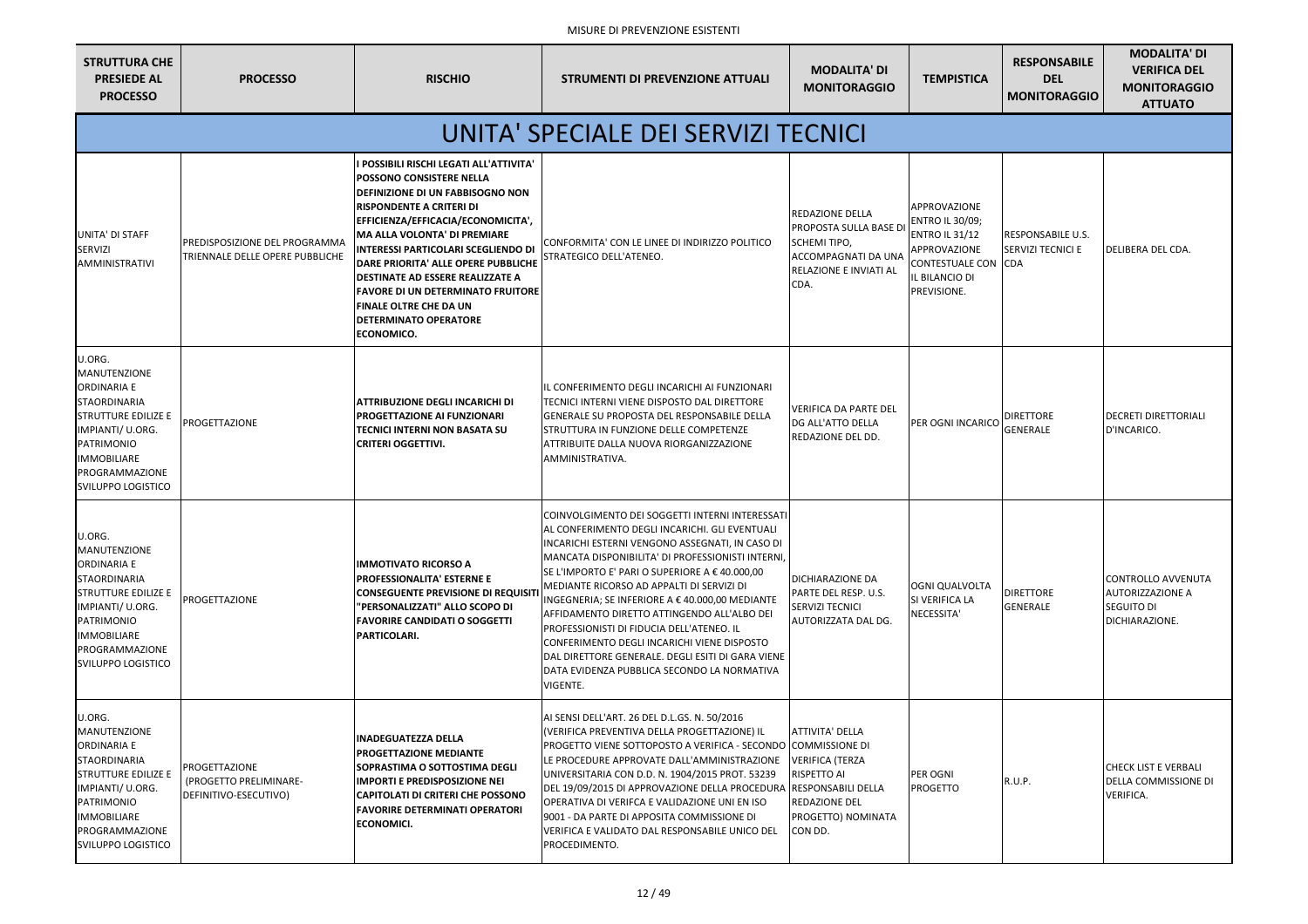| <b>STRUTTURA CHE</b><br><b>PRESIEDE AL</b><br><b>PROCESSO</b>                                                                                                                                                   | <b>PROCESSO</b>                                            | <b>RISCHIO</b>                                                                                                                                                                                                 | <b>STRUMENTI DI PREVENZIONE ATTUALI</b>                                                                                                                                                                                                                                                                                                                                                                                                                                                                   | <b>MODALITA' DI</b><br><b>MONITORAGGIO</b>                                                                                                                                                                                                               | <b>TEMPISTICA</b>                                                                                                          | <b>RESPONSABILE</b><br><b>DEL</b><br><b>MONITORAGGIO</b> | <b>MODALITA' DI</b><br><b>VERIFICA DEL</b><br><b>MONITORAGGIO</b><br><b>ATTUATO</b>                                                       |
|-----------------------------------------------------------------------------------------------------------------------------------------------------------------------------------------------------------------|------------------------------------------------------------|----------------------------------------------------------------------------------------------------------------------------------------------------------------------------------------------------------------|-----------------------------------------------------------------------------------------------------------------------------------------------------------------------------------------------------------------------------------------------------------------------------------------------------------------------------------------------------------------------------------------------------------------------------------------------------------------------------------------------------------|----------------------------------------------------------------------------------------------------------------------------------------------------------------------------------------------------------------------------------------------------------|----------------------------------------------------------------------------------------------------------------------------|----------------------------------------------------------|-------------------------------------------------------------------------------------------------------------------------------------------|
| U.ORG.<br>MANUTENZIONE<br><b>ORDINARIA E</b><br><b>STAORDINARIA</b><br><b>STRUTTURE EDILIZE E</b><br>IMPIANTI/ U.ORG.<br><b>PATRIMONIO</b><br><b>IMMOBILIARE</b><br>PROGRAMMAZIONE<br><b>SVILUPPO LOGISTICO</b> | PROGETTAZIONE                                              | <b>INCONGRUITA' DEI TEMPI DI</b><br><b>ESECUZIONE IN RAGIONE DELLA</b><br><b>NATURA DELLE PRESTAZIONI E</b><br><b>CON LE NECESSITA'</b><br>DELL'AMMINISTRAZIONE.                                               | AI SENSI DELL'ART. 26 DEL D.L.GS. N. 50/2016<br>(VERIFICA PREVENTIVA DELLA PROGETTAZIONE) IL<br>PROGETTO VIENE SOTTOPOSTO A VERIFICA - SECONDO<br>LE PROCEDURE APPROVATE DALL'AMMINISTRAZIONE<br>UNIVERSITARIA CON D.D. N. 1904/2015 PROT. 53239<br>INCOERENZA DEI TEMPI DI ESECUZIONE   DEL 19/09/2015 DI APPROVAZIONE DELLA PROCEDURA<br>OPERATIVA DI VERIFCA E VALIDAZIONE UNI EN ISO<br>9001 - DA PARTE DI APPOSITA COMMISSIONE DI<br>VERIFICA E VALIDATO DAL RESPONSABILE UNICO DEL<br>PROCEDIMENTO. | <b>ATTIVITA' DELLA</b><br><b>COMMISSIONE DI</b><br><b>VERIFICA (TERZA</b><br>RISPETTO AI<br>RESPONSABILI DELLA<br>REDAZIONE DEL<br>PROGETTO) NOMINATA<br>CON DD.                                                                                         | PER OGNI<br>PROGETTO                                                                                                       | R.U.P.                                                   | <b>CHECK LIST E VERBALI</b><br>DELLA COMMISSIONE DI<br><b>VERIFICA.</b>                                                                   |
| UNITA' SPECIALE DEI<br><b>SERVIZI TECNICI</b>                                                                                                                                                                   | <b>RESPONSABILE UNICO DEL</b><br>PROCEDIMENTO / PROGRAMMA  | <b>MANCATO RISPETTO DELLA</b><br><b>NORMATIVA E DEGLI OBBLIGHI SULLA</b><br>TRASPARENZA NELL'AFFIDAMENTO<br><b>DEGLI INCARICHI; FALSA ATTESTAZIONE</b><br>DI INDISPONIBILITA' DEL PERSONALE<br><b>INTERNO.</b> | GLI INCARICHI VENGONO APPROVATI CON DD DEL<br><b>DIRETTORE GENERALE.</b>                                                                                                                                                                                                                                                                                                                                                                                                                                  | <b>VERIFICA DA PARTE DEL</b><br>DG ALL'ATTO DELLA<br>REDAZIONE DEL DD.                                                                                                                                                                                   | IN CASO DI<br><b>AFFIDAMENTI DI</b><br><b>INCARICHI</b>                                                                    | <b>DIRETTORE</b><br><b>GENERALE</b>                      | ARCHIVIO D.D.                                                                                                                             |
| UNITA' SPECIALE DEI<br><b>SERVIZI TECNICI</b>                                                                                                                                                                   | <b>RESPONSABILE UNICO DEL</b><br>PROCEDIMENTO / PROGRAMMA  | <b>MANCATO RISPETTO DELLA</b><br>NORMATIVA SUI LAVORI PUBBLICI<br>(FASE: IL R.U.P. VERIFICA IL CORRETTO<br>SVOLGIMENTO DELLE PROCEDURE DI<br>GARA).                                                            | SEPARAZIONE DELLE FUNZIONI E DEI COMPITI<br><b>OPERATIVI CHE ASSICURI UNA CORRETTA DISTINZIONE</b><br>DEI RUOLI TRA I DIVERSI ATTORI (U.S. SERVIZI TECNICI<br>E DIPARTIMENTO ATTIVITA' NEGOZIALE E SERVIZI<br>GENERALI) CON NOMINA DEL RPA DEL<br>PROCEDIMENTO DI GARA. DIRETTIVA "LINEE GUIDA<br>GARE D'APPALTO LAVORI" D.G. SULLA SUDDIVISIONE<br>DEI COMPITI E RESPONSABILITA' TRA U.S. SERV. TEC. E<br>DIP. ATTIVITA' NEGOZIALE E SERVIZI GENERALI (PROT.<br>19730 31/3/2015).                        | <b>VERIFICA ATTUAZIONE</b><br>DIRETTIVA.                                                                                                                                                                                                                 | PER OGNI GARA DA<br><b>SVOLGERE</b>                                                                                        | R.U.P. E DIP.<br>E SERVIZI GENERALI                      | ATTIVITA' NEGOZIALE DOCUMENTAZIONE GARE.                                                                                                  |
| UNITA' SPECIALE DEI<br><b>SERVIZI TECNICI</b>                                                                                                                                                                   | <b>IRESPONSABILE UNICO DEL</b><br>PROCEDIMENTO / PROGRAMMA | <b>MANCATO RISPETTO DELLA</b><br><b>NORMATIVA SUI LAVORI PUBBLICI</b><br>(FASE: IL R.U.P. VIGILA SUL RISPETTO<br>DELLE PRESCRIZIONI CONTRATTUALI).                                                             | NOMINA DI UN COLLAUDATORE CHE DICHIARI<br>PRELIMINARMENTE DI NON AVERE COLLEGAMENTI<br>CON LE IMPRESE O, NEI CASI IN CUI L'ATTESTAZIONE<br> RELATIVA ALLA REGOLARE ESECUZIONE DEL<br>CONTRATTO E' EFFETTUATA DAL DL CHE RIVESTE LE<br>FUNZIONI DI R.U.P., OBBLIGO DI REDAZIONE DI UN<br><b>APPOSITO VERBALE.</b>                                                                                                                                                                                          | <b>ACQUISIZIONE AGLI ATTI</b><br>DELLA DICHIARAZIONE E   OGNI QUAL VOLTA<br>SUCCESSIVA NOMINA DEL IL R.U.P. DEVE<br>COLLAUDATORE. IN CASO VIGILARE SUL<br>DI COMPETENZA IN CAPO RISPETTO DELLE<br>AL R.U.P., IL VERBALE<br>VIENE ACQUISITO AGLI<br>ATTI. | PRESCRIZIONI<br><b>CONTRATTURALI</b>                                                                                       | R.U.P.                                                   | APPROVAZIONE DEL CERT.<br>DI COLLAUDO DA PARTE<br>DEL CDA; APPROVAZIONE<br>DEL CERT. DI REGOLARE<br><b>ESECUZIONE DA PARTE DEL</b><br>DG. |
| UNITA' SPECIALE DEI<br><b>SERVIZI TECNICI</b>                                                                                                                                                                   | <b>RESPONSABILE UNICO DEL</b><br>PROCEDIMENTO / PROGRAMMA  | <b>MANCATA APPLICAZIONE DELLA PENALE</b><br>PER RITARDO NELL'ESECUZIONE DEI<br><b>LAVORI.</b>                                                                                                                  | CONTROLLO DA PARTE DEL COLLAUDATORE SE<br>PREVISTO DALLA NORMATIVA E DEL DIRIGENTE. IN<br>ORDINE ALL'ISTANZA DI DISAPPLICAZIONE DELLA<br>PENALE DECIDE LA STAZIONE APPALTANTE SU<br>PROPOSTA REL R.U.P., SENTITO IL DIRETTORE DEI<br>LAVORI E L'ORGANO DI COLLAUDO OVE COSTITUITO.                                                                                                                                                                                                                        | RELAZIONE RISERVATA<br><b>DEL DL E RELAZIONE DEL</b><br>R.U.P. CON MOTIVAZIONE FINE LAVORI LO<br>SPECIFICA RIGUARDO<br>L'APPLICAZIONE O MENO   DALLA TEMPISTICA<br>DELLA PENALE.                                                                         | <b>OGNI QUAL VOLTA</b><br>SI EVINCE DAL<br><b>CERTIFICATO DI</b><br>SCOSTAMENTO<br><b>PREVISTA DAL</b><br><b>CONTRATTO</b> | R.U.P. E D.G.                                            | <b>TRASMISSIONE DELLA</b><br>RELAZIONE DEL R.U.P. AL<br>DG.                                                                               |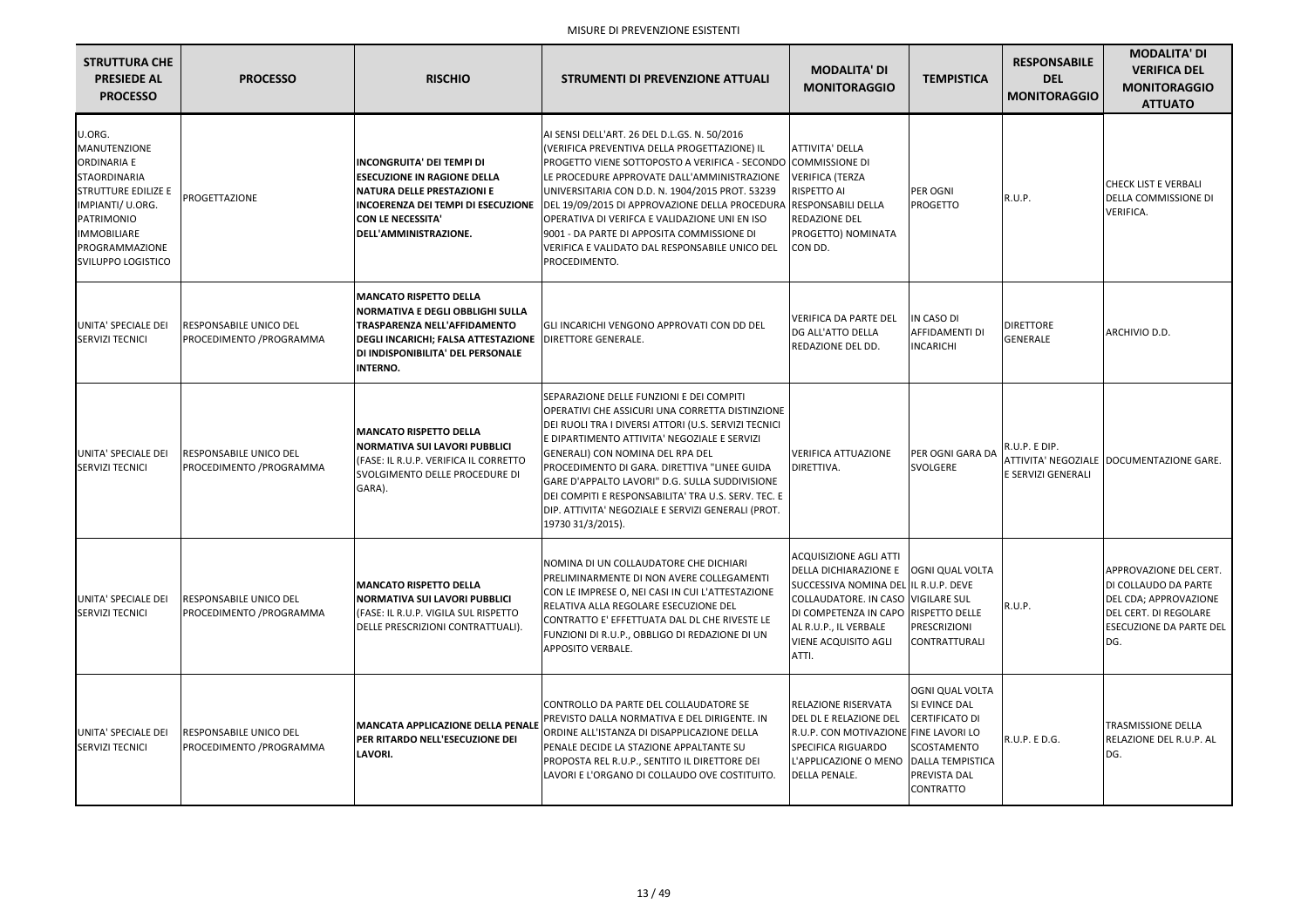| <b>STRUTTURA CHE</b><br><b>PRESIEDE AL</b><br><b>PROCESSO</b>                                                                                                                                                          | <b>PROCESSO</b>                                               | <b>RISCHIO</b>                                                                                                                                                                                                                                                                                                            | <b>STRUMENTI DI PREVENZIONE ATTUALI</b>                                                                                                                                                                                                                                                                                  | <b>MODALITA' DI</b><br><b>MONITORAGGIO</b>                                                                                                                                                                      | <b>TEMPISTICA</b>                                                                                                     | <b>RESPONSABILE</b><br><b>DEL</b><br><b>MONITORAGGIO</b>                       | <b>MODALITA' DI</b><br><b>VERIFICA DEL</b><br><b>MONITORAGGIO</b><br><b>ATTUATO</b>                                                               |
|------------------------------------------------------------------------------------------------------------------------------------------------------------------------------------------------------------------------|---------------------------------------------------------------|---------------------------------------------------------------------------------------------------------------------------------------------------------------------------------------------------------------------------------------------------------------------------------------------------------------------------|--------------------------------------------------------------------------------------------------------------------------------------------------------------------------------------------------------------------------------------------------------------------------------------------------------------------------|-----------------------------------------------------------------------------------------------------------------------------------------------------------------------------------------------------------------|-----------------------------------------------------------------------------------------------------------------------|--------------------------------------------------------------------------------|---------------------------------------------------------------------------------------------------------------------------------------------------|
| UNITA' SPECIALE DEI<br><b>SERVIZI TECNICI</b>                                                                                                                                                                          | <b>RESPONSABILE UNICO DEL</b><br>PROCEDIMENTO / PROGRAMMA     | <b>APPROVAZIONE DI VARIANTE IN CORSO</b><br>D'OPERA SENZA CHE LA STESSA SIA<br><b>SUPPORTATA DA RAGIONI DI FATTO IN</b><br><b>CONCRETO CERTIFICABILI, PER</b><br><b>CONSENTIRE ALL'APPALTATORE DI</b><br><b>RECUPERARE LO SCONTO EFFETTUATO</b><br>IN SEDE DI GARA O DI CONSEGUIRE<br><b>EXTRA GUADAGNI.</b>              | PUNTUALE RISPETTO DELLE PROCEDURE PREVISTE DAL<br>CODICE DEGLI APPALTI; MONITORAGGIO SULLA<br>PIATTAFORMA SIMOG PREDISPOSTA DALL'ANAC E, NEI<br>CASI PREVISTI DALLA NORMATIVA, COMUNICAZIONE<br>ALL'ANAC.                                                                                                                | NEL CASO DI VARIANTI DA<br>COMUNICARE ALL'ANAC<br>DA PARTE DEL R.U.P.<br>L'OBBLIGO E'<br>SANZIONATO DALL'ANAC. VARIANTE CHE<br>NEGLI ALTRI CASI IL R.U.P. TRASMETTE AL<br>PREDISPONE UNA<br>APPOSITA RELAZIONE. | <b>OGNI QUAL VOLTA</b><br>L DL PREDISPONE<br>LA PERIZIA DI<br>R.U.P.                                                  | ANAC/R.U.P.                                                                    | <b>COMPILAZIONE FORMAT</b><br><b>SUL SITO ANAC. RELAZIONE</b><br>DEL R.U.P. AGLI ATTI.                                                            |
| UNITA' SPECIALE DEI<br><b>SERVIZI TECNICI</b>                                                                                                                                                                          | <b>RESPONSABILE UNICO DEL</b><br>PROCEDIMENTO / PROGRAMMA     | <b>NON CORRETTA VALUTAZIONE DA</b><br>PARTE DEL R.U.P. DELL'AMMISSIBILITA'<br><b>E DELLA NON MANIFESTA</b><br><b>INFONDATEZZA DELLE RISERVE AL FINE</b><br><b>DI FAVORIRE GLI OPERATORI</b><br><b>ECONOMICI, AVALLO DI MOTIVAZIONI</b><br><b>PRETESTUOSE AL FINE</b><br>DELL'ACCOGLIMENTO DI EVENTUALI<br><b>RISERVE.</b> | IL R.U.P., IN MERITO, ACQUISISCE PRELIMINARMENTE<br>LA RELAZIONE RISERVATA DEL DIRETTORE DEI LAVORI<br>E, OVE COSTITUITO, DELL'ORGANO DI COLLAUDO.                                                                                                                                                                       | RELAZIONE DEL R.U.P.<br>CON MOTIVAZIONE<br>SPECIFICA.                                                                                                                                                           | ENTRO 15 GG.<br>DALLA FIRMA CON<br>RISERVA DA PARTE<br><b>DELL'IMPRESA</b><br><b>DELLO STATO</b><br>FINALE DEI LAVORI | R.U.P. E D.G.                                                                  | <b>TRASMISSIONE DELLA</b><br>RELAZIONE DEL R.U.P. AL<br>DG.                                                                                       |
| UNITA' SPECIALE DEI<br><b>SERVIZI TECNICI</b>                                                                                                                                                                          | <b>RESPONSABILE UNICO DEL</b><br>PROCEDIMENTO / PROGRAMMA     | <b>E AUTORIZZAZIONE AD IMPRESE NON</b><br>QUALIFICATE (FASE: RICHIESTE DI<br>AMMISSIBILITA' AL SUBAPPALTO).                                                                                                                                                                                                               | <b>MANCATO RISPETTO DELLE NORMATIVE VERIFICA DELLA SUSSISTENZA DEI REQUISITI GENERALI</b><br>E SPECIALI IN CAPO AL SUBAPPALTATORE DA PARTE<br>DELL'UN. ORG. PREPOSTA ALL'INTERNO DEL DIP.<br>ATTIVITA' NEGOZIALE E SERVIZI GENERALI.                                                                                     | CONDIVISIONE CON IL<br><b>DIRIGENTE DEL DIP.</b><br>ATTIVITA' NEGOZIALE E<br>SERVIZI GENERALI E<br>PROVVEDIMENTO FINALE<br>A FIRMA DEL DG.                                                                      | ENTRO 30 GG.<br><b>DALLA RICHIESTA DI</b><br>SUBAPPALTO                                                               | <b>DIRIGENTE DIP.</b><br>ATTIVITA' NEGOZIALE<br>E SERVIZI GENERALI E<br>R.U.P. | PROVVEDIMENTO FINALE A<br>FIRMA DEL DG E<br>CONTRFIRMATO DAL<br><b>DIRIGENTE ATTIVITA'</b><br>NEGOZIALE E SERVIZI<br><b>GENERALI E DAL R.U.P.</b> |
| U.ORG.<br><b>MANUTENZIONE</b><br><b>ORDINARIA E</b><br><b>STAORDINARIA</b><br><b>STRUTTURE EDILIZE E</b><br>IMPIANTI/ U.ORG.<br><b>PATRIMONIO</b><br><b>IMMOBILIARE</b><br>PROGRAMMAZIONE<br><b>SVILUPPO LOGISTICO</b> | DIREZIONE LAVORI E/O DIREZIONE<br><b>ESECUZIONE CONTRATTI</b> | <b>DISCREZIONALITA' NELLA VALUTAZIONE</b><br>DEGLI INTERVENTI, DISOMOGENEITA'<br><b>DELLE VALUTAZIONI E DEI</b><br><b>COMPORTAMENTI.</b>                                                                                                                                                                                  | COLLEGIALITA' NELLE DECISIONI DA PARTE DEI<br>DIRETTORI DEI LAVORI E R.U.P. PER LAVORI SOPRA<br>500.000 EURO E CONTROLLO DA PARTE DEL<br>COLLAUDATORE. PER LAVORI INFERIORI LE FIGURE DEL<br>R.U.P. E DL SONO DIVERSIFICATE, PER BUONA PRASSI<br>AMMINISTRATIVA, ANCHE SE LA NORMATIVA<br>CONSENTIREBBE UNA COINCIDENZA. | CONTROFIRMA DEL R.U.P.<br>DEL CERTIFICATO DI<br>REGOLARE ESECUZIONE E PROCEDURA<br>DELL'ATTO DI COLLAUDO.                                                                                                       | AD OGNI                                                                                                               | R.U.P.                                                                         | CERTIFICATO DI REGOLARE<br><b>ESECUZIONE</b><br><b>CONTROFIRMATO AGLI</b><br>ATTI.                                                                |
| U.ORG.<br>MANUTENZIONE<br><b>ORDINARIA E</b><br><b>STAORDINARIA</b><br><b>STRUTTURE EDILIZE E</b><br>IMPIANTI/ U.ORG.<br><b>PATRIMONIO</b><br><b>IMMOBILIARE</b><br>PROGRAMMAZIONE<br>SVILUPPO LOGISTICO               | DIREZIONE LAVORI E/O DIREZIONE<br><b>ESECUZIONE CONTRATTI</b> | <b>NON ADEGUATO CONTROLLO,</b><br><b>ACCETTAZIONE DI MATERIALI NON</b><br><b>CONFORMI AL PROGETTO.</b>                                                                                                                                                                                                                    | PER LAVORI SOPRA I 500.000 EURO CONTROLLO DA<br>PARTE DEL COLLAUDATORE E DEL R.U.P. E, SE<br>NOMINATI, DEI DIRETTORI OPERATIVI. ANCHE PER<br>LAVORI INFERIORI LE FIGURE DEL R.U.P. E DL SONO<br>DIVERSIFICATE, PER BUONA PRASSI AMMINISTRATIVA,<br>ANCHE SE LA NORMATIVA CONSENTIREBBE UNA<br>COINCIDENZA.               | CONTROFIRMA DEL R.U.P.<br>DEL CERTIFICATO DI<br>REGOLARE ESECUZIONE E PROCEDURA<br>DELL'ATTO DI COLLAUDO.                                                                                                       | AD OGNI                                                                                                               | R.U.P.                                                                         | CERTIFICATO DI REGOLARE<br><b>ESECUZIONE</b><br><b>CONTROFIRMATO AGLI</b><br>ATTI.                                                                |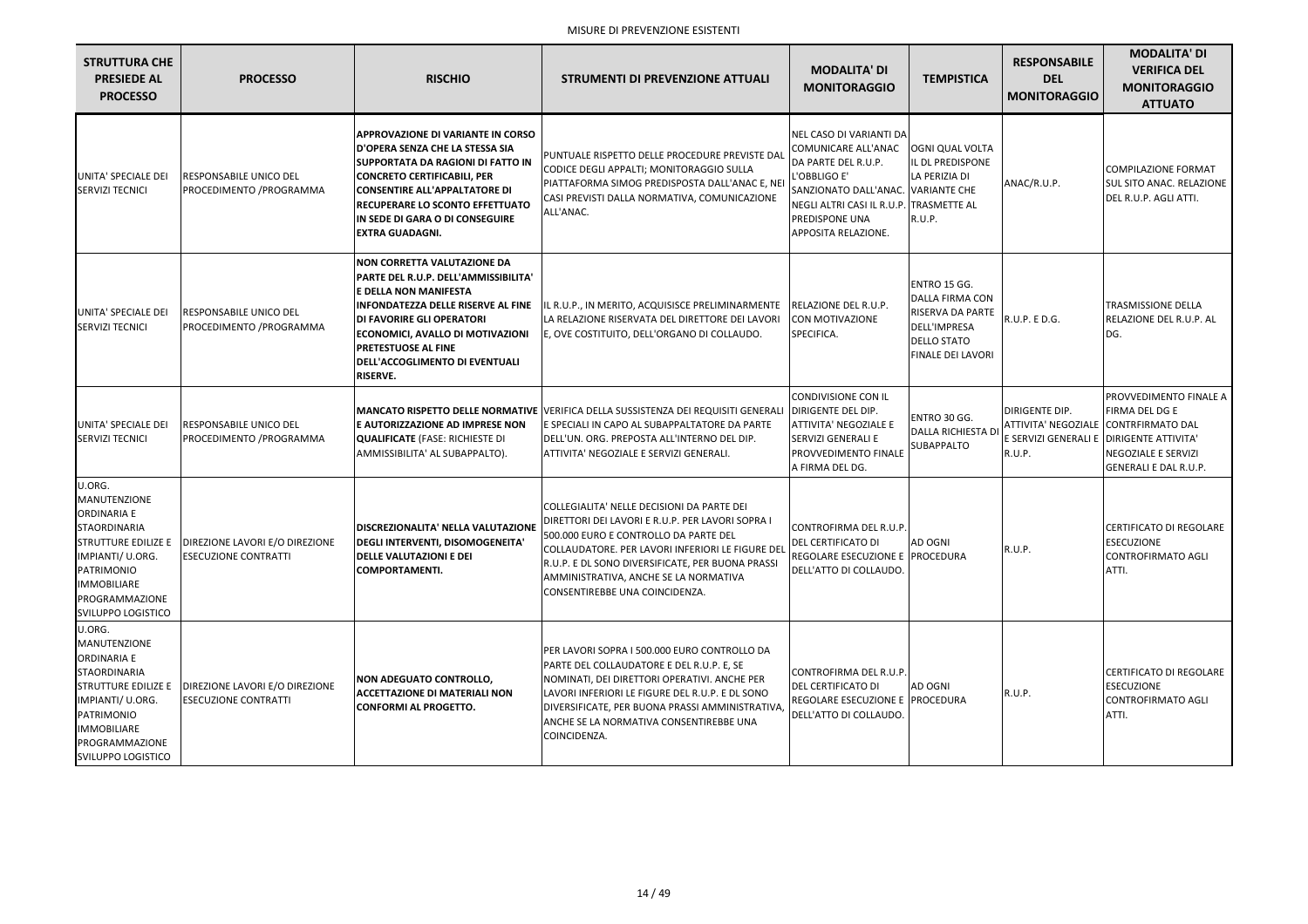| <b>STRUTTURA CHE</b><br><b>PRESIEDE AL</b><br><b>PROCESSO</b>                                                                                                                                                   | <b>PROCESSO</b>                                               | <b>RISCHIO</b>                                                                                                                                          | <b>STRUMENTI DI PREVENZIONE ATTUALI</b>                                                                                                                                                                                                                      | <b>MODALITA' DI</b><br><b>MONITORAGGIO</b>                                                                                                                                                                                                                                                                                  | <b>TEMPISTICA</b>                       | <b>RESPONSABILE</b><br><b>DEL</b><br><b>MONITORAGGIO</b> | <b>MODALITA' DI</b><br><b>VERIFICA DEL</b><br><b>MONITORAGGIO</b><br><b>ATTUATO</b> |
|-----------------------------------------------------------------------------------------------------------------------------------------------------------------------------------------------------------------|---------------------------------------------------------------|---------------------------------------------------------------------------------------------------------------------------------------------------------|--------------------------------------------------------------------------------------------------------------------------------------------------------------------------------------------------------------------------------------------------------------|-----------------------------------------------------------------------------------------------------------------------------------------------------------------------------------------------------------------------------------------------------------------------------------------------------------------------------|-----------------------------------------|----------------------------------------------------------|-------------------------------------------------------------------------------------|
| U.ORG.<br><b>MANUTENZIONE</b><br><b>ORDINARIA E</b><br><b>STAORDINARIA</b><br><b>STRUTTURE EDILIZE E</b><br>IMPIANTI/ U.ORG.<br>PATRIMONIO<br><b>IMMOBILIARE</b><br>PROGRAMMAZIONE<br><b>SVILUPPO LOGISTICO</b> | DIREZIONE LAVORI E/O DIREZIONE<br><b>ESECUZIONE CONTRATTI</b> | <b>INSERIMENTO NEGLI ATTI CONTABILI DI</b><br><b>LAVORAZIONI NON ESEGUITE O NON</b><br><b>ESEGUITE A REGOLA D'ARTE.</b>                                 | CONTROLLO DA PARTE DEL R.U.P. E DEL<br>COLLAUDATORE.                                                                                                                                                                                                         | IL R.U.P. EMETTE AD<br><b>OGNI STATO DI</b><br><b>AVANZAMENTO IL</b><br><b>CERTIFICATO DI</b><br>PAGAMENTO<br><b>VERIFICANDO LE</b><br>LAVORAZIONI ESEGUITE.<br>A FINE OPERA IL<br><b>COLLAUDATORE VERIFICA</b><br>LA CORRETTEZZA DELLA<br><b>CONTABILITA' CON</b><br>L'EMISSIONE DEL<br><b>CERTIFICATO DI</b><br>COLLAUDO. | AD OGNI<br>PROCEDURA                    | <b>R.U.P. E</b><br><b>COLLAUDATORE</b>                   | <b>CERTIFICATO DI</b><br><b>ESECUZIONE LAVORI E</b><br>CERTIFICATO DI COLLAUDO.     |
| U.ORG.<br><b>MANUTENZIONE</b><br><b>ORDINARIA E</b><br><b>STAORDINARIA</b><br><b>STRUTTURE EDILIZE E</b><br>IMPIANTI/ U.ORG.<br>PATRIMONIO<br><b>IMMOBILIARE</b><br>PROGRAMMAZIONE<br><b>SVILUPPO LOGISTICO</b> | DIREZIONE LAVORI E/O DIREZIONE<br><b>ESECUZIONE CONTRATTI</b> | <b>PRESSIONI DA PARTE</b><br><b>DELL'APPALTATORE PER RIDUZIONE O</b><br><b>NON APPLICAZIONE DELLA PENALE PER</b><br>RITARDO NELL'ESECUZIONE DEI LAVORI. | CONTROLLO DA PARTE DEL R.U.P. E DEL<br>COLLAUDATORE.                                                                                                                                                                                                         | IL R.U.P., DOPO AVER<br>ACQUISITO LA RELAZIONE<br>RISEVATA DEL DL,<br>DISPONE IN MERITO CON AD OGNI RITARDO<br>UNA SUA RELAZIONE DA<br><b>TRASMETTERE ALLA</b><br>STAZIONE APPALTANTE,<br><b>SENTITO IL</b><br>COLLAUDATORE.                                                                                                | NELL'ESECUZIONE<br><b>DEI LAVORI</b>    | R.U.P. E STAZIONE<br>APPALTANTE                          | <b>RELAZIONE DEL R.U.P. E</b><br><b>DECRETO DG O</b><br>APPROVAZIONE CDA.           |
| U.ORG.<br>MANUTENZIONE<br><b>ORDINARIA E</b><br><b>STAORDINARIA</b><br><b>STRUTTURE EDILIZE E</b><br>IMPIANTI/ U.ORG.<br><b>PATRIMONIO</b><br><b>IMMOBILIARE</b><br>PROGRAMMAZIONE<br>SVILUPPO LOGISTICO        | DIREZIONE LAVORI E/O DIREZIONE<br><b>ESECUZIONE CONTRATTI</b> | CONDIZIONAMENTO E AVALLO DI<br><b>MOTIVAZIONI PRETESTUOSE AL FINE</b><br>DELL'ACCOGLIMENTO DI EVENTUALI<br><b>RISERVE.</b>                              | VALUTAZIONE DELL'AMMISSIBILITA' DELLE RISERVE E<br>DELLA NON MANIFESTA INFONDATEZZA DA PARTE DEL<br>R.U.P. CHE SI ESPRIME IN MERITO, ACQUISITA LA<br>RELAZIONE RISERVATA DA PARTE DEL DIRETTORE DEI<br>LAVORI E, OVE COSTITUITO, DELL'ORGANO DI<br>COLLAUDO. | LA RELAZIONE DEL R.U.P.<br>VIENE INVIATA ALLA<br><b>STAZIONE APPALTANTE</b><br>PER LE ULTERIORI<br>DETERMINAZIONI.                                                                                                                                                                                                          | PER OGNI<br><b>EVENTUALE</b><br>RISERVA | R.U.P. E STAZIONE<br>APPALTANTE                          | RELAZIONE DEL R.U.P. E<br>APPROVAZIONE CDA.                                         |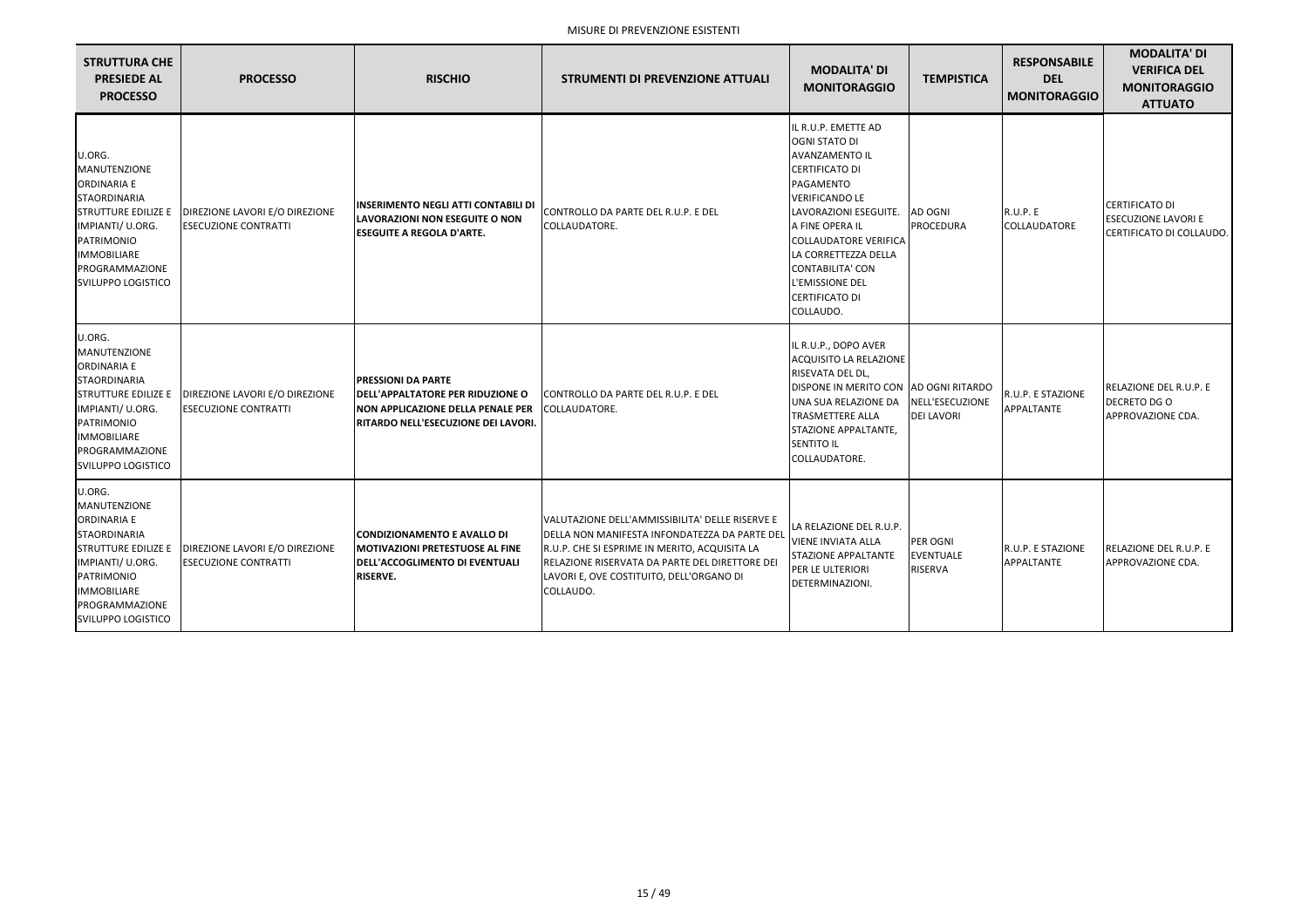| <b>STRUTTURA CHE</b><br><b>PRESIEDE AL</b><br><b>PROCESSO</b>                                                                                                                                            | <b>PROCESSO</b>                                                                   | <b>RISCHIO</b>                                                                                                                                                                                                                                                                                                                                                                                                                                                                                       | <b>STRUMENTI DI PREVENZIONE ATTUALI</b>                                                                                                                                                                                                                                                                                   | <b>MODALITA' DI</b><br><b>MONITORAGGIO</b>                                                                                                                                                                                                                                                                                                                                                                                                                                                             | <b>TEMPISTICA</b>                      | <b>RESPONSABILE</b><br><b>DEL</b><br><b>MONITORAGGIO</b> | <b>MODALITA' DI</b><br><b>VERIFICA DEL</b><br><b>MONITORAGGIO</b><br><b>ATTUATO</b> |
|----------------------------------------------------------------------------------------------------------------------------------------------------------------------------------------------------------|-----------------------------------------------------------------------------------|------------------------------------------------------------------------------------------------------------------------------------------------------------------------------------------------------------------------------------------------------------------------------------------------------------------------------------------------------------------------------------------------------------------------------------------------------------------------------------------------------|---------------------------------------------------------------------------------------------------------------------------------------------------------------------------------------------------------------------------------------------------------------------------------------------------------------------------|--------------------------------------------------------------------------------------------------------------------------------------------------------------------------------------------------------------------------------------------------------------------------------------------------------------------------------------------------------------------------------------------------------------------------------------------------------------------------------------------------------|----------------------------------------|----------------------------------------------------------|-------------------------------------------------------------------------------------|
| U.ORG.<br>MANUTENZIONE<br><b>ORDINARIA E</b><br>STAORDINARIA<br><b>STRUTTURE EDILIZE E</b><br>IMPIANTI/ U.ORG.<br><b>PATRIMONIO</b><br><b>IMMOBILIARE</b><br>PROGRAMMAZIONE<br><b>SVILUPPO LOGISTICO</b> | DIREZIONE LAVORI E/O DIREZIONE<br><b>ESECUZIONE CONTRATTI</b>                     | <b>PREDISPOSIZIONE DI VARIANTI</b><br>DURANTE LA FASE ESECUTIVA DEL<br><b>CONTRATTO, AL FINE DI CONSENTIRE</b><br>ALL'APPALTATORE DI RECUPERARE LO<br><b>SCONTO EFFETTUATO IN SEDE DI GARA</b><br>O DI CONSEGUIRE GUADAGNI<br><b>ULTERIORI.</b>                                                                                                                                                                                                                                                      | LA PERIZIA DI VARIANTE DEVE ESSERE APPROVATA DA<br>PARTE DEL R.U.P. CHE CURA, DOPO L'APPROVAZIONE<br>DA PARTE DELLA STAZIONE APPALTANTE, LA<br>COMUNICAZIONE ALL'ANAC PER LE VALUTAZIONI ED<br>EVENTUALI PROVVEDIMENTI DI COMPETENZA.<br>APPROVAZIONE DEL CDA PER VARIANTI SUPERIORI AL<br>20% DELL'IMPORTO CONTRATTUALE. | PER LE VARIANTI DI<br>LAVORI DI IMPORTO<br>SOPRA SOGLIA VI E'<br>L'OBBLIGO DI<br><b>COMUNICAZIONE ALL'</b><br><b>ANAC E DI TRASMISSIONE</b><br><b>DEI RELATIVI</b><br><b>DOCUMENTI. PER</b><br>VARIANTI DI LAVORI DI<br>IMPORTO SOTTO SOGLIA,<br>VIGE SEMPRE L'OBBLIGO<br>DI COMUNICAZIONE<br>ALL'ANAC, INOLTRE, SE<br>RIENTRANTI NEL QUINTO<br>D'OBBLIGO, SONO<br><b>APPROVATI CON</b><br>RELAZIONE DEL R.U.P.; SE<br>DI IMPORTO SUPERIORE<br>AL QUINTO D'OBBLIGO VI<br>E' L'APPROVAZIONE DEL<br>CDA. | PER OGNI<br><b>VARIANTE</b>            | ANAC/R.U.P./STAZIO<br><b>NE APPALTANTE</b>               | <b>RELAZIONE DEL</b><br>R.U.P./APPROVAZIONE<br>CDA/MODULISTICA ANAC.                |
| <b>UNITA' DI STAFF</b><br>SERVIZI<br><b>AMMINISTRATIVI</b>                                                                                                                                               | RILASCIO CERTIFICATO DI ESECUZIONE ENTRO I TERMINI PREVISTI DALLA<br>LAVORI (CEL) | <b>MANCATO TEMPESTIVO RISCONTRO</b><br>NORMATIVA 30 GG DAL RICEVIMENTO<br><b>DELLA RICHIESTA.</b>                                                                                                                                                                                                                                                                                                                                                                                                    | DENUNCIA DA PARTE DELLE SOA E DEL RICHIEDENTE<br>ALL'ANAC PER APPLICARE SANZIONE AL R.U.P. PER<br>MANCATO RILASCIO NEI TEMPI PREVISTI                                                                                                                                                                                     | IL R.U.P. ACQUISISCE LA<br>DOCUMENTAZIONE A<br><b>SUPPORTO</b><br>MONITORANDO I TEMPI E<br><b>GARANTENDO IL</b><br>RISPETTO DEL TERMINE<br>PREVISTO.                                                                                                                                                                                                                                                                                                                                                   | <b>AD OGNI RICHIESTA</b><br><b>CEL</b> | R.U.P.                                                   | ARCHIVIO CEL.                                                                       |
| UNITA' DI STAFF<br>SERVIZI<br><b>AMMINISTRATIVI</b>                                                                                                                                                      | RILASCIO CERTIFICATO DI ESECUZIONE<br>LAVORI (CEL)                                | <b>EVENTUALE DISCREZIONALITA'</b><br>NELL'ATTRIBUZIONE DELLE CATEGORIE A<br>LAVORI ESEGUITI APPARTENENTI O<br>AFFINI A LAVORAZIONI RICADENTI IN<br>PIU' CATEGORIE;<br><b>SCORPORO DI EVENTUALI FORNITURE</b><br><b>DAI MERI LAVORI;</b><br><b>MANCATO CONTEGGIO DI TUTTI GLI</b><br><b>IMPORTI DI ULTERIORI LAVORI</b><br><b>COMPLEMENTARI ESEGUITI;</b><br><b>MANCATA CONTABILIZZAZIONE DEGLI</b><br><b>IMPORTI RELATIVI AD EVENTUALI</b><br><b>SUBAPPALTATORI; FALSA</b><br><b>CERTIFICAZIONE.</b> | SCRUPOLOSO CONTROLLO SULLA DOCUMENTAZIONE A<br>SUPPORTO DA PARTE DEL R.U.P. PRIMA<br>DELL'EMISSIONE DEL CEL. VERIFICA DA PARTE DELLA<br><b>SOA E DELL'ANAC.</b>                                                                                                                                                           | CONTROLLO DA PARTE<br>DELLE SOA E DA PARTE<br>DELL'ANAC.                                                                                                                                                                                                                                                                                                                                                                                                                                               | <b>PER CIASCUN CEL</b>                 | SOA/ANAC                                                 | SOA/ANAC.                                                                           |
| <b>U.ORG. PATRIMONIO</b><br><b>IMMOBILIARE</b><br>PROGRAMMAZIONE<br>SVILUPPO LOGISTICO                                                                                                                   | VALIDAZIONE PROGETTI (> 150.000 €)                                                | <b>MANCATA OBIETTIVITA' NELLA</b><br><b>COMPILAZIONE DELLE CHECK LIST.</b>                                                                                                                                                                                                                                                                                                                                                                                                                           | COLLEGIALITA' DELLA COMMISSIONE FORMATA DA<br>ALMENO N. 3 COMPONENTI E CONVALIDA DEL<br>PROCESSO DI VERIFICA DA PARTE DEL R.U.P.                                                                                                                                                                                          | DECRETI DI NOMINA,<br>VERBALI DI<br>COMMISSIONE.                                                                                                                                                                                                                                                                                                                                                                                                                                                       | PER OGNI<br><b>PROGETTO</b>            | R.U.P.                                                   | VERBALE DI VALIDAZIONE<br>DEL R.U.P.                                                |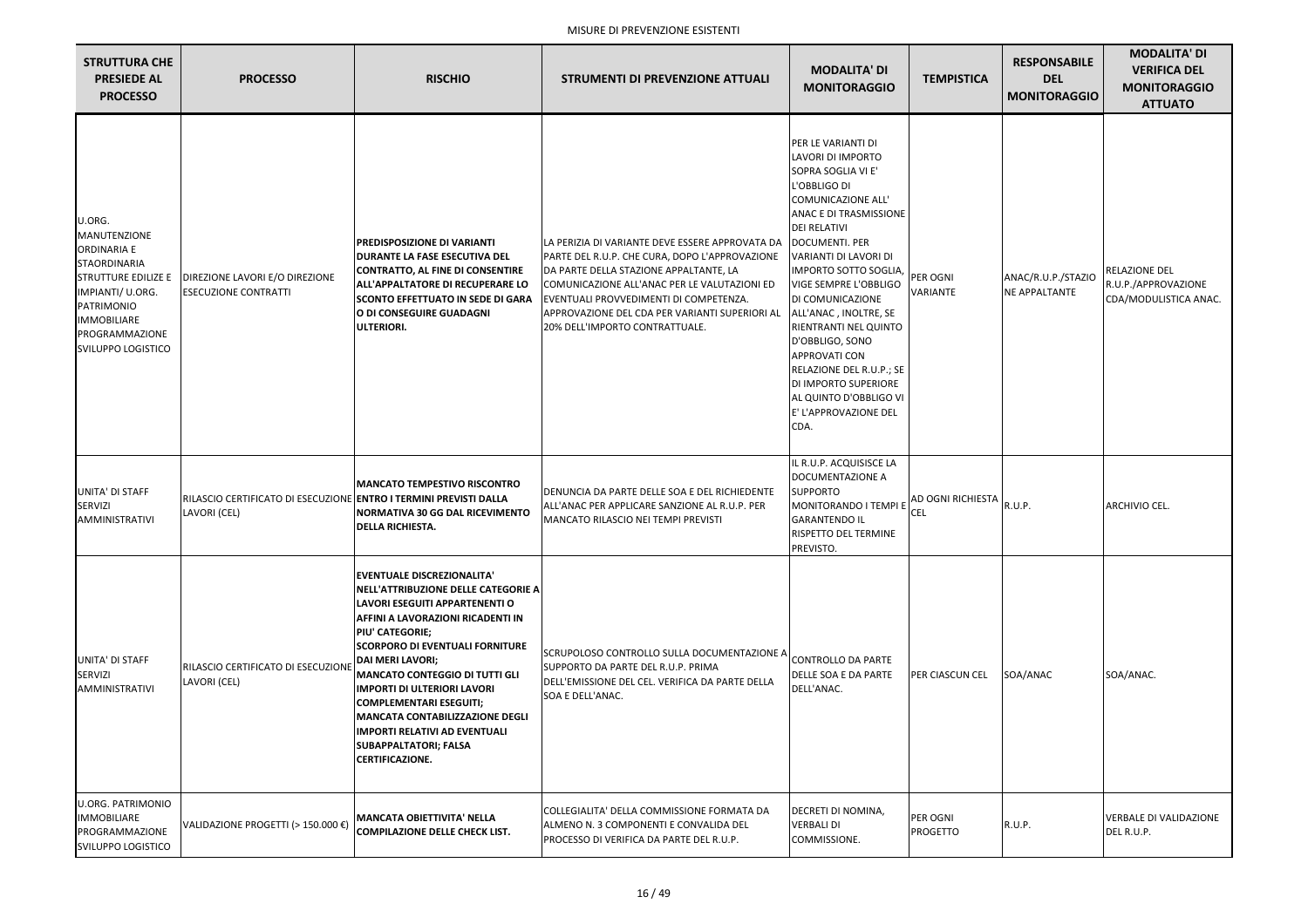| <b>STRUTTURA CHE</b><br><b>PRESIEDE AL</b><br><b>PROCESSO</b>                                 | <b>PROCESSO</b>                                                   | <b>RISCHIO</b>                                                                                                                                                                                                                                                                                                                        | <b>STRUMENTI DI PREVENZIONE ATTUALI</b>                                                                                                                                                                                                                                                                                                                                 | <b>MODALITA' DI</b><br><b>MONITORAGGIO</b>                                                                                                                                                                                                                                         | <b>TEMPISTICA</b>                                                                                                                                                                                                        | <b>RESPONSABILE</b><br><b>DEL</b><br><b>MONITORAGGIO</b>                                                                                                                                                                                                                        | <b>MODALITA' DI</b><br><b>VERIFICA DEL</b><br><b>MONITORAGGIO</b><br><b>ATTUATO</b>                                            |
|-----------------------------------------------------------------------------------------------|-------------------------------------------------------------------|---------------------------------------------------------------------------------------------------------------------------------------------------------------------------------------------------------------------------------------------------------------------------------------------------------------------------------------|-------------------------------------------------------------------------------------------------------------------------------------------------------------------------------------------------------------------------------------------------------------------------------------------------------------------------------------------------------------------------|------------------------------------------------------------------------------------------------------------------------------------------------------------------------------------------------------------------------------------------------------------------------------------|--------------------------------------------------------------------------------------------------------------------------------------------------------------------------------------------------------------------------|---------------------------------------------------------------------------------------------------------------------------------------------------------------------------------------------------------------------------------------------------------------------------------|--------------------------------------------------------------------------------------------------------------------------------|
| <b>U.ORG. PATRIMONIO</b><br><b>IMMOBILIARE</b><br>PROGRAMMAZIONE<br><b>SVILUPPO LOGISTICO</b> | VALIDAZIONE PROGETTI (> 150.000 €) RAPPORTO DI VERIFICA ALTERATO. |                                                                                                                                                                                                                                                                                                                                       | COLLEGIALITA' DELLA COMMISSIONE FORMATA DA<br>ALMENO N. 3 COMPONENTI E CONVALIDA DEL<br>PROCESSO DI VERIFICA DA PARTE DEL R.U.P.                                                                                                                                                                                                                                        | DECRETI DI NOMINA,<br><b>VERBALI DI</b><br>COMMISSIONE.                                                                                                                                                                                                                            | <b>PER OGNI</b><br>PROGETTO                                                                                                                                                                                              | R.U.P.                                                                                                                                                                                                                                                                          | <b>VERBALE DI VALIDAZIONE</b><br>DEL R.U.P.                                                                                    |
| UNITA' SPECIALE DEI<br><b>SERVIZI TECNICI</b>                                                 | <b>AFFIDAMENTO DIRETTO LAVORI</b>                                 | <b>RICHIESTE DI INTERVENTO NON</b><br>NECESSARIE.                                                                                                                                                                                                                                                                                     | VERIFICA DA PARTE DEL RESPONSABILE DELL'UNITA'<br>SPECIALE SERVIZI TECNICI E DEL RESPONSABILE<br>DELL'UNITA' ORG. MANUTENZIONE STRUTTURE<br>EDILIZIE E IMPIANTI E APPROVAZIONE DETERMINA A<br>CONTRARRE.                                                                                                                                                                | LA DETERMINA VIENE<br><b>CONDIVISA TRA IL</b><br><b>RESPONSABILE</b><br>DELL'UNITA' SPECIALE<br>SERVIZI TECNICI E IL<br><b>RESPONSABILE</b><br>DELL'UNITA' ORG.<br>MANUTENZIONE<br><b>STRUTTURE EDILIZIE E</b><br><b>IMPIANTI E</b><br><b>SUCCESSIVAMENTE</b><br>APPROVATA DAL DG. | <b>SECONDO LE</b><br>NECESSITA' DI<br>MANUTENZIONE<br><b>FORMALIZZATE VIA</b><br><b>TITULUS CON</b><br>APPROVAZIONE<br><b>PREVENTIVA DEL</b><br>DG O NASCENTI DA<br>VALUTAZIONI<br><b>TECNICHE INTERNE</b><br>ALL'UNITA' | <b>DIRETTORE</b><br><b>GENERALE</b>                                                                                                                                                                                                                                             | <b>IDETERMINA A CONTRARRE</b><br>DEBITAMENTE MOTIVATA.                                                                         |
| UNITA' SPECIALE DEI<br><b>SERVIZI TECNICI</b>                                                 | <b>AFFIDAMENTO DIRETTO LAVORI</b>                                 | <b>DISCREZIONALITA' NELLA STIMA DEI</b><br><b>LAVORI DA ESEGUIRE.</b>                                                                                                                                                                                                                                                                 | VERIFICA DAL PARTE DEL RESPONSABILE DELL'UNITA'<br>SPECIALE SERVIZI TECNICI E DEL RESPONSABILE DELL'U.<br>ORG. MANUTENZIONE ORDINARIA E STRAORDINARIA,<br>STRUTTURE EDILIZIE E IMPIANTI                                                                                                                                                                                 | IL RESPONSABILE DEL<br>PROCEDIMENTO<br><b>PROVVEDE AD UNA</b><br>STIMA CON INDAGINE DI<br>MERCATO O COMPUTO<br>DEI COSTI SECONDO LA<br><b>VIGENTE NORMATIVA A</b><br><b>SECONDO DELLA</b><br>TIPOLOGIA DEI LAVORI.                                                                 | AD OGNI STIMA<br><b>RICHIESTA</b>                                                                                                                                                                                        | <b>RESPONSABILE</b><br><b>DELL'UNITA' SPECIALE</b><br>SERVIZI TECNICI E<br><b>RESPONSABILE</b><br>DELL'U. ORG.<br><b>MANUTENZIONE</b><br><b>ORDINARIA E</b><br>STRAORDINARIA,<br><b>STRUTTURE EDILIZIE E</b><br><b>IMPIANTI</b>                                                 | <b>DETERMINA A CONTRARRE</b><br><b>CON RICHIAMO AL</b><br><b>COMPUTO (CHE VIENE</b><br>ALLEGATO) O ALL'INDAGINE<br>DI MERCATO. |
| UNITA' SPECIALE DEI<br><b>SERVIZI TECNICI</b>                                                 | AFFIDAMENTO DIRETTO LAVORI                                        | <b> MOTIVAZIONE GENERICA IN ORDINE</b><br><b>ALLA SUSSISTENZA DEI PRESUPPOSTI DI</b><br><b>LEGGE PER IL RICORSO</b><br>ALL'AFFIDAMENTO DIRETTO;<br><b>INOSSERVANZA DI REGOLE</b><br><b>PROCEDURALI A GARANZIA DELLA</b><br> TRASPARENZA E IMPARZIALITA' DELLA<br><b>SELEZIONE AL FINE DI FAVORIRE</b><br><b>SOGGETTI PARTICOLARI.</b> | L RESPONSABILE DELL'UNITA' OP. DI POLO,<br>EFFETTUATO IL SOPRALLUOGO, PREDISPONE LA<br>PERIZIA DI SPESA E LA DETERMINA A CONTRARRE. IL<br>PROGETTO VIENE POI VERIFICATO E CONTROFIRMATO<br>DAL RESPONSABILE DELL' U.ORG. MANUTENZIONE<br>ORDINARIA E STRAORDINARIA, STRUTTURE EDILIZIE E<br>IMPIANTI E DAL RESPONSABILE DELL'UNITA' SPECIALE<br><b>SERVIZI TECNICI.</b> | LA DETERMINA RICHIAMA<br>IN PREMESSA TUTTO<br>L'ITER PROCEDURALE<br>COSI' COME DESCRITTO<br>NELL'ESPLICAZIONE DELLA<br>MISURA DI PREVENZIONE.                                                                                                                                      | PER OGNI<br><b>DETERMINA A</b><br>CONTRARRE                                                                                                                                                                              | <b>RESPONSABILE</b><br>DELL'UNITA' OP. DI<br>POLO, RESPONSABILE<br>DELL'UNITA' ORG.<br><b>MANUTENZIONE</b><br><b>ORDINARIA E</b><br>STRAORDINARIA,<br><b>STRUTTURE EDILIZIE E</b><br><b>IMPIANTI E</b><br><b>RESPONSABILE</b><br>DELL'UNITA' SPECIALE<br><b>SERVIZI TECNICI</b> | <b>DETERMINA A CONTRARRE</b><br>DEBITAMENTE MOTIVATA.                                                                          |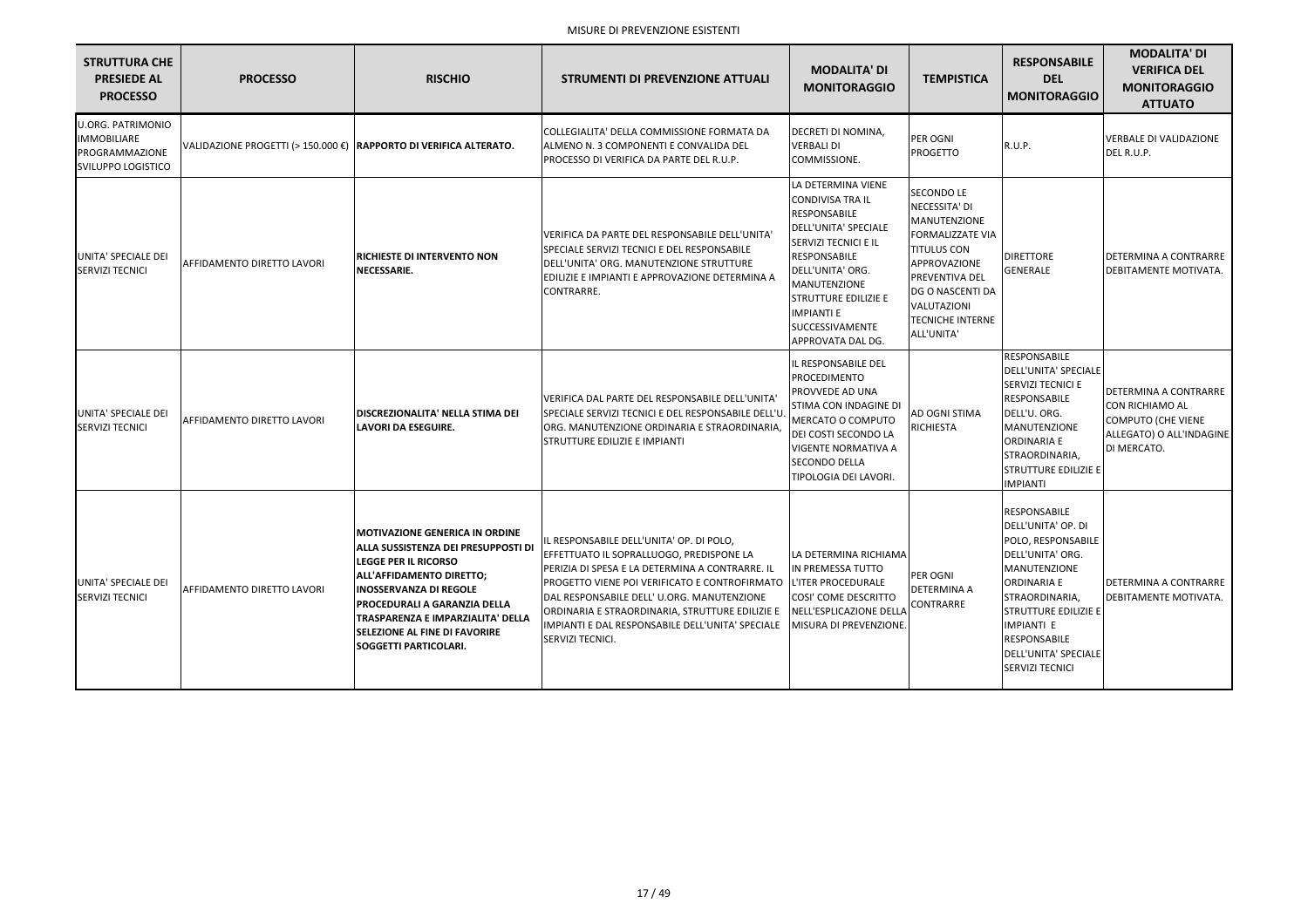| <b>STRUTTURA CHE</b><br><b>PRESIEDE AL</b><br><b>PROCESSO</b> | <b>PROCESSO</b>                   | <b>RISCHIO</b>                                                                                                                                                                                 | <b>STRUMENTI DI PREVENZIONE ATTUALI</b>                                                                                                                                                                                                                                        | <b>MODALITA' DI</b><br><b>MONITORAGGIO</b>                                                                                                                                                                                | <b>TEMPISTICA</b>              | <b>RESPONSABILE</b><br><b>DEL</b><br><b>MONITORAGGIO</b>                                                                                                                                                                                                                           | <b>MODALITA' DI</b><br><b>VERIFICA DEL</b><br><b>MONITORAGGIO</b><br><b>ATTUATO</b> |
|---------------------------------------------------------------|-----------------------------------|------------------------------------------------------------------------------------------------------------------------------------------------------------------------------------------------|--------------------------------------------------------------------------------------------------------------------------------------------------------------------------------------------------------------------------------------------------------------------------------|---------------------------------------------------------------------------------------------------------------------------------------------------------------------------------------------------------------------------|--------------------------------|------------------------------------------------------------------------------------------------------------------------------------------------------------------------------------------------------------------------------------------------------------------------------------|-------------------------------------------------------------------------------------|
| UNITA' SPECIALE DEI<br><b>SERVIZI TECNICI</b>                 | <b>AFFIDAMENTO DIRETTO LAVORI</b> | <b>DISCREZIONALITA' E MANCATO</b><br>RISPETTO DEI CRITERI INDICATI NELLA<br><b>DETERMINA A CONTRARRE; MANCATO</b><br><b>RISPETTO DEL PRINCIPIO DI ROTAZIONE,</b><br><b>LIBERA CONCORRENZA.</b> | IVERIFICA DA PARTE DEL RESPONSABILE DELL'UNITA'<br>SPECIALE SERVIZI TECNICI E DEL RESPONSABILE DELL'U<br>ORG. MANUTENZIONE ORDINARIA E STRAORDINARIA,<br>STRUTTURE EDILIZIE E IMPIANTI, PUBBLICAZIONE<br>AGGIUDICAZIONE SUL SITO WEB DELL'ENTE NELLA<br>SEZIONE "TRASPARENZA". | L'ITER PROCEDURALE<br>PREVEDE UNA VERIFICA<br>DI DOPPIO LIVELLO<br>ALL'INTERNO DELL'UNITA<br>CON CONTROFIRMA<br>DEGLI ATTI FINALI DA<br><b>PARTE DEL RESPONS.</b><br>U.ORG. E FIRMA DEL DG<br><b>SU LETTERA CONTRATTO</b> | PER OGNI<br>AFFIDAMENTO        | <b>RESPONSABILE</b><br>DELL'UNITA' OP. DI<br>POLO, RESPONSABILE<br>DELL'U. ORG.<br><b>MANUTENZIONE</b><br><b>ORDINARIA E</b><br>STRAORDINARIA,<br><b>STRUTTURE EDILIZIE E</b><br><b>IMPIANTI E</b><br><b>RESPONSABILE</b><br>DELL'UNITA' SPECIALE<br><b>SERVIZI TECNICI</b>        | LETTERA CONTRATTO<br><b>IDEBITAMENTE VIDIMATA.</b>                                  |
| UNITA' SPECIALE DEI<br><b>SERVIZI TECNICI</b>                 | <b>AFFIDAMENTO DIRETTO LAVORI</b> | <b>IMANCATO E NON FEDELE CONTROLLO</b><br><b>INELL'ESECUZIONE DEL CONTRATTO AL</b><br><b>FINE DI FAVORIRE LE IMPRESE.</b>                                                                      | VERIFICA DAL PARTE DEL RESPONSABILE DELL'UNITA'<br>ORG. MANUTENZIONE STRUTTURE EDILIZIE E<br>IMPIANTI.                                                                                                                                                                         | <b>CERTIFICATO DI FINE</b><br>LAVORI                                                                                                                                                                                      | <b>PER OGNI</b><br>AFFIDAMENTO | <b>RESPONSABILE</b><br>DELL'UNITA' OP. DI<br>POLO, RESPONSABILE<br>DELL'U. ORG.<br><b>MANUTENZIONE</b><br><b>ORDINARIA E</b><br>STRAORDINARIA,<br><b>STRUTTURE EDILIZIE E</b><br><b>IMPIANTI E</b><br><b>RESPONSABILE</b><br><b>DELL'UNITA' SPECIALE</b><br><b>SERVIZI TECNICI</b> | <b>CERTIFICATO DI FINE</b><br>LAVORI.                                               |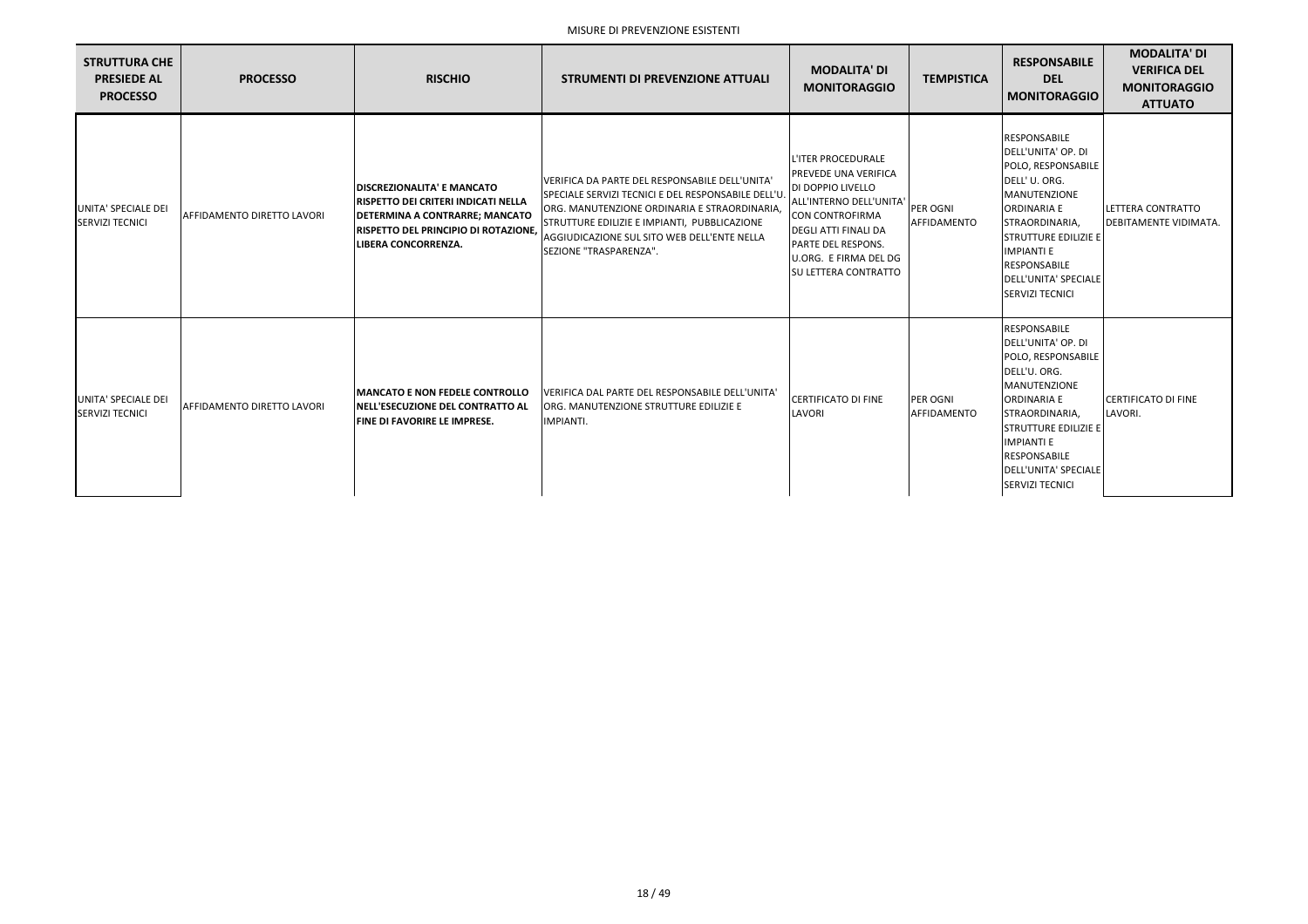| <b>STRUTTURA CHE</b><br><b>PRESIEDE AL</b><br><b>PROCESSO</b>                                    | <b>PROCESSO</b>                                                                              | <b>RISCHIO</b>                                                                                                                                                                                                      | <b>STRUMENTI DI PREVENZIONE ATTUALI</b>                                                                                                                                                                                                                                                   | <b>MODALITA' DI</b><br><b>MONITORAGGIO</b>                                                                                                                                                                                                                                                                                                  | <b>TEMPISTICA</b>                                       | <b>RESPONSABILE</b><br><b>DEL</b><br><b>MONITORAGGIO</b>                                                                                                                     | <b>MODALITA' DI</b><br><b>VERIFICA DEL</b><br><b>MONITORAGGIO</b><br><b>ATTUATO</b>                                                                                                                          |
|--------------------------------------------------------------------------------------------------|----------------------------------------------------------------------------------------------|---------------------------------------------------------------------------------------------------------------------------------------------------------------------------------------------------------------------|-------------------------------------------------------------------------------------------------------------------------------------------------------------------------------------------------------------------------------------------------------------------------------------------|---------------------------------------------------------------------------------------------------------------------------------------------------------------------------------------------------------------------------------------------------------------------------------------------------------------------------------------------|---------------------------------------------------------|------------------------------------------------------------------------------------------------------------------------------------------------------------------------------|--------------------------------------------------------------------------------------------------------------------------------------------------------------------------------------------------------------|
|                                                                                                  |                                                                                              |                                                                                                                                                                                                                     | DIPARTIMENTO AMMINISTRATIVO ORGANIZZAZIONE E GESTIONE DELLE RISORSE UMANE                                                                                                                                                                                                                 |                                                                                                                                                                                                                                                                                                                                             |                                                         |                                                                                                                                                                              |                                                                                                                                                                                                              |
| U.OP. AFFIDAMENTI E<br><b>CONTRATTI PER LA</b><br>DIDATTICA (U.ORG.<br>PERSONALE DOCENTE)        | AFFIDAMENTO CONTRATTI PER LA<br>DIDATTICA (A TITOLO ONEROSO)                                 | RICHIESTE DI BANDI NON CONFORMI<br>CON LE ESIGENZE DELLA STRUTTURA<br><b>DIDATTICA RICHIEDENTE.</b>                                                                                                                 | VERIFICA SULL" ANAGRAFE DELLA DIDATTICA", DELLA<br>CORRISPONDENZA CON QUANTO CHIESTO IN DELIBERA SUPERVISIONE DELLA<br>(SCOPERTURA INSEGNAMENTO, SSD, CFU, N. ORE)<br>PRIMA DELLA STESURA DEL BANDO, A CURA<br>DELL'U.OP. AFFIDAMENTI E CONTRATTI PER LA<br>DIDATTICA.                    | <b>VERIFICA EFFETTUATA</b><br>DAL PERSONALE<br>DELL'U.OP.                                                                                                                                                                                                                                                                                   | AD OGNI DELIBERA                                        | RESPONSABILE U.OP.<br>AFFIDAMENTI E<br><b>CONTRATTI PER LA</b><br><b>DIDATTICA</b>                                                                                           | <b>VIDIMAZIONE DEL BANDO</b><br>DI SELEZIONE DA PARTE DEL<br><b>RESPONSABILE U.OP</b><br>AFFIDAMENTI E CONTRATTI<br>PER LA DIDATTICA E DEL<br><b>DIRETTORE DEL</b><br><b>DIPARTIMENTO</b><br>AMMINISTRATIVO. |
| <b>U.OP. AFFIDAMENTI E</b><br><b>CONTRATTI PER LA</b><br>DIDATTICA (U.ORG.<br>PERSONALE DOCENTE) | AFFIDAMENTO CONTRATTI PER LA<br>DIDATTICA (A TITOLO ONEROSO)                                 | RICHIESTE DI BANDI AVANZATE SENZA<br><b>AVER PREVENTIVAMENTE VERIFICATO</b><br>LA POSSIBILITA' DI COPERTURA DEGLI<br><b>INSEGNAMENTI MEDIANTE SUPPLENZE</b><br>DA AFFIDARE A PERSONALE DEL RUOLO<br><b>DOCENTE.</b> | VERIFICA, A CURA DELL'U.OP. AFFIDAMENTO E<br>CONTRATTI PER LA DIDATTICA PRIMA DELL'EMISSIONE<br>DEL BANDO, CHE GLI STESSI INSEGNAMENTI SIANO<br>GIA' STATI BANDITI PER L'ATTRIBUZIONE, A TITOLO<br><b>GRATUITO, A DOCENTI UNIVERSITARI E GLI STESSI</b><br>BANDI NON ABBIANO AVUTO ESITO. | <b>VERIFICA DIRETTA E</b><br><b>COSTANTE DA PARTE DEL</b><br>RESP. U.OP.<br><b>AFFIDAMENTI E</b><br><b>CONTRATTI PER LA</b><br>DIDATTICA.                                                                                                                                                                                                   | <b>AD OGNI DELIBERA</b>                                 | RESPONSABILE U.OP.<br><b>AFFIDAMENTI E</b><br><b>CONTRATTI PER LA</b><br><b>DIDATTICA</b>                                                                                    | <b>VIDIMAZIONE DEL BANDO</b><br>DI SELEZIONE DA PARTE DEL<br><b>RESPONSABILE U.OP</b><br>AFFIDAMENTI E CONTRATTI<br>PER LA DIDATTICA E DEL<br><b>DIRETTORE DEL</b><br>DIPARTIMENTO<br>AMMINISTRATIVO.        |
| U.OP. AFFIDAMENTI E<br><b>CONTRATTI PER LA</b><br>DIDATTICA (U.ORG.<br>PERSONALE DOCENTE)        | AFFIDAMENTO CONTRATTI PER LA<br>DIDATTICA (A TITOLO ONEROSO)                                 | <b>SVOLGIMENTO INCARICHI PRIMA DELLA</b><br><b>FIRMA DEI CONTRATTI.</b>                                                                                                                                             | SPECIFICHE INDICAZIONI SONO INSERITE SUL BANDO<br>DI SELEZIONE (MODALITA' DI NOTIFICA AI VINCITORI E<br>TERMINI ENTRO CUI SOTTOSCRIVERE I CONTRATTI).                                                                                                                                     | <b>AZIONE SINERGICA TRA L</b><br><b>U.OP. AFFIDAMENTI E</b><br>CONTRATTI PER LA<br><b>DIDATTICA E LE</b><br><b>STRUTTURE DIDATTICHE</b><br>INTERESSATE, ATTUATA<br>MEDIANTE CONTROLLI<br><b>DIRETTI SUL PERSONALE</b><br><b>DESTINATARIO DEL</b><br>PROVVEDIMENTO, VOLTE<br><b>AD EVITARE IL</b><br>CONCRETIZZARSI DEL<br>RISCHIO INDICATO. | <b>AD OGNI BANDO</b>                                    | RESPONSABILE U.OP.<br><b>AFFIDAMENTI E</b><br><b>CONTRATTI PER LA</b><br>DIDATTICA/SEGRETER COMPILAZIONE DEI<br>IA DIDATTICA DELLE<br><b>STRUTTURE</b><br><b>INTERESSATE</b> | ATTRIBUZIONE<br><b>CREDENZIALI ESSE3 PER LA</b><br><b>REGISTRI DELL'ATTIVITA</b><br>DIDATTICA.                                                                                                               |
| U.OP. AFFIDAMENTI E<br><b>CONTRATTI PER LA</b><br>DIDATTICA (U.ORG.<br>PERSONALE DOCENTE)        | <b>INCARICHI PER SUPPLENZE A</b><br>PERSONALE DOCENTE (ANCHE DI<br>ALTRE SEDI UNIVERSITARIE) | INIZIO DELL'ATTIVITA' DI<br><b>INSEGNAMENTO SENZA IL NECESSARIO</b><br><b>NULLA OSTA DA PARTE</b><br>DELL'UNIVERSITA' DI APPARTENENZA.                                                                              | NON SI PROCEDE ALLA REDAZIONE DEL DR PRIMA<br>DELL'ACQUISIZIONE DEL NULLA OSTA E CONSEGUENTE<br>MANCATA ATTIVAZIONE DELLE CREDENZIALI ESSE3.                                                                                                                                              | <b>ATTIVAZIONE DELLE</b><br><b>CREDENZIALI ESSE3 (PER</b><br>LA COMPILAZIONE DEI<br>REGISTRI DELL'ATTIVITA'<br>DIDATTICA) SOLO A<br><b>SEGUITO</b><br>DELL'ACQUISIZIONE DEL<br>NULLA OSTA.                                                                                                                                                  | PER OGNI INCARICO AFFIDAMENTI E<br><b>DA ATTRIBUIRE</b> | RESPONSABILE U.OP.<br><b>CONTRATTI PER LA</b><br><b>DIDATTICA</b>                                                                                                            | DECRETO DI NOMINA,<br><b>VIDIMATO DAL DIRETTORE</b><br><b>DEL DIPARTIMENTO</b><br>AMMINISTRATIVO, CON<br>ALLEGATO NULLA OSTA.                                                                                |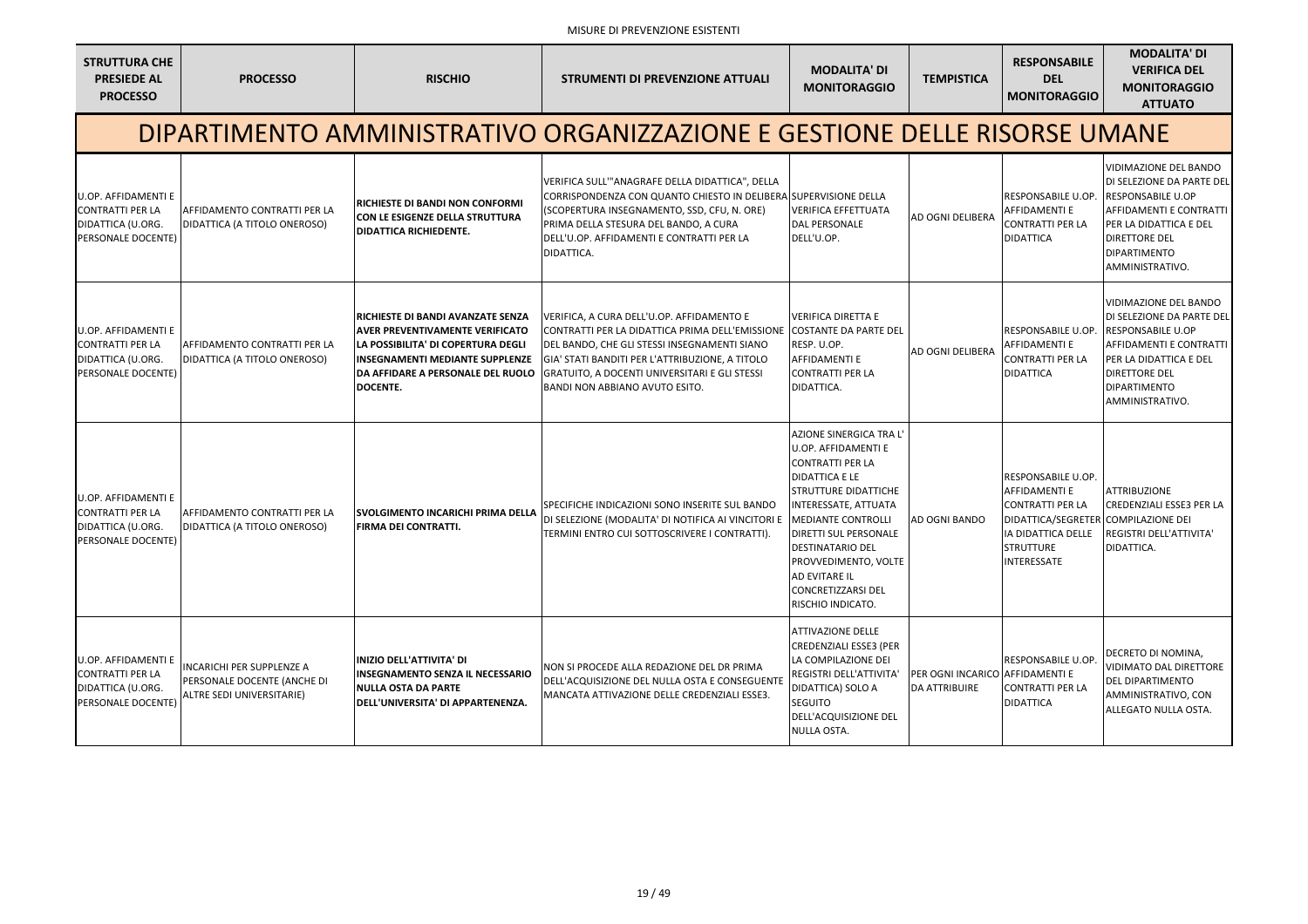| <b>STRUTTURA CHE</b><br><b>PRESIEDE AL</b><br><b>PROCESSO</b>                                    | <b>PROCESSO</b>                                                                                                                                      | <b>RISCHIO</b>                                                                                                                                                                                                                                                            | <b>STRUMENTI DI PREVENZIONE ATTUALI</b>                                                                                                                                                                                                                               | <b>MODALITA' DI</b><br><b>MONITORAGGIO</b>                                                                                                                                                                                                                         | <b>TEMPISTICA</b>       | <b>RESPONSABILE</b><br><b>DEL</b><br><b>MONITORAGGIO</b>                                  | <b>MODALITA' DI</b><br><b>VERIFICA DEL</b><br><b>MONITORAGGIO</b><br><b>ATTUATO</b>                                                                                                        |
|--------------------------------------------------------------------------------------------------|------------------------------------------------------------------------------------------------------------------------------------------------------|---------------------------------------------------------------------------------------------------------------------------------------------------------------------------------------------------------------------------------------------------------------------------|-----------------------------------------------------------------------------------------------------------------------------------------------------------------------------------------------------------------------------------------------------------------------|--------------------------------------------------------------------------------------------------------------------------------------------------------------------------------------------------------------------------------------------------------------------|-------------------------|-------------------------------------------------------------------------------------------|--------------------------------------------------------------------------------------------------------------------------------------------------------------------------------------------|
| <b>U.OP. AFFIDAMENTI E</b><br><b>CONTRATTI PER LA</b><br>DIDATTICA (U.ORG.<br>PERSONALE DOCENTE) | <b>CONTRATTI A TITOLO GRATUITO</b>                                                                                                                   | <b>SUPERAMENTO DELLA SOGLIA DEL 5%</b><br>RISPETTO AL NUMERO DEI DOCENTI DI<br>RUOLO IN SERVIZIO PRESSO L'ATENEO<br><b>ALLA DATA DEL 31 DICEMBRE</b><br>DELL'ANNO PRECEDENTE, QUALE TETTO<br><b>MASSIMO PER IL CONFERIMENTO DI</b><br><b>INCARICHI A TITOLO GRATUITO.</b> | CONTEGGIO A CURA DELL'U.OP. AFFIDAMENTI E<br>CONTRATTI PER LA DIDATTICA, EFFETTUATO SULLA<br>BASE DEI CONTRATTI GIA' STIPULATI PER L'ANNO<br>ACCADEMICO.                                                                                                              | <b>VERIFICA SUL DATA BASE</b><br>IN USO PRESSO LA U.OP.<br>E SULL'ARCHIVIO<br><b>CARTACEO ESISTENTE IN</b><br>SINERGIA CON IL NDV E<br>CON LO STAFF<br>"ANAGRAFE DELLA<br>DIDATTICA".                                                                              | AD OGNI DELIBERA        | RESPONSABILE U.OP.<br><b>AFFIDAMENTI E</b><br><b>CONTRATTI PER LA</b><br><b>DIDATTICA</b> | ACQUISIZIONE DEI DATI DA<br>PARTE DEL NDV E DELLO<br>STAFF "ANAGRAFE DELLA<br>DIDATTICA".                                                                                                  |
| <b>U.OP. AFFIDAMENTI E</b><br><b>CONTRATTI PER LA</b><br>DIDATTICA (U.ORG.<br>PERSONALE DOCENTE) | CONTRATTI A TITOLO GRATUITO                                                                                                                          | <b>ATTRIBUZIONE INCARICO A DOCENTI</b><br><b>PRIVI DEL REQUISITO DELL' ALTA</b><br><b>QUALIFICAZIONE.</b>                                                                                                                                                                 | CONTROLLO, SU OGNI RICHIESTA DELIBERATA DALLE<br>STRUTTURE INTERESSATE, A CURA DEL NUCLEO DI<br>VALUTAZIONE.                                                                                                                                                          | <b>AZIONE SINERGICA</b><br><b>DIRETTA E COSTANTE</b><br><b>CON LA STRUTTURA</b><br><b>DIDATTICA INTERESSATA</b><br>E CON IL NDV, DA PARTE<br>DELL'U.OP. AFFIDAMENTI<br>E CONTRATTI PER LA<br>DIDATTICA.                                                            | AD OGNI DELIBERA        | RESPONSABILE U.OP.<br><b>AFFIDAMENTI E</b><br><b>CONTRATTI PER LA</b><br><b>DIDATTICA</b> | ATTESTAZIONE DELL' "ALTA<br><b>QUALIFICAZIONE" DA PATE</b><br>DEL NDV TRAMITE VERBALI.                                                                                                     |
| U.OP. AFFIDAMENTI E<br><b>CONTRATTI PER LA</b><br>DIDATTICA (U.ORG.<br>PERSONALE DOCENTE)        | <b>INCARICHI DI INSEGNAMENTO A</b><br><b>TITOLO GRATUITO CONFERITI SULLA</b><br><b>BASE DI APPOSITI PROTOCOLLI</b><br>D'INTESA STIPULATI DALL'ATENEO | <b>ATTRIBUZIONE DI INCARICHI A</b><br><b>PERSONALE CARENTE DEI REQUISITI</b><br>PREVISTI.                                                                                                                                                                                 | ULTERIORE VERIFICA, A CURA DELL' UNITA', DELLE<br>CATEGORIE NELLE QUALI E' INQUADRATO IL<br>PERSONALE DESTINATARIO DELL'INCARICO.                                                                                                                                     | <b>SUPERVISIONE DA PARTE</b><br><b>DEL RESPONSABILE</b><br>DELL'U.OP. AFFIDAMENTI AD OGNI DELIBERA<br>E CONTRATTI PER LA<br>DIDATTICA.                                                                                                                             |                         | RESPONSABILE U.OP.<br>AFFIDAMENTI E<br><b>CONTRATTI PER LA</b><br><b>DIDATTICA</b>        | COMUNICAZIONI CON LE<br><b>STRUTTURE DIDATTICHE DI</b><br><b>APPARTENENZA DEL</b><br>SOGGETTO DESTINATARIO<br>DELL'INCARICO.                                                               |
| <b>U.OP. AFFIDAMENTI E</b><br><b>CONTRATTI PER LA</b><br>DIDATTICA (U.ORG.<br>PERSONALE DOCENTE) | INCARICHI DI INSEGNAMENTO A<br><b>TITOLO GRATUITO CONFERITI SULLA</b><br><b>BASE DI APPOSITI PROTOCOLLI</b><br>D'INTESA STIPULATI DALL'ATENEO        | ISVOLGIMENTO INCARICHI PRIMA DELLA<br><b>FIRMA DEI CONTRATTI.</b>                                                                                                                                                                                                         | AZIONE SINERGICA TRA L'U.OP. AFFIDAMENTI E<br>CONTRATTI PER LA DIDATTICA E LE STRUTTURE<br>DIDATTICHE INTERESSATE, ATTUATA MEDIANTE<br>CONTROLLI DIRETTI SUL PERSONALE DESTINATARIO<br>DEL PROVVEDIMENTO, VOLTE AD EVITARE IL<br>CONCRETIZZARSI DEL RISCHIO INDICATO. | <b>ATTRIBUZIONE</b><br><b>CREDENZIALI ESSE3 PER</b><br>LA COMPILAZIONE DEI<br><b>REGISTRI DELL'ATTIVITA'</b><br><b>DIDATTICA SOLO A</b><br><b>SEGUITO DELLA FIRMA</b><br><b>DEL CONTRATTO O</b><br><b>CONFERIMENTO</b><br><b>INCARICO DA PARTE DEL</b><br>RETTORE. | <b>AD OGNI DELIBERA</b> | RESPONSABILE U.OP.<br><b>AFFIDAMENTI E</b><br><b>CONTRATTI PER LA</b><br>DIDATTICA/CIAM   | <b>ACQUISIZIONE DEL</b><br>REGISTRO DELLE ATTIVITA'<br>DIDATTICHE.                                                                                                                         |
| U.OP. AFFIDAMENTI E<br><b>CONTRATTI PER LA</b><br>DIDATTICA (U.ORG.<br>PERSONALE DOCENTE)        | INCARICHI DI INSEGNAMENTO A<br><b>TITOLO GRATUITO CONFERITI SULLA</b><br><b>BASE DI APPOSITI PROTOCOLLI</b><br>D'INTESA STIPULATI DALL'ATENEO        | <b>MANCATA RICHIESTA DEL NECESSARIO</b><br><b>NULLA OSTA DA PARTE</b><br>DELL'INTERESSATO A CUI E' CONFERITO<br>L'INCARICO.                                                                                                                                               | RICHIESTA DEL N.O. DIRETTAMENTE AI DESTINATARI<br>DEI PROVVEDIMENTI PER GLI INCARICHI DI<br>INSEGNAMENTO, A CURA DELL'U.OP. AFFIDAMENTI E<br>CONTRATTI PER LA DIDATTICA, PRIMA DELLA FIRMA<br>DEI CONTRATTI O DELLA STESURA DEI DECRETI DI<br>CONFERIMENTO.           | NON SI PROCEDE ALLA<br><b>REDAZIONE DEL DR O</b><br><b>ALLA FIRMA DEL</b><br><b>CONTRATTO PRIMA</b><br>DELL'ACQUISIZIONE DEL<br>NULLA OSTA.                                                                                                                        | <b>AD OGNI DELIBERA</b> | RESPONSABILE U.OP.<br><b>AFFIDAMENTI E</b><br><b>CONTRATTI PER LA</b><br><b>DIDATTICA</b> | <b>ATTIVAZIONE DELLE</b><br>CREDENZIALI ESSE3 (PER LA<br><b>COMPILAZIONE DEI</b><br>REGISTRI DELL'ATTIVITA'<br>DIDATTICA) SOLO A<br><b>SEGUITO</b><br>DELL'ACQUISIZIONE DEL<br>NULLA OSTA. |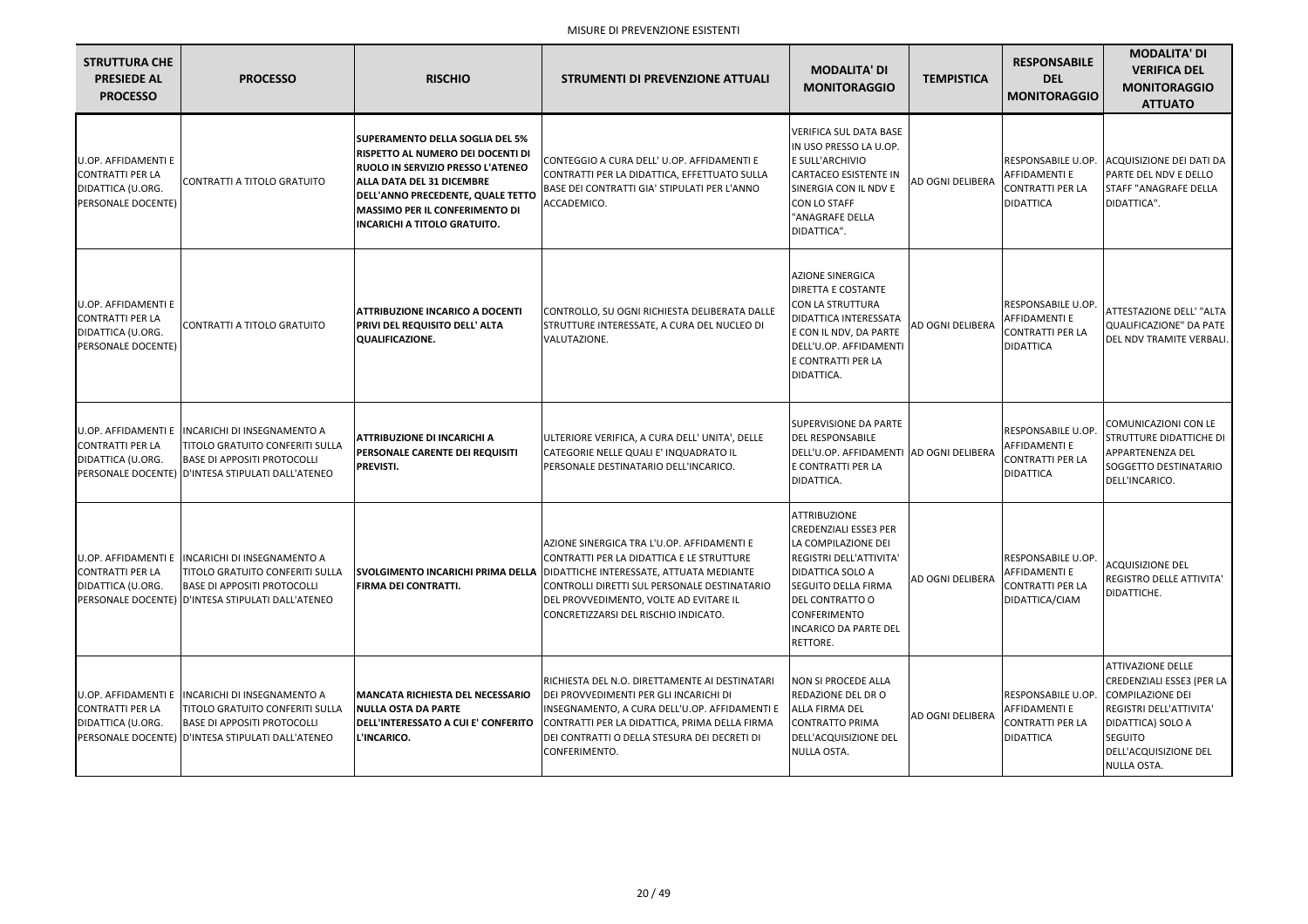| <b>STRUTTURA CHE</b><br><b>PRESIEDE AL</b><br><b>PROCESSO</b> | <b>PROCESSO</b>                                                                                                              | <b>RISCHIO</b>                                                                                                                                                                                                                                                                                                  | <b>STRUMENTI DI PREVENZIONE ATTUALI</b>                                                                                                                                                                                                                                                                                                                                                                                                                                                                                                                                                                                                                                                                                                                                                                                   | <b>MODALITA' DI</b><br><b>MONITORAGGIO</b>                                                                                                                                                       | <b>TEMPISTICA</b>                    | <b>RESPONSABILE</b><br><b>DEL</b><br><b>MONITORAGGIO</b>                                                                   | <b>MODALITA' DI</b><br><b>VERIFICA DEL</b><br><b>MONITORAGGIO</b><br><b>ATTUATO</b>                                                                                                                                                                          |
|---------------------------------------------------------------|------------------------------------------------------------------------------------------------------------------------------|-----------------------------------------------------------------------------------------------------------------------------------------------------------------------------------------------------------------------------------------------------------------------------------------------------------------|---------------------------------------------------------------------------------------------------------------------------------------------------------------------------------------------------------------------------------------------------------------------------------------------------------------------------------------------------------------------------------------------------------------------------------------------------------------------------------------------------------------------------------------------------------------------------------------------------------------------------------------------------------------------------------------------------------------------------------------------------------------------------------------------------------------------------|--------------------------------------------------------------------------------------------------------------------------------------------------------------------------------------------------|--------------------------------------|----------------------------------------------------------------------------------------------------------------------------|--------------------------------------------------------------------------------------------------------------------------------------------------------------------------------------------------------------------------------------------------------------|
| U.OP. DOCENTI<br>(U.ORG. PERSONALE<br>DOCENTE)                | <b>PROCEDURA VALUTATIVA PER LA</b><br>CHIAMATA DEI PROFESSORI DI I E II<br>FASCIA, EX ART. 18, CC. 1 E 4, LEGGE<br>240/2010. | DELIBERA DI PROPOSTA DEL<br><b>DIPARTIMENTO: MANCATO RISPETTO</b><br><b>DELLE INDICAZIONI REGOLAMENTARI</b><br><b>RIGUARDO AI REQUISITI DELLA</b><br>PROPOSTA.                                                                                                                                                  | CONTROLLO DELLA DELIBERA CON RIGUARDO AI<br>REQUISITI DELLA PROPOSTA (COME DA<br>REGOLAMENTO IN MATERIA).                                                                                                                                                                                                                                                                                                                                                                                                                                                                                                                                                                                                                                                                                                                 | <b>VERIFICA DIRETTA E</b><br><b>COSTANTE DA PARTE</b><br>DELL'U.ORG. PERSONALE<br>DOCENTE.                                                                                                       | AD OGNI DELIBERA                     | <b>RESPONSABILE</b><br>U.ORG. PERSONALE<br><b>DOCENTE</b>                                                                  | SOTTOSCRIZIONE DA PARTE<br>DEL RESPONSABILE U.ORG.<br>E DA PARTE DEL DIRETTORE<br><b>DEL DIPARTIMENTO</b><br>AMM.VO DELLA PROPOSTA<br>DI DELIBERAZIONE PER GLI<br>ORGANI COLLEGIALI CON<br><b>ESPRESSO RIFERIMENTO</b><br>ALLA DELIBERA DEL<br>DIPARTIMENTO. |
| U.OP. DOCENTI<br>(U.ORG. PERSONALE<br>DOCENTE)                | <b>PROCEDURA VALUTATIVA PER LA</b><br>CHIAMATA DEI PROFESSORI DI I E II<br>FASCIA, EX ART. 18, CC. 1 E 4, LEGGE<br>240/2010. | DR INDIZIONE PROCEDURA: INDIZIONE<br><b>DEL BANDO NON CONFORME AI</b><br><b>REQUISITI PREVISTI DALLA NORMATIVA</b><br>DI RIFERIMENTO E DAL VIGENTE<br>REGOLAMENTO IN MATERIA.                                                                                                                                   | CONTROLLO EFFETTUATO A PIU' LIVELLI<br>GERARCHICAMENTE ORDINATI; PUBBLICITA' SUL SITO<br><b>WEB DI ATENEO.</b>                                                                                                                                                                                                                                                                                                                                                                                                                                                                                                                                                                                                                                                                                                            | <b>CONDIVISIONE DEL</b><br>BANDO, IN OGNI SUO<br>ELEMENTO, CON IL<br>RESPONSABILE<br>DELL'U.ORG. PERSONALE<br>DOCENTE E CON IL<br><b>DIRETTORE DEL</b><br><b>DIPARTIMENTO</b><br>AMMINISTRATIVO. | AD OGNI DR<br><b>INDIZIONE BANDO</b> | <b>RESPONSABILE</b><br><b>U.ORG. PERSONALE</b><br>DOCENTE, DIRETTORI<br><b>DEL DIPARTIMENTO</b><br>AMMINISTRATIVO          | SOTTOSCRIZIONE DEL<br><b>BANDO DA PARTE DEL</b><br>RESPONSABILE U.ORG. E DA<br>PARTE DEL DIRETTORE DEL<br><b>DIPARTIMENTO</b><br>AMMINISTRATIVO.                                                                                                             |
| U.OP. DOCENTI<br>(U.ORG. PERSONALE<br>DOCENTE)                | PROCEDURA VALUTATIVA PER LA<br>CHIAMATA DEI PROFESSORI DI I E II<br>FASCIA, EX ART. 18, CC. 1 E 4, LEGGE<br>240/2010.        | RICEZIONE DOMANDE ATTRAVERSO<br>PIATTAFORMA INFORMATICA, DALLA<br><b>QUALE E' PRODOTTO UN NUMERO</b><br><b>IDENTIFICATIVO, SUCCESSIVO INOLTRO</b><br>AL PROTOCOLLO DI ATENEO E<br><b>ACQUISIZIONE DOMANDE</b><br><b>PROTOCOLLATE: ACCETTAZIONE</b><br>DOMANDE INCOMPLETE O PRIVE DI<br><b>ALCUNI REQUISITI.</b> | INTEROPERABILITA' TRA I COMPONENTI DELL'UNITA'<br>OPERATIVA: REDAZIONE, PER CIASCUNA DOMANDA, DI IL RESPONSABILE<br>UNA SCHEDA DI VERIFICA IN MERITO ALL'INDICAZIONE DELL'U.ORG. PERSONALE<br>DEI REQUISITI E ALLA COMPLETEZZA DELLA<br>DOCUMENTAZIONE.                                                                                                                                                                                                                                                                                                                                                                                                                                                                                                                                                                   | <b>CONDIVISIONE DELLE</b><br><b>SCHEDE DI VERIFICA IN</b><br><b>SEDUTA COLLEGIALE CON</b><br><b>DOCENTE E CON IL</b><br><b>DIRETTORE DEL</b><br><b>DIPARTIMENTO</b><br>AMMINISTRATIVO.           | ALL'AVVIO DELLA<br>PROCEDURA         | <b>RESPONSABILE</b><br>PRECEDENTEMENTE U.ORG. PERSONALE<br>DOCENTE, DIRETTORE<br><b>DEL DIPARTIMENTO</b><br>AMMINISTRATIVO | <b>SCHEDE DI VERIFICA AGLI</b><br>ATTI DELL'U.OP DOCENTI.                                                                                                                                                                                                    |
| U.OP. DOCENTI<br>(U.ORG. PERSONALE<br>DOCENTE)                | <b>PROCEDURA VALUTATIVA PER LA</b><br>CHIAMATA DEI PROFESSORI DI I E II<br>FASCIA, EX ART. 18, CC. 1 E 4, LEGGE<br>240/2010. | RICEZIONE DELIBERA DIPARTIMENTO<br>DESIGNATO E DELLA SESTINA DEI<br><b>SORTEGGIABILI: MANCATO RISPETTO</b><br><b>DELLE VIGENTI PREVISIONI</b><br><b>REGOLAMENTARI RIGUARDO AL</b><br><b>POSSESSO DEI REQUISITI RICHIESTI AI</b><br>FINI DELLA NOMINA IN QUALITA' DI<br><b>COMMISSARI.</b>                       | VERIFICA DEL POSSESSO DEI REQUISITI AI FINI DELLA<br>NOMINA QUALI COMPONENTI DELLA COMMISSIONE<br>ATTRAVERSO: 1) ACQUISIZIONE<br>DELL'AUTOCERTIFICAZIONE, OVE ESISTENTE, DA PARTE<br>DEI DOCENTI INDIVIDUATI COME COMMISSARI<br>CON INDIVIDUAZIONE DEL COMPONENTE (LIMITATAMENTE AL POSSESSO DELL'INDICATORE R<br>DELLA VQR MAGGIORE O UGUALE A 0,9); 2)<br>CONSULTAZIONE LISTE ASN O ACQUISIZIONE<br>ATTESTAZIONE DA PARTE DELL'U. ORG. RICERCA<br>SCIENTIFICA (LIMITATAMENTE AL POSSESSO DEGLI<br>INDICATORI SUPERIORI ALLA MEDIANA). VERIFICA,<br>ATTRAVERSO CONSULTAZIONE DATI MIUR, DELL'<br>AFFERENZA AL SETTORE CONCORSUALE OGGETTO DEL<br>BANDO E, PRIORITARIAMENTE, AL SETTORE<br>SCIENTIFICO DISCIPLINARE SE IVI INDICATO, OVVERO<br>AD UNO DEI SETTORI CONCORSUALI RICOMPRESI NEL<br>MACROSETTORE INTERESSATO. | <b>CONDIVISIONE TRA I</b><br>COMPONENTI DELL'U.OP.<br>E SUPERVISIONE DA<br>PARTE DELL'U.ORG.<br>PERSONALE DOCENTE.                                                                               | <b>AD OGNI DELIBERA</b>              | <b>RESPONSABILE U.OP.</b><br>DOCENTI,<br><b>RESPONSABILE</b><br><b>U.ORG. PERSONALE</b><br><b>DOCENTE</b>                  | SOTTOSCRIZIONE DA PARTE<br>DEI RESPONSABILI U.OP E<br><b>I</b> U.ORG. E DA PARTE DEL<br><b>DIRETTORE DIPARTIMENTO</b><br>AMMINISTRATIVO DEL DR<br>DI NOMINA DELLA<br>COMMISSIONE.                                                                            |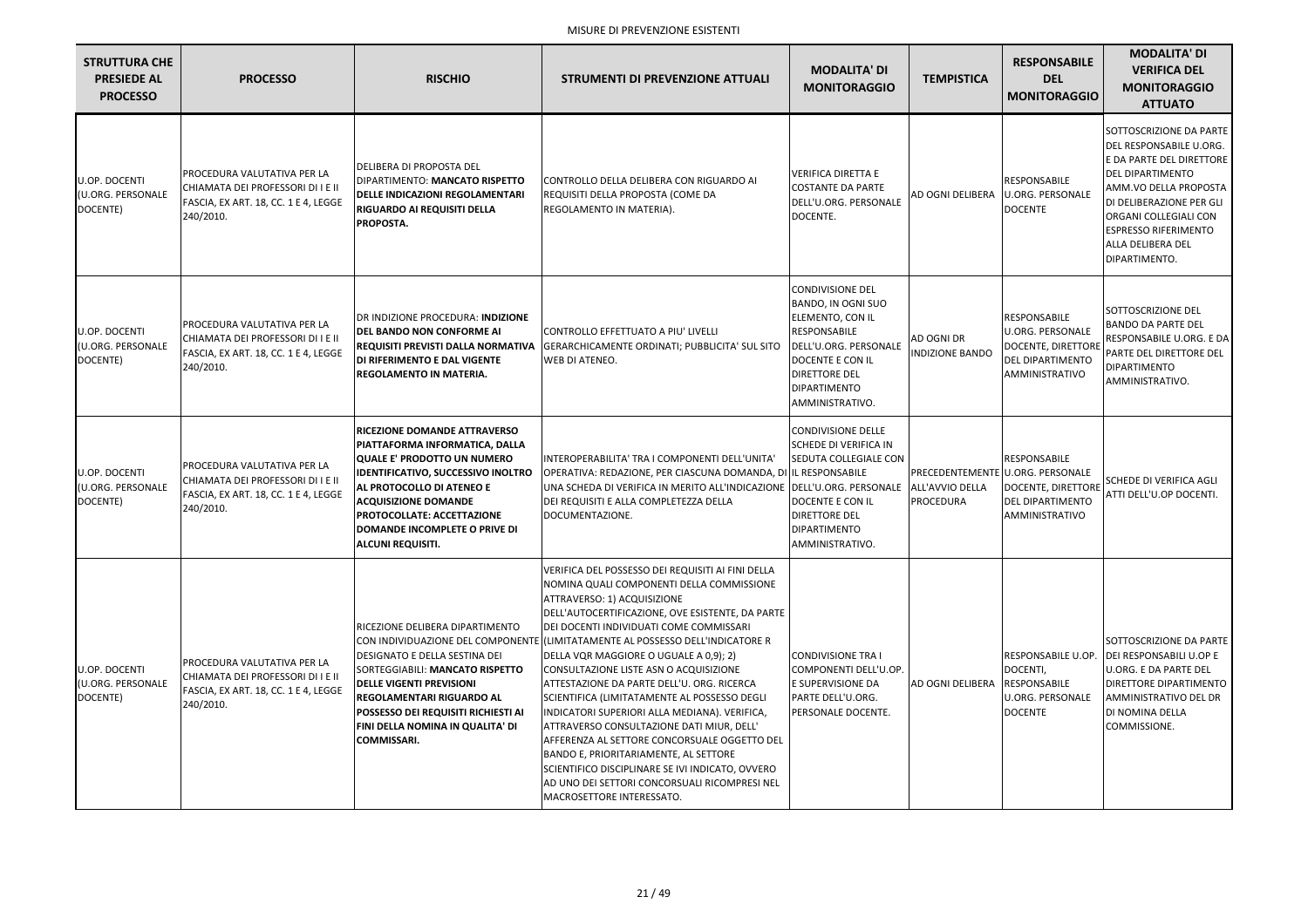| <b>STRUTTURA CHE</b><br><b>PRESIEDE AL</b><br><b>PROCESSO</b> | <b>PROCESSO</b>                                                                                                              | <b>RISCHIO</b>                                                                                                                                                                                         | <b>STRUMENTI DI PREVENZIONE ATTUALI</b>                                                                                                                                | <b>MODALITA' DI</b><br><b>MONITORAGGIO</b>                                                                                                                                                                                                                                                                                                                                                                                                                                               | <b>TEMPISTICA</b>                       | <b>RESPONSABILE</b><br><b>DEL</b><br><b>MONITORAGGIO</b>                                                                                     | <b>MODALITA' DI</b><br><b>VERIFICA DEL</b><br><b>MONITORAGGIO</b><br><b>ATTUATO</b>                                                                                                                                                             |
|---------------------------------------------------------------|------------------------------------------------------------------------------------------------------------------------------|--------------------------------------------------------------------------------------------------------------------------------------------------------------------------------------------------------|------------------------------------------------------------------------------------------------------------------------------------------------------------------------|------------------------------------------------------------------------------------------------------------------------------------------------------------------------------------------------------------------------------------------------------------------------------------------------------------------------------------------------------------------------------------------------------------------------------------------------------------------------------------------|-----------------------------------------|----------------------------------------------------------------------------------------------------------------------------------------------|-------------------------------------------------------------------------------------------------------------------------------------------------------------------------------------------------------------------------------------------------|
| U.OP. DOCENTI<br>(U.ORG. PERSONALE<br>DOCENTE)                | PROCEDURA VALUTATIVA PER LA<br>CHIAMATA DEI PROFESSORI DI I E II<br>FASCIA, EX ART. 18, CC. 1 E 4, LEGGE<br>240/2010.        | SORTEGGIO PUBBLICO DI DUE<br>COMPONENTI PER CIASCUNA<br><b>COMMISSIONE: EVENTUALI ERRORI</b><br><b>MATERIALI NELLA TRASMISSIONE DEI</b><br>DATI.                                                       | PUBBLICITA' IN HOME PAGE DELL'ATENEO<br>RELATIVAMENTE ALLA SEDE, GIORNO E ORA DEL<br>SORTEGGIO; UTILIZZO DI UN PROGRAMMA ALL'UOPO<br>PREDISPOSTO DAL CIAM DELL'ATENEO. | NOMINA, CON DECRETO<br><b>DEL DIRETTORE</b><br><b>GENERALE, DI</b><br>UN'APPOSITA<br><b>COMMISSIONE</b><br><b>COMPOSTA DAL</b><br>DIRETTORE DEL<br><b>DIPARTIMENTO</b><br>AMMINISTRATIVO, DAL<br>RESPONSABILE<br>DELL'U.OP. DOCENTI E<br>DAL RESPONSABILE<br>DELL'U.ORG.<br><b>NNOVAZIONE, RICERCA E</b><br>FORMAZIONE, CON<br><b>FUNZIONI DI SUPPORTO</b><br>INFOMATICO, PER<br>SOVRINTENDERE - AL<br>FINE DI ATTESTARNE LA<br>REGOLARITA' - ALLE<br><b>OPERAZIONI DI</b><br>SORTEGGIO. | AD OGNI SEDUTA DI<br><b>SORTEGGIO</b>   | <b>COMMISSIONE</b><br><b>NOMINATA PER</b><br>SOVRINTENDERE - AL<br>FINE DI ATTESTARNE<br>LA REGOLARITA' -<br>ALLE OPERAZIONI DI<br>SORTEGGIO | <b>STESURA DI UN VERBALE</b><br>DELLA SEDUTA DI<br>SORTEGGIO CONSERVATO<br><b>AGLI ATTI DELLA</b><br><b>PROCEDURA</b><br>CONCORSUALE.                                                                                                           |
| U.OP. DOCENTI<br>(U.ORG. PERSONALE<br>DOCENTE)                | PROCEDURA VALUTATIVA PER LA<br>CHIAMATA DEI PROFESSORI DI I E II<br>FASCIA, EX ART. 18, CC. 1 E 4, LEGGE<br>240/2010.        | RICEZIONE ATTI DELLA PROCEDURA<br>TRASMESSI DALLA COMMISSIONE:<br><b>MANCANZA DEI PRESUPPOSTI</b><br>NECESSARI AI FINI DELL'EMANAZIONE<br>DEL SUCCESSIVO PROVVEDIMENTO DI<br><b>APPROVAZIONE ATTI.</b> | CONTROLLO SULLA REGOLARITA' FORMALE DEGLI ATTI. RESPONSABILE U.ORG. E                                                                                                  | PREDISPOSIZIONE DR<br>APPROVAZIONE ATTI,<br>CONDIVISA CON IL<br>CON IL DIRETTORE<br>DIPARTIMENTO<br>AMMINISTRATIVO.                                                                                                                                                                                                                                                                                                                                                                      | A CONCLUSIONE<br><b>DELLA PROCEDURA</b> | <b>RESPONSABILE</b><br><b>U.ORG. PERSONALE</b><br>DOCENTE, DIRETTORE DIRETTORE DEL<br><b>DEL DIPARTIMENTO</b><br>AMMINISTRATIVO              | SOTTOSCRIZIONE DEL DR<br>APPROVAZIONE ATTI DA<br>PARTE DEL RESPONSABILE<br>U.ORG. PERSONALE<br>DOCENTE E DA PARTE DEL<br><b>DIPARTIMENTO</b><br>AMMINISTRATIVO CON<br>RICHIAMO, NELLE<br>PREMESSE, ALL'ATTIVITA' DI<br>CONTROLLO SVOLTA.        |
| U.OP. DOCENTI<br>(U.ORG. PERSONALE<br>DOCENTE)                | <b>PROCEDURA VALUTATIVA PER LA</b><br>CHIAMATA DEI PROFESSORI DI I E II<br>FASCIA, EX ART. 18, CC. 1 E 4, LEGGE<br>240/2010. | RICEZIONE ATTI DELLA PROCEDURA<br>TRASMESSI DALLA COMMISSIONE:<br><b>MANCANZA DEI PRESUPPOSTI</b><br>NECESSARI AI FINI DELL'EMANAZIONE<br>DEL SUCCESSIVO PROVVEDIMENTO DI<br><b>APPROVAZIONE ATTI.</b> | CONTROLLO SULLE AUTOCERTIFICAZIONI E<br>DICHIARAZIONI DI ATTO NOTORIO PRESENTATE DAI<br>CANDIDATI PRESENTI IN GRADUATORIA.                                             | PREDISPOSIZIONE DR<br>APPROVAZIONE ATTI,<br>CONDIVISA CON IL<br>RESPONSABILE U.ORG. E<br>CON IL DIRETTORE<br>DIPARTIMENTO<br>AMMINISTRATIVO.                                                                                                                                                                                                                                                                                                                                             | A CONCLUSIONE<br><b>DELLA PROCEDURA</b> | <b>RESPONSABILE</b><br><b>U.ORG. PERSONALE</b><br>DOCENTE, DIRETTORE DIRETTORE DEL<br><b>DEL DIPARTIMENTO</b><br>AMMINISTRATIVO              | SOTTOSCRIZIONE DEL DR<br>APPROVAZIONE ATTI DA<br>PARTE DEL RESPONSABILE<br>U.ORG. PERSONALE<br>DOCENTE E DA PARTE DEL<br><b>DIPARTIMENTO</b><br><b>AMMINISTRATIVO CON</b><br>RICHIAMO, NELLE<br>PREMESSE, ALL'ATTIVITA' DI<br>CONTROLLO SVOLTA. |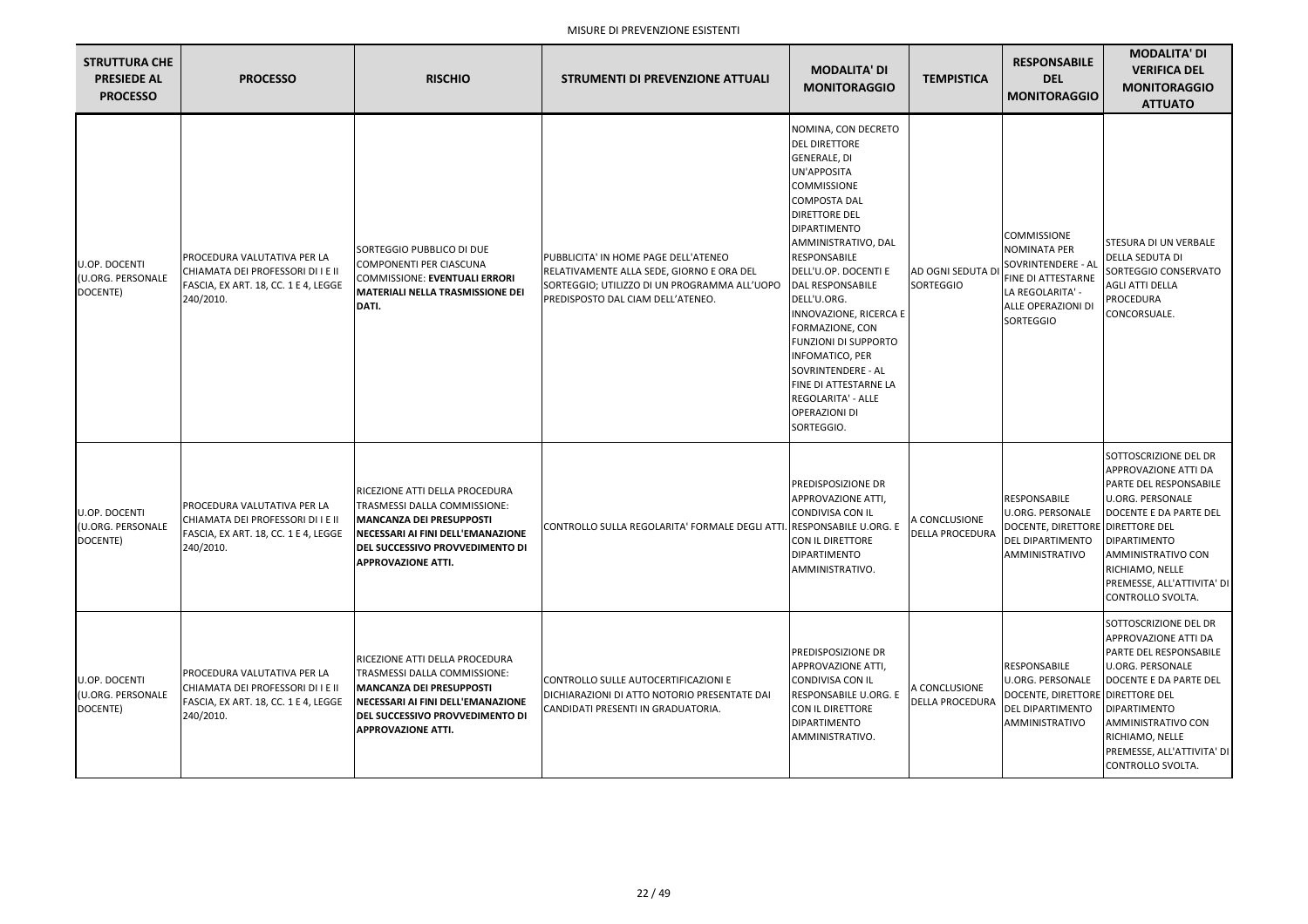| <b>STRUTTURA CHE</b><br><b>PRESIEDE AL</b><br><b>PROCESSO</b> | <b>PROCESSO</b>                                                                                                  | <b>RISCHIO</b>                                                                                                                                                                                                                                                                                             | <b>STRUMENTI DI PREVENZIONE ATTUALI</b>                                                                                                                                                                                                                                                                                                                                                                                                                                                                                                                                                                                                                                                                                                                                                                                                        | <b>MODALITA' DI</b><br><b>MONITORAGGIO</b>                                                                                                                                                                                      | <b>TEMPISTICA</b>                    | <b>RESPONSABILE</b><br><b>DEL</b><br><b>MONITORAGGIO</b>                                                            | <b>MODALITA' DI</b><br><b>VERIFICA DEL</b><br><b>MONITORAGGIO</b><br><b>ATTUATO</b>                                                                                                                                                                                                             |
|---------------------------------------------------------------|------------------------------------------------------------------------------------------------------------------|------------------------------------------------------------------------------------------------------------------------------------------------------------------------------------------------------------------------------------------------------------------------------------------------------------|------------------------------------------------------------------------------------------------------------------------------------------------------------------------------------------------------------------------------------------------------------------------------------------------------------------------------------------------------------------------------------------------------------------------------------------------------------------------------------------------------------------------------------------------------------------------------------------------------------------------------------------------------------------------------------------------------------------------------------------------------------------------------------------------------------------------------------------------|---------------------------------------------------------------------------------------------------------------------------------------------------------------------------------------------------------------------------------|--------------------------------------|---------------------------------------------------------------------------------------------------------------------|-------------------------------------------------------------------------------------------------------------------------------------------------------------------------------------------------------------------------------------------------------------------------------------------------|
| U.OP. DOCENTI<br>(U.ORG. PERSONALE<br>DOCENTE)                | PROCEDURA VALUTATIVA PER LA<br>CHIAMATA DEI PROFESSORI DI I E II<br>FASCIA, EX ART. 24, C. 6, LEGGE<br>240/2010. | <b>DELIBERA DI PROPOSTA DEL</b><br>DIPARTIMENTO: MANCATO RISPETTO<br><b>DELLE INDICAZIONI REGOLAMENTARI</b><br><b>RIGUARDO AI REQUISITI DELLA</b><br>PROPOSTA.                                                                                                                                             | CONTROLLO DELLA DELIBERA CON RIGUARDO AI<br>REQUISITI DELLA PROPOSTA (COME DA<br>REGOLAMENTO IN MATERIA).                                                                                                                                                                                                                                                                                                                                                                                                                                                                                                                                                                                                                                                                                                                                      | <b>VERIFICA DIRETTA E</b><br><b>COSTANTE DA PARTE</b><br>DELL'U.ORG. PERSONALE<br>DOCENTE.                                                                                                                                      | AD OGNI DELIBERA                     | RESPONSABILE<br><b>U.ORG. PERSONALE</b><br><b>DOCENTE</b>                                                           | SOTTOSCRIZIONE DA PARTE<br>DEL RESPONSABILE U.ORG.<br>E DA PARTE DEL DIRETTORE<br><b>DEL DIPARTIMENTO</b><br>AMMINISTRATIVO DELLA<br><b>PROPOSTA DI</b><br><b>DELIBERAZIONE PER GLI</b><br>ORGANI COLLEGIALI CON<br><b>ESPRESSO RIFERIMENTO</b><br>ALLA DELIBERA DEL<br>DIPARTIMENTO.           |
| U.OP. DOCENTI<br>(U.ORG. PERSONALE<br>DOCENTE)                | PROCEDURA VALUTATIVA PER LA<br>CHIAMATA DEI PROFESSORI DI I E II<br>FASCIA, EX ART. 24, C. 6, LEGGE<br>240/2010. | DR INDIZIONE PROCEDURA: INDIZIONE<br><b>DEL BANDO NON CONFORME AI</b><br>DI RIFERIMENTO E DAL VIGENTE<br><b>REGOLAMENTO IN MATERIA.</b>                                                                                                                                                                    | CONTROLLO EFFETTUATO A PIU' LIVELLI<br>REQUISITI PREVISTI DALLA NORMATIVA GERARCHICAMENTE ORDINATI; PUBBLICITA' SUL SITO<br>WEB DI ATENEO.                                                                                                                                                                                                                                                                                                                                                                                                                                                                                                                                                                                                                                                                                                     | <b>CONDIVISIONE DEL</b><br>BANDO, IN OGNI SUO<br>ELEMENTO, CON IL<br>RESPONSABILE DELL'<br><b>U.ORG. PERSONALE</b><br>DOCENTE E CON IL<br><b>DIRETTORE DEL</b><br><b>DIPARTIMENTO</b><br>AMMINISTRATIVO.                        | AD OGNI DR<br><b>INDIZIONE BANDO</b> | RESPONSABILE<br><b>U.ORG. PERSONALE</b><br>DOCENTE, DIRETTORE<br>DEL DIPARTIMENTO<br>AMMINISTRATIVO                 | SOTTOSCRIZIONE DEL<br><b>BANDO DA PARTE DEL</b><br>RESPONSABILE U.ORG. E DA<br>PARTE DEL DIRETTORE DEL<br>DIPARTIMENTO<br>AMMINISTRATIVO.                                                                                                                                                       |
| U.OP. DOCENTI<br>(U.ORG. PERSONALE<br>DOCENTE)                | PROCEDURA VALUTATIVA PER LA<br>CHIAMATA DEI PROFESSORI DI I E II<br>FASCIA, EX ART. 24, C. 6, LEGGE<br>240/2010. | RICEZIONE DOMANDE ATTRAVERSO<br>PIATTAFORMA INFORMATICA, DALLA<br>QUALE E' PRODOTTO UN NUMERO<br>IDENTIFICATIVO, SUCCESSIVO INOLTRO<br>AL PROTOCOLLO DI ATENEO E<br><b>ACQUISIZIONE DOMANDE</b><br>PROTOCOLLATE: ACCETTAZIONE<br><b>DOMANDE INCOMPLETE O PRIVE DI</b><br><b>ALCUNI REQUISITI.</b>          | INTEROPERABILITA' TRA I COMPONENTI DELL'U.OP. :<br>REDAZIONE, PER CIASCUNA DOMANDA, DI UNA<br>SCHEDA DI VERIFICA IN MERITO ALL' INDICAZIONE DEI<br>REQUISITI E ALLA COMPLETEZZA DELLA<br>DOCUMENTAZIONE.                                                                                                                                                                                                                                                                                                                                                                                                                                                                                                                                                                                                                                       | <b>CONDIVISIONE DELLE</b><br><b>SCHEDE DI VERIFICA IN</b><br>SEDUTA COLLEGIALE CON<br>IL RESPONSABILE DELL'<br><b>U.ORG. PERSONALE</b><br>DOCENTE E CON IL<br><b>DIRETTORE DEL</b><br><b>DIPARTIMENTO</b><br>AMMINISTRATIVO.    | ALL'AVVIO DELLA<br><b>PROCEDURA</b>  | RESPONSABILE<br>PRECEDENTEMENTE U.ORG. PERSONALE<br>DOCENTE, DIRETTORE<br><b>DEL DIPARTIMENTO</b><br>AMMINISTRATIVO | SCHEDE DI VERIFICA AGLI<br>ATTI DELL' U.OP DOCENTI.                                                                                                                                                                                                                                             |
| U.OP. DOCENTI<br>(U.ORG. PERSONALE<br>DOCENTE)                | PROCEDURA VALUTATIVA PER LA<br>CHIAMATA DEI PROFESSORI DI I E II<br>FASCIA, EX ART. 24, C. 6, LEGGE<br>240/2010. | RICEZIONE DELLA DELIBERA<br>DIPARTIMENTO E DEL DECRETO DEL<br>DIRETTORE DEL DIPARTIMENTO DI<br>NOMINA DELLA COMMISSIONE:<br><b>MANCATO RISPETTO DELLE VIGENTI</b><br><b>PREVISIONI REGOLAMENTARI</b><br>RIGUARDO AL POSSESSO DEI REQUISITI<br>RICHIESTI AI FINI DELLA NOMINA IN<br>QUALITA' DI COMMISSARI. | VERIFICA DEL POSSESSO DEI REQUISITI AI FINI DELLA<br>NOMINA QUALI COMPONENTI DELLA COMMISSIONE<br>ATTRAVERSO: 1) ACQUISIZIONE<br>DELL'AUTOCERTIFICAZIONE, OVE ESISTENTE, DA PARTE<br>DEI DOCENTI INDIVIDUATI COME COMMISSARI<br>(LIMITATAMENTE AL POSSESSO DELL'INDICATORE R<br>DELLA VQR MAGGIORE O UGUALE A 0,9); 2)<br>CONSULTAZIONE LISTE ASN O ACQUISIZIONE<br>ATTESTAZIONE DA PARTE DELL'U. ORG. RICERCA<br>SCIENTIFICA (LIMITATAMENTE AL POSSESSO DEGLI<br>INDICATORI SUPERIORI ALLA MEDIANA). VERIFICA,<br>ATTRAVERSO CONSULTAZIONE DATI MIUR, DELL'<br>AFFERENZA DI ALMENO UN MEMBRO DELLA<br>COMMISSIONE AL SETTORE CONCORSUALE OGGETTO<br>DEL BANDO ED, EVENTUALMENTE, AL SETTORE<br>SCIENTIFICO DISCIPLINARE SE IVI INDICATO, OVVERO,<br>SE NECESSARIO, AD UNO DEI SETTORI CONCORSUALI<br>RICOMPRESI NEL MACROSETTORE INTERESSATO. | <b>CONDIVISIONE TRA I</b><br>COMPONENTI DELL'U.OP.<br>E SUPERVISIONE DA<br>PARTE DELL' U.ORG., LE<br><b>EVENTUALI ANOMALIE</b><br><b>VENGONO SEGNALATE AL</b><br><b>DIRETTORE DEL</b><br><b>DIPARTIMENTO</b><br>AMMINISTRATIVO. | AD OGNI DELIBERA                     | RESPONSABILE U.OP.<br>DOCENTI,<br><b>RESPONSABILE</b><br>U.ORG. PERSONALE<br><b>DOCENTE</b>                         | <b>NOTA PROTOCOLLATA,</b><br><b>INDIRIZZATA AI DIRETTORI</b><br><b>DEI DIPARTIMENTI</b><br>UNIVERSITARI, CON LA<br>QUALE, IN ESITO ALLE<br>VERIFICHE EFFETTUATE, SI<br>DA' L'AVVIO AI LAVORI<br><b>DELLE COMMISSIONI E SI</b><br><b>FORNISCONO DELLE</b><br>INDICAZIONI OPERATIVE IN<br>MERITO. |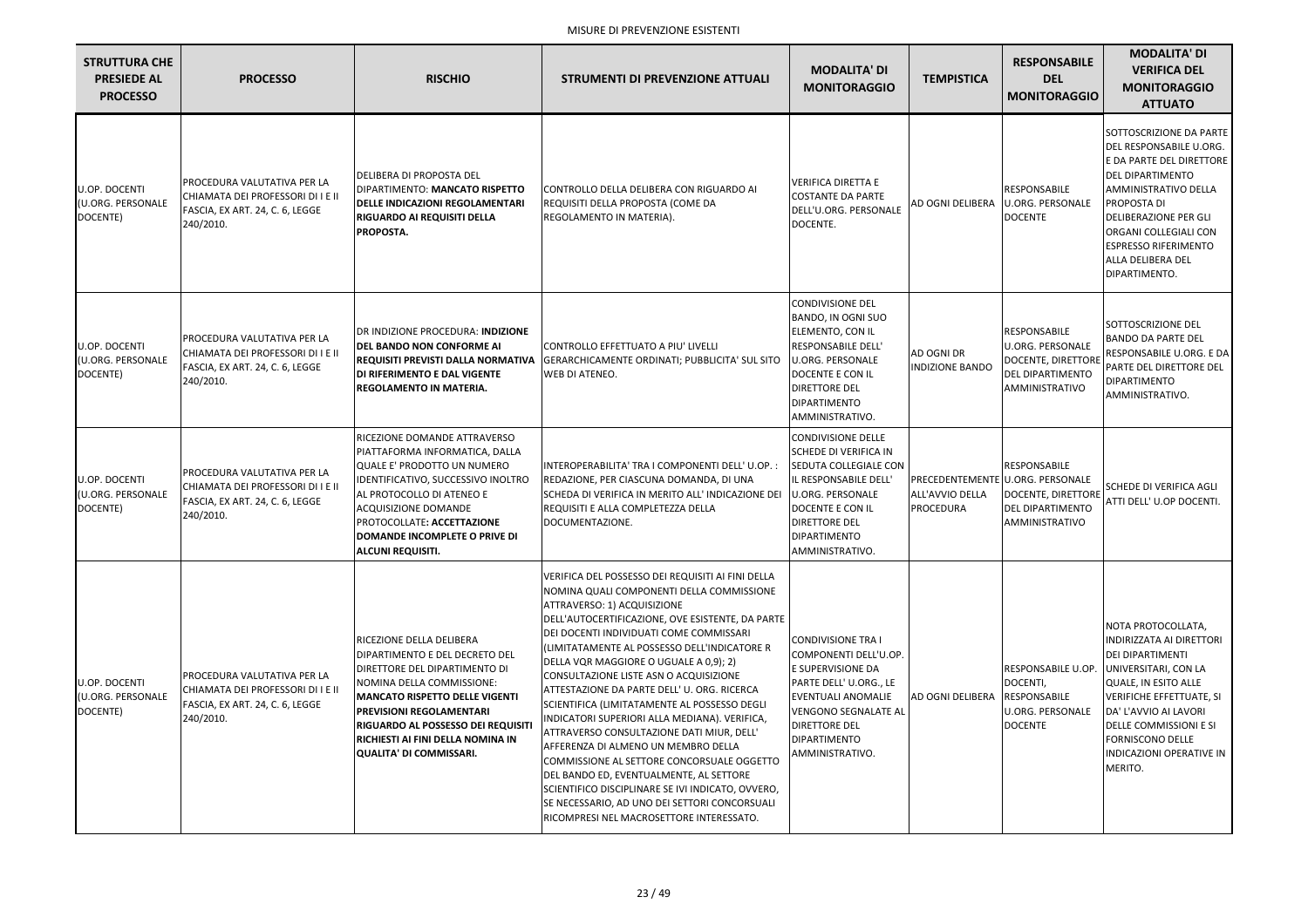| <b>STRUTTURA CHE</b><br><b>PRESIEDE AL</b><br><b>PROCESSO</b> | <b>PROCESSO</b>                                                                                                  | <b>RISCHIO</b>                                                                                                                                                                                                                                                                                                                                                          | <b>STRUMENTI DI PREVENZIONE ATTUALI</b>                                                                                                                      | <b>MODALITA' DI</b><br><b>MONITORAGGIO</b>                                                                                                                                      | <b>TEMPISTICA</b>                       | <b>RESPONSABILE</b><br><b>DEL</b><br><b>MONITORAGGIO</b>                                                                 | <b>MODALITA' DI</b><br><b>VERIFICA DEL</b><br><b>MONITORAGGIO</b><br><b>ATTUATO</b>                                                                                                                                                                                            |
|---------------------------------------------------------------|------------------------------------------------------------------------------------------------------------------|-------------------------------------------------------------------------------------------------------------------------------------------------------------------------------------------------------------------------------------------------------------------------------------------------------------------------------------------------------------------------|--------------------------------------------------------------------------------------------------------------------------------------------------------------|---------------------------------------------------------------------------------------------------------------------------------------------------------------------------------|-----------------------------------------|--------------------------------------------------------------------------------------------------------------------------|--------------------------------------------------------------------------------------------------------------------------------------------------------------------------------------------------------------------------------------------------------------------------------|
| U.OP. DOCENTI<br>(U.ORG. PERSONALE<br>DOCENTE)                | PROCEDURA VALUTATIVA PER LA<br>CHIAMATA DEI PROFESSORI DI I E II<br>FASCIA, EX ART. 24, C. 6, LEGGE<br>240/2010. | RICEZIONE ATTI DELLA PROCEDURA<br><b>TRASMESSI DALLA COMMISSIONE:</b><br><b>MANCANZA DEI PRESUPPOSTI</b><br>NECESSARI AI FINI DELL'EMANAZIONE<br>DEL SUCCESSIVO PROVVEDIMENTO DI<br><b>APPROVAZIONE ATTI.</b>                                                                                                                                                           | CONTROLLO SULLA REGOLARITA' FORMALE DEGLI ATTI.                                                                                                              | <b>PREDISPOSIZIONE DR</b><br>APPROVAZIONE ATTI,<br><b>CONDIVISA CON IL</b><br><b>RESPONSABILE U.ORG. E</b><br>CON IL DIRETTORE<br><b>DIPARTIMENTO</b><br>AMMINISTRATIVO.        | A CONCLUSIONE<br><b>DELLA PROCEDURA</b> | RESPONSABILE<br><b>U.ORG. PERSONALE</b><br>DOCENTE, DIRETTORE DIRETTORE DEL<br><b>DEL DIPARTIMENTO</b><br>AMMINISTRATIVO | SOTTOSCRIZIONE DEL DR<br><b>APPROVAZIONE ATTI DA</b><br>PARTE DEL RESPONSABILE<br><b>U.ORG. PERSONALE</b><br>DOCENTE E DA PARTE DEL<br><b>DIPARTIMENTO</b><br>AMMINISTRATIVO CON<br>RICHIAMO, NELLE<br>PREMESSE, ALL'ATTIVITA' DI<br>CONTROLLO SVOLTA.                         |
| U.OP. DOCENTI<br>(U.ORG. PERSONALE<br>DOCENTE)                | PROCEDURA VALUTATIVA PER LA<br>CHIAMATA DEI PROFESSORI DI I E II<br>FASCIA, EX ART. 24, C. 6, LEGGE<br>240/2010. | RICEZIONE ATTI DELLA PROCEDURA<br>TRASMESSI DALLA COMMISSIONE:<br><b>MANCANZA DEI PRESUPPOSTI</b><br>NECESSARI AI FINI DELL'EMANAZIONE<br>DEL SUCCESSIVO PROVVEDIMENTO DI<br><b>APPROVAZIONE ATTI.</b>                                                                                                                                                                  | CONTROLLO SULLE AUTOCERTIFICAZIONI E<br>DICHIARAZIONI DI ATTO NOTORIO PRESENTATE DAI<br>CANDIDATI.                                                           | <b>PREDISPOSIZIONE DR</b><br><b>APPROVAZIONE ATTI,</b><br><b>CONDIVISA CON IL</b><br><b>RESPONSABILE U.ORG. E</b><br>CON IL DIRETTORE<br><b>DIPARTIMENTO</b><br>AMMINISTRATIVO. | A CONCLUSIONE<br><b>DELLA PROCEDURA</b> | RESPONSABILE<br><b>U.ORG. PERSONALE</b><br>DOCENTE, DIRETTORE DIRETTORE DEL<br><b>DEL DIPARTIMENTO</b><br>AMMINISTRATIVO | SOTTOSCRIZIONE DEL DR<br>APPROVAZIONE ATTI DA<br>PARTE DEL RESPONSABILE<br><b>U.ORG. PERSONALE</b><br>DOCENTE E DA PARTE DEL<br><b>DIPARTIMENTO</b><br>AMMINISTRATIVO CON<br>RICHIAMO, NELLE<br>PREMESSE, ALL'ATTIVITA' DI<br>CONTROLLO SVOLTA.                                |
| U.OP. DOCENTI<br>(U.ORG. PERSONALE<br>DOCENTE)                | PROCEDURA VALUTATIVA PER LA<br>CHIAMATA DEI PROFESSORI DI II<br>FASCIA, EX ART. 24, C. 5, LEGGE<br>240/2010.     | DELIBERA DEL DIPARTIMENTO DI<br>PROPOSTA DI VALUTAZIONE DEL<br>RICERCATORE A TEMPO DETERMINATO<br>(ART. 24, C. 3, LETTERA B, LEGGE<br>DI CONTRATTO, ABBIA CONSEGUITO<br>L'ABILITAZIONE SCIENTIFICA NAZIONALE<br>DI CUI ALL'ART. 16 LEGGE 240/2010:<br><b>MANCATO RISPETTO DELLE INDICAZIONI</b><br><b>REGOLAMENTARI RIGUARDO AI</b><br><b>REQUISITI DELLA PROPOSTA.</b> | 240/2010) CHE, GIUNTO AL TERZO ANNO CONTROLLO DELLA DELIBERA CON RIGUARDO AI<br>REQUISITI DELLA PROPOSTA DI VALUTAZIONE (COME<br>DA REGOLAMENTO IN MATERIA). | <b>VERIFICA DIRETTA E</b><br><b>COSTANTE DA PARTE</b><br>DELL'U.ORG. PERSONALE<br>DOCENTE.                                                                                      |                                         | <b>RESPONSABILE</b><br>AD OGNI DELIBERA U.ORG. PERSONALE<br><b>DOCENTE</b>                                               | SOTTOSCRIZIONE DA PARTE<br>DEL RESPONSABILE U.ORG.<br>E DA PARTE DEL DIRETTORE<br><b>DEL DIPARTIMENTO</b><br>AMMINISTRATIVO DELLA<br><b>PROPOSTA DI</b><br>DELIBERAZIONE PER GLI<br>ORGANI COLLEGIALI CON<br><b>ESPRESSO RIFERIMENTO</b><br>ALLA DELIBERA DEL<br>DIPARTIMENTO. |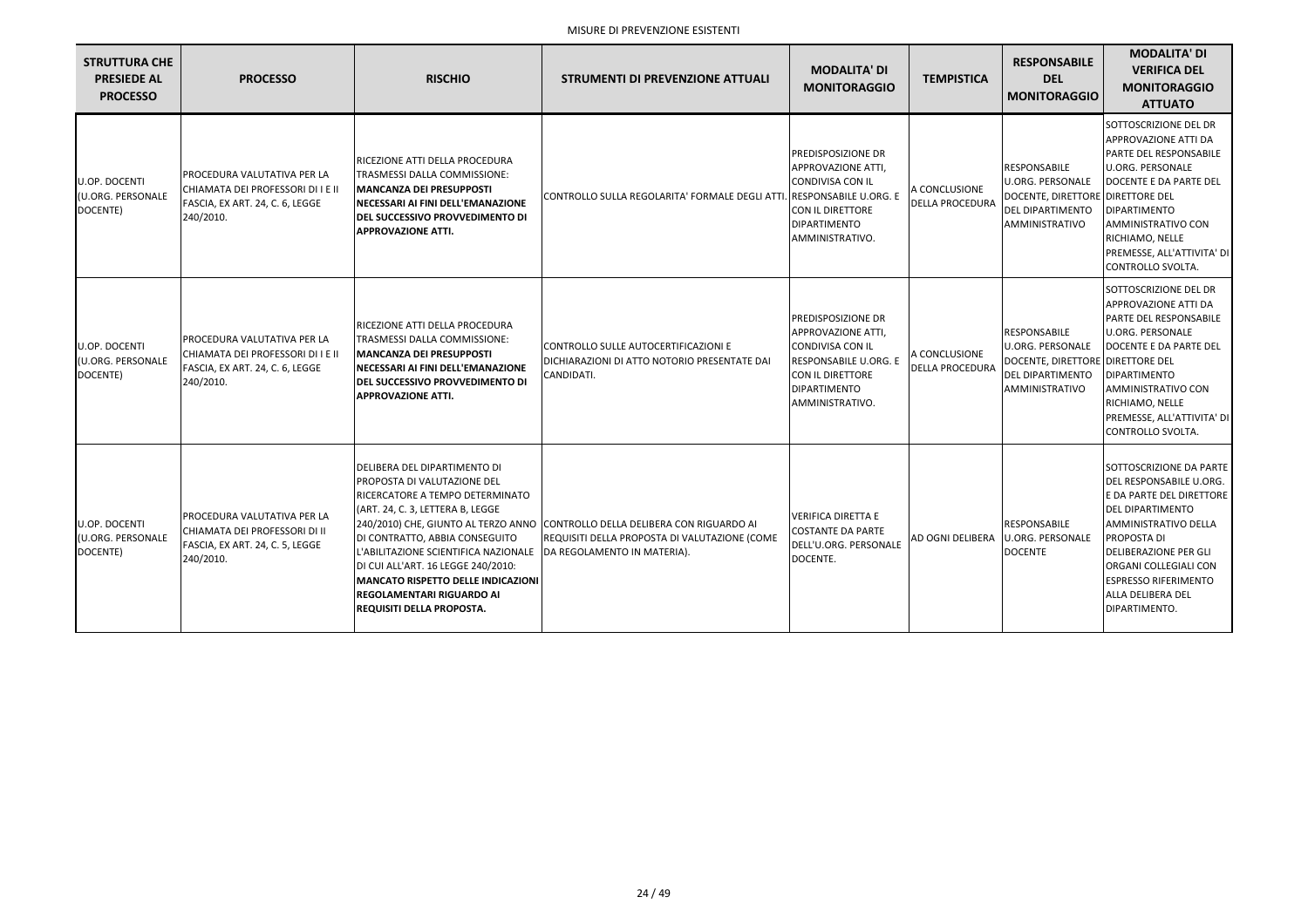| <b>STRUTTURA CHE</b><br><b>PRESIEDE AL</b><br><b>PROCESSO</b> | <b>PROCESSO</b>                                                                                              | <b>RISCHIO</b>                                                                                                                                                                                                                                                                                                                                                             | <b>STRUMENTI DI PREVENZIONE ATTUALI</b>                                                                                                                                                                                                                                                                                                                                                                                                                                                                                                                                                                                                                                                                                                                                                                                                        | <b>MODALITA' DI</b><br><b>MONITORAGGIO</b>                                                                                                                                                                       | <b>TEMPISTICA</b>                                                                   | <b>RESPONSABILE</b><br><b>DEL</b><br><b>MONITORAGGIO</b>                    | <b>MODALITA' DI</b><br><b>VERIFICA DEL</b><br><b>MONITORAGGIO</b><br><b>ATTUATO</b>                                                                                                                                                                                                              |
|---------------------------------------------------------------|--------------------------------------------------------------------------------------------------------------|----------------------------------------------------------------------------------------------------------------------------------------------------------------------------------------------------------------------------------------------------------------------------------------------------------------------------------------------------------------------------|------------------------------------------------------------------------------------------------------------------------------------------------------------------------------------------------------------------------------------------------------------------------------------------------------------------------------------------------------------------------------------------------------------------------------------------------------------------------------------------------------------------------------------------------------------------------------------------------------------------------------------------------------------------------------------------------------------------------------------------------------------------------------------------------------------------------------------------------|------------------------------------------------------------------------------------------------------------------------------------------------------------------------------------------------------------------|-------------------------------------------------------------------------------------|-----------------------------------------------------------------------------|--------------------------------------------------------------------------------------------------------------------------------------------------------------------------------------------------------------------------------------------------------------------------------------------------|
| <b>U.OP. DOCENTI</b><br>(U.ORG. PERSONALE<br>DOCENTE)         | PROCEDURA VALUTATIVA PER LA<br>CHIAMATA DEI PROFESSORI DI II<br>FASCIA, EX ART. 24, C. 5, LEGGE<br>240/2010. | RICEZIONE DELLA DELIBERA DI<br><b>DIPARTIMENTO E DEL DECRETO DEL</b><br>DIRETTORE DEL DIPARTIMENTO DI<br>NOMINA DELLA COMMISSIONE:<br><b>MANCATO RISPETTO DELLE VIGENTI</b><br><b>PREVISIONI REGOLAMENTARI</b><br> RIGUARDO AL POSSESSO DEI REQUISITI<br>RICHIESTI AI FINI DELLA NOMINA IN<br>QUALITA' DI COMMISSARI.                                                      | VERIFICA DEL POSSESSO DEI REQUISITI AI FINI DELLA<br>NOMINA QUALI COMPONENTI DELLA COMMISSIONE<br>ATTRAVERSO: 1) ACQUISIZIONE<br>DELL'AUTOCERTIFICAZIONE, OVE ESISTENTE, DA PARTE<br>DEI DOCENTI INDIVIDUATI COME COMMISSARI<br>(LIMITATAMENTE AL POSSESSO DELL'INDICATORE R<br>DELLA VQR MAGGIORE O UGUALE A 0,9); 2)<br>CONSULTAZIONE LISTE ASN O ACQUISIZIONE<br>ATTESTAZIONE DA PARTE DELL'U. ORG. RICERCA<br>SCIENTIFICA (LIMITATAMENTE AL POSSESSO DEGLI<br>INDICATORI SUPERIORI ALLA MEDIANA). VERIFICA,<br>ATTRAVERSO CONSULTAZIONE DATI MIUR, DELL'<br>AFFERENZA DI ALMENO UN MEMBRO DELLA<br>COMMISSIONE AL SETTORE CONCORSUALE OGGETTO<br>DEL BANDO ED, EVENTUALMENTE, AL SETTORE<br>SCIENTIFICO DISCIPLINARE SE IVI INDICATO, OVVERO,<br>SE NECESSARIO, AD UNO DEI SETTORI CONCORSUALI<br>RICOMPRESI NEL MACROSETTORE INTERESSATO. | <b>CONDIVISIONE TRA I</b><br>COMPONENTI DELL' U.OP.<br>E SUPERVISIONE DA<br>PARTE DELL'U.ORG. LE<br><b>EVENTUALI ANOMALIE</b><br><b>VENGONO SEGNALATE AL</b><br>DIRETTORE DEL<br>DIPARTIMENTO<br>AMMINISTRATIVO. | AD OGNI DELIBERA RESPONSABILE                                                       | <b>RESPONSABILE U.OP.</b><br>DOCENTI,<br>U.ORG. PERSONALE<br><b>DOCENTE</b> | NOTA PROTOCOLLATA<br><b>INDIRIZZATA AI DIRETTORI</b><br><b>DEI DIPARTIMENTI</b><br>UNIVERSITARI, CON LA<br>QUALE, IN ESITO ALLE<br><b>VERIFICHE EFFETTUATE, SI</b><br>DA' L'AVVIO AI LAVORI<br><b>I</b> DELLE COMMISSIONI E SI<br><b>FORNISCONO DELLE</b><br>INDICAZIONI OPERATIVE IN<br>MERITO. |
| <b>U.OP. DOCENTI</b><br>(U.ORG. PERSONALE<br>DOCENTE)         | CHIAMATA DIRETTA NEL RUOLO DI<br>PROFESSORE ORDINARIO/ASSOCIATO<br>EX ART, 1, C. 9, LEGGE 230/2005.          | DELIBERA DEL DIPARTIMENTO DI<br>PROPOSTA DI CHIAMATA DIRETTA, CON<br>POSSIBILITA' DI COFINANZIAMENTO<br>MINISTERIALE, NEL RUOLO DI<br>PROFESSORE ORDINARIO/ASSOCIATO:<br><b>IMANCATO RISPETTO DELLE INDICAZIONI</b><br><b>NORMATIVE E REGOLAMENTARI</b><br>RIGUARDO AI REQUISITI DELLA<br><b>PROPOSTA.</b>                                                                 | CONTROLLO DELLA DELIBERA CON RIGUARDO AI<br>REQUISITI DELLA PROPOSTA DI VALUTAZIONE<br>EFFETTUATO A PIU' LIVELLI GERARCHICAMENTE<br>ORDINATI.                                                                                                                                                                                                                                                                                                                                                                                                                                                                                                                                                                                                                                                                                                  | CONDIVISIONE CON IL<br>RESPONSABILE<br>DELL'U.ORG. PERSONALE<br>DOCENTE E CON IL<br>DIRETTORE DEL<br><b>DIPARTIMENTO</b><br>AMMINISTRATIVO.                                                                      | AD OGNI DELIBERA                                                                    | <b>RESPONSABILE U.OP</b><br><b>DOCENTI</b>                                  | SOTTOSCRIZIONE DA PARTE<br>DEL RESPONSABILE U.ORG.<br>E DA PARTE DEL DIRETTORE<br><b>DEL DIPARTIMENTO</b><br>AMMINISTRATIVO DELLA<br>PROPOSTA DI<br><b>DELIBERAZIONE PER GLI</b><br>ORGANI COLLEGIALI CON<br><b>ESPRESSO RIFERIMENTO</b><br>ALLA DELIBERA DEL<br>DIPARTIMENTO.                   |
| U.OP. DOCENTI<br>(U.ORG. PERSONALE<br>DOCENTE)                | CHIAMATA DIRETTA NEL RUOLO DI<br>PROFESSORE ORDINARIO/ASSOCIATO<br>EX ART, 1, C. 9, LEGGE 230/2005.          | TRASMISSIONE TELEMATICA AL MIUR<br>DELLA PROPOSTA DI CHIAMATA DIRETTA<br> ATTRAVERSO PROCEDURA PROPER:<br> MANCATO UPLOAD DELLA<br><b>DOCUMENTAZIONE RICHIESTA NEI</b><br><b>CAMPI PREDISPOSTI DELLA PROCEDURA</b><br><b> PROPER ; MANCATO RISPETTO DEL</b><br><b>TERMINE IMPROROGABILE DETTATO</b><br> DAL MINISTERO ENTRO IL QUALE FAR<br><b> PERVENIRE LE PROPOSTE.</b> | TRASMISSIONE DEI DATI NECESSARI PER LA PROPOSTA<br>DI CHIAMATA DIRETTA ATTRAVERSO E-MAIL<br>ISTITUZIONALE DALL'U.OP. DOCENTI ALL'U. DI STAFF<br>SEGRETERIA PARTICOLARE DEL RETTORE.                                                                                                                                                                                                                                                                                                                                                                                                                                                                                                                                                                                                                                                            | INTEROPERABILITA' TRA<br>L'U.OP. DOCENTI E L'U. DI ENTRO IL TERMINE<br><b>STAFF SEGRETERIA</b><br>PARTICOLARE DEL<br>RETTORE COINVOLTE<br>NELL'ATTIVITA'.                                                        | <b>INDICATO DAL</b><br><b>DECRETO</b><br>MINISTERIALE                               | <b>RESPONSABILE U.OP.</b><br><b>DOCENTI</b>                                 | <b>ESTRAZIONE STAMPA</b><br>DALLA PROCEDURA PROPER<br><b>ATTESTANTE L'AVVENUTO</b><br>INOLTRO DELLA PROPOSTA<br>DI CHIAMATA DIRETTA.                                                                                                                                                             |
| U.OP. DOCENTI<br>(U.ORG. PERSONALE<br>DOCENTE)                | CHIAMATA DIRETTA NEL RUOLO DI<br>PROFESSORE ORDINARIO/ASSOCIATO<br>EX ART, 1, C. 9, LEGGE 230/2005.          | IDR DI CHIAMATA DIRETTA NEL RUOLO DI<br>PROFESSORE ORDINARIO/ASSOCIATO:<br>DAL DECRETO MINISTERIALE (FFO)<br><b>ANCHE AI FINI DELL'EROGAZIONE DEL</b><br>COFINANZIAMENTO.                                                                                                                                                                                                  | <b> MANCATO RISPETTO DEI TEMPI DETTATI  </b> CONTROLLO DEGLI ATTI EFFETTUATO A PIU' LIVELLI<br><b>GERARCHICAMENTE ORDINATI.</b>                                                                                                                                                                                                                                                                                                                                                                                                                                                                                                                                                                                                                                                                                                                | CONDIVISIONE CON IL<br><b>RESPONSABILE</b><br>DELL'U.ORG. PERSONALE<br>DOCENTE E CON IL<br>DIRETTORE DEL<br>DIPARTIMENTO<br>AMMINISTRATIVO.                                                                      | <b>ENTRO I LIMITI</b><br><b>TEMPORALI</b><br><b>DETTATI DAL</b><br><b>MINISTERO</b> | <b>RESPONSABILE U.OP.</b><br><b>DOCENTI</b>                                 | SOTTOSCRIZIONE DA PARTE<br>DEL RESPONSABILE U.ORG.<br>E DA PARTE DEL DIRETTORE<br>DEL DIPARTIMENTO<br>AMMINISTRATIVO DEL DR<br>CHIAMATA DIRETTA.                                                                                                                                                 |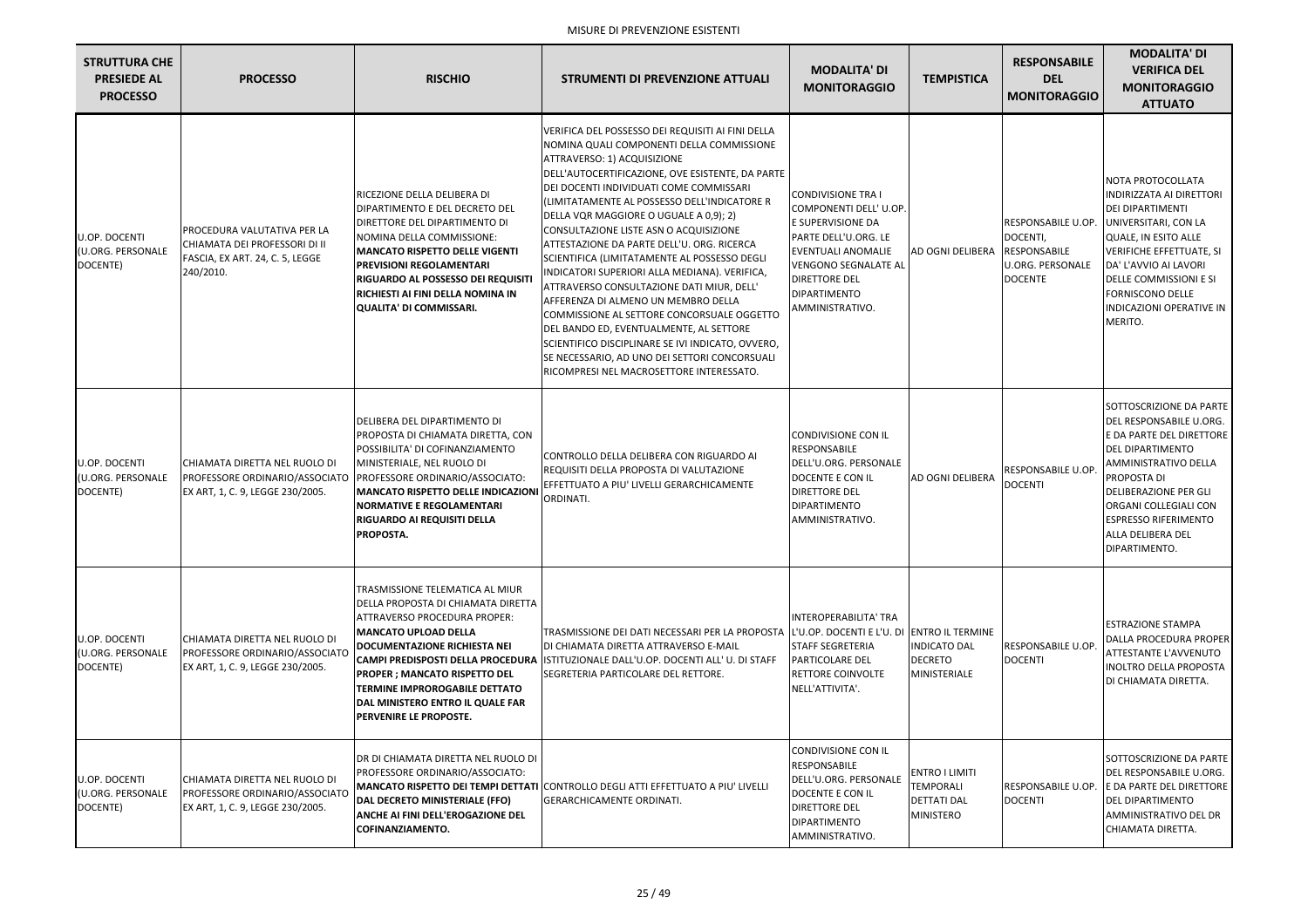| <b>STRUTTURA CHE</b><br><b>PRESIEDE AL</b><br><b>PROCESSO</b> | <b>PROCESSO</b>                                 | <b>RISCHIO</b>                                                                                                                                                                                                                                                                                                                               | <b>STRUMENTI DI PREVENZIONE ATTUALI</b>                                                                                                                                 | <b>MODALITA' DI</b><br><b>MONITORAGGIO</b>                                                                                                                       | <b>TEMPISTICA</b>                                                              | <b>RESPONSABILE</b><br><b>DEL</b><br><b>MONITORAGGIO</b>                                    | <b>MODALITA' DI</b><br><b>VERIFICA DEL</b><br><b>MONITORAGGIO</b><br><b>ATTUATO</b>                                                                                                                                                                                                                           |
|---------------------------------------------------------------|-------------------------------------------------|----------------------------------------------------------------------------------------------------------------------------------------------------------------------------------------------------------------------------------------------------------------------------------------------------------------------------------------------|-------------------------------------------------------------------------------------------------------------------------------------------------------------------------|------------------------------------------------------------------------------------------------------------------------------------------------------------------|--------------------------------------------------------------------------------|---------------------------------------------------------------------------------------------|---------------------------------------------------------------------------------------------------------------------------------------------------------------------------------------------------------------------------------------------------------------------------------------------------------------|
| U.OP. DOCENTI<br>(U.ORG. PERSONALE<br>DOCENTE)                | NOMINA/RINNOVO CULTORI DELLA<br><b>MATERIA</b>  | RICEZIONE DELLA DELIBERA DI<br>DIPARTIMENTO E DEI CURRICULA DI<br><b>COLORO PER I QUALI E' STATA PROPOSTA</b><br>LA NOMINA A CULTORE DELLA MATERIA:<br>MANCATO RISPETTO DELLE VIGENTI<br><b>PREVISIONI REGOLAMENTARI</b><br>LIMITATAMENTE ALL'INDICAZIONE DEI<br>REQUISITI NECESSARI AI FINI DELLA<br><b>NOMINA A CULTORE DELLA MATERIA.</b> | CONTROLLO DELLA DELIBERA CON RIGUARDO AI<br>REQUISITI DELLA PROPOSTA.                                                                                                   | <b>VERIFICA DIRETTA E</b><br><b>COSTANTE DA PARTE</b><br>DELL' U.ORG. PERSONALE<br>DOCENTE.                                                                      | <b>AD OGNI DELIBERA</b>                                                        | <b>RESPONSABILE</b><br><b>U.ORG. PERSONALE</b><br><b>DOCENTE</b>                            | <b>SOTTOSCRIZIONE DA PARTE</b><br>DEL RESPONSABILE U.ORG.<br>E DA PARTE DEL DIRETTORE<br><b>IDEL DIPARTIMENTO</b><br><b>JAMMINISTRATIVO DELLA</b><br>PROPOSTA DI<br><b>DELIBERAZIONE PER IL</b><br><b>ISENATO ACCADEMICO CON</b><br><b>IESPRESSO RIFERIMENTO</b><br><b>ALLA DELIBERA DEL</b><br>DIPARTIMENTO. |
| <b>U.OP. DOCENTI</b><br>(U.ORG. PERSONALE<br>DOCENTE)         | INOMINA/RINNOVO CULTORI DELLA<br><b>MATERIA</b> | DR NOMINA/RINNOVO CULTORE:<br><b>CONFERIMENTO DEL TITOLO A</b><br><b>ISOGGETTI NON IN POSSESSO DEL</b><br><b>REQUISITO NECESSARIO.</b>                                                                                                                                                                                                       | CONTROLLI A CAMPIONE SULLE AUTOCERTIFICAZIONI I<br>ISULLE DICHIARAZIONI DI ATTO NOTORIO RESE DAI<br>ISOGGETTI PROPOSTI PER LA NOMINA A CULTORI<br><b>DELLA MATERIA.</b> | <b>CONDIVISIONE CON IL</b><br><b>RESPONSABILE</b><br>DELL'U.ORG. PERSONALE<br>DOCENTE E CON IL<br><b>DIRETTORE DEL</b><br><b>DIPARTIMENTO</b><br>AMMINISTRATIVO. | PRECEDENTEMENTI<br><b>ALL'EMANAZIONE</b><br><b>DEL DR DI</b><br>NOMINA/RINNOVO | RESPONSABILE<br><b>U.ORG. PERSONALE</b><br><b>DEL DIPARTIMENTO</b><br><b>AMMINISTRATIVO</b> | SOTTOSCRIZIONE DEL DR<br>NOMINA/RINNOVO A<br><b>ICULTORE DELLA MATERIA</b><br><b>DA PARTE DEL</b><br>DOCENTE, DIRETTORE RESPONSABILE U.ORG.<br>PERSONALE DOCENTE E DA<br><b>PARTE DEL DIRETTORE DEL</b><br><b>DIPARTIMENTO</b><br><b>JAMMINISTRATIVO.</b>                                                     |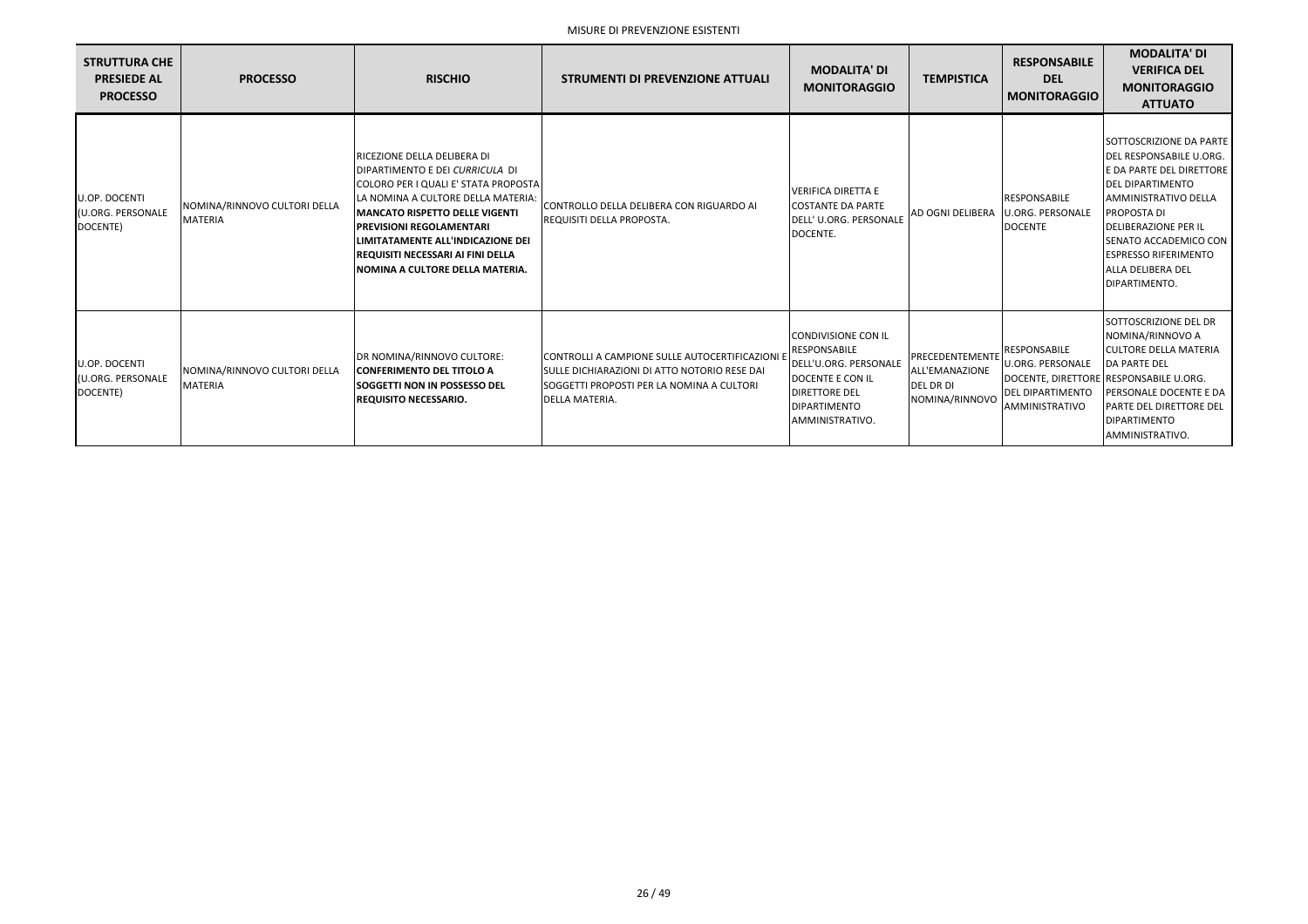| <b>STRUTTURA CHE</b><br><b>PRESIEDE AL</b><br><b>PROCESSO</b>         | <b>PROCESSO</b>                                                                        | <b>RISCHIO</b>                                                                                                                                                                                                                                                                                                                                                                                                                                                        | <b>STRUMENTI DI PREVENZIONE ATTUALI</b>                                                                                                                                                                                                                                                                                                                                                                                                                                                                                                                                                                                                                                                                                                                                                                                                                                                                                                                                                                                                                                                                                                                                                                                                                                                                         | <b>MODALITA' DI</b><br><b>MONITORAGGIO</b>                                                                                                                                                                                                                                                               | <b>TEMPISTICA</b>            | <b>RESPONSABILE</b><br><b>DEL</b><br><b>MONITORAGGIO</b>                                                                                                                                    | <b>MODALITA' DI</b><br><b>VERIFICA DEL</b><br><b>MONITORAGGIO</b><br><b>ATTUATO</b>                                                                                                                                                                                                                                                                                                                                             |
|-----------------------------------------------------------------------|----------------------------------------------------------------------------------------|-----------------------------------------------------------------------------------------------------------------------------------------------------------------------------------------------------------------------------------------------------------------------------------------------------------------------------------------------------------------------------------------------------------------------------------------------------------------------|-----------------------------------------------------------------------------------------------------------------------------------------------------------------------------------------------------------------------------------------------------------------------------------------------------------------------------------------------------------------------------------------------------------------------------------------------------------------------------------------------------------------------------------------------------------------------------------------------------------------------------------------------------------------------------------------------------------------------------------------------------------------------------------------------------------------------------------------------------------------------------------------------------------------------------------------------------------------------------------------------------------------------------------------------------------------------------------------------------------------------------------------------------------------------------------------------------------------------------------------------------------------------------------------------------------------|----------------------------------------------------------------------------------------------------------------------------------------------------------------------------------------------------------------------------------------------------------------------------------------------------------|------------------------------|---------------------------------------------------------------------------------------------------------------------------------------------------------------------------------------------|---------------------------------------------------------------------------------------------------------------------------------------------------------------------------------------------------------------------------------------------------------------------------------------------------------------------------------------------------------------------------------------------------------------------------------|
| <b>U.ORG. FORMAZIONE</b><br><b>E SVILUPPO RISORSE</b><br><b>UMANE</b> | <b>ORGANIZZAZIONE DI CORSI DI</b><br><b>FORMAZIONE INTERNA PER IL</b><br>PERSONALE T/A | PROGRAMMAZIONE DELLE ATTIVITA' DI<br>FORMAZIONE / RICHIESTA<br>ORGANIZZAZIONE CORSI DA PARTE DI<br>STRUTTURE INTERNE ALL'ATENEO:<br>MANCATA IMPARZIALITA'<br>NELL'IDENTIFICAZIONE DEGLI AMBITI <br><b>FORMATIVI, DELLE STRUTTURE</b><br><b>INTERESSATE E DELLE TIPOLOGIE DI</b><br><b> PERSONALE DA COINVOLGERE NEGLI</b><br><b>EVENTI FORMATIVI</b><br>PROGRAMMATI/RICHIESTI PER<br><b>FAVORIRE/SFAVORIRE SPECIFICHE</b><br><b>STRUTTURE O GRUPPI DI DIPENDENTI.</b> | ANALISI DEL FABBISOGNO FORMATIVO CON<br>RILEVAZIONE DEI FABBISOGNI FORMATIVI RIVOLTA AI<br>DESTINATARI DELLA FORMAZIONE, MEDIANTE<br>QUESTIONARI STRUTTURATI . RIFERIMENTO AGLI<br>OBIETTIVI STRATEGICI DI ATENEO . RIFERIMENTO AI<br>CAMBIAMENTI/INNOVAZIONI IN AMBITO NORMATIVO,<br>TECNOLOGICO, ECC. INFORMATIVA SINDACALE<br>ATTRAVERSO L'INVIO A TUTTE LE ORGANIZZAZIONI<br>SINDACALI E ALLE RSU DEL PIANO DELLA FORMAZIONE<br>DEL PERSONALE T.A. PUBBLICIZZAZIONE ATTRAVERSO<br>LA PUBBLICAZIONE SUL SITO DI ATENEO DEL PIANO<br>DELLA FORMAZIONE DEL PERSONALE T.A.<br>LE RICHIESTE DI ORGANIZZAZIONE DI EVENTI<br>FORMATIVI DA PARTE DELLE STRUTTURE, AGGIUNTIVE   DELL'U.OP. FORMAZIONE   BIENNALE<br>RISPETTO AL PIANO DELLA FORMAZIONE, VENGONO<br>ANCH'ESSE VALUTATE IN RAGIONE DEL FABBISOGNO<br>FORMATIVO ESPRESSO DALLA STRUTTURA<br>RICHIEDENTE, DEGLI OBIETTIVI DELL'INTERVENTO,<br>DEGLI OBIETTIVI ISTITUZIONALI DELLA STRUTTURA,<br>DEGLI OBIETTIVI STRATEGICI DI ATENEO, E CON<br>RIFERIMENTO A CAMBIAMENTI/INNOVAZIONI<br>INTERVENUTI IN AMBITO NORMATIVO, TECNOLOGICO,<br>ECC ANCHE IN TAL CASO SONO PREVISTI<br>L'INFORMATIVA SINDACALE E LA PUBBLICIZZAZIONE<br>ATTRAVERSO LA PUBBLICAZIONE SUL SITO DI ATENEO,<br>SULL'HOME PAGE E SULLA PAGINA WEB DELL'U.ORG.<br>FORMAZIONE E S.R.U. | SISTEMA DI<br><b>VALUTAZIONE E</b><br><b>CONTROLLO SU TRE</b><br>LIVELLI (PROPOSTA DI<br>PROGRAMMAZIONE<br><b>CONDIVISA TRA</b><br><b>RESPONSABILE</b><br>PERS. T.A. E<br>RESPONSABILE<br>DELL'U.ORG.<br>FORMAZIONE E S.R.U. E<br><b>APPROVAZIONE DA</b><br>PARTE DEL DIRETTORE<br>DEL D.A O.G.R. UMANE) |                              | RESPONSABILE<br>DELL'U.ORG.<br>FORMAZ. E SVIL. RIS.<br>DEL DIP. AMM.VO<br>O.G.R. UMANE                                                                                                      | APPROVAZIONE DEL PIANO<br><b>DELLA FORMAZIONE DEL</b><br><b>PERSONALE T.A. DA PARTE</b><br>DIRETTORE DEL D.A O.G.R.<br>UMANE, INVIO A TUTTE LE<br>ORGANIZZAZIONI<br>UMANE E DIRETTORE SINDACALI E ALLE RSU E<br>PUBBLICAZIONE DEL PIANO<br><b>SUL PORTALE DI ATENEO</b><br><b>(SULL'HOME PAGE E SULLA</b><br>PAGINA WEB DELL'U.ORG.<br>FORMAZIONE E S.R.U.).                                                                    |
| <b>U.ORG. FORMAZIONE</b><br><b>E SVILUPPO RISORSE</b><br>UMANE        | <b>ORGANIZZAZIONE DI CORSI DI</b><br><b>FORMAZIONE INTERNA PER IL</b><br>PERSONALE T/A | INDIVIDUAZIONE DELLE STRUTTURE<br>INTERESSATE A CIASCUN EVENTO<br>FORMATIVO E DEL NUMERO DI<br>PARTECIPANTI, IN TOTALE E PER<br>STRUTTURA: MANCATA IMPARZIALITA'<br><b>INELL'INDIVIDUAZIONE DELLE</b><br><b>STRUTTURE PER LA PARTECIPAZIONE</b><br><b>AGLI EVENTI FORMATIVI PER</b><br><b>FAVORIRE/SFAVORIRE SPECIFICHE</b><br><b>STRUTTURE O GRUPPI DI DIPENDENTI.</b>                                                                                               | VERIFICA DELL'ATTINENZA DELL'ARGOMENTO<br><b>IDELL'EVENTO FORMATIVO ALLA FUNZIONE</b><br>ISTITUZIONALE DELLA STRUTTURA, COERENZA CON LE<br>TIPOLOGIE DI DESTINATARI DI CIASCUN INTERVENTO<br>FORMATIVO INDIVIDUATI NEL PIANO DELLA<br>FORMAZIONE DEL PERSONALE T.A., COERENZA CON I<br>CRITERI PREVISTI DAL REGOLAMENTO INTERNO PER LA TRA RESPONSABILE<br>FORMAZIONE DEL PERSONALE T.A., CON LA<br>NORMATIVA IN MATERIA; PUBBLICIZZAZIONE DELLO<br>SVOLGIMENTO DELL'EVENTO ATTRAVERSO<br>CIRCOLARE/COMUNICATO/NOTA, TRASMESSA/O PER<br>INFORMATIVA SINDACALE E PUBBLICATA/O SUL SITO<br>DI ATENEO, NEL CASO DI CIRCOLARE/COMUNICATO<br>SULL'HOME PAGE E SULLA PAGINA WEB DELL'U.OR.<br>FORMAZIONE E S.R.U.; NEL CASO DI NOTA (CHE<br>SOLITAMENTE COINVOLGE UNA SOLA O UN NUMERO<br>LIMITATO DI STRUTTURE), PUBBLICAZIONE SOLO SULLA<br>PAGINA WEB DELL'U.OR. FORMAZIONE E S.R.U.                                                                                                                                                                                                                                                                                                                                                                                                                               | <b>SISTEMA DI CONTROLLO</b><br><b>SU TRE LIVELLI</b><br>(PROPOSTA CONDIVISA<br>DELL'U.OP. FORMAZIONE<br>PERS. T.A. E<br><b>RESPONSABILE</b><br>DELL'U.ORG.<br>FORMAZIONE E S.R.U.,<br><b>DECISIONE DEL</b><br><b>DIRETTORE DEL D.A</b><br>O.G.R. UMANE).                                                 | PER OGNI EVENTO<br>FORMATIVO | RESPONSABILE<br>DELL'U.OP.<br><b>FORMAZIONE PERS.</b><br>T.A., RESPONSABILE<br>DELL'U.ORG.<br>FORMAZ.S.R.U. E<br>DIRETTORE DEL DIP.<br>AMM.VO O.G.R.<br>UMANE, DIRETTORE<br><b>GENERALE</b> | IN CASO DI COMUNICATO E<br>NOTA DI INDIZIONE DEL<br>CORSO: SIGLE DEI<br>RESPONSABILI DELL'U.OP.<br><b>FORMAZIONE PERS. T.A. E</b><br>DELL'U.ORG.<br>FORMAZ.S.R.U. E FIRMA<br>DEL DIRETTORE DIP.<br>AMM.VO O.G.R. UMANE;<br>IN CASO DI CIRCOLARE<br><b>SIGLE DEI RESPONSABILI</b><br>DELL'U.OP. FORMAZIONE<br>PERS. T.A., DELL'U.ORG.<br>FORMAZ.S.R.U. E DEL<br>DIRETTORE DIP. AMM.VO<br><b>O.G.R. UMANE E FIRMA DEL</b><br>D.G. |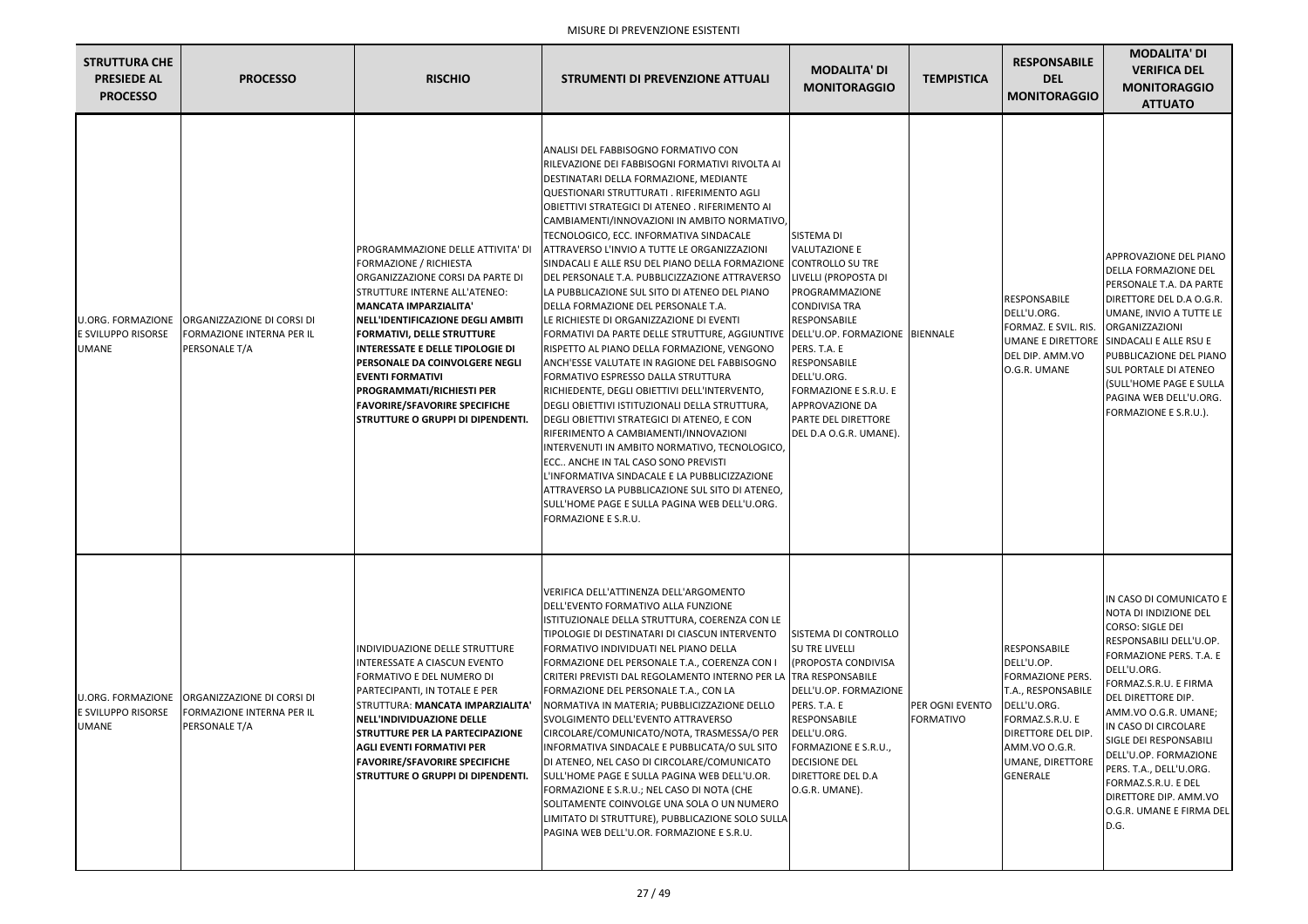| <b>STRUTTURA CHE</b><br><b>PRESIEDE AL</b><br><b>PROCESSO</b> | <b>PROCESSO</b>                                                                                   | <b>RISCHIO</b>                                                                                                                                                                                                                                                                                                                                                                                                                                                                                                                                                                                 | <b>STRUMENTI DI PREVENZIONE ATTUALI</b>                                                                                                                                                                                                                                                                                                                                                                                                                                                                                                                                                                                                                                                                                                                                                                                                                                                                                                         | <b>MODALITA' DI</b><br><b>MONITORAGGIO</b>                                                                                                                                                                                                                    | <b>TEMPISTICA</b>                                                                                                                          | <b>RESPONSABILE</b><br><b>DEL</b><br><b>MONITORAGGIO</b>                                                                                                        | <b>MODALITA' DI</b><br><b>VERIFICA DEL</b><br><b>MONITORAGGIO</b><br><b>ATTUATO</b>                                                                                                                    |
|---------------------------------------------------------------|---------------------------------------------------------------------------------------------------|------------------------------------------------------------------------------------------------------------------------------------------------------------------------------------------------------------------------------------------------------------------------------------------------------------------------------------------------------------------------------------------------------------------------------------------------------------------------------------------------------------------------------------------------------------------------------------------------|-------------------------------------------------------------------------------------------------------------------------------------------------------------------------------------------------------------------------------------------------------------------------------------------------------------------------------------------------------------------------------------------------------------------------------------------------------------------------------------------------------------------------------------------------------------------------------------------------------------------------------------------------------------------------------------------------------------------------------------------------------------------------------------------------------------------------------------------------------------------------------------------------------------------------------------------------|---------------------------------------------------------------------------------------------------------------------------------------------------------------------------------------------------------------------------------------------------------------|--------------------------------------------------------------------------------------------------------------------------------------------|-----------------------------------------------------------------------------------------------------------------------------------------------------------------|--------------------------------------------------------------------------------------------------------------------------------------------------------------------------------------------------------|
| U.ORG. FORMAZIONE<br>E SVILUPPO RISORSE<br>UMANE              | ORGANIZZAZIONE DI CORSI DI<br><b>FORMAZIONE INTERNA PER IL</b><br>PERSONALE T/A                   | <b>DIPENDENTE DELL'ATENEO</b><br>APPARTENENTE AL PERSONALE T.A.,<br>ACQUISIZIONE NOMINATIVO DEL<br>DOCENTE, INDIVIDUATO DAL<br><b>RESPONSABILE DELLA</b><br>MACROSTRUTTURA PERTINENTE SULLA<br><b>BASE DEI REQUISITI PREVISTI DAL</b><br>QUADRO NORMATIVO DI RIFERIMENTO;<br>SE LA DOCENZA E' ATTRIBUITA A TITOLO<br>ONEROSO, STESURA DEL DECRETO DI<br>AUTORIZZAZIONE DI INCARICO ALLA<br>DOCENZA: INOSSERVANZA DELLE<br><b>REGOLE E DEI CRITERI PREVISTI ALLO</b><br>SCOPO DI AUTORIZZARE DOCENZE E/O<br><b>SPESE NON AUTORIZZABILI, AL FINE DI</b><br><b>FAVORIRE SPECIFICI DIPENDENTI.</b> | L NOMINATIVO DEL DOCENTE VIENE INDIVIDUATO<br>SE PREVISTA LA DOCENZA DI PERSONALE  DAL RESPONSABILE DELLA MACRO STRUTTURA DI<br>PERTINENZA (IDENTIFICATA IN CONSIDERAZIONE<br>DELL'AMBITO FORMATIVO DELL'EVENTO),<br>CONSIDERANDO I REQUISITI PREVISTI DAL QUADRO<br>NORMATIVO DI RIFERIMENTO E SUCCESSIVAMENTE<br>COMUNICATO ALL'U.ORG. FORMAZIONE E S.R.U NEL<br>CASO DI RESPONSABILI APICALI DI STRUTTURA E NEL<br>CASO IN CUI SIA SPECIFICA E INEQUIVOCABILE LA<br>CORRISPONDENZA TRA RUOLO E AMBITO FORMATIVO,<br>PER L'IDENTIFICAZIONE DEL DOCENTE NON E'<br>NECESSARIO L'INTERVENTO DEL RESPONSABILE DI<br>ISTRUTTURA. NEL CASO IN CUI LA DOCENZA SIA<br>ATTRIBUITA A TITOLO ONEROSO E' PREVISTO UN<br>DECRETO DI AUTORIZZAZIONE ALLA DOCENZA.<br>PUBBLICAZIONE DELL' INCARICO DI DOCENZA NELLA<br>SEZIONE AMMINISTRAZIONE TRASPARENTE SUL<br>PORTALE DI ATENEO AI SENSI DELL'ART. 18 DEL<br>DECRETO 33/2013 E SUCCESSIVE MODIFICAZIONI. | SISTEMA DI CONTROLLO<br><b>I</b> SU QUATTRO LIVELLI<br>(RESPONSABILE<br>STRUTTURA DI<br>PERTINENZA<br>RELATIVAMENTE<br>ALL'AMBITO DEL CORSO,<br>RESPONSABILE U.ORG.<br>FORMAZ.S.R.U.,<br>DIRETTORE DIP. AMM.VO<br>O.G.R. UMANE,<br><b>DIRETTORE GENERALE)</b> | <b>PER OGNI EVENTO</b><br>FORMATIVO PER IL PERS. T.A. E DELL'<br><b>QUALE SIA</b><br>PREVISTA LA<br>DOCENZA DI<br>PERSONALE T/A<br>INTERNO | RESPONSABILI DELL'<br>U.OP. FORMAZIONE<br>U.ORG.<br>FORMAZ.S.R.U.,<br><b>DIRETTORE DEL DIP.</b><br>AMM.VO O.G.R.<br><b>UMANE E DIRETTORE</b><br><b>GENERALE</b> | <b>SIGLE DEI RESPONSABILI</b><br><b>DEL MONITORAGGIO SUL</b><br><b>DECRETO DI</b><br>AUTORIZZAZIONE ALLA<br>DOCENZA E SU<br>COMUNICATO/CIRCOLARE<br>DI INDIZIONE DEL CORSO.                            |
| E SVILUPPO RISORSE<br>UMANE                                   | U.ORG. FORMAZIONE ORGANIZZAZIONE DI CORSI DI<br><b>FORMAZIONE INTERNA PER IL</b><br>PERSONALE T/A | ACQUISIZIONE DELLE SEGNALAZIONI DEI<br>PARTECIPANTI DA PARTE DEI<br>RESPONSABILI DELLE STRUTTURE<br>COINVOLTE E GESTIONE DELLE<br>EVENTUALI ULTERIORI RICHIESTE DI<br>PARTECIPAZIONE, STESURA ELENCO DEI<br>PARTECIPANTI E FOGLI FIRMA:<br> MANCATA IMPARZIALITA'<br>NELL'AUTORIZZAZIONE ALLA<br><b>PARTECIPAZIONE ALL'EVENTO</b><br><b>FORMATIVO DI STRUTTURE O</b><br><b>DIPENDENTI NON CONTEMPLATE NELLA</b><br><b>CIRCOLARE/COMUNICATO, PER</b><br><b>FAVORIRE/SFAVORIRE SPECIFICI</b><br><b>DIPENDENTI.</b>                                                                               | ACQUISIZIONE DEI NOMINATIVI DEI PARTECIPANTI,<br>SEGNALATI DAL RESPONSABILE DELLA STRUTTURA, E<br>VALUTAZIONE DI EVENTUALI DOMANDE AGGIUNTIVE,<br><b>NEL CASO DI RICHIESTE:</b><br>SUPERIORI AL NUMERO STABILITO NELLA<br>CIRCOLARE/COMUNICATO PER STRUTTURA;<br>DA PARTE DI STRUTTURE O DIPENDENTI NON<br>CONSIDERATE/I NELLA CIRCOLARE/COMUNICATO;<br>DA PARTE DI SOGGETTI NON SEGNALATI DAL<br>RESPONSABILE.<br>IN CONSIDERAZIONE DEI VINCOLI NUMERICI, SI<br>VALUTA LA DISPONIBILITA' DI POSTI AGGIUNTIVI, IN<br>TAL CASO VIENE EFFETTUATA UNA VERIFICA DELLA<br>SUSSISTENZA DEI REQUISITI PER LA PARTECIPAZIONE<br>ALL'EVENTO, CON PARTICOLARE ATTENZIONE ALLA<br>SPECIFICA COMPETENZA; IN AGGIUNTA, NEL CASO DI<br>CANDIDATURA AUTONOMA DA PARTE DEL SINGOLO<br>DIPENDENTE, VIENE VERIFICATA ANCHE LA<br>SUSSISTENZA DI AUTORIZZAZIONE DA PARTE DEL<br>RESPONSABILE DELLA STRUTTURA DI APPARTENENZA.                                      | SISTEMA DI CONTROLLO<br><b>SU TRE LIVELLI</b><br>(RESPONSABILE U.OP.<br>FORMAZIONE,<br>RESPONSABILE U.ORG.<br>FORMAZ.S.R.U E<br><b>AUTORIZZAZIONE DA</b><br><b>PARTE DEL DIRETTORE</b><br>DEL D.A O.G.R. UMANE).                                              | PER OGNI EVENTO<br>FORMATIVO                                                                                                               | RESPONSABILE U.OP.<br>FORMAZIONE,<br>RESPONSABILE<br>U.ORG.<br>FORMAZ.S.R.U E<br><b>DIRETTORE DEL D.A</b><br>O.G.R. UMANE                                       | <b>ACQUISIZIONE DELLE</b><br>SEGNALAZIONI VIA E_MAIL<br>ISTITUZIONALE,<br>AUTORIZZAZIONE PER LE<br><b>EVENTUALI</b><br>PARTECIPAZIONI<br>AGGIUNTIVE DA PARTE DEL<br>DIRETTORE DEL D.A O.G.R.<br>UMANE. |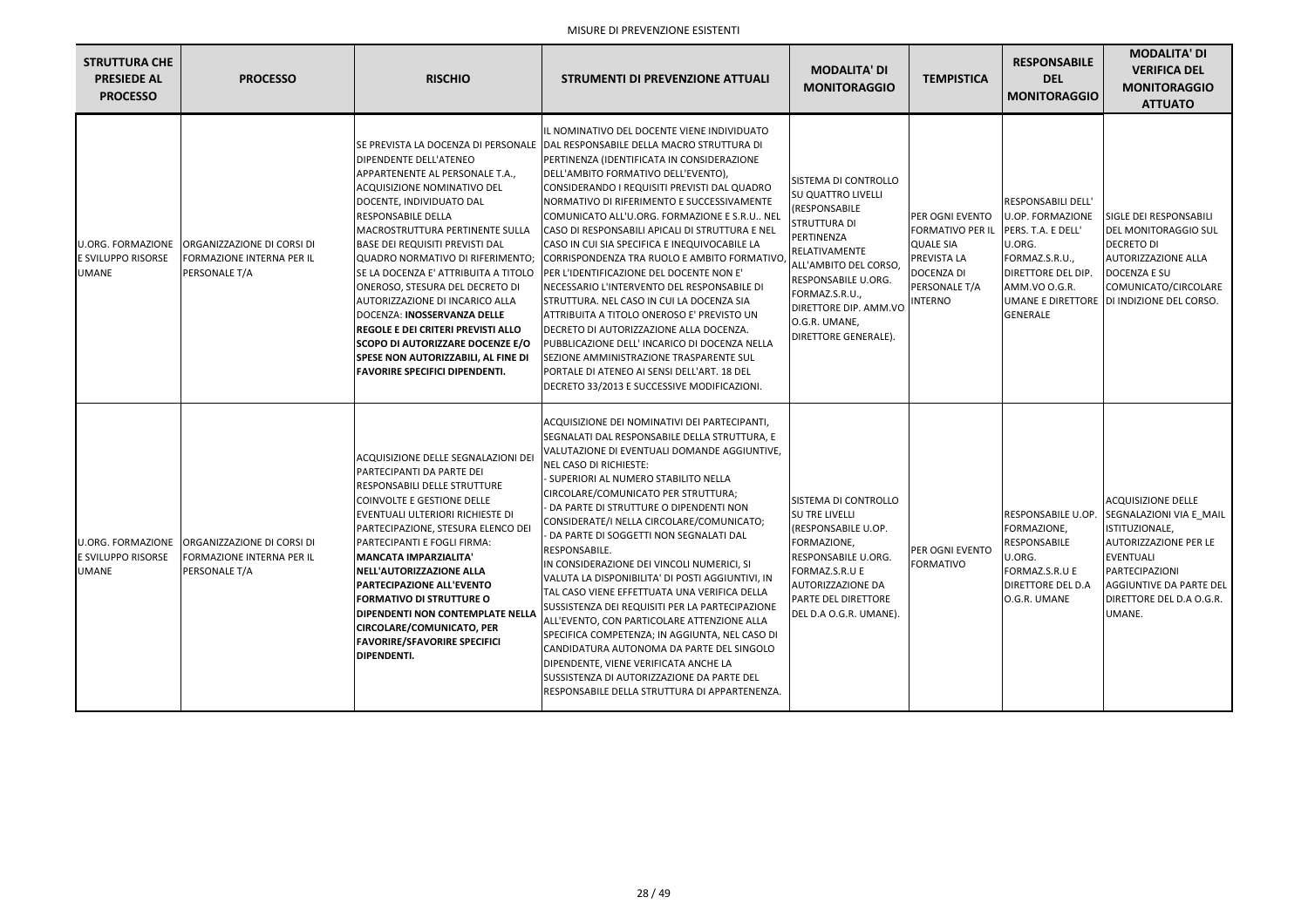| <b>STRUTTURA CHE</b><br><b>PRESIEDE AL</b><br><b>PROCESSO</b>         | <b>PROCESSO</b>                                                                                                  | <b>RISCHIO</b>                                                                                                                                                                                                                                                                                                                                                                                                                                                                                                                                                                                                  | STRUMENTI DI PREVENZIONE ATTUALI                                                                                                                                                                                                                                                                                                                                                                                                                                                                                                                                                                                                                                                                                                                                                                | <b>MODALITA' DI</b><br><b>MONITORAGGIO</b>                                                                                                                                                                                                                                                                                              | <b>TEMPISTICA</b>                                                                   | <b>RESPONSABILE</b><br><b>DEL</b><br><b>MONITORAGGIO</b>                                                                                                                                                         | <b>MODALITA' DI</b><br><b>VERIFICA DEL</b><br><b>MONITORAGGIO</b><br><b>ATTUATO</b>                                                                                                                                      |
|-----------------------------------------------------------------------|------------------------------------------------------------------------------------------------------------------|-----------------------------------------------------------------------------------------------------------------------------------------------------------------------------------------------------------------------------------------------------------------------------------------------------------------------------------------------------------------------------------------------------------------------------------------------------------------------------------------------------------------------------------------------------------------------------------------------------------------|-------------------------------------------------------------------------------------------------------------------------------------------------------------------------------------------------------------------------------------------------------------------------------------------------------------------------------------------------------------------------------------------------------------------------------------------------------------------------------------------------------------------------------------------------------------------------------------------------------------------------------------------------------------------------------------------------------------------------------------------------------------------------------------------------|-----------------------------------------------------------------------------------------------------------------------------------------------------------------------------------------------------------------------------------------------------------------------------------------------------------------------------------------|-------------------------------------------------------------------------------------|------------------------------------------------------------------------------------------------------------------------------------------------------------------------------------------------------------------|--------------------------------------------------------------------------------------------------------------------------------------------------------------------------------------------------------------------------|
| <b>U.ORG. FORMAZIONE</b><br><b>E SVILUPPO RISORSE</b><br><b>UMANE</b> | <b>ORGANIZZAZIONE DI CORSI DI</b><br>FORMAZIONE INTERNA PER IL<br>PERSONALE T/A                                  | <b>GESTIONE E CONTROLLO PRESENZE</b><br>lall'EVENTO CON FOGLI FIRMA IN<br>ENTRATA E IN USCITA E CONTROLLI IN<br><b>ITINERE E TRASMISSIONE FOGLI FIRMA</b><br>ALL'U.OP. RILEVAZIONE PRESENZE:<br><b>MANCATA RILEVAZIONE E CONTROLLO</b><br>DELL'EFFETTIVA PARTECIPAZIONE<br><b>ALL'EVENTO PER FAVORIRE SPECIFICI</b><br><b>DIPENDENTI.</b>                                                                                                                                                                                                                                                                       | ACQUISIZIONE DELLE FIRME IN ENTRATA ED USCITA<br>DALL'AULA E CONTROLLO DELL'EFFETTIVA<br>PARTECIPAZIONE DEI DIPENDENTI ALL'EVENTO, CON IL<br>CONTROLLO IN AULA DI PERSONALE A TAL FINE<br>INDIVIDUATO (TUTOR, ADDETTI DELL'U.OP.<br>FORMAZIONE E IN ALCUNI CASI GLI STESSI DOCENTI).                                                                                                                                                                                                                                                                                                                                                                                                                                                                                                            | <b>SUPERVISIONE</b><br>CONTROLLO<br>CORRISPONDENZA TRA LE PER OGNI EVENTO<br>FIRME ACQUISITE E LA<br>PRESENZA IN AULA DEI<br>PARTECIPANTI.                                                                                                                                                                                              | <b>FORMATIVO</b>                                                                    | <b>VICERESPONSABILE E</b><br><b>RESPONSABILE</b><br>DELL'U.OP.<br><b>FORMAZIONE PERS.</b><br>T.A., RESPONSABILE<br>DELL'U.ORG.<br>FORMAZ.S.R.U.,<br><b>TUTOR O PERSONALE</b><br>APPOSITAMENTE<br><b>NOMINATO</b> | INVIO DEI FOGLI FIRMA ALL'<br><b>U.OP. RILEVAZIONE</b><br>PRESENZE PER EFFETTUARE<br>UN CONTROLLO CON LE<br>TIMBRATURE EFFETTUATE<br>CON CODICE 39 E 29<br>(CORSO DI FORMAZIONE).                                        |
| <b>U.ORG. FORMAZIONE</b><br>E SVILUPPO RISORSE<br><b>UMANE</b>        | ORGANIZZAZIONE DI CORSI DI<br>FORMAZIONE INTERNA PER IL<br>PERSONALE T/A                                         | <b>INSERIMENTO DATI DI CORSO E</b><br>PARTECIPANTI NEL DATABASE INTERNO<br>DI GESTIONE DELLE ATTIVITA' DI<br><b>FORMAZIONE SULLA BASE DEI FOGLI</b><br>FIRMA, STAMPA DEGLI ATTESTATI DI<br>ALLA FIRMA DEL D.G.: MANIPOLAZIONE<br>DEI DATI RELATIVI ALL'EFFETTIVA<br>PRESENZA ALL'EVENTO FORMATIVO,<br><b>ALLO SCOPO DI PRODURRE</b><br>UN'ATTESTAZIONE INDEBITA A FAVORE<br><b>DI SPECIFICI DIPENDENTI.</b>                                                                                                                                                                                                     | CONTEGGIO DELLE ORE DI EFFETTIVA PRESENZA, DA<br>PARTECIPAZIONE (OVE PREVISTI) E INVIO  PARTE DEGLI ADDETTI ALL'U.OP. FORMAZIONE, SULLA<br>BASE DELLE FIRME ACQUISITE IN AULA E INSERIMENTO<br>DATI IN PROCEDURA PER LA STAMPA DEGLI ATTESTATI                                                                                                                                                                                                                                                                                                                                                                                                                                                                                                                                                  | <b>CONFRONTO TRA IL</b><br>FOGLIO DI REGISTRO, CHE<br>CONTIENE SOLO I<br>NOMINATIVI DEI<br>PARTECIPANTI CUI E'<br><b>STATO RILASCIATO</b><br>L'ATTESTATO, CON I<br>FOGLI FIRMA, CHE<br>CONTENGONO TUTTI I<br>NOMINATIVI DEI<br>SOGGETTI INVITATI A<br>PARTECIPARE AL CORSO E<br>DAI QUALI SI EVINCE IL<br>NUMERO DI ORE DI<br>PRESENZA. | <b>PER OGNI EVENTO</b><br><b>FORMATIVO</b>                                          | <b>RESPONSABILE</b><br>DELL'U.OP.<br><b>FORMAZIONE PERS.</b><br>T.A.                                                                                                                                             | <b>INSERIMENTO IN</b><br>PROCEDURA, CHE<br><b>CONSENTE LA STAMPA</b><br>DEGLI ATTESTATI SOLO NEL<br>CASO DI RAGGIUNGIMENTO<br>DEL NUMERO MINIMO DI<br>ORE DI PRESENZA PREVISTE<br>DAL REGOLAMENTO<br>INTERNO IN MATERIA. |
| <b>U.ORG. FORMAZIONE</b><br>E SVILUPPO RISORSE<br><b>UMANE</b>        | PROCEDURA AMMINISTRATIVA PER<br>LA PARTECIPAZIONE DEL PERSONALE<br>T/A A CORSI EROGATI DA ENTI<br><b>ESTERNI</b> | VERIFICA TECNICA DELLA PERTINENZA<br><b>DELLA RICHIESTA ED EVENTUALE</b><br>VERIFICA DELLA DISPONIBILITA'<br> ECONOMICA DA PARTE DEL RESP. U.<br><b>PARTE DEL DIRETTORE DEL DIP.</b><br><b>AMM.VO O.G.R. UMANE E</b><br><b>VALUTAZIONE E AUTORIZZAZIONE</b><br>FINALE DEL D.G.: MANCATA<br>IMPARZIALITA' NELLA VERIFICA, NELLA<br>VALUTAZIONE E NELL'AUTORIZZAZIONE<br>PER FAVORIRE/SFAVORIRE SPECIFICI<br><b>DIPENDENTI. INOSSERVANZA DELLE</b><br><b>REGOLE ALLO SCOPO DI AUTORIZZARE</b><br><b>PARTECIPAZIONI E/O SPESE NON</b><br><b>AUTORIZZABILI, AL FINE DI FAVORIRE</b><br><b>SPECIFICI DIPENDENTI.</b> | VERIFICA DELLA SUSSISTENZA DEI REQUISITI PREVISTI<br><b>IDAL REGOLAMENTO INTERNO PER LA FORMAZIONE</b><br><b>ORG. FORMAZIONE S.R.U. VALUTAZIONE DEL PERSONALE T.A. (TRA CUI: AUTORIZZAZIONE DA</b><br><b>E AUTORIZZAZIONE DELLA RICHIESTA DA PARTE DEL RESPONSABILE DIRETTO DELLA STRUTTURA</b><br>DI APPARTENENZA, PERTINENZA CON L'ATTIVITA'<br>LAVORATIVA, NUMERO DI ORE ANNUE CONSENTITE<br>PER LA PARTECIPAZIONE A CORSI ESTERNI, ECC.),<br>DALLA NORMATIVA IN MATERIA ED EVENTUALE<br>CONTROLLO DELLA CAPIENZA DEL FONDO DEDICATO.<br>VALUTAZIONE DELLA RICHIESTA SULLA BASE DEI<br>CRITERI PREVISTI DAL REGOLAMENTO INTERNO PER LA<br>FORMAZIONE DEL PERSONALE T.A. (TRA CUI: SVILUPPO<br>ORGANIZZATIVO, UTILITA' ED ATTINENZA RISPETTO AL<br>RUOLO RICOPERTO, VINCOLI ECONOMICI, ECC.). | SISTEMA DI CONTROLLO<br><b>SU TRE LIVELLI RESP.</b><br>U.ORG. FORMAZIONE<br>S.R.U., DIRETTORE DEL<br>D.A O.G.R. UMANE,<br>AUTORIZZAZIONE DEL<br>DIRETTORE GENERALE.                                                                                                                                                                     | PER OGNI<br>RICHIESTA DI<br>PARTECIPAZIONE A DEL D.A O.G.R.<br><b>CORSI ESTERNI</b> | RESPONSABILE<br>S.R.U., DIRETTORE<br>UMANE, DIRETTORE<br><b>GENERALE</b>                                                                                                                                         | U.ORG. FORMAZIONE FIRME, SUL MODULO DI<br>RICHIESTA, DEI<br><b>RESPONSABILI DEL</b><br>MONITORAGGIO.                                                                                                                     |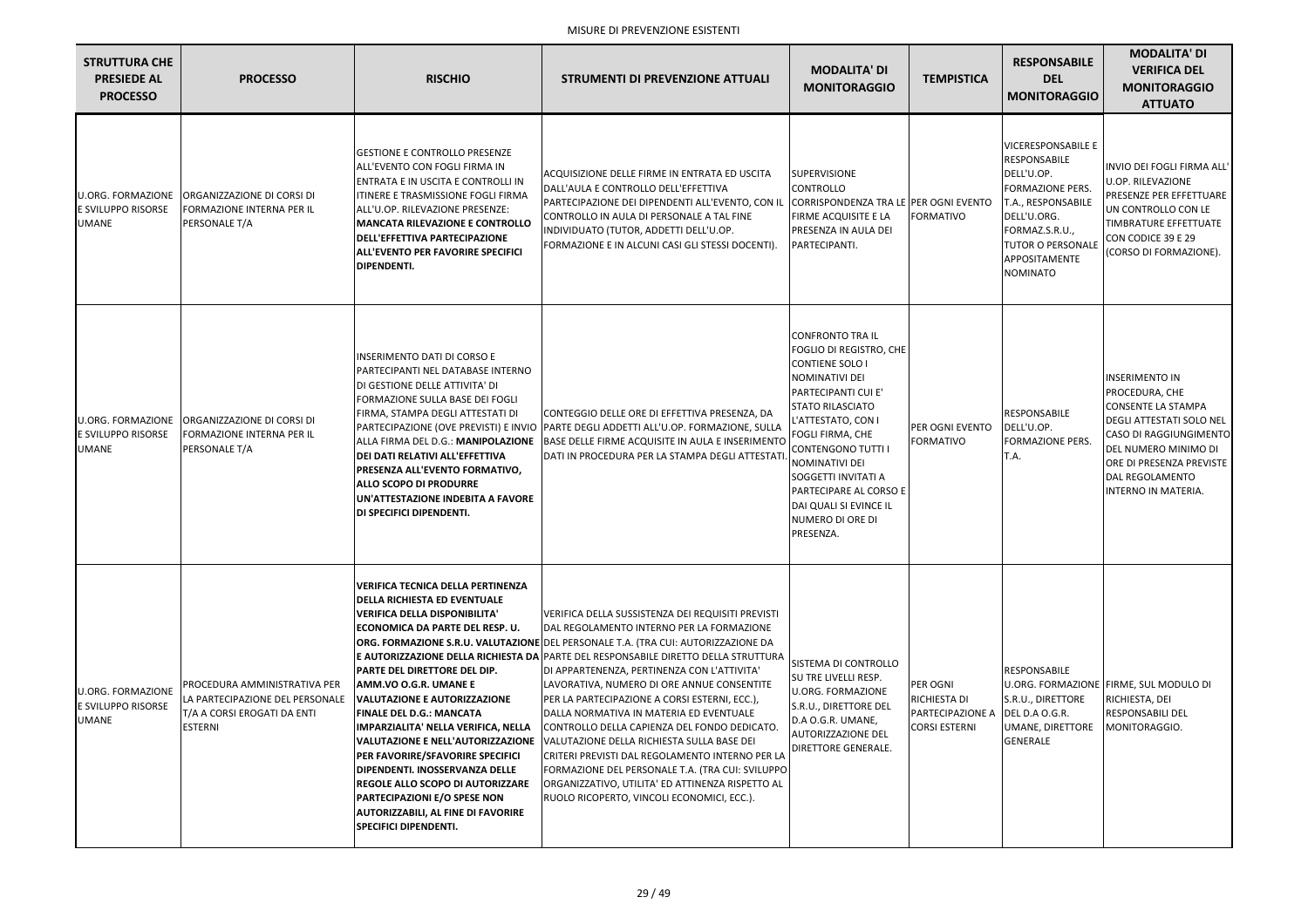| <b>STRUTTURA CHE</b><br><b>PRESIEDE AL</b><br><b>PROCESSO</b>        | <b>PROCESSO</b>                   | <b>RISCHIO</b>                                                                                                                                                              | <b>STRUMENTI DI PREVENZIONE ATTUALI</b>                                                                                                                                                                                                                                                                                                           | <b>MODALITA' DI</b><br><b>MONITORAGGIO</b>                                                                                                                                                                                                                                                                                                                                                                                  | <b>TEMPISTICA</b>                                           | <b>RESPONSABILE</b><br><b>DEL</b><br><b>MONITORAGGIO</b>                                                                                                                                                                          | <b>MODALITA' DI</b><br><b>VERIFICA DEL</b><br><b>MONITORAGGIO</b><br><b>ATTUATO</b>                                                                                                                                                                                                                                                                                                                                                    |
|----------------------------------------------------------------------|-----------------------------------|-----------------------------------------------------------------------------------------------------------------------------------------------------------------------------|---------------------------------------------------------------------------------------------------------------------------------------------------------------------------------------------------------------------------------------------------------------------------------------------------------------------------------------------------|-----------------------------------------------------------------------------------------------------------------------------------------------------------------------------------------------------------------------------------------------------------------------------------------------------------------------------------------------------------------------------------------------------------------------------|-------------------------------------------------------------|-----------------------------------------------------------------------------------------------------------------------------------------------------------------------------------------------------------------------------------|----------------------------------------------------------------------------------------------------------------------------------------------------------------------------------------------------------------------------------------------------------------------------------------------------------------------------------------------------------------------------------------------------------------------------------------|
| U. ORG.<br>ORGANIZZAZIONE E<br><b>PROCEDURE</b><br><b>ELETTORALI</b> | ELEZIONI- DOCENTI E PERSONALE T/A | <b>ELUSIONE DELLA NORMATIVA DI</b><br><b>RIFERIMENTO AL FINE DI FAVORIRE O</b><br>PENALIZZARE CANDIDATI.                                                                    | REGOLAMENTO SPECIFICO PER IL TIPO DI ELEZIONE;<br>NORMATIVA DI RIFERIMENTO; PUNTUALE ESAME<br>DELL'ATTO INIZIALE DEL PROCESSO RICEVUTO PER<br>VERIFICARE IL RISPETTO DELLA NORMATIVA;<br>DIFFUSIONE DI DIRETTIVE/LINEE GUIDA INTERNE E<br>PREDISPOSIZIONE DI APPOSITA MODULISTICA.                                                                | L'ATTIVITA' DI VERIFICA<br><b>DELLE FASI</b><br>PROCEDIMENTALI<br>CONIVOLGE PIU'<br>SOGGETTI<br><b>GERARCHICAMENTE</b><br>SOVRAORDINATI<br>(RESPONSABILI DEL<br>MONITORAGGIO) CHE,<br><b>CIASCUNO PER LE</b><br>PROPRIE COMPETENZE,<br><b>VAGLIANO ED</b><br><b>ATTESTANO LA</b><br><b>REGOLARITA' DELLE</b><br><b>OPERAZIONI ELETTORALI</b>                                                                                | IN OCCASIONE DI<br><b>OGNI ELEZIONE</b>                     | <b>RESPONSABILE</b><br>U.ORGANIZZATIVA -<br>RESPONSABILE U.<br>OPERATIVA-<br><b>DIRETTORE DEL</b><br>DIPARTIMENTO<br>AMMINISTRATIVO -<br><b>DIRETTORE</b><br><b>GENERALE</b>                                                      | <b>CONTROFIRMA DEL</b><br>DECRETO RETTORALE DI<br>NOMINA DEGLI ELETTI DA<br>PARTE DEI SOGGETTI<br>RESPONSABILI DEL<br>PROCEDIMENTO/CONTROFI<br>RMA, DA PARTE DEI<br>SOGGETTI RESPONSABILI<br>DEL PROCEDIMENTO, DEGLI<br>ATTI TRASMESSI AL MIUR<br>PER L'EMANAZIONE DEL<br>RELATIVO DECRETO<br>MINISTERIALE DI NOMINA<br>(PER ELEZIONE DEL<br>RETTORE)                                                                                  |
| U. ORG.<br>ORGANIZZAZIONE E<br><b>PROCEDURE</b><br><b>ELETTORALI</b> | ELEZIONI- DOCENTI E PERSONALE T/A | <b>CANDIDATURE PRESENTATE DA</b><br><b>SOGGETTI NON IN POSSESSO DEI</b><br><b>REQUISITI DI ELEGGIBILITA' -</b><br><b>DICHIARAZIONI MENDACI RESE DAI</b><br><b>CANDIDATI</b> | AUTODICHIARAZIONI RESE DAI CANDIDATI IN ORDINE<br>ALL'ASSENZA DI CAUSE DI INELEGGIBILITA'; VERIFICA<br>IN ORDINE ALLA EVENTUALE CARENZA DEI REQUISITI<br>DI ELEGGIBILITA'; ESCLUSIONE DELLE CANDIDATURE<br>PRIVE DEI REQUISITI; PUBBLICAZIONE DELLE<br>CANDIDATURE; COMMISSIONE ELETTORALE CENTRALE VAGLIANO ED<br><b>OVE PREVISTA.</b>           | L'ATTIVITA' DI VERIFICA<br><b>DELLE FASI</b><br>PROCEDIMENTALI<br><b>CONIVOLGE PIU'</b><br><b>SOGGETTI</b><br><b>GERARCHICAMENTE</b><br>SOVRAORDINATI<br>(RESPONSABILI DEL<br>MONITORAGGIO) CHE,<br><b>CIASCUNO PER LE</b><br>PROPRIE COMPETENZE,<br><b>ATTESTANO LA</b><br>REGOLARITA' DELLE<br><b>OPERAZIONI ELETTORALI</b><br>L'ATTIVITA' DI VERIFICA E'<br><b>SVOLTA INTERAMENTE</b><br>DAL MIUR (PER ELEZIONE<br>CUN). | IN OCCASIONE DI<br><b>OGNI TORNATA</b><br><b>ELETTORALE</b> | <b>RESPONSABILE</b><br>U.ORGANIZZATIVA -<br>RESPONSABILE U.<br>OPERATIVA-<br><b>DIRETTORE DEL</b><br>DIPARTIMENTO<br>AMMINISTRATIVO -<br><b>DIRETTORE</b><br><b>GENERALE - MIUR</b>                                               | <b>CONTROFIRMA DEL</b><br><b>DECRETO RETTORALE DI</b><br>NOMINA DEGLI ELETTI DA<br>PARTE DEI SOGGETTI<br>RESPONSABILI DEL<br>PROCEDIMENTO/DECRETO<br>MINISTERIALE DI NOMINA<br>DEGLI ELETTI (PER ELEZIONE<br>CUN/CNSU)/DECRETO<br>ASSESSORIALE DI NOMINA<br>DELL'ELETTO/I (ELEZIONE<br><b>CONSIGLIO DI</b><br><b>AMMINISTRAZIONE ERSU E</b><br>RAPPRESENTANTI PER<br>L'OSSERVATORIO REG. PER<br>LA FORMAZIONE MEDICO<br>SPECIALISTICA) |
| U. ORG.<br>ORGANIZZAZIONE E<br><b>PROCEDURE</b><br><b>ELETTORALI</b> |                                   | <b>IRREGOLARITA' NELLA COMPOSIZIONE</b>                                                                                                                                     | PREVISIONE DI REQUISITI RICHIESTI AL PERSONALE PER<br>LA PARTECIPAZIONE AI SEGGI ELETTORALI E MASSIMA<br>ELEZIONI- DOCENTI E PERSONALE T/A DEL SEGGIO ELETTORALE - ABUSO DELLA DIFFUSIONE E PUBBLICITA' DEGLI STESSI; SCELTA DEI<br>DISCREZIONALITA' NEL PROCEDIMENTO COMPONENTI DEI SEGGI TRA I SOGGETTI IN POSSESSO<br>DEI REQUISITI NECESSARI. | IL PROCEDIMENTO DI<br><b>VERIFICA DELLA</b><br>REGOLARITA' DEL<br><b>VERBALE ELETTORALE</b><br>COINVOLGE PIU' E<br><b>DIVERSI SOGGETTI</b><br>(RESPONSABILI DEL<br>MONITORAGGIO) CHE<br><b>VAGLIANO ED</b><br><b>ATTESTANO LA</b><br><b>REGOLARITA' DELLE</b><br><b>OPERAZIONI ELETTORALI.</b>                                                                                                                              | IN OCCASIONE DI<br><b>OGNI ELEZIONE</b>                     | <b>RESPONSABILE</b><br>U.ORGANIZZATIVA -<br>RESPONSABILE U.<br>OPERATIVA-<br><b>DIRETTORE DEL</b><br>DIPARTIMENTO<br>AMMINISTRATIVO -<br><b>PRESIDENTI DEI</b><br><b>SEGGI ELETTORALI-</b><br><b>DIRETTORE</b><br><b>GENERALE</b> | <b>CONTROFIRMA DEL</b><br><b>DECRETO RETTORALE DI</b><br>NOMINA DEGLI ELETTI DA<br>PARTE DEI SOGGETTI<br>RESPONSABILI DEL<br>PROCEDIMENTO                                                                                                                                                                                                                                                                                              |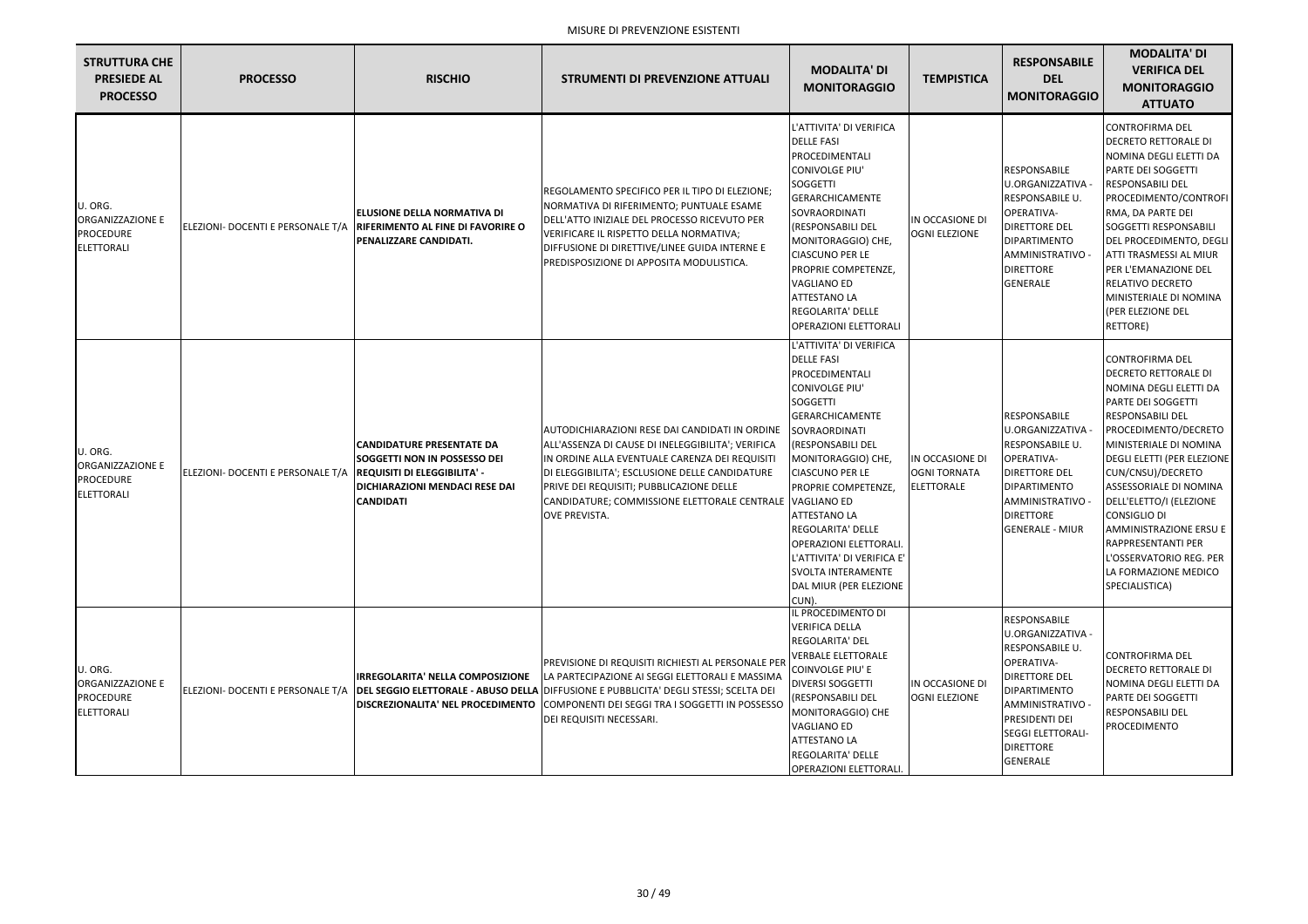| <b>STRUTTURA CHE</b><br><b>PRESIEDE AL</b><br><b>PROCESSO</b>        | <b>PROCESSO</b>                   | <b>RISCHIO</b>                                                                                                                                                                                                                  | <b>STRUMENTI DI PREVENZIONE ATTUALI</b>                                                                                                                                                                                                                                                                                                                                                                                                                                                                                             | <b>MODALITA' DI</b><br><b>MONITORAGGIO</b>                                                                                                                                                                                                                                             | <b>TEMPISTICA</b>                                           | <b>RESPONSABILE</b><br><b>DEL</b><br><b>MONITORAGGIO</b>                                                                                                                                                                          | <b>MODALITA' DI</b><br><b>VERIFICA DEL</b><br><b>MONITORAGGIO</b><br><b>ATTUATO</b>                                                                      |
|----------------------------------------------------------------------|-----------------------------------|---------------------------------------------------------------------------------------------------------------------------------------------------------------------------------------------------------------------------------|-------------------------------------------------------------------------------------------------------------------------------------------------------------------------------------------------------------------------------------------------------------------------------------------------------------------------------------------------------------------------------------------------------------------------------------------------------------------------------------------------------------------------------------|----------------------------------------------------------------------------------------------------------------------------------------------------------------------------------------------------------------------------------------------------------------------------------------|-------------------------------------------------------------|-----------------------------------------------------------------------------------------------------------------------------------------------------------------------------------------------------------------------------------|----------------------------------------------------------------------------------------------------------------------------------------------------------|
| U. ORG.<br>ORGANIZZAZIONE E<br><b>PROCEDURE</b><br><b>ELETTORALI</b> | ELEZIONI- DOCENTI E PERSONALE T/A | <b>IRREGOLARITA' NELLE OPERAZIONI DI</b><br><b>VOTO E DI SCRUTINIO - ERRONEO</b><br><b>COMPUTO DEI VOTI - ALTERAZIONE DEL</b><br><b>VERBALE D'ELEZIONE</b>                                                                      | FORMAZIONE DEI SEGGI ELETTORALI CON PERSONALE<br>DI COMPROVATA ESPERIENZA; CONSEGNA AI<br>PRESIDENTI DEI SEGGI DI UN VADEMECUM SULLO<br>SVOLGIMENTO DELLE OPERAZIONI ELETTORALI (OVE<br>PREVISTO); PRESENZA DEI RAPPRESENTANTI DI LISTA;<br>ACCURATO ESAME DEL VERBALE PER VERIFICARE IL<br>RISPETTO DELLA NORMATIVA DI RIFERIMENTO AI FINI<br>DELLA CORREZIONE DI ERRORI MATERIALI (SANATORIA<br>DEL VERBALE) OVVERO, IN CASO DI RISCONTRATE<br>IRREGOLARITA' NON SANABILI, AI FINI DELLA<br>RIPETIZIONE DELLE OPERAZIONI DI VOTO. | IL PROCEDIMENTO DI<br><b>VERIFICA DELLA</b><br>REGOLARITA' DEL<br><b>VERBALE ELETTORALE</b><br>COINVOLGE PIU' E<br>DIVERSI SOGGETTI<br>(RESPONSABILI DEL<br>MONITORAGGIO) CHE<br>VAGLIANO ED<br>ATTESTANO LA<br>REGOLARITA' DELLE<br><b>OPERAZIONI ELETTORALI</b>                      | IN OCCASIONE DI<br><b>OGNI ELEZIONE</b>                     | RESPONSABILE<br>U.ORGANIZZATIVA -<br>RESPONSABILE U.<br>OPERATIVA-<br><b>DIRETTORE DEL</b><br><b>DIPARTIMENTO</b><br>AMMINISTRATIVO -<br><b>PRESIDENTI DEI</b><br><b>SEGGI ELETTORALI-</b><br><b>DIRETTORE</b><br><b>GENERALE</b> | <b>CONTROFIRMA DEL</b><br><b>DECRETO RETTORALE DI</b><br>NOMINA DEGLI ELETTI DA<br><b>PARTE DEI SOGGETTI</b><br><b>RESPONSABILI DEL</b><br>PROCEDIMENTO  |
| U. ORG.<br>ORGANIZZAZIONE E<br><b>PROCEDURE</b><br><b>ELETTORALI</b> | ELEZIONI- DOCENTI E PERSONALE T/A | <b>OMISSIONE NELLA RILEVABILITA' DELLE</b><br><b>INCOMPATIBILITA' FRA CARICHE</b><br><b>RICOPERTE ED OMISSIONE DELLA</b><br>RILEVABILITA' DELLA MANCATA<br><b>ACCETTAZIONE AL FINE DI</b><br><b>AVVANTAGGIARE IL NEO ELETTO</b> | L NEO ELETTO DEVE COMUNICARE LA SUSSISTENZA DI<br>EVENTUALI INCOMPATIBILITA' FRA CARICHE GIA'<br>RICOPERTE E, NEL CASO, ESERCITARE UNA OPZIONE<br>FRA LE CARICHE; PUNTUALE VERIFICA SUL<br>RICEVIMENTO DELL'ACCETTAZIONE ENTRO I TEMPI<br>STABILITI.                                                                                                                                                                                                                                                                                | שוזואז וש אווווא.<br><b>DELLE FASI</b><br>PROCEDIMENTALI<br><b>CONIVOLGE PIU'</b><br>SOGGETTI<br><b>GERARCHICAMENTE</b><br>SOVRAORDINATI<br>(RESPONSABILI DEL<br>MONITORAGGIO) CHE,<br>CIASCUNO PER LE<br>PROPRIE COMPETENZE,                                                          | IN OCCASIONE DI<br><b>OGNI TORNATA</b><br><b>ELETTORALE</b> | <b>RESPONSABILE</b><br>U.ORGANIZZATIVA -<br>RESPONSABILE U.<br>OPERATIVA-<br><b>DIRETTORE DEL</b><br><b>DIPARTIMENTO</b><br>AMMINISTRATIVO -<br><b>DIRETTORE</b><br><b>GENERALE</b>                                               | CONTROFIRMA DEL<br><b>DECRETO RETTORALE DI</b><br>NOMINA DEGLI ELETTI DA<br><b>PARTE DEI SOGGETTI</b><br>RESPONSABILI DEL<br>PROCEDIMENTO                |
| U. ORG.<br>ORGANIZZAZIONE E<br>PROCEDURE<br><b>ELETTORALI</b>        | <b>ELEZIONI- STUDENTI</b>         | <b>ELUSIONE DELLA NORMATIVA DI</b><br><b>RIFERIMENTO AL FINE DI FAVORIRE O</b><br><b>PENALIZZARE CANDIDATI.</b>                                                                                                                 | PUNTUALE ESAME DELL'ATTO INIZIALE DEL PROCESSO<br>RICEVUTO PER VERIFICARE IL RISPETTO DELLA<br>NORMATIVA; DIFFUSIONE DI DIRETTIVE/LINEE GUIDA<br>INTERNE E PREDISPOSIZIONE DI APPOSITA<br>MODULISTICA.                                                                                                                                                                                                                                                                                                                              | IL PROCEDIMENTO DI<br><b>VERIFICA DELLA</b><br>REGOLARITA' DEL<br><b>VERBALE ELETTORALE</b><br>COINVOLGE PIU' E<br><b>DIVERSI SOGGETTI</b><br>(RESPONSABILI DEL<br>MONITORAGGIO) CHE<br><b>VAGLIANO ED</b><br><b>ATTESTANO LA</b><br>REGOLARITA' DELLE<br><b>OPERAZIONI ELETTORALI</b> | IN OCCASIONE DI<br><b>OGNI ELEZIONE</b>                     | RESPONSABILE<br>U.ORGANIZZATIVA -<br>RESPONSABILE U.<br>OPERATIVA-<br><b>DIRETTORE DEL</b><br>DIPARTIMENTO<br>AMMINISTRATIVO -<br><b>DIRETTORE</b><br>GENERALE                                                                    | <b>CONTROFIRMA DEL</b><br><b>DECRETO RETTORALE DI</b><br>INOMINA DEGLI ELETTI DA<br><b>PARTE DEI SOGGETTI</b><br><b>RESPONSABILI DEL</b><br>PROCEDIMENTO |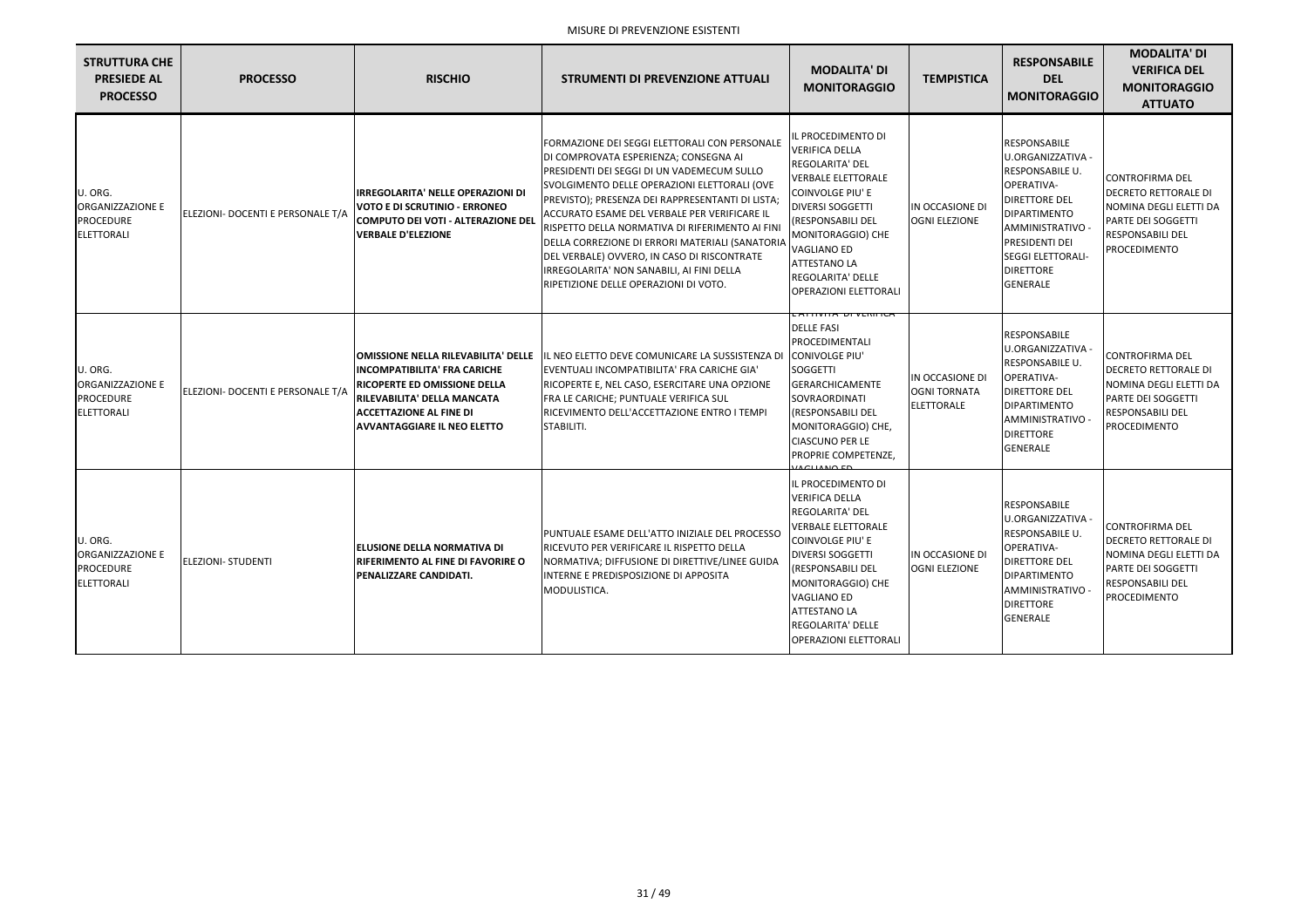| <b>STRUTTURA CHE</b><br><b>PRESIEDE AL</b><br><b>PROCESSO</b>               | <b>PROCESSO</b>           | <b>RISCHIO</b>                                                                                                                                                              | STRUMENTI DI PREVENZIONE ATTUALI                                                                                                                                                                                                                                                                                                                                                                                                                                                                                                                                                                                                                                                                          | <b>MODALITA' DI</b><br><b>MONITORAGGIO</b>                                                                                                                                                                                                                                                                                     | <b>TEMPISTICA</b>                                           | <b>RESPONSABILE</b><br><b>DEL</b><br><b>MONITORAGGIO</b>                                                                                                                                                                   | <b>MODALITA' DI</b><br><b>VERIFICA DEL</b><br><b>MONITORAGGIO</b><br><b>ATTUATO</b>                                                              |
|-----------------------------------------------------------------------------|---------------------------|-----------------------------------------------------------------------------------------------------------------------------------------------------------------------------|-----------------------------------------------------------------------------------------------------------------------------------------------------------------------------------------------------------------------------------------------------------------------------------------------------------------------------------------------------------------------------------------------------------------------------------------------------------------------------------------------------------------------------------------------------------------------------------------------------------------------------------------------------------------------------------------------------------|--------------------------------------------------------------------------------------------------------------------------------------------------------------------------------------------------------------------------------------------------------------------------------------------------------------------------------|-------------------------------------------------------------|----------------------------------------------------------------------------------------------------------------------------------------------------------------------------------------------------------------------------|--------------------------------------------------------------------------------------------------------------------------------------------------|
| U. ORG.<br>ORGANIZZAZIONE E<br><b>PROCEDURE</b><br><b>ELETTORALI</b>        | <b>ELEZIONI- STUDENTI</b> | <b>CANDIDATURE PRESENTATE DA</b><br><b>SOGGETTI NON IN POSSESSO DEI</b><br><b>REQUISITI DI ELEGGIBILITA' -</b><br><b>DICHIARAZIONI MENDACI RESE DAI</b><br><b>CANDIDATI</b> | CONTROLLO AMMINISTRATIVO IN ORDINE ALLA<br>REGOLARITA' DELLE AUTENTICHE DELLE<br>CANDIDATURE; AUTODICHIARAZIONI RESE DAI<br>CANDIDATI IN ORDINE ALL'ASSENZA DI CAUSE DI<br>INELEGGIBILITA'; VERIFICA IN ORDINE ALLA EVENTUALE (RESPONSABILI DEL<br>CARENZA DEI REQUISITI DI ELEGGIBILITA'; ESCLUSIONE<br>DELLE CANDIDATURE PRIVE DEI REQUISITI;<br>PUBBLICAZIONE DELLE CANDIDATURE; COMMISSIONE<br>ELETTORALE CENTRALE OVE PREVISTA.                                                                                                                                                                                                                                                                      | L'ATTIVITA' DI VERIFICA<br><b>DELLE FASI</b><br>PROCEDIMENTALI<br>CONIVOLGE PIU'<br><b>SOGGETTI</b><br><b>GERARCHICAMENTE</b><br>SOVRAORDINATI<br>MONITORAGGIO) CHE,<br><b>CIASCUNO PER LE</b><br>PROPRIE COMPETENZE,<br><b>VAGLIANO ED</b><br><b>ATTESTANO LA</b><br><b>REGOLARITA' DELLE</b><br><b>OPERAZIONI ELETTORALI</b> | IN OCCASIONE DI<br><b>OGNI TORNATA</b><br><b>ELETTORALE</b> | RESPONSABILE<br>U.ORGANIZZATIVA -<br>RESPONSABILE U.<br>OPERATIVA-<br><b>DIRETTORE DEL</b><br><b>DIPARTIMENTO</b><br>AMMINISTRATIVO -<br>PRESIDENTI DEI<br><b>SEGGI ELETTORALI-</b><br><b>DIRETTORE</b><br><b>GENERALE</b> | CONTROFIRMA DEL<br><b>DECRETO RETTORALE DI</b><br>NOMINA DEGLI ELETTI DA<br>PARTE DEI SOGGETTI<br><b>RESPONSABILI DEL</b><br>PROCEDIMENTO        |
| U. ORG.<br>ORGANIZZAZIONE E<br><b>PROCEDURE</b><br><b>ELETTORALI</b>        | <b>ELEZIONI- STUDENTI</b> | <b>IRREGOLARITA' NELLA COMPOSIZIONE</b><br><b>DISCREZIONALITA' NEL PROCEDIMENTO</b>                                                                                         | PREVISIONE DI REQUISITI RICHIESTI AL PERSONALE PER<br>LA PARTECIPAZIONE AI SEGGI ELETTORALI E MASSIMA<br>DEL SEGGIO ELETTORALE - ABUSO DELLA DIFFUSIONE E PUBBLICITA' DEGLI STESSI; SCELTA DEI<br>COMPONENTI DEI SEGGI TRA I SOGGETTI IN POSSESSO<br>DEI REQUISITI NECESSARI.                                                                                                                                                                                                                                                                                                                                                                                                                             | IL PROCEDIMENTO DI<br><b>VERIFICA DELLA</b><br><b>REGOLARITA' DEL</b><br><b>VERBALE ELETTORALE</b><br><b>COINVOLGE PIU' E</b><br>DIVERSI SOGGETTI<br>(RESPONSABILI DEL<br>MONITORAGGIO) CHE<br><b>VAGLIANO ED</b><br><b>ATTESTANO LA</b><br><b>REGOLARITA' DELLE</b><br><b>OPERAZIONI ELETTORALI</b>                           | IN OCCASIONE DI<br><b>OGNI ELEZIONE</b>                     | RESPONSABILE<br>U.ORGANIZZATIVA -<br>RESPONSABILE U.<br>OPERATIVA-<br><b>DIRETTORE DEL</b><br><b>DIPARTIMENTO</b><br>AMMINISTRATIVO -<br>PRESIDENTI DEI<br><b>SEGGI ELETTORALI-</b><br><b>DIRETTORE</b><br><b>GENERALE</b> | CONTROFIRMA DEL<br><b>DECRETO RETTORALE DI</b><br>NOMINA DEGLI ELETTI DA<br><b>PARTE DEI SOGGETTI</b><br><b>RESPONSABILI DEL</b><br>PROCEDIMENTO |
| U. ORG.<br><b>ORGANIZZAZIONE E</b><br><b>PROCEDURE</b><br><b>ELETTORALI</b> | <b>ELEZIONI- STUDENTI</b> | <b>IRREGOLARITA' NELLE OPERAZIONI DI</b><br><b>VOTO E DI SCRUTINIO - ERRONEO</b><br>COMPUTO DEI VOTI - ALTERAZIONE DEL<br><b>VERBALE D'ELEZIONE</b>                         | FORMAZIONE DEI SEGGI ELETTORALI CON PERSONALE<br>DI COMPROVATA ESPERIENZA; CONSEGNA AI<br>PRESIDENTI DEI SEGGI DI UN VADEMECUM SULLO<br>SVOLGIMENTO DELLE OPERAZIONI ELETTORALI (OVE<br>PREVISTO); PRESENZA DEI RAPPRESENTANTI DI LISTA;<br>ACCURATO ESAME DEL VERBALE PER VERIFICARE IL<br>RISPETTO DELLA NORMATIVA DI RIFERIMENTO AI FINI<br>DELLA CORREZIONE DI ERRORI MATERIALI (SANATORIA<br>DEL VERBALE) OVVERO, IN CASO DI RISCONTRATE<br>IRREGOLARITA' NON SANABILI, AI FINI DELLA<br>RIPETIZIONE DELLE OPERAZIONI DI VOTO (ESCULSO I<br>CASI IN CUIIL SEGGIO N.1 ATTESTA LA REGOLARITA'<br>DELLE OPERAZIONI DI VOTO, PROCEDE ALLA<br>COLLAZIONE DEI VOTI ED ALLA PROCLAMAZIONE DEGLI<br>ELETTI). | IL PROCEDIMENTO DI<br><b>VERIFICA DELLA</b><br>REGOLARITA' DEL<br><b>VERBALE ELETTORALE</b><br>COINVOLGE PIU' E<br><b>DIVERSI SOGGETTI</b><br>(RESPONSABILI DEL<br>MONITORAGGIO) CHE<br>VAGLIANO ED<br><b>ATTESTANO LA</b><br><b>REGOLARITA' DELLE</b><br><b>OPERAZIONI ELETTORALI</b>                                         | IN OCCASIONE DI<br><b>OGNI ELEZIONE</b>                     | RESPONSABILE<br>U.ORGANIZZATIVA -<br>RESPONSABILE U.<br>OPERATIVA-<br><b>DIRETTORE DEL</b><br>DIPARTIMENTO<br>AMMINISTRATIVO -<br><b>PRESIDENTI DEI</b><br><b>SEGGI ELETTORALI-</b><br><b>DIRETTORE</b><br><b>GENERALE</b> | CONTROFIRMA DEL<br><b>DECRETO RETTORALE DI</b><br>NOMINA DEGLI ELETTI DA<br>PARTE DEI SOGGETTI<br><b>RESPONSABILI DEL</b><br>PROCEDIMENTO        |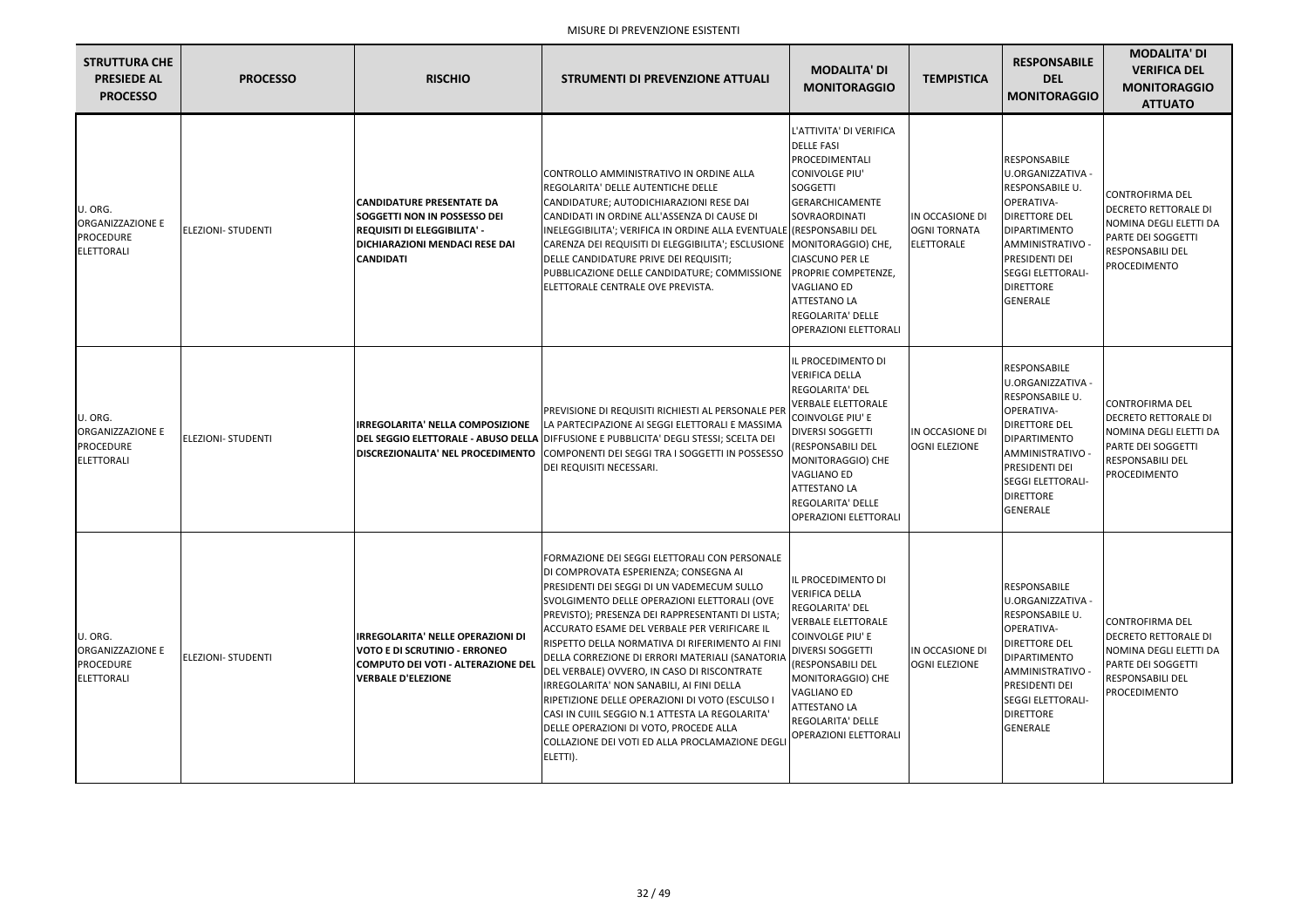| <b>STRUTTURA CHE</b><br><b>PRESIEDE AL</b><br><b>PROCESSO</b>        | <b>PROCESSO</b>                           | <b>RISCHIO</b>                                                                                                                                                                                                           | <b>STRUMENTI DI PREVENZIONE ATTUALI</b>                                                                                                                                                                                                                                                                              | <b>MODALITA' DI</b><br><b>MONITORAGGIO</b>                                                                                                                                                                                                                                                                                            | <b>TEMPISTICA</b>                                                                                    | <b>RESPONSABILE</b><br><b>DEL</b><br><b>MONITORAGGIO</b>                                                                                                                     | <b>MODALITA' DI</b><br><b>VERIFICA DEL</b><br><b>MONITORAGGIO</b><br><b>ATTUATO</b>                                                                                                                                                                                                                                                                                 |
|----------------------------------------------------------------------|-------------------------------------------|--------------------------------------------------------------------------------------------------------------------------------------------------------------------------------------------------------------------------|----------------------------------------------------------------------------------------------------------------------------------------------------------------------------------------------------------------------------------------------------------------------------------------------------------------------|---------------------------------------------------------------------------------------------------------------------------------------------------------------------------------------------------------------------------------------------------------------------------------------------------------------------------------------|------------------------------------------------------------------------------------------------------|------------------------------------------------------------------------------------------------------------------------------------------------------------------------------|---------------------------------------------------------------------------------------------------------------------------------------------------------------------------------------------------------------------------------------------------------------------------------------------------------------------------------------------------------------------|
| U. ORG.<br>ORGANIZZAZIONE E<br><b>PROCEDURE</b><br><b>ELETTORALI</b> | <b>ELEZIONI- STUDENTI</b>                 | <b>OMISSIONE NELLA RILEVABILITA' DELLE</b><br><b>INCOMPATIBILITA' FRA CARICHE</b><br>RICOPERTE ED OMISSIONE DELLA<br>RILEVABILITA' DELLA MANCATA<br><b>ACCETTAZIONE AL FINE DI</b><br><b>AVVANTAGGIARE IL NEO ELETTO</b> | IL NEO ELETTO DEVE COMUNICARE LA SUSSISTENZA DI<br>EVENTUALI INCOMPATIBILITA' FRA CARICHE GIA'<br>RICOPERTE E, NEL CASO, ESERCITARE UNA OPZIONE<br>FRA LE CARICHE; PUNTUALE VERIFICA SUL<br>RICEVIMENTO DELL'ACCETTAZIONE ENTRO I TEMPI<br>STABILITI.                                                                | L'ATTIVITA' DI VERIFICA<br><b>DELLE FASI</b><br>PROCEDIMENTALI<br>CONIVOLGE PIU'<br>SOGGETTI<br><b>GERARCHICAMENTE</b><br>SOVRAORDINATI<br>(RESPONSABILI DEL<br>MONITORAGGIO) CHE,<br><b>CIASCUNO PER LE</b><br>PROPRIE COMPETENZE,<br>VAGLIANO ED<br><b>ATTESTANO LA</b><br><b>REGOLARITA' DELLE</b><br><b>OPERAZIONI ELETTORALI</b> | IN OCCASIONE DI<br><b>OGNI TORNATA</b><br><b>ELETTORALE</b>                                          | RESPONSABILE<br>U.ORGANIZZATIVA -<br>RESPONSABILE U.<br>OPERATIVA-<br><b>DIRETTORE DEL</b><br><b>DIPARTIMENTO</b><br>AMMINISTRATIVO -<br><b>DIRETTORE</b><br><b>GENERALE</b> | <b>CONTROFIRMA DEL</b><br><b>DECRETO RETTORALE DI</b><br>NOMINA DEGLI ELETTI DA<br>PARTE DEI SOGGETTI<br><b>RESPONSABILI DEL</b><br>PROCEDIMENTO                                                                                                                                                                                                                    |
| <b>U.OP. PROCEDURE</b><br><b>ESTERNA</b>                             | SELETTIVE E MOBILITA' PROCEDURA SELETTIVA | <b>MANIPOLAZIONE DELLE ISTANZE</b><br>PRESENTATE DAI CANDIDATI.                                                                                                                                                          | AL FINE DI PREVENIRE MANIPOLAZIONI DI DATI E<br>DOCUMENTI, E IN UN'OTTICA DI MASSIMA<br>TRASPARENZA, L'ATENEO SI AVVALE, PER L'INOLTRO<br>DELLE DOMANDE DI PARTECIPAZIONE ALLE<br>PROCEDURE SELETTIVE E LE CONSEGUENTI ATTIVITA'<br>CONNESSE ALLA GESTIONE DELL'ITER CONCORSUALE,<br>DI UNA PIATTAFORMA INFORMATICA. | CREDENZIALI DI ACCESSO<br><b>ALLA PIATTAFORMA</b><br><b>FORNITE SOLTANTO AL</b><br>PERSONALE DELL'U.OP., IL IN SEDE DI<br><b>SISTEMA GENERA UN</b><br>HASH CODE CHE<br><b>IDENTIFICA I FILE</b><br><b>CARICATI IN</b><br>PIATTAFORMA.                                                                                                 | PRESENTAZIONE<br><b>DELLE ISTANZE</b>                                                                | U.ORG.                                                                                                                                                                       | IL GESTORE DELLA<br>PIATTAFORMA (CIAM)<br>CIAM/RESPONSABILE ESERCITA UN'ANALISI DEI<br>U.OP., RESPONSABILE FILE E DEI LOG DEI FILE<br>PRESENTI A SISTEMA IN<br><b>BASE ALLA PIANIFICAZIONE</b><br>SEMESTRALE.                                                                                                                                                       |
| <b>U.OP. PROCEDURE</b><br><b>ESTERNA</b>                             | SELETTIVE E MOBILITA' PROCEDURA SELETTIVA | <b>ACCETTAZIONE DELLE DOMANDE PRIVE</b><br>DI ALCUNI REQUISITI DI VALIDITA'.                                                                                                                                             | VENGONO EFFETTUATI CONTROLLI SULLA REGOLARITA'<br>DI TUTTE LE ISTANZE DI PARTECIPAZIONE E SUI<br>RELATIVI ADEMPIMENTI (TERMINE DI PRESENTAZIONE,<br>FIRMA DELL'ISTANZA, MANCATO VERSAMENTO DEL<br>CONTRIBUTO DI PARTECIPAZIONE AL CONCORSO ETC.                                                                      | <b>CONTROLLO DELLA</b><br>REGOLARITA' DELLE<br><b>ISTANZE DI</b><br>PARTECIPAZIONE.                                                                                                                                                                                                                                                   | <b>SUCCESSIVA ALLA</b><br><b>SCADENZA DEI</b><br>TERMINI DI<br>PRESENTAZIONE<br><b>DELLE ISTANZE</b> | RESPONSABILE U.OP., DELL'U.ORG., DEL<br><b>RESPONSABILE</b><br><b>U.ORG., DIRETTORE</b><br>DEL DIPARTIMENTO<br>AMMINISTRATIVO,<br><b>DIRETTORE</b><br><b>GENERALE</b>        | SOTTOSCRIZIONE DA PARTE<br><b>DEL RESPONSABILE</b><br>DELL'U.OP, DEL<br><b>RESPONSABILE</b><br><b>DIRETTORE DEL</b><br><b>DIPARTIMENTO</b><br>AMMINISTRATIVO E DEL<br>DIRETTORE GENERALE DEL<br><b>DECRETO DI ESCLUSIONE</b><br><b>QUALORA DAI CONTROLLI</b><br>EFFETTUATI SI RILEVINO<br>IRREGOLARITA' FORMALI<br><b>COMMINATE A PENA DI</b><br><b>ESCLUSIONE.</b> |
| <b>U.OP. PROCEDURE</b><br><b>ESTERNA</b>                             | SELETTIVE E MOBILITA' PROCEDURA SELETTIVA | <b>IRREGOLARE COMPOSIZIONE DELLA</b><br><b>COMMISSIONE FINALIZZATA AL</b><br><b>RECLUTAMENTO DI CANDIDATI</b><br>PARTICOLARI.                                                                                            | <b>IDESIGNAZIONE DEI MEMBRI DELLA COMMISSIONE</b><br>COME DA REGOLAMENTO E NORMATIVA VIGENTE. LE<br>COMMISSIONI ESAMINATRICI DEI CONCORSI SONO<br>INOMINATE CON DECRETO DEL DIRETTORE GENERALE,<br>SENTITO IL RESPONSABILE DELLA STRUTTURA CUI E'<br>ASSEGNATO IL POSTO MESSO A CONCORSO.                            | CONTROLLO<br>DELL'ISTRUTTORIA A PIU'<br>LIVELLI<br><b>GERARCHICAMENTE</b><br>ORDINATI.                                                                                                                                                                                                                                                | IN SEDE DI NOMINA<br><b>COMMISSIONE</b>                                                              | RESPONSABILE U.OP., DELL'U.OP, DEL<br>RESPONSABILE<br><b>U.ORG., DIRETTORE</b><br>DEL DIPARTIMENTO<br>AMMINISTRATIVO,<br><b>DIRETTORE</b><br><b>GENERALE</b>                 | SOTTOSCRIZIONE DA PARTE<br><b>DEL RESPONSABILE</b><br><b>RESPONSABILE</b><br>DELL'U.ORG., DEL<br><b>DIRETTORE DEL</b><br><b>DIPARTIMENTO</b><br><b>AMMINISTRATIVO E DEL</b><br>DIRETTORE GENERALE DEL<br>DECRETO DI NOMINA DELLA<br>COMMISSIONE.                                                                                                                    |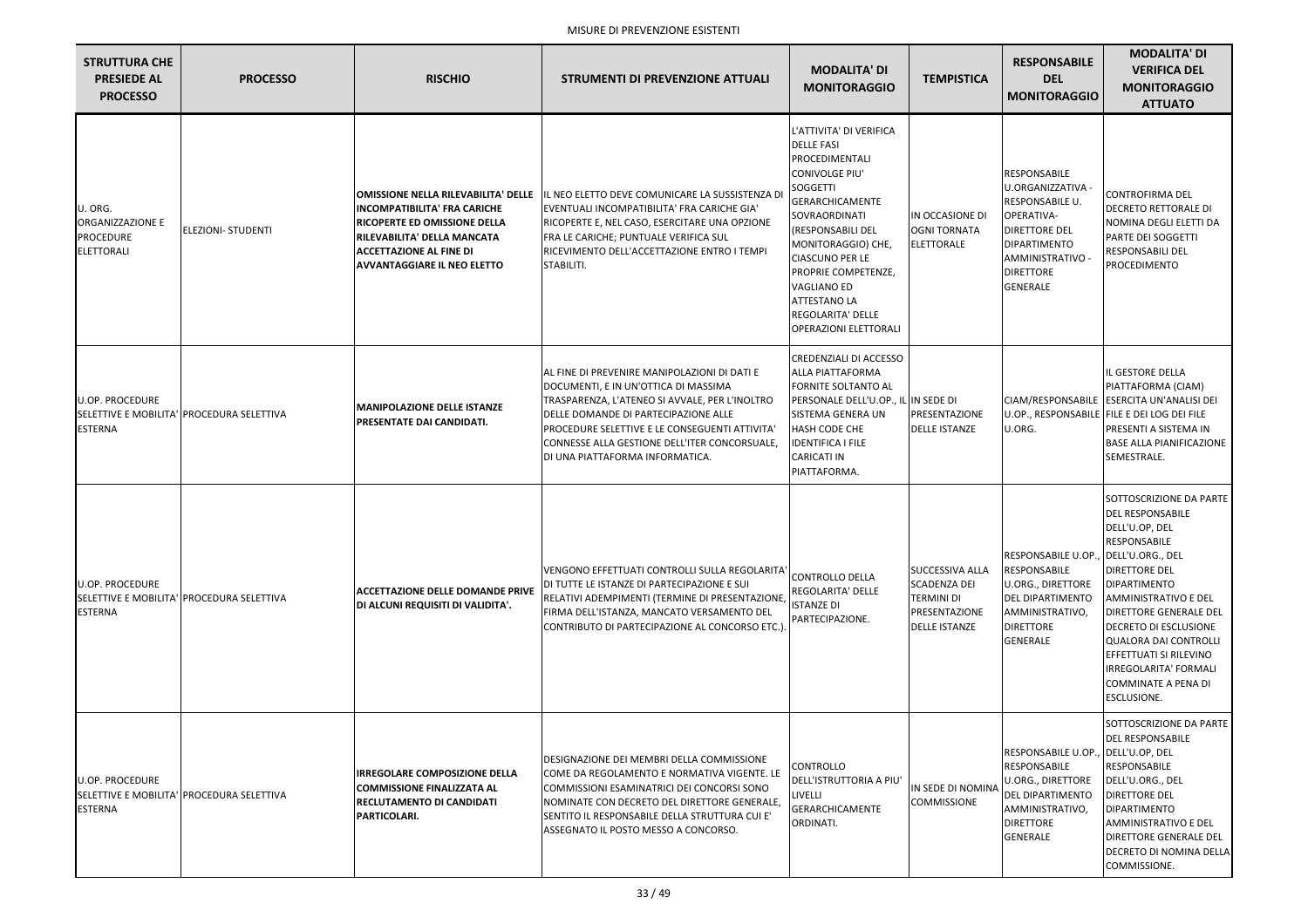| <b>STRUTTURA CHE</b><br><b>PRESIEDE AL</b><br><b>PROCESSO</b> | <b>PROCESSO</b>                           | <b>RISCHIO</b>                                                                                                                                                                                                               | <b>STRUMENTI DI PREVENZIONE ATTUALI</b>                                                                                                                                                                                                                            | <b>MODALITA' DI</b><br><b>MONITORAGGIO</b>                                                                                                                                                                                                                                                                                                              | <b>TEMPISTICA</b>                                                                                                                                                                                                                                                                                                                                                                                                                                                                                                                                      | <b>RESPONSABILE</b><br><b>DEL</b><br><b>MONITORAGGIO</b>                                                                                             | <b>MODALITA' DI</b><br><b>VERIFICA DEL</b><br><b>MONITORAGGIO</b><br><b>ATTUATO</b>                                                                                                                                                                                                                              |
|---------------------------------------------------------------|-------------------------------------------|------------------------------------------------------------------------------------------------------------------------------------------------------------------------------------------------------------------------------|--------------------------------------------------------------------------------------------------------------------------------------------------------------------------------------------------------------------------------------------------------------------|---------------------------------------------------------------------------------------------------------------------------------------------------------------------------------------------------------------------------------------------------------------------------------------------------------------------------------------------------------|--------------------------------------------------------------------------------------------------------------------------------------------------------------------------------------------------------------------------------------------------------------------------------------------------------------------------------------------------------------------------------------------------------------------------------------------------------------------------------------------------------------------------------------------------------|------------------------------------------------------------------------------------------------------------------------------------------------------|------------------------------------------------------------------------------------------------------------------------------------------------------------------------------------------------------------------------------------------------------------------------------------------------------------------|
| <b>U.OP. PROCEDURE</b><br><b>ESTERNA</b>                      | SELETTIVE E MOBILITA' PROCEDURA SELETTIVA | ELUSIONE DELLE NORME IN MATERIA DI<br><b>INCOMPATIBILITA' E/O DI CONFLITTO DI</b><br><b>INTERESSE DEI COMMISSARI.</b>                                                                                                        | SOTTOSCRIZIONE DA PARTE DEI COMMISSARI DELLE<br>DICHIARAZIONI SULL'ASSENZA DI CAUSE DI<br>INCOMPATIBILITA'/CONFLITTO DI INTERESSE E<br>CONTROLLO A CAMPIONE DELLE PREDETTE<br>DICHIARAZIONI, IN PARTICOLARE SULL'INSUSSISTENZA<br>DELLE CAUSE DI INCOMPATIBILITA'. | <b>ACQUISIZIONE DELLE</b><br><b>DICHIARAZIONI RESE DAI</b><br><b>COMMISSARI SULLE</b><br><b>CAUSE DI</b><br>INCOMPATIBILITA'/CONFL CONVOCAZIONE,<br><b>ITTO DI INTERESSE E</b><br>CONTROLLO A CAMPIONE DEFINIZIONE DEI<br><b>DELLE PREDETTE</b><br>DICHIARAZIONI, IN<br>PARTICOLARE<br>SULL'INSUSSISTENZA<br><b>DELLE CAUSE DI</b><br>INCOMPATIBILITA'. | IN SEDE DI PRIMA<br>CONVOCAZIONE<br><b>VENGONO RESE LE</b><br>DICHIARAZIONI<br>SULL'ASSENZA DI<br><b>CAUSE DI</b><br>INCOMPATIBILITA'/<br><b>CONFLITTO DI</b><br><b>INTERESSE PER I</b><br><b>MEMBRI DELLA</b><br>COMMISSIONE. IN<br><b>SEDE DI SECONDA</b><br>DOPO LA<br><b>CRITERI DI</b><br>VALUTAZIONE,<br><b>VIENE CONSENTITO</b><br>AI COMMISSARI<br>L'ACCESSO IN<br>PIATTAFORMA<br>ALL'ELENCO DEI<br><b>CANDIDATI E RESE</b><br>LE DICHIARAZIONI<br>SULL'ASSENZA DI<br><b>CAUSE DI</b><br>INCOMPATIBILITA'/<br>CONFLITTO DI<br><b>INTERESSE</b> | <b>RESPONSABILE U.OP.</b>                                                                                                                            | IL RESPONSABILE DELL'U.OP<br><b>VERIFICA CHE LE</b><br><b>DICHIARAZIONI SULLE</b><br>SITUAZIONI DI CONFLITTO<br>DEI COMMISSARI VENGANO<br>MATERIALMENTE<br>ACQUISITE E CHE NE SIA<br>DATO ATTO NEL RELATIVO<br><b>VERBALE REDATTO DALLA</b><br>COMMISSIONE, OLTRE AD<br><b>ESEGUIRE CONTROLLI A</b><br>CAMPIONE. |
| U.OP. PROCEDURE<br><b>ESTERNA</b>                             | SELETTIVE E MOBILITA' PROCEDURA SELETTIVA | <b>INOSSERVANZA DELLE REGOLE</b><br>IPROCEDURALI A GARANZIA DELLA<br>TRASPARENZA E DELL'IMPARZIALITA'<br><b>DELLA SELEZIONE; MANCATO RISPETTO</b><br><b>DEI CRITERI DI VALUTAZIONE ESPRESSI</b><br><b>DALLA COMMISSIONE.</b> | ICONTROLLO DELLA REGOLARITA' FORMALE DEGLI<br>ADEMPIMENTI DELLA COMMISSIONE E DEI CANDIDATI<br>DURANTE LE PROVE SCRITTE/ORALI IN OTTEMPERANZA<br>ALLA NORMATIVA VIGENTE.                                                                                           | <b>CONTROLLO</b><br><b>DELL'ISTRUTTORIA A PIL</b><br>LIVELLI<br><b>GERARCHICAMENTE</b><br>ORDINATI.                                                                                                                                                                                                                                                     | A SEGUITO DELLA<br><b>CONSEGNA DEI</b><br><b>VERBALI REDATTI</b><br><b>DALLA</b><br><b>COMMISSIONE E</b><br>PRIMA<br>DELL'APPROVAZION<br>E ATTI                                                                                                                                                                                                                                                                                                                                                                                                        | RESPONSABILE U.OP.,<br><b>RESPONSABILE</b><br>U.ORG., DIRETTORE<br><b>DEL DIPARTIMENTO</b><br>AMMINISTRATIVO,<br><b>DIRETTORE</b><br><b>GENERALE</b> | SOTTOSCRIZIONE DA PARTE<br><b>DEL RESPONSABILE</b><br>DELL'U.OP, DEL<br><b>RESPONSABILE</b><br>DELL'U.ORG., DEL<br><b>DIRETTORE DEL</b><br>DIPARTIMENTO<br><b>AMMINISTRATIVO E DEL</b><br><b>DIRETTORE GENERALE DEL</b><br><b>DECRETO DI</b><br>APPROVAZIONE ATTI.                                               |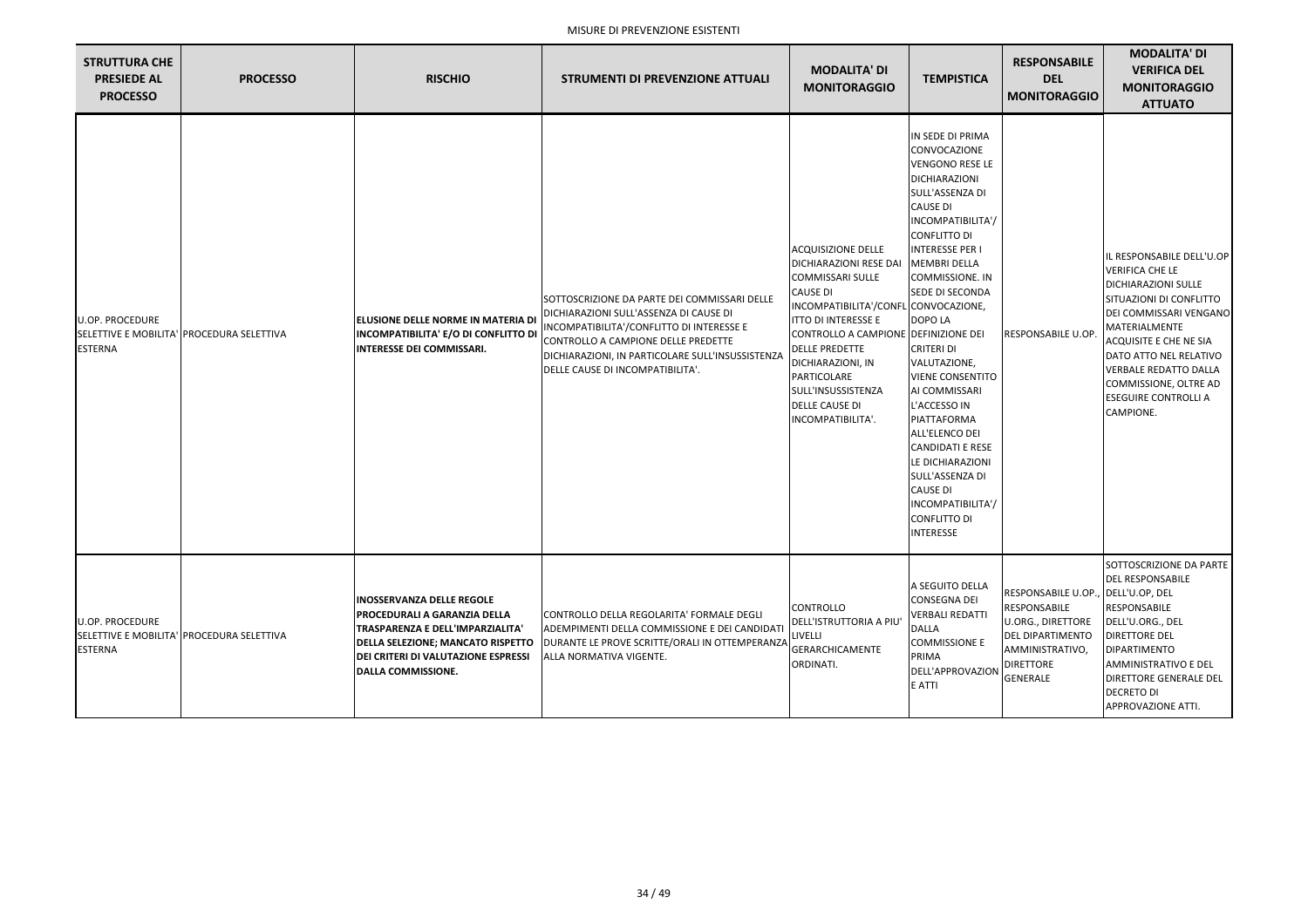| <b>STRUTTURA CHE</b><br><b>PRESIEDE AL</b><br><b>PROCESSO</b> | <b>PROCESSO</b>                                                                                                                 | <b>RISCHIO</b>                                                                                                                                                                     | <b>STRUMENTI DI PREVENZIONE ATTUALI</b>                                                                                                                                                                                                                                                                                                                                                                            | <b>MODALITA' DI</b><br><b>MONITORAGGIO</b>                                                                                                     | <b>TEMPISTICA</b>                                                                                                                                                                                                                           | <b>RESPONSABILE</b><br><b>DEL</b><br><b>MONITORAGGIO</b>                                                                 | <b>MODALITA' DI</b><br><b>VERIFICA DEL</b><br><b>MONITORAGGIO</b><br><b>ATTUATO</b>                                                                                                                                                                                       |
|---------------------------------------------------------------|---------------------------------------------------------------------------------------------------------------------------------|------------------------------------------------------------------------------------------------------------------------------------------------------------------------------------|--------------------------------------------------------------------------------------------------------------------------------------------------------------------------------------------------------------------------------------------------------------------------------------------------------------------------------------------------------------------------------------------------------------------|------------------------------------------------------------------------------------------------------------------------------------------------|---------------------------------------------------------------------------------------------------------------------------------------------------------------------------------------------------------------------------------------------|--------------------------------------------------------------------------------------------------------------------------|---------------------------------------------------------------------------------------------------------------------------------------------------------------------------------------------------------------------------------------------------------------------------|
| <b>U.OP. PROCEDURE</b><br><b>ESTERNA</b>                      | SELETTIVE E MOBILITA' PROCEDURA SELETTIVA                                                                                       | <b>MANCATA VERIFICA DEL POSSESSO DEI</b><br><b>REQUISITI DI AMMISSIONE ALLA</b><br><b>SELEZIONE.</b>                                                                               | SI EFFETTUANO CONTROLLI SUL POSSESSO DEI<br>REQUISITI DI PARTECIPAZIONE ALLA PROCEDURA<br>ISELETTIVA SU TUTTI I CANDIDATI UTILMENTE<br>COLLOCATI IN GRADUATORIA ANTECEDENTEMENTE<br>ALL'APPROVAZIONE ATTI. IN OGNI CASO, PRIMA<br>DELL'ASSUNZIONE, SI PROCEDE, ALTRESI', AL<br>CONTROLLO DELLA VERIDICITA' DELLE DICHIARAZIONI<br>SOSTITUTIVE DI CERTIFICAZIONI E DI ATTO DI<br>NOTORIETA' PRODOTTE DAI CANDIDATI. | <b>CONTROLLO</b><br>DELL'ISTRUTTORIA A PIU'<br>LIVELLI<br><b>GERARCHICAMENTE</b><br>ORDINATI.                                                  | PRECEDENTE<br>ALL'APPROVAZIONE U.ORG., DIRETTORE<br>ATTI E, IN OGNI<br>CASO, PRIMA<br>DELL'ASSUNZIONE                                                                                                                                       | RESPONSABILE U.OP.<br><b>RESPONSABILE</b><br><b>DEL DIPARTIMENTO</b><br>AMMINISTRATIVO,<br><b>DIRETTORE</b><br>IGENERALE | SOTTOSCRIZIONE DA PARTE<br><b>DEL RESPONSABILE</b><br>DELL'U.OP, DEL<br><b>RESPONSABILE</b><br>DELL'U.ORG., DEL<br><b>DIRETTORE DEL</b><br><b>DIPARTIMENTO</b><br>AMMINISTRATIVO E DEL<br><b>DIRETTORE GENERALE DEL</b><br><b>DECRETO DI</b><br><b>APPROVAZIONE ATTI.</b> |
| <b>U.OP. PROCEDURE</b><br><b>ESTERNA</b>                      | SELETTIVE E MOBILITA' PROCEDURA SELETTIVA                                                                                       | <b>STRUMENTI DI CONSERVAZIONE DELLA</b><br>DOCUMENTAZIONE E DELLE PROVE NON<br><b>SUFFICIENTEMENTE ADEGUATI CON</b><br><b>CONSEGUENTE RISCHIO DI ALTERAZIONE</b><br>O SOTTRAZIONE. | VERIFICA DELLA CORRETTA CONSERVAZIONE DELLA<br>DOCUMENTAZIONE E DELLE PROVE MEDIANTE<br>L'UTILIZZO DI CASSEFORTI E, COMUNQUE, ARCHIVIATE CHIUSI A CHIAVE O<br>SECONDO UN CRITERIO CRONOLOGICO E INDICIZZATE.                                                                                                                                                                                                       | <b>DETENZIONE DEI</b><br><b>FASCICOLI IN ARMADI</b><br>CASSEFORTI.                                                                             | <b>SUCCESSIVA AL</b><br><b>COMPLETAMENTO</b><br><b>DEI LAVORI DELLA</b><br><b>COMMISSIONE CHE</b><br><b>NELLA FASE DI</b><br><b>ESPLETAMENTO</b><br><b>DELLA PROCEDURA</b><br><b>SELETTIVA DETIENE</b><br><b>TUTTA LA</b><br>DOCUMENTAZIONE | RESPONSABILE<br>U.OP./RESPONSABILE<br>U.ORG.                                                                             | <b>DETENZIONE DELLE CHIAVI</b><br>DA PARTE DELL'U.OP.                                                                                                                                                                                                                     |
| <b>U.OP. GESTIONE</b>                                         | AUTORIZZAZIONE SVOLGIMENTO<br>INCARICO ESTERNO (AI SENSI<br>AMMINISTRATIVA PTA DELL'ART. 53 DEL D. LGS. 165/2001)<br>PER IL PTA | <b>MANCATA VERIFICA SUSSISTENZA</b><br><b>PRESUPPOSTI PER LA CONCESSIONE</b><br>DELL'AUTORIZZAZIONE DELL'INCARICO.                                                                 | CONTROLLO DELLA RICHIESTA CON RIGUARDO ALLE<br>INDICAZIONI STABILITE DALL'ART. 53 DEL D.LGS.<br>165/2001.                                                                                                                                                                                                                                                                                                          | <b>VERIFICA DIRETTA DA</b><br><b>PARTE DELL'U.ORG. PTA E</b><br><b>DEL DIRETTORE DEL</b><br><b>DIPARTIMENTO</b><br>AMMINISTRATIVO.             | AD OGNI RICHIESTA   DIRETTORE DEL                                                                                                                                                                                                           | <b>RESPONSABILE</b><br>U.ORG. PTA.,<br><b>DIPARTIMENTO</b><br><b>AMMINISTRATIVO</b>                                      | <b>FIRMA DEL RESPONSABILE</b><br>DELL'U. ORG PTA E DEL<br><b>DIRETTORE DEL</b><br><b>DIPARTIMENTO SULLA</b><br>NOTA DI AUTORIZZAZIONE<br>DEL DG.                                                                                                                          |
| <b>U.OP. GESTIONE</b><br>AMMINISTRATIVA PT/                   | CONTROLLO SULLE ASSENZE DAL<br>DIPENDENTI, ESCLUSO I DOCENTI                                                                    | MANCATO INVIO DELLA VISITA FISCALE<br>SERVIZIO PER MALATTIA DEI PUBBLICI COSI' COME PRESCRITTO DALLA LEGGE<br>DI RIFERIMENTO.                                                      | CONTROLLO DELL'ASSENZA CON RIGUARDO ALLE<br>INDICAZIONI STABILITE DAL D.LGS. 165/2001, D.LGS.<br>150/2009 (RIFORMA BRUNETTA), D.L. 98/2011<br>CONVERTITO IN L. 111/2011.                                                                                                                                                                                                                                           | CONDIVISIONE CON IL<br>RESPONSABILE<br>DELL'U.OP. PTA.                                                                                         | AD OGNI VISITA<br><b>FISCALE</b>                                                                                                                                                                                                            | RESPONSABILE<br>U.ORG. PTA.                                                                                              | FIRMA DEL RESPONSABILE<br>DELL'U.OP SU TUTTE LE<br>RICHIESTE DI VISITA<br><b>FISCALE.</b>                                                                                                                                                                                 |
| U.OP. GESTIONE<br><b>AMMINISTRATIVA PTA</b>                   | CONTROLLO SULLE ASSENZE DAL<br>SERVIZIO PER MALATTIA DEI PUBBLICI<br>DIPENDENTI, ESCLUSO I DOCENTI                              | <b>MANCATO REGOLARE O IRREGOLARE</b><br>CONTROLLO DEL REFERTO MEDICO<br><b>FISCALE CHE EVIDENZI L'ASSENZA DEL</b><br><b>DIPENDENTE.</b>                                            | CONTROLLO EFFETTUATO A PIU' LIVELLI<br><b>GERARCHICAMENTE ORDINATI.</b>                                                                                                                                                                                                                                                                                                                                            | CONDIVISIONE CON IL<br>RESPONSABILE<br>DELL'U.ORG. PTA E CON I<br><b>DIRETTORE DEL</b><br>DIPARTIMENTO IN CASO<br>DI ASSENZA DAL<br>DOMICILIO. | AD OGNI VISITA<br><b>FISCALE</b>                                                                                                                                                                                                            | RESPONSABILE<br>UNITA'<br>ORGANIZZATIVIA<br>PTA, DIRETTORE DEL<br><b>DIPARTIMENTO</b><br>AMMINISTRATIVO                  | FIRMA DEL RESPONSABILE<br>DELL'U. ORG PTA E DEL<br><b>DIRETTORE DEL</b><br>DIPARTIMENTO PER LA<br><b>CONTESTAZIONE AL</b><br>DIPENDENTE IN CASO DI<br>ASSENZA DAL DOMICILIO.                                                                                              |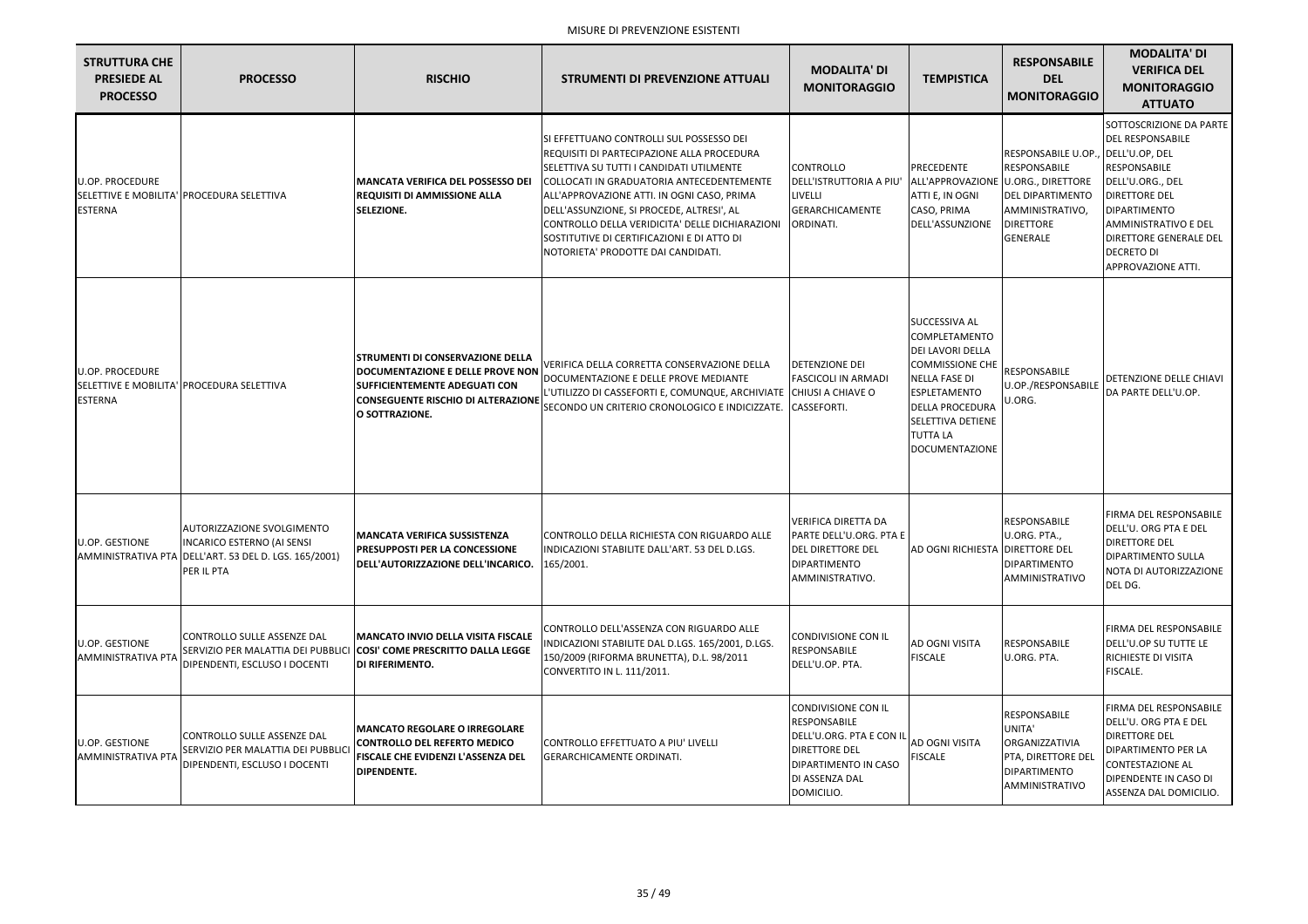| <b>STRUTTURA CHE</b><br><b>PRESIEDE AL</b><br><b>PROCESSO</b> | <b>PROCESSO</b>                                                                          | <b>RISCHIO</b>                                                                                                                           | <b>STRUMENTI DI PREVENZIONE ATTUALI</b>                                                                                                           | <b>MODALITA' DI</b><br><b>MONITORAGGIO</b>                                                                                                       | <b>TEMPISTICA</b>                                 | <b>RESPONSABILE</b><br><b>DEL</b><br><b>MONITORAGGIO</b>                                                              | <b>MODALITA' DI</b><br><b>VERIFICA DEL</b><br><b>MONITORAGGIO</b><br><b>ATTUATO</b>                                                                                                          |
|---------------------------------------------------------------|------------------------------------------------------------------------------------------|------------------------------------------------------------------------------------------------------------------------------------------|---------------------------------------------------------------------------------------------------------------------------------------------------|--------------------------------------------------------------------------------------------------------------------------------------------------|---------------------------------------------------|-----------------------------------------------------------------------------------------------------------------------|----------------------------------------------------------------------------------------------------------------------------------------------------------------------------------------------|
| <b>U.OP. GESTIONE</b><br><b>AMMINISTRATIVA PTA</b>            | RICHIESTA FRUIZIONNE LEGGE 104/92 REGOLAMENTARI RIGUARDO AI                              | <b>MANCATO RISPETTO DELLE INDICAZIONI</b><br>REQUISITI DELLA RICHIESTA.                                                                  | CONTROLLO DELLA RICHIESTA CON RIGUARDO ALLE<br>INDICAZIONI STABILITE DALLA LEGGE 104/92.                                                          | <b>CONDIVISIONE CON IL</b><br>RESPONSABILE<br>DELL'U.ORG. PTA E CON IL AD OGNI RICHIESTA<br><b>DIRETTORE DEL</b><br>DIPARTIMENTO.                |                                                   | <b>RESPONSABILE</b><br>UNITA'<br>ORGANIZZATIVIA<br>PTA, DIRETTORE DEL<br>DIPARTIMENTO<br>AMMINISTRATIVO               | <b>NOTA DI CONCESSIONE</b><br>PROTOCOLLATA<br><b>INDIRIZZATA AL</b><br><b>DIPENDENTE E FIRMATA</b><br>DAL RESPONSABILE<br>DELL'U.ORG. PTA E DAL<br><b>DIRETTORE DEL</b><br>DIPARTIMENTO.     |
| <b>U.OP. GESTIONE</b><br><b>AMMINISTRATIVA PTA</b>            |                                                                                          | <b>MANCATO RISPETTO DELLE INDICAZIONI</b><br>RICHIESTA FRUIZIONNE LEGGE 104/93   PREVIA CONCESSIONE DEL BENEFICIO<br>DELLA LEGGE 104/92. | CONTROLLO EFFETTUATO A PIU' LIVELLI<br><b>GERARCHICAMENTE ORDINATI.</b>                                                                           | <b>CONDIVISIONE CON IL</b><br>RESPONSABILE<br>DELL'U.ORG. PTA E CON IL AD OGNI RICHIESTA<br><b>DIRETTORE DEL</b><br>DIPARTIMENTO.                |                                                   | <b>RESPONSABILE</b><br>UNITA'<br>ORGANIZZATIVIA<br>PTA, DIRETTORE DEL<br>DIPARTIMENTO<br>AMMINISTRATIVO               | <b>NOTA DI CONCESSIONE</b><br>PROTOCOLLATA<br><b>INDIRIZZATA AL</b><br><b>DIPENDENTE E FIRMATA</b><br>DAL RESPONSABILE<br>DELL'U.ORG. PTA E DAL<br><b>DIRETTORE DEL</b><br>DIPARTIMENTO.     |
| U.OP. GESTIONE<br><b>AMMINISTRATIVA PTA</b>                   | <b>STIPULA CONTRATTI ASSUNZIONE</b><br><b>PERSONALE TECNICO</b><br>AMMINISTRATIVO        | <b>MANCATO CONTROLLO DELLE</b><br><b>AUTOCERTIFICAZIONI.</b>                                                                             | CONTROLLO EFFETTUATO A PIU' LIVELLI<br><b>GERARCHICAMENTE ORDINATI.</b>                                                                           | <b>CONDIVISIONE CON IL</b><br>RESPONSABILE<br>DELL'U.ORG. PTA.                                                                                   | AD OGNI<br><b>ASSUNZIONE</b>                      | <b>RESPONSABILE</b><br>UNITA'<br><b>ORGANIZZATIVIA PTA</b>                                                            | <b>VIDIMAZIONE DEL</b><br><b>DIRETTORE DEL</b><br>DIPARTIMENTO IN CALCE AL<br>CONTRATTO FIRMATO DAL<br>DG.                                                                                   |
| <b>U.OP. GESTIONE</b><br>AMMINISTRATIVA PT/                   | <b>STIPULA CONTRATTI ASSUNZIONE</b><br><b>PERSONALE TECNICO</b><br><b>AMMINISTRATIVO</b> | <b>IMANCATA CORRISPONDENZA TRA</b><br><b>ASSEGNAZIONE E IL PROFILO RICHIESTO</b><br>DAL BANDO DI CONCORSO.                               | CONTROLLO EFFETTUATO A PIU' LIVELLI<br>GERARCHICAMENTE ORDINATI.                                                                                  | <b>CONDIVISIONE CON IL</b><br>RESPONSABILE<br>DELL'U.ORG. PTA E CON IL AD OGNI<br><b>DIRETTORE DEL</b><br><b>DIPARTIMENTO</b><br>AMMINISTRATIVO. | <b>ASSUNZIONE</b>                                 | <b>RESPONSABILE</b><br>UNITA'<br><b>ORGANIZZATIVIA</b><br><b>PTA, DIRETTORE DEL</b><br>DIPARTIMENTO<br>AMMINISTRATIVO | <b>VIDIMAZIONE DEL</b><br><b>DIRETTORE DEL</b><br>DIPARTIMENTO IN CALCE AL<br><b>CONTRATTO FIRMATO DAL</b><br>DG.                                                                            |
| U.OP. ORARIO DI<br>LAVORO                                     | RICHIESTA 150 ORE PER MOTIVO DI<br><b>STUDIO</b>                                         | <b>REGOLAMENTARI RIGUARDO AI</b><br><b>REQUISITI DELLA RICHIESTA.</b>                                                                    | <b>MANCATO RISPETTO DELLE INDICAZIONI CONTROLLO DELLA RICHIESTA CON RIGUARDO ALLE</b><br>INDICAZIONI STABILITE DALLA NORMATIVA DI<br>RIFERIMENTO. | <b>CONDIVISIONE CON IL</b><br><b>RESPONSABILE</b><br>DELL'U.ORG. PTA E CON IL<br><b>DIRETTORE DEL</b><br>DIPARTIMENTO.                           | PER OGNI<br><b>RICHIESTA</b>                      | <b>RESPONSABILE</b><br>UNITA'<br>ORGANIZZATIVA PTA,<br><b>DIRETTORE DEL</b><br>DIPARTIMENTO                           | NOTA PROTOCOLLATA,<br><b>FIRMATA DAL DIRETTORE</b><br><b>DEL DIPARTIMENTO,</b><br><b>IINVIATA AL PERSONALE</b><br><b>AVENTE DIRITTO CON LA</b><br>QUALE SI DA' INIZIO AI<br>PERMESSI STUDIO. |
| U.OP. ORARIO DI<br>LAVORO                                     | RICHIESTA 150 ORE PER MOTIVO DI<br><b>STUDIO</b>                                         | <b>ACQUISIZIONE DI GIUSTIFICAZIONE NON CONTROLLO EFFETTUATO A PIU' LIVELLI</b><br><b>IDONEA.</b>                                         | <b>GERARCHICAMENTE ORDINATI.</b>                                                                                                                  | <b>CONDIVISIONE CON IL</b><br>RESPONSABILE<br>DELL'U.ORG. PTA IN CASO<br>DI CONTESTAZIONI.                                                       | PER OGNI<br><b>GIUSTIFICAZIONE</b><br><b>RESA</b> | RESPONSABILE<br>UNITA'<br><b>ORGANIZZATIVA PTA</b>                                                                    | <b>INSERIMENTO NELLA</b><br>PIATTAFORMA IRIS WEB.                                                                                                                                            |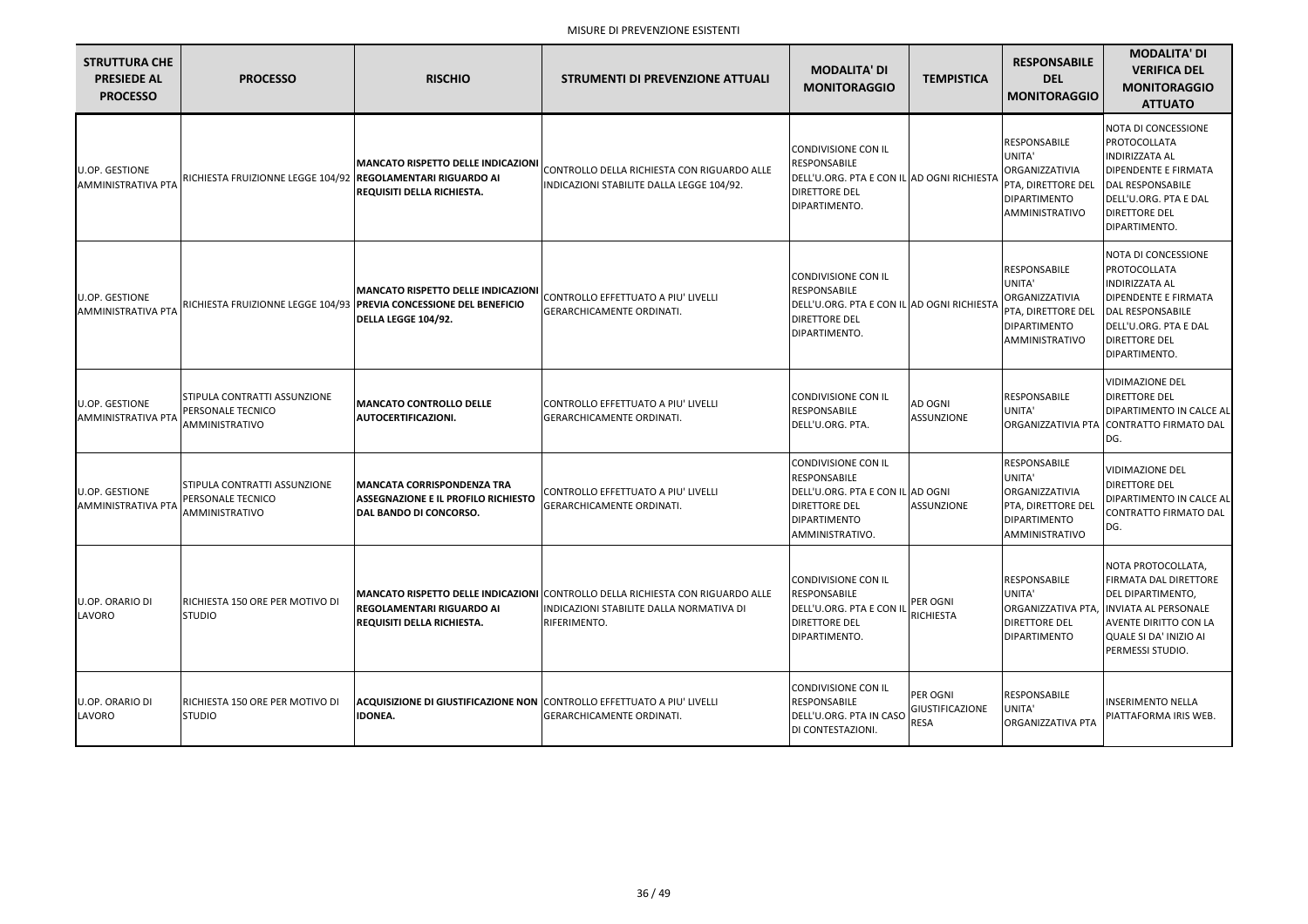| <b>STRUTTURA CHE</b><br><b>PRESIEDE AL</b><br><b>PROCESSO</b>                           | <b>PROCESSO</b>                                                                                     | <b>RISCHIO</b>                                                                                                                                                                                                                                | <b>STRUMENTI DI PREVENZIONE ATTUALI</b>                                                                                                                                                                                                                                                    | <b>MODALITA' DI</b><br><b>MONITORAGGIO</b>                                                                                        | <b>TEMPISTICA</b>             | <b>RESPONSABILE</b><br><b>DEL</b><br><b>MONITORAGGIO</b>                                   | <b>MODALITA' DI</b><br><b>VERIFICA DEL</b><br><b>MONITORAGGIO</b><br><b>ATTUATO</b>              |
|-----------------------------------------------------------------------------------------|-----------------------------------------------------------------------------------------------------|-----------------------------------------------------------------------------------------------------------------------------------------------------------------------------------------------------------------------------------------------|--------------------------------------------------------------------------------------------------------------------------------------------------------------------------------------------------------------------------------------------------------------------------------------------|-----------------------------------------------------------------------------------------------------------------------------------|-------------------------------|--------------------------------------------------------------------------------------------|--------------------------------------------------------------------------------------------------|
|                                                                                         |                                                                                                     |                                                                                                                                                                                                                                               | DIREZIONE GENERALE - SERVIZI DOCUMENTALI DI ATENEO                                                                                                                                                                                                                                         |                                                                                                                                   |                               |                                                                                            |                                                                                                  |
| <b>DIREZIONE GENERALE</b><br><b>SERVIZI</b><br><b>DOCUMENTALI DI</b><br><b>ATENEO</b>   | DOCUMENTI CARTACEI IN ARRIVO<br>(ESCLUSE LE GARE DI APPALTO)                                        | RICEZIONE DOCUMENTI (CONSEGNA<br>ALLO SPORTELLO) - IN CASO DI<br><b>SCADENZE CONCORSUALI:</b><br><b>ACCETTAZIONE DEI DOCUMENTI OLTRE</b><br><b>TERMINI CONSENTITI.</b>                                                                        | COMPRESENZA DI DUE OPERATORI ALLO SPORTELLO DI<br>ACCETTAZIONE.                                                                                                                                                                                                                            | <b>SUPERVISIONE DELLA</b><br><b>GESTIONE ALLO</b><br>SPORTELLO DA PARTE DEL PERIODICA<br>RESPONSABILE DEL<br>PROTOCOLLO GENERALE. |                               | <b>RESPONSABILE DEL</b><br>PROTOCOLLO<br><b>GENERALE</b>                                   | <b>VERIFICA DA PARTE DEL</b><br>RESPONSABILE DELL'U.ORG.                                         |
| <b>DIREZIONE GENERALE -</b><br>SERVIZI<br><b>DOCUMENTALI DI</b><br><b>ATENEO</b>        | DOCUMENTI CARTACEI IN ARRIVO<br>(ESCLUSE LE GARE DI APPALTO)                                        | <b>CUSTODIA DEL DOCUMENTO</b><br>FINALIZZATA ALLA REGISTRAZIONE IN<br>PROTOCOLLO: SMARRIMENTO E/O<br><b>ALTERAZIONE DEL DOCUMENTO PRIMA</b><br>DELLA REGISTRAZIONE IN PROTOCOLLO.                                                             | COMPRESENZA DI DUE OPERATORI ALLO SPORTELLO DI SUPERVISIONE DELLA<br>ACCETTAZIONE E CONSEGNA DEL DOCUMENTO DA<br>PARTE DI UN TERZO AL FUNZIONARIO PER<br>L'ASSEGNAZIONE E LA SUCCESSIVA PROTOCOLLAZIONE  RESPONSABILE DEL<br>DA PARTE DI UN PROTOCOLLISTA INCARICATO.                      | <b>GESTIONE ALLO</b><br>SPORTELLO DA PARTE DEL PERIODICA<br>PROTOCOLLO GENERALE.                                                  |                               | <b>RESPONSABILE DEL</b><br><b>PROTOCOLLO</b><br><b>GENERALE</b>                            | <b>VERIFICA DA PARTE DEL</b><br>RESPONSABILE DELL'U.ORG.                                         |
| DIREZIONE GENERALE -<br>SERVIZI<br><b>DOCUMENTALI DI</b><br><b>ATENEO</b>               | DOCUMENTI CARTACEI IN ARRIVO -<br><b>GARE DI APPALTO</b>                                            | RICEZIONE DI PLICHI DI GARA DI<br>APPALTO (SERVIZI POSTALI/CORRIERI,<br>CONSEGNA ALLO SPORTELLO):<br><b>ACCETTAZIONE DEL PLICO OLTRE I</b><br><b>TERMINI CONSENTITI.</b>                                                                      | COMPRESENZA DI DUE OPERATORI ALLO SPORTELLO DI<br>ACCETTAZIONE E APPOSIZIONE SUL PLICO<br>CONSEGNATO DAL LATORE (AD ESCLUSIONE DI QUELLI<br>CONSEGNATI DA SERVIZI POSTALI) DELL'ORARIO DI<br>CONSEGNA CON CONTROFIRMA DEL LATORE STESSO E<br>DELL'OPERATORE DI SPORTELLO.                  | SUPERVISIONE DELLA<br><b>GESTIONE ALLO</b><br>SPORTELLO DA PARTE DEL PERIODICA<br>RESPONSABILE DEL<br>PROTOCOLLO GENERALE.        |                               | <b>RESPONSABILE DEL</b><br>PROTOCOLLO<br><b>GENERALE</b>                                   | <b>VERIFICA DA PARTE DEL</b><br>RESPONSABILE DELL'U.ORG.                                         |
| DIREZIONE GENERALE<br>SERVIZI<br><b>DOCUMENTALI DI</b><br><b>ATENEO</b>                 | DOCUMENTI CARTACEI IN ARRIVO -<br><b>GARE DI APPALTO</b>                                            | CUSTODIA DEL PLICO FINALIZZATA ALLA<br><b>REGISTRAZIONE IN PROTOCOLLO:</b><br>SMARRIMENTO E/O ALTERAZIONE DEL<br>PLICO PRIMA DELLA REGISTRAZIONE IN<br>PROTOCOLLO.                                                                            | COMPRESENZA DI DUE OPERATORI ALLO SPORTELLO DI<br>ACCETTAZIONE E CONSEGNA DEL PLICO (DA PARTE DI<br>UN TERZO OPERATORE) CON PRIORITA' RISPETTO AGLI<br>ALTRI DOCUMENTI, AL FUNZIONARIO, PER<br>'ASSEGNAZIONE E LA SUCCESSIVA PROTOCOLLAZIONE<br>CHE VIENE EFFETTUATA PRIORITARIAMENTE.     | <b>SUPERVISIONE DELLA</b><br><b>GESTIONE ALLO</b><br>SPORTELLO DA PARTE DEL PERIODICA<br>RESPONSABILE DEL<br>PROTOCOLLO GENERALE. |                               | <b>RESPONSABILE DEL</b><br>PROTOCOLLO<br><b>GENERALE</b>                                   | <b>VERIFICA DA PARTE DEL</b><br>RESPONSABILE DELL'U.ORG.                                         |
| SERVIZI<br><b>DOCUMENTALI DI</b><br><b>ATENEO</b>                                       | DIREZIONE GENERALE - DOCUMENTI IN ARRIVO PERVENUTI<br><b>ISTITUZIONALE</b><br>(PROTOCOLLO@UNIME.IT) | CANCELLAZIONE DEI DOCUMENTI NON<br><b>AVENTI RILEVANZA PER L'ATENEO</b><br>ALLA CASELLA DI POSTA ELETTRONICA (SPAM, PUBBLICITA', ETC) DA PARTE DEL<br>FUNZIONARIO: CANCELLAZIONE DOLOSA<br><b>DI UN DOCUMENTO VALIDO</b><br><b>PERVENUTO.</b> | LA CASELLA DI POSTA ELETTRONICA ISTITUZIONALE E'<br>DUPLICATA NELLA CASELLA ISTITUZIONALE DEL<br>RESPONSABILE DELL'UNITA' OPERATIVA PROTOCOLLO<br>GENERALE PER VERIFICARE E RECUPERARE EVENTUALI<br>CANCELLAZIONI/MANOMISSIONI.                                                            | CONTROLLO DELL'EMAIL<br>DI BACKUP.                                                                                                | PERIODICA                     | <b>RESPONSABILE</b><br>PROTOCOLLO<br>INFORMATICO,<br><b>GESTIONE</b><br>DOCUMENTALE        | <b>BACKUP REALIZZATO.</b>                                                                        |
| <b>DIREZIONE GENERALE -</b><br><b>SERVIZI</b><br><b>DOCUMENTALI DI</b><br><b>ATENEO</b> | <b>ASSISTENZA TITULUS</b>                                                                           | <b>ASSISTENZA TITULUS: ERRATO</b><br><b>INSERIMENTO DEL DOCUMENTO IN FASE</b><br><b>DI REGISTRAZIONE E RICHIESTA DI</b><br>SOSTITUZIONE.                                                                                                      | LA RICHIESTA DI SOSTITUZIONE E/O CANCELLAZIONE<br>DEVE ESSERE EFFETTUATA TRAMITE LA PROCEDURA<br>INFORMATICA SISSI, OVVERO CON UNA EMAIL INVIATA SOSTITUIRE/AGGIUNGERE<br>AD ASSISTENZA.PROTOCOLLO@UNIME.IT, CON LA<br>QUALE SI TRASMETTE IL DOCUMENTO DA SOSTITUIRE. SIISTEMA SISSI O NEL | TUTTE LE RICHIESTE<br>(COMPRENSIVE DEL<br>DOCUMENTO DA<br>) SONO REGISTRATE NEL<br><b>GESTORE EMAIL.</b>                          | AD OGNI RICHIESTA<br>NOLTRATA | <b>RESPONSABILE</b><br><b>PROTOCOLLO</b><br>INFORMATICO,<br><b>GESTIONE</b><br>DOCUMENTALE | <b>TUTTE LE ATTIVITA' SONO</b><br><b>TRACCIATE E</b><br><b>MEMORIZZATE SUL</b><br>SISTEMA SISSI. |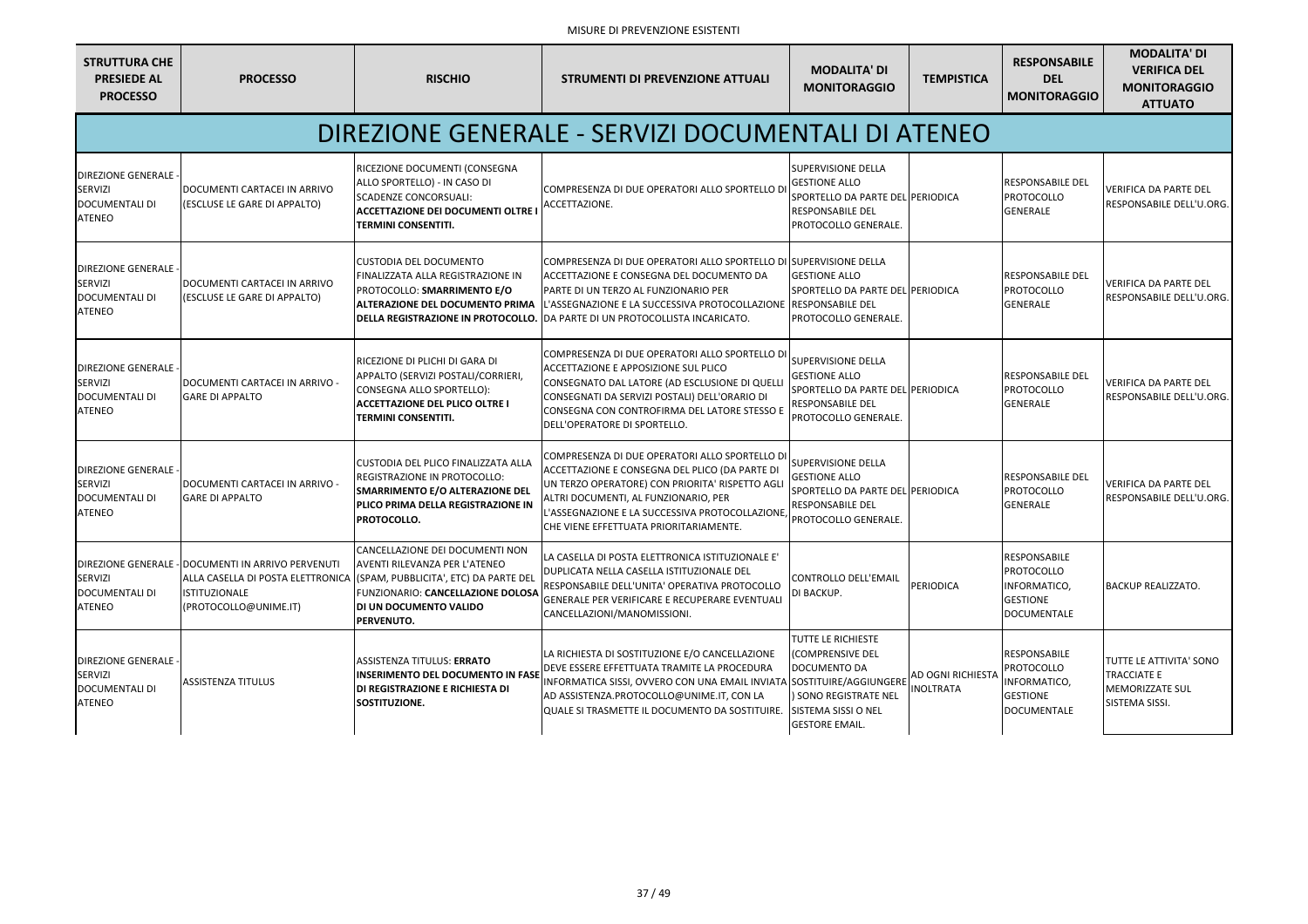| <b>STRUTTURA CHE</b><br><b>PRESIEDE AL</b><br><b>PROCESSO</b>                                              | <b>PROCESSO</b>                                                                        | <b>RISCHIO</b>                                                                              | <b>STRUMENTI DI PREVENZIONE ATTUALI</b>                                                                                                                                                                                      | <b>MODALITA' DI</b><br><b>MONITORAGGIO</b>                                                                                                                                                                                                                      | <b>TEMPISTICA</b> | <b>RESPONSABILE</b><br><b>DEL</b><br><b>MONITORAGGIO</b>                                                                                | <b>MODALITA' DI</b><br><b>VERIFICA DEL</b><br><b>MONITORAGGIO</b><br><b>ATTUATO</b>                                     |  |  |
|------------------------------------------------------------------------------------------------------------|----------------------------------------------------------------------------------------|---------------------------------------------------------------------------------------------|------------------------------------------------------------------------------------------------------------------------------------------------------------------------------------------------------------------------------|-----------------------------------------------------------------------------------------------------------------------------------------------------------------------------------------------------------------------------------------------------------------|-------------------|-----------------------------------------------------------------------------------------------------------------------------------------|-------------------------------------------------------------------------------------------------------------------------|--|--|
|                                                                                                            | <b>CIAM</b>                                                                            |                                                                                             |                                                                                                                                                                                                                              |                                                                                                                                                                                                                                                                 |                   |                                                                                                                                         |                                                                                                                         |  |  |
| <b>U.ORG. SISTEMA</b><br><b>INFORMATICO</b><br>CONTABILITA',<br>RISORSE UMANE E<br>PRESENZE-ASSENZE        | RICHIESTA ACCOUNT PROCEDURE<br>INFORMATICHE (CSA, U-GOV E<br>IRISWIN)                  | <b>POSSIBILITA' DI ASSEGNARE DEI</b><br><b>PERMESSI E ACCESSI NON DOVUTI</b><br>ALL'UTENTE. | INTEROPERABILITA' TRA OPERATORI DELLA STESSA<br>UNITA' RESP. E TRACCIABILITA' DELL'ITER E<br>DELL'OPERATORE SULLA PIATTAFORMA SISSI.                                                                                         | VERIFICA (DA PARTE DEL<br>RESP. "SEGRETERIA<br><b>TECNICA PROCEDURE</b><br><b>INFORMATICHE E SERVIZI</b><br>AGLI STUDENTI") SULLA<br>PIATTOFORMA SISSI - A<br><b>CAMPIONE - DI TICKET</b><br><b>GESTITI DAI SINGOLI</b><br>OPERATORI DELL'UNITA'.               | SEMESTRALE        | <b>RESPONSABILE</b><br><b>SEGRETERIA TECNICA</b><br><b>PROCEDURE</b><br><b>INFORMATICHE E</b><br><b>SERVIZI AGLI</b><br><b>STUDENTI</b> | REPORTISTICA AL<br>PRESIDENTE CIAM.                                                                                     |  |  |
| <b>U.ORG. SISTEMA</b><br><b>INFORMATICO</b><br>CONTABILITA',<br>RISORSE UMANE E<br>PRESENZE-ASSENZE        | RICHIESTA ACCOUNT OPERATORE                                                            | POSSIBILITA' DI ASSEGNARE DEI<br>PERMESSI E ACCESSI NON DOVUTI<br>ALL'UTENTE.               | INTEROPERABILITA' TRA OPERATORI DELLA STESSA<br>UNITA' RESP. E TRACCIABILITA' DELL'ITER E<br>DELL'OPERATORE, COINVOLGIMENTO DEL<br>RESPONSABILE DELLA STRUTTURA DI APPARTENENZA<br>DEL RICHIEDENTE E IL LOG DELLE PROCEDURE. | <b>VERIFICA (DA PARTE DEL</b><br>RESP. "SEGRETERIA<br><b>TECNICA PROCEDURE</b><br><b>INFORMATICHE E SERVIZI</b><br><b>AGLI STUDENTI") SULLA</b><br>PIATTOFORMA SISSI - A<br><b>CAMPIONE - DI TICKET</b><br><b>GESTITI DAI SINGOLI</b><br>OPERATORI DELL'UNITA'. | SEMESTRALE        | <b>RESPONSABILE</b><br><b>SEGRETERIA TECNICA</b><br><b>PROCEDURE</b><br><b>INFORMATICHE E</b><br>SERVIZI AGLI<br>STUDENTI               | REPORTISTICA AL<br>PRESIDENTE CIAM.                                                                                     |  |  |
| <b>U.ORG. SISTEMA</b><br><b>INFORMATICO</b><br>CONTABILITA',<br>RISORSE UMANE E<br>PRESENZE-ASSENZE        | <b>ASSISTENZA PROCEDURE</b>                                                            | <b>EFFETTUARE OPERAZIONI NON</b><br><b>SEGUITO DI RICHIESTA NON DOVUTA.</b>                 | INTEROPERABILITA' TRA OPERATORI DELLA STESSA<br>NECESSARIE SUI SISTEMI INFORMATICI A UNITA' RESP. E TRACCIABILITA' DELL'ITER E<br>DELL'OPERATORE.                                                                            | <b>VERIFICA (DA PARTE DEL</b><br>RESP. "SEGRETERIA<br><b>TECNICA PROCEDURE</b><br>INFORMATICHE E SERVIZI<br><b>AGLI STUDENTI") SULLA</b><br>PIATTOFORMA SISSI - A<br><b>CAMPIONE - DI TICKET</b><br><b>GESTITI DAI SINGOLI</b><br>OPERATORI DELL'UNITA'.        | SEMESTRALE        | <b>RESPONSABILE</b><br><b>SEGRETERIA TECNICA</b><br><b>PROCEDURE</b><br><b>INFORMATICHE E</b><br><b>SERVIZI AGLI</b><br><b>STUDENTI</b> | REPORTISTICA AL<br>PRESIDENTE CIAM.                                                                                     |  |  |
| <b>U.ORG. SISTEMA</b><br><b>INFORMATICO</b><br>CONTABILITA',<br>RISORSE UMANE E<br>PRESENZE-ASSENZE        | CONTEGGIO AUTOMATICO DEI BUONI <b> MANIPOLAZIONE DEI DATI ESTRATTI</b><br><b>PASTO</b> | <b>DAL PROGRAMMA.</b>                                                                       | CONTROLLO A CAMPIONE DAL DIPARTIMENTO<br>AMMINISTRATIVO ORGANIZZAZIONE E GESTIONE<br>RISORSE UMANE. IL PROCESSO E' IN FASE DI<br>STANDARDIZZAZIONE CON ADEGUATA<br>REGOLAMENTAZIONE INTERNA.                                 | ATTIVITA' MONITORATA<br>DAL DIPARTIMENTO<br>AMMINISTRATIVO<br>ORGANIZZAZIONE E<br><b>GESTIONE RISORSE</b><br>UMANE.                                                                                                                                             | <b>MENSILE</b>    | <b>U.OP. GESTIONE</b><br>ORARIO DI LAVORO                                                                                               | REPORT AL DIRIGENTE<br>"DIPARTIMENTO<br><b>AMMINISTRATIVO</b><br>ORGANIZZAZIONE E<br><b>GESTIONE RISORSE</b><br>UMANE". |  |  |
| <b>U.ORG. SISTEMA</b><br><b>INFORMATICO</b><br>CONTABILITA',<br><b>RISORSE UMANE E</b><br>PRESENZE-ASSENZE | RICHIESTA NUOVO BADGE                                                                  | <b>POSSIBILITA' DI CLONARE IL BADGE.</b>                                                    | INTEROPERABILITA' TRA OPERATORI DELLA STESSA<br>UNITA' RESP. E TRACCIABILITA' DELL'ITER E<br>DELL'OPERATORE.                                                                                                                 | VERIFICA (DA PARTE DEL<br>RESP. "SEGRETERIA<br><b>TECNICA PROCEDURE</b><br><b>INFORMATICHE E SERVIZI</b><br><b>AGLI STUDENTI") SULLA</b><br>PIATTOFORMA SISSI - A<br><b>CAMPIONE - DI TICKET</b><br><b>GESTITI DAI SINGOLI</b><br>OPERATORI DELL'UNITA'.        | SEMESTRALE        | <b>RESPONSABILE</b><br><b>SEGRETERIA TECNICA</b><br><b>PROCEDURE</b><br><b>INFORMATICHE E</b><br><b>SERVIZI AGLI</b><br>STUDENTI        | REPORTISTICA AL<br>PRESIDENTE CIAM.                                                                                     |  |  |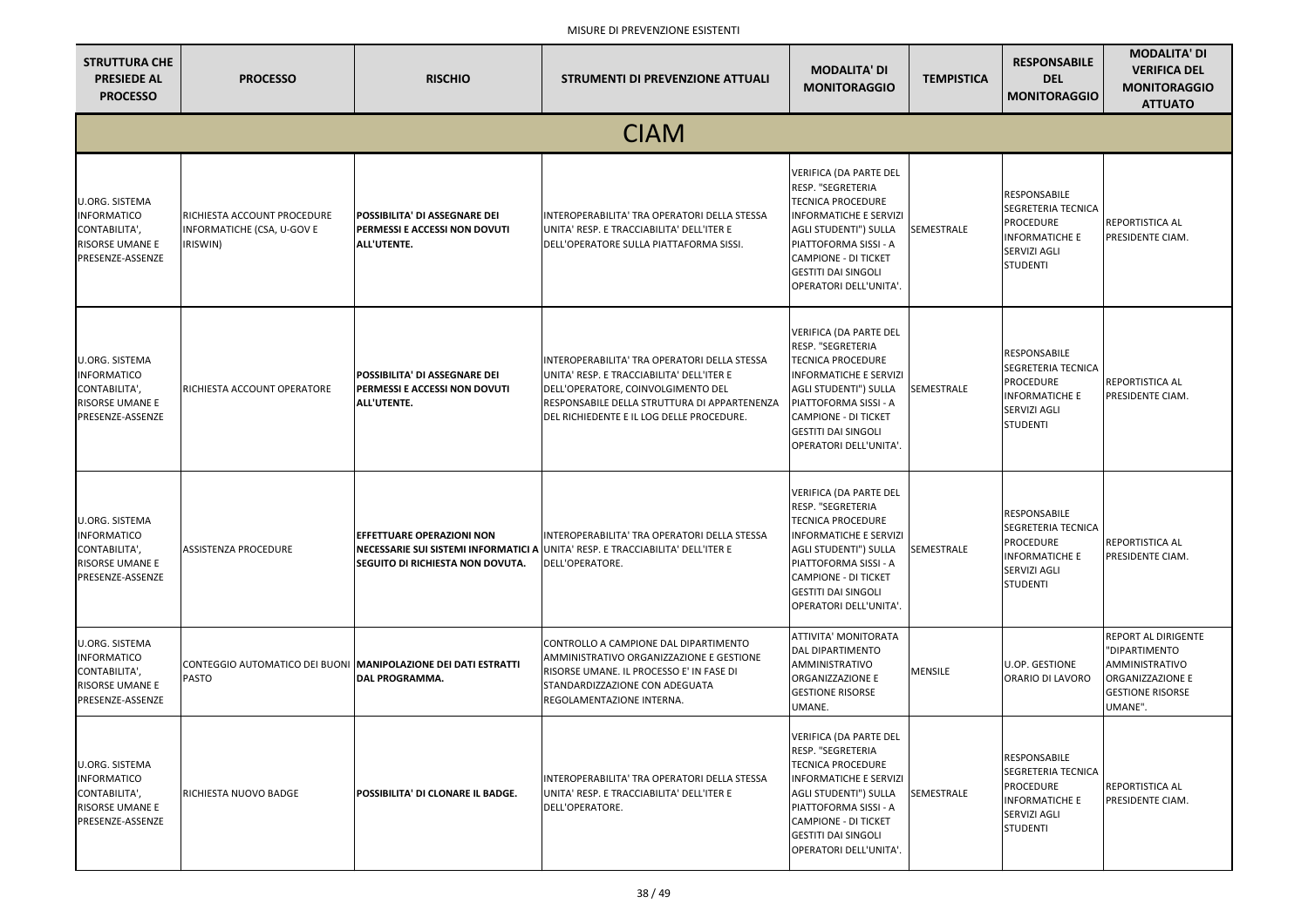| <b>STRUTTURA CHE</b><br><b>PRESIEDE AL</b><br><b>PROCESSO</b>                                  | <b>PROCESSO</b>                                                  | <b>RISCHIO</b>                                                                                                                                                        | <b>STRUMENTI DI PREVENZIONE ATTUALI</b>                                                                                                                                                    | <b>MODALITA' DI</b><br><b>MONITORAGGIO</b>                                                                                                                                                                                                                           | <b>TEMPISTICA</b> | <b>RESPONSABILE</b><br><b>DEL</b><br><b>MONITORAGGIO</b>                                                                                                           | <b>MODALITA' DI</b><br><b>VERIFICA DEL</b><br><b>MONITORAGGIO</b><br><b>ATTUATO</b>                                                  |
|------------------------------------------------------------------------------------------------|------------------------------------------------------------------|-----------------------------------------------------------------------------------------------------------------------------------------------------------------------|--------------------------------------------------------------------------------------------------------------------------------------------------------------------------------------------|----------------------------------------------------------------------------------------------------------------------------------------------------------------------------------------------------------------------------------------------------------------------|-------------------|--------------------------------------------------------------------------------------------------------------------------------------------------------------------|--------------------------------------------------------------------------------------------------------------------------------------|
| <b>U.ORG. SISTEMA</b><br><b>INFORMATIVO SERVIZI</b><br><b>WEB DIDATTICA</b><br><b>STUDENTI</b> | GESTIONE DELLE CARRIERE STUDENTI   AUTOMATICA: MANIPOLAZIONE DEI | <b>ACQUISIZIONE ESITI ESAMI</b><br><b>DATI DELLE CARRIERE.</b>                                                                                                        | OPERAZIONI TRACCIABILI DAL SISTEMA (LOG).                                                                                                                                                  | ANALISI DEI FILE DEI LOG<br>PRESENTI A SISTEMA CON<br><b>APPOSITA REPORTISTICA</b><br><b>IN BASE A</b><br>PIANIFICAZIONE<br>ANNUALE (U.ORG.<br>SERVIZI AMMINISTRATIVI<br><b>CORSI DI LAUREA -</b><br>DIPARTIMENTO SERVIZI<br><b>DIDATTICI E ALTA</b><br>FORMAZIONE). | <b>SEMESTRALE</b> | RESPONSABILE<br><b>U.ORG. SERVIZI</b><br>AMMINISTRATIVI<br><b>CORSI DI LAUREA -</b><br><b>DIPARTIMENTO</b><br><b>SERVIZI DIDATTICI E</b><br><b>ALTA FORMAZIONE</b> | <b>REPORTISTICA AL</b><br>PRESIDENTE<br>CIAM/DIRIGENTE DIP.<br>AMM. SERVIZI DIDATTICI E<br><b>ALTA FORMAZIONE</b>                    |
| <b>U.ORG. SISTEMA</b><br><b>INFORMATIVO SERVIZI</b><br><b>WEB DIDATTICA</b><br><b>STUDENTI</b> | <b>GESTIONE DELLE CARRIERE STUDENTI</b>                          | IMMATRICOLAZIONE/ISCRIZIONE:<br><b>ALTERAZIONE DATI DI PAGAMENTO</b><br><b>TASSE UNIVERSITARIE.</b>                                                                   | OPERAZIONI TRACCIABILI DAL SISTEMA (LOG).                                                                                                                                                  | ANALISI DEI FILE DEI LOG<br>PRESENTI A SISTEMA CON<br><b>APPOSITA REPORTISTICA</b><br>IN BASE A<br>PIANIFICAZIONE<br>ANNUALE (U.ORG.<br><b>SERVIZI AMMINISTRATIVI</b><br><b>CORSI DI LAUREA -</b><br>DIPARTIMENTO SERVIZI<br><b>DIDATTICI E ALTA</b><br>FORMAZIONE). | SEMESTRALE        | <b>RESPONSABILE</b><br>U.ORG. SERVIZI<br>AMMINISTRATIVI<br>CORSI DI LAUREA -<br><b>DIPARTIMENTO</b><br><b>SERVIZI DIDATTICI E</b><br><b>ALTA FORMAZIONE</b>        | <b>REPORTISTICA AL</b><br>PRESIDENTE<br>CIAM/DIRIGENTE DIP.<br>IAMM. SERVIZI DIDATTICI E<br><b>ALTA FORMAZIONE</b>                   |
| <b>U.ORG. SISTEMA</b><br><b>INFORMATIVO SERVIZI</b><br><b>WEB DIDATTICA</b><br><b>STUDENTI</b> | <b>GESTIONE DELLE CARRIERE STUDENTI</b>                          | ACQUISIZIONE ESITI ESAMI<br>AUTOMATICA: CORREZIONE ESITI ESAMI<br><b>CANCELLAZIONE ESAME NON</b><br><b>AUTORIZZATA (ATTUALMENTE NON E'</b><br>TRACCIATA DAL SISTEMA). | NESSUNA                                                                                                                                                                                    |                                                                                                                                                                                                                                                                      |                   |                                                                                                                                                                    |                                                                                                                                      |
| <b>U.ORG. INNOVAZIONE</b><br><b>RICERCA E</b><br><b>FORMAZIONE</b>                             | <b>GESTIONE PIATTAFORME</b><br>INFORMATICHE                      | <b>CESSIONE DI DATI A SCOPO DI LUCRO.</b>                                                                                                                             | LIMITAZIONE ACCESSO AI DATI AI GESTORI DELLA<br>PIATTAFORMA; SISTEMA DI LOG SUL WEB SERVER E<br>SUL DATA BASE SERVER; REGISTRAZIONE HASH CODE<br>DEI FILE CARICATI (PIATTAFORMA CONCORSI). | ANALISI DEI FILE DEI LOG<br>PRESENTI A SISTEMA.                                                                                                                                                                                                                      | SEMESTRALE        | <b>RESPONSABILE</b><br>U.ORG.<br>INNOVAZIONE,<br><b>RICERCA E</b><br><b>FORMAZIONE</b>                                                                             | <b>REPORTISTICA AL</b><br>PRESIDENTE CIAM.                                                                                           |
| <b>U.ORG. INNOVAZIONE</b><br><b>RICERCA E</b><br><b>FORMAZIONE</b>                             | <b>GESTIONE PIATTAFORME</b><br>INFORMATICHE                      | UTILIZZO, MODIFICA O FALSIFICAZIONE<br>DEI DATI AL FINE DI OTTENERE UN<br><b>BENEFICIO PERSONALE O PER ALTRI.</b>                                                     | IMITAZIONE ACCESSO AI DATI AI GESTORI DELLA.<br>PIATTAFORMA; SISTEMA DI LOG SUL WEB SERVER E<br>SUL DATA BASE SERVER; REGISTRAZIONE HASH CODE<br>DEI FILE CARICATI (PIATTAFORMA CONCORSI). | ANALISI DEI FILE DEI LOG<br>PRESENTI A SISTEMA.                                                                                                                                                                                                                      | SEMESTRALE        | RESPONSABILE<br>U.ORG.<br>INNOVAZIONE,<br><b>RICERCA E</b><br><b>FORMAZIONE</b>                                                                                    | <b>REPORTISTICA AL</b><br><b>PRESIDENTE CIAM.</b>                                                                                    |
| <b>U.ORG. SISTEMI ED</b><br><b>INFRASTRUTTURE ICT</b><br>E RETE DI ATENEO                      | <b>GESTIONE UTENZE DI ATENEO E</b><br>RELATIVI SERVIZI           | <b>INSERIMENTO DATI IN FASE DI</b><br>SOGGETTI NON AUTORIZZATI, IN MODO  IDENTITA' DELL'UTENTE.<br><b>FRAUDOLENTO.</b>                                                | ATTIVAZIONE DELL'UTENZA DA PARTE DI IL SISTEMA RICHIEDE DIVERSI DATI PER VERIFICARE L                                                                                                      | <b>VERIFICA DA PARTE</b><br>DELL'OPERATORE DI<br><b>EVENTUALI INTRUSIONI</b><br>CON CREDENZIALI NON<br>CORRETTE.                                                                                                                                                     | SETTIMANALE       | <b>INCARICATO DEL</b><br><b>SISTEMA DI</b><br>SICUREZZA                                                                                                            | NOTIFICA DI EVENTUALI<br><b>ANOMALIE TRAMITE TICKET</b><br>ISU SISTEMA CENTRALE<br>MONITORATO DAL RESP.<br>SEG. TECN. E RESP. U.ORG. |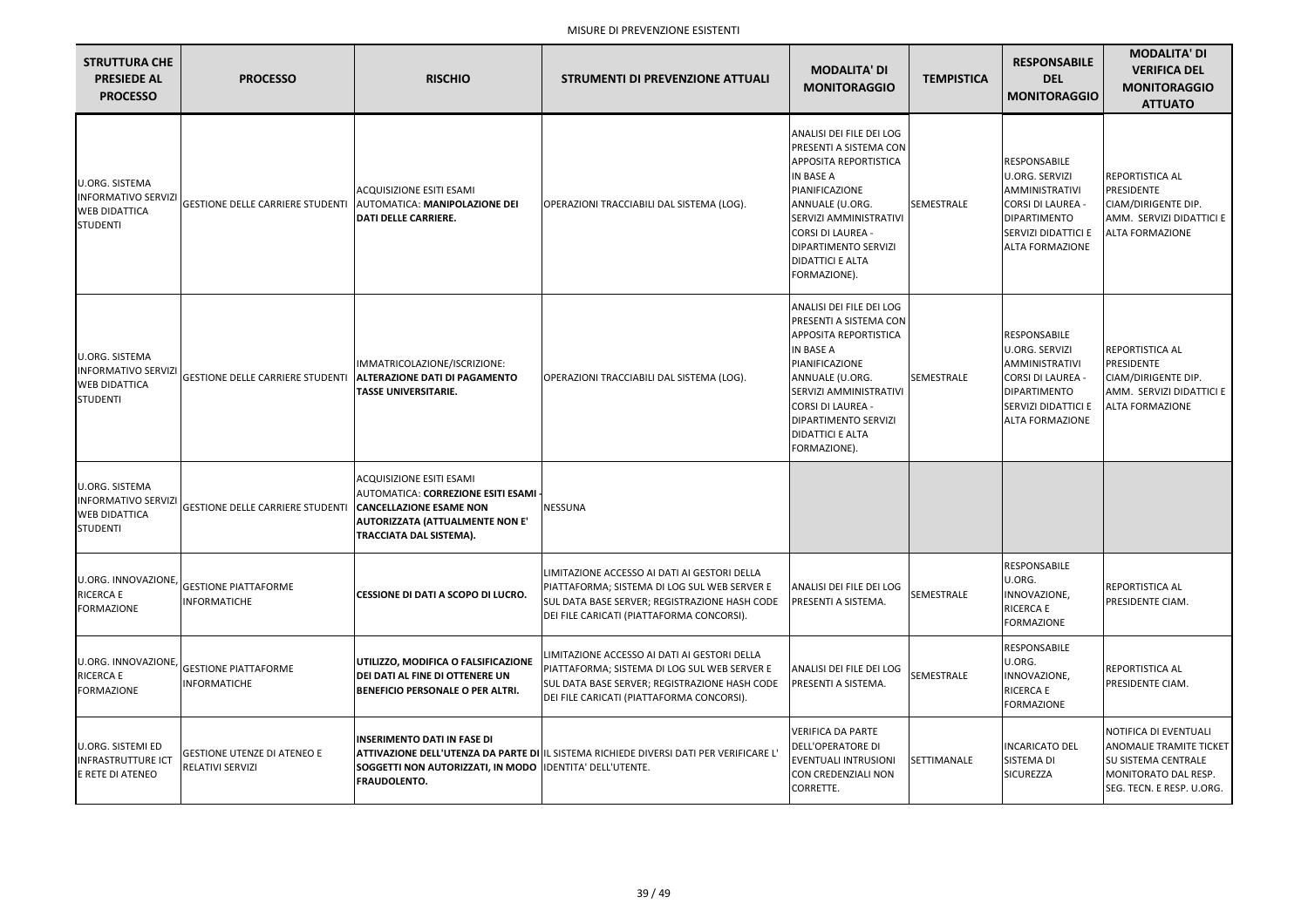| <b>STRUTTURA CHE</b><br><b>PRESIEDE AL</b><br><b>PROCESSO</b>             | <b>PROCESSO</b>                                                                                       | <b>RISCHIO</b>                                                                                                                             | <b>STRUMENTI DI PREVENZIONE ATTUALI</b>                                                                                                                                   | <b>MODALITA' DI</b><br><b>MONITORAGGIO</b>                                                                     | <b>TEMPISTICA</b>       | <b>RESPONSABILE</b><br><b>DEL</b><br><b>MONITORAGGIO</b>        | <b>MODALITA' DI</b><br><b>VERIFICA DEL</b><br><b>MONITORAGGIO</b><br><b>ATTUATO</b>                                                                |
|---------------------------------------------------------------------------|-------------------------------------------------------------------------------------------------------|--------------------------------------------------------------------------------------------------------------------------------------------|---------------------------------------------------------------------------------------------------------------------------------------------------------------------------|----------------------------------------------------------------------------------------------------------------|-------------------------|-----------------------------------------------------------------|----------------------------------------------------------------------------------------------------------------------------------------------------|
| U.ORG. SISTEMI ED<br><b>INFRASTRUTTURE ICT</b><br>E RETE DI ATENEO        | <b>GESTIONE UTENZE DI ATENEO E</b><br>RELATIVI SERVIZI                                                | <b>INTRUSIONE SUL SISTEMA</b><br><b>INFORMATICO A SUPPORTO</b><br><b>DELL'APPLICAZIONE CHE GENERA GLI</b><br><b>ACCOUNT ISTITUZIONALI.</b> | PROTEZIONE SISTEMI CON FIREWALL/ANTIVIRUS E<br>AGGIORNAMENTI SISTEMI.                                                                                                     | VERIFICA DEI LOG SUL<br><b>SISTEMA DI INTRUSION</b><br>DETECT.                                                 | <b>QUOTIDIANA</b>       | <b>INCARICATO DEL</b><br>SISTEMA DI<br>SICUREZZA                | NOTIFICA DI EVENTUALI<br><b>ANOMALIE TRAMITE TICKET</b><br><b>SU SISTEMA CENTRALE</b><br>MONITORATO DAL RESP.<br>SEG. TECN. E RESP. U.ORG.         |
| U.ORG. SISTEMI ED<br><b>INFRASTRUTTURE ICT</b><br>E RETE DI ATENEO        | <b>GESTIONE UTENZE DI ATENEO E</b><br><b>RELATIVI SERVIZI</b>                                         | <b>FURTO CREDENZIALI IN FASE DI</b><br><b>RILASCIO.</b>                                                                                    | ESISTENZA POLICY SICUREZZA RIGOROSE (PER BUONA<br>PRASSI): RICONOSCIMENTO A VISTA DEL RICHIEDENTE<br>O RICHIESTA ULTERIORE DI ESTREMI DEL DOCUMENTO<br>DI RICONOSCIMENTO. | <b>VERIFICA IDENTITA'</b><br>TRAMITE CONTROLLO<br>DOCUMENTI.                                                   | <b>AD OGNI RILASCIO</b> | <b>INCARICATO</b><br><b>GESTIONE</b><br><b>CREDENZIALI GAIA</b> | NOTIFICA EVENTUALI<br>DIFFORMITA' DEI<br>DOCUMENTI SU SISTEMA<br><b>TICKET CENTRALIZZATO</b><br>MONITORATO DAL RESP.<br>SEG. TECN. E RESP. U.ORG.  |
| U.ORG. SISTEMI ED<br><b>INFRASTRUTTURE ICT</b><br>E RETE DI ATENEO        | <b>GESTIONE INFRASTRUTTURA DI RETE</b><br>E POSTAZIONI DI LAVORO                                      | <b>INTRUSIONE SU APPARATI DI RETE.</b>                                                                                                     | <b>CREDENZIALI PER ACCESSO CONTROLLATO E</b><br>IDENTIFICAZIONE DEL REFERENTE DI APPARATO.                                                                                | <b>VERIFICA DEI LOG DI</b><br>SISTEMA.                                                                         | SETTIMANALE             | <b>RESPONSABILE DELLA</b><br><b>RETE</b>                        | NOTIFICA DI EVENTUALI<br>ANOMALIE TRAMITE TICKET<br><b>SU SISTEMA CENTRALE</b><br>MONITORATO DAL RESP.<br>SEG. TECN. E RESP. U.ORG.                |
| U.ORG. SISTEMI ED<br><b>INFRASTRUTTURE ICT</b><br>E RETE DI ATENEO        | <b>GESTIONE INFRASTRUTTURA DI RETE</b><br>E POSTAZIONI DI LAVORO                                      | UTILIZZO ILLECITO DA PARTE DI<br><b>SOGGETTI NON AUTORIZZATI DI PUNTI</b><br><b>RETE ATTIVI.</b>                                           | L'UTILIZZO DELLA RETE E' PREVISTO SOLO PER LE<br>POSTAZIONI CON MAC ADDRESS REGISTRATI.                                                                                   | VERIFICA DEI LOG SUI<br><b>MAC ADDRESS</b><br>UTILIZZATI.                                                      | <b>MENSILE</b>          | <b>RESPONSABILE DELLA</b><br><b>RETE</b>                        | NOTIFICA DI EVENTUALI<br><b>ANOMALIE TRAMITE TICKET</b><br><b>SU SISTEMA CENTRALE.</b>                                                             |
| <b>U.ORG. SISTEMI ED</b><br>INFRASTRUTTURE ICT<br>E RETE DI ATENEO        | GESTIONE PROGETTI DI INNOVAZIONE ASSEGNAZIONE BUDGET NON<br><b>TECNOLOGICA</b>                        | <b>CONGRUO.</b>                                                                                                                            | VERIFICA E CERTIFICAZIONE DEI COSTI INSERITA IN<br>UNA RELAZIONE DI PROGETTO DEL RESPONSABILE<br>SEGRETERIA TECNICA SISTEMI ED INFRASTRUTTURE ICT<br>E RETE DI ATENEO.    | <b>VALIDAZIONE DEI</b><br>DOCUMENTI DI<br>PREVISIONE ECONOMICA ANNUALE<br>DA PARTE DEL<br>PRESIDENTE DEL CIAM. |                         | <b>PRESIDENTE DEL</b><br><b>CIAM</b>                            | VIDIMAZIONE DA PARTE<br>DEL PRESIDENTE DEL CIAM<br><b>DEL DOCUMENTO DI</b><br>PREVISIONE SUI PROGETTI.                                             |
| U.ORG. SISTEMI ED<br><b>INFRASTRUTTURE ICT</b><br>E RETE DI ATENEO        | GESTIONE PROGETTI DI INNOVAZIONE CAPITOLATO ORIENTATO A<br><b>TECNOLOGICA</b>                         | <b>DETERMINATI FORNITORI.</b>                                                                                                              | <b>PREDISPOSIZIONE CAPITOLATI STANDARD SENZA</b><br>RIFERIMENTI A SPECIFICHE MONOMARCA.                                                                                   | ATTIVITA' DI VERIFICA<br>ULTERIORE AD OPERA<br><b>DEL PRESIDENTE CON</b><br>FIRMA DEL DOCUMENTO<br>FINALE.     | SEMESTRALE              | <b>PRESIDENTE DEL</b><br><b>CIAM</b>                            | FIRMA DEL CAPITOLATO DA<br>PARTE DEL PRESIDENTE.                                                                                                   |
| U.ORG. SISTEMI ED<br><b>INFRASTRUTTURE ICT</b><br>E RETE DI ATENEO        | PROGETTAZIONE E GESTIONE SISTEMI<br><b>INFORMATICI (PIATTAFORME A</b><br>SUPPORTO DELLE APPLICAZIONI) | <b>ERRATA PROGETTAZIONE CON</b><br><b>IPRESENZA DI VULNERABILITA'.</b>                                                                     | UTILIZZO DI PROTOTIPI STANDARDIZZATI.                                                                                                                                     | TEST DI VULNERABILITA'<br><b>DELLE APPLICAZIONI</b><br><b>TRAMITE TECNICHE</b><br>STANDARD.                    | <b>MENSILE</b>          | <b>INCARICATO DEL</b><br>SISTEMA DI<br>SICUREZZA                | NOTIFICA DI EVENTUALI<br><b>ANOMALIE TRAMITE TICKET</b><br><b>SU SISTEMA CENTRALE</b><br><b>IMONITORATO DAL RESP.</b><br>SEG. TECN. E RESP. U.ORG. |
| <b>U.ORG. SISTEMI ED</b><br><b>INFRASTRUTTURE ICT</b><br>E RETE DI ATENEO | PROGETTAZIONE E GESTIONE SISTEMI<br><b>INFORMATICI (PIATTAFORME A</b><br>SUPPORTO DELLE APPLICAZIONI) | <b>MANCATO AGGIORNAMENTO</b><br><b>PERIODICO DEL SISTEMA OPERATIVO.</b>                                                                    | CONSULTAZIONI PERIODICHE DEI SITI DI RIFERIMENTO<br>E AGGIORNAMENTO DEI SISTEMI ALL'ULTIMA<br>VERSIONE DISPONIBILE.                                                       | <b>VERIFICA PATCH DI</b><br>SICUREZZA SUI SITI DEI<br>PRINCIPALI SOFTWARE<br>UTILIZZATI.                       | MENSILE                 | <b>RESPONSABILE DEI</b><br><b>SISTEMI</b>                       | NOTIFICA DI EVENTUALI<br><b>ANOMALIE TRAMITE TICKET</b><br><b>SU SISTEMA CENTRALE</b><br>MONITORATO DAL RESP.<br>SEG. TECN. E RESP. U.ORG.         |
| <b>U.ORG. SISTEMI ED</b><br>INFRASTRUTTURE ICT<br>E RETE DI ATENEO        | <b>GESTIONE PORTALE DI ATENEO</b>                                                                     | <b>ERRATA PROGETTAZIONE CON</b><br>PRESENZA DI VULNERABILITA'.                                                                             | UTILIZZO DI TECNICHE DI PROGETTAZIONE CON<br>ELEVATI REQUISITI DI SICUREZZA.                                                                                              | TEST DI VULNERABILITA'<br><b>DELLE APPLICAZIONI</b><br><b>TRAMITE TECNICHE</b><br>STANDARD.                    | <b>MENSILE</b>          | <b>INCARICATO DEL</b><br>SISTEMA DI<br>SICUREZZA                | NOTIFICA DI EVENTUALI<br><b>ANOMALIE TRAMITE TICKET</b><br><b>SU SISTEMA CENTRALE</b><br>MONITORATO DAL RESP.<br>SEG. TECN. E RESP. U.ORG.         |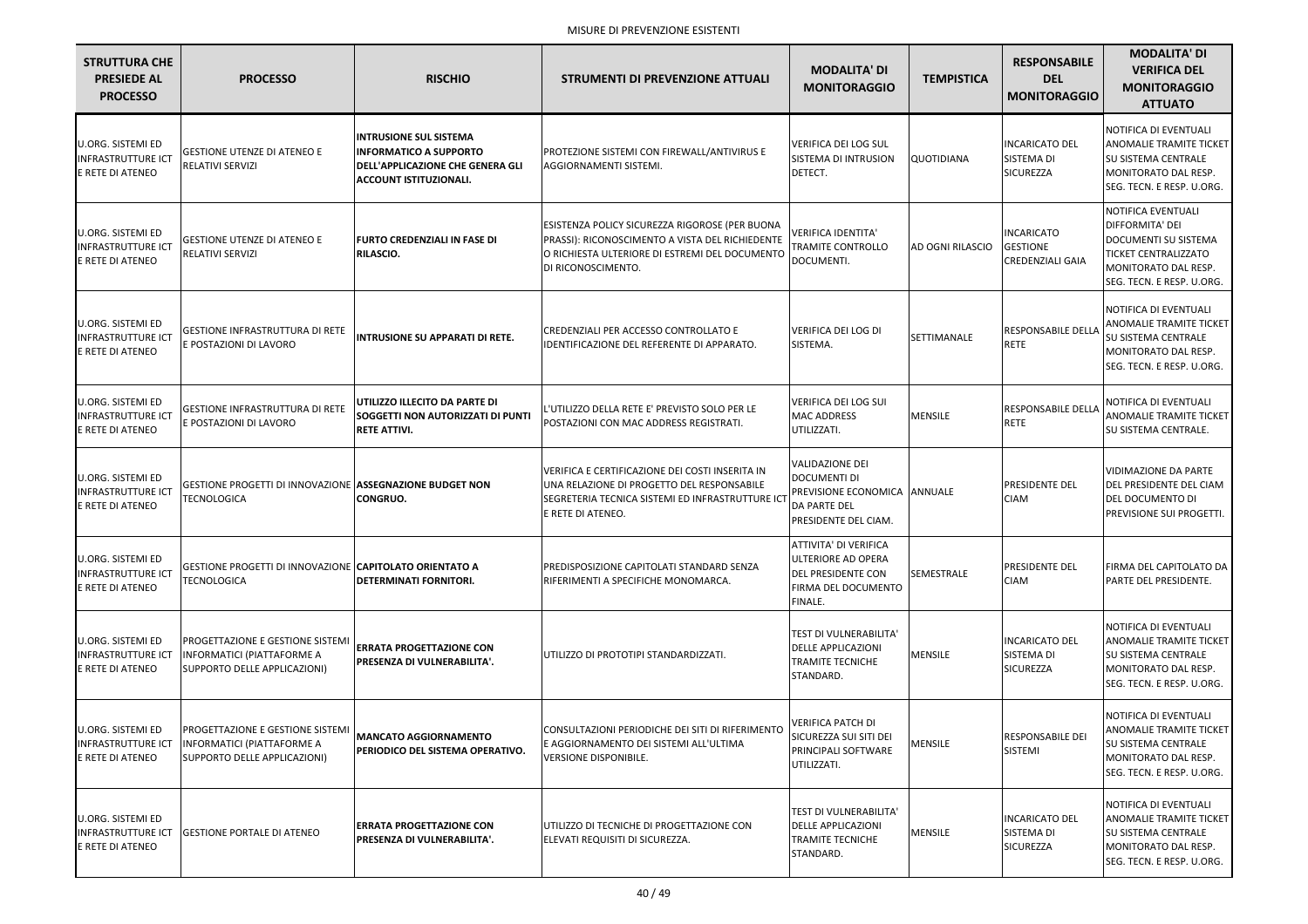| <b>STRUTTURA CHE</b><br><b>PRESIEDE AL</b><br><b>PROCESSO</b>             | <b>PROCESSO</b>                    | <b>RISCHIO</b>                        | STRUMENTI DI PREVENZIONE ATTUALI                                                    | <b>MODALITA' DI</b><br><b>MONITORAGGIO</b>                                                              | <b>TEMPISTICA</b> | <b>RESPONSABILE</b><br><b>DEL</b><br>MONITORAGGIO | <b>MODALITA' DI</b><br><b>VERIFICA DEL</b><br><b>MONITORAGGIO</b><br><b>ATTUATO</b>                                                                   |
|---------------------------------------------------------------------------|------------------------------------|---------------------------------------|-------------------------------------------------------------------------------------|---------------------------------------------------------------------------------------------------------|-------------------|---------------------------------------------------|-------------------------------------------------------------------------------------------------------------------------------------------------------|
| U.ORG. SISTEMI ED<br><b>INFRASTRUTTURE ICT</b><br><b>E RETE DI ATENEO</b> | <b>IGESTIONE PORTALE DI ATENEO</b> | <b>LAGGIORNAMENTI NON VERIFICATI.</b> | VERIFICA AGGIORNAMENTI SU PRODOTTI BETA E<br>PASSAGGIO A PRODUZIONE DOPO VERIFICHE. | <b>VERIFICA PATCH DI</b><br><b>SICUREZZA SUI SITI DEI</b><br><b>IPRINCIPALI SOFTWARE</b><br>UTILIZZATI. | <b>MENSILE</b>    | <b>IRESPONSABILE DEI</b><br><b>SISTEMI</b>        | INOTIFICA DI EVENTUALI<br><b>ANOMALIE TRAMITE TICKET</b><br><b>ISU SISTEMA CENTRALE</b><br><b>I</b> MONITORATO DAL RESP.<br>SEG. TECN. E RESP. U.ORG. |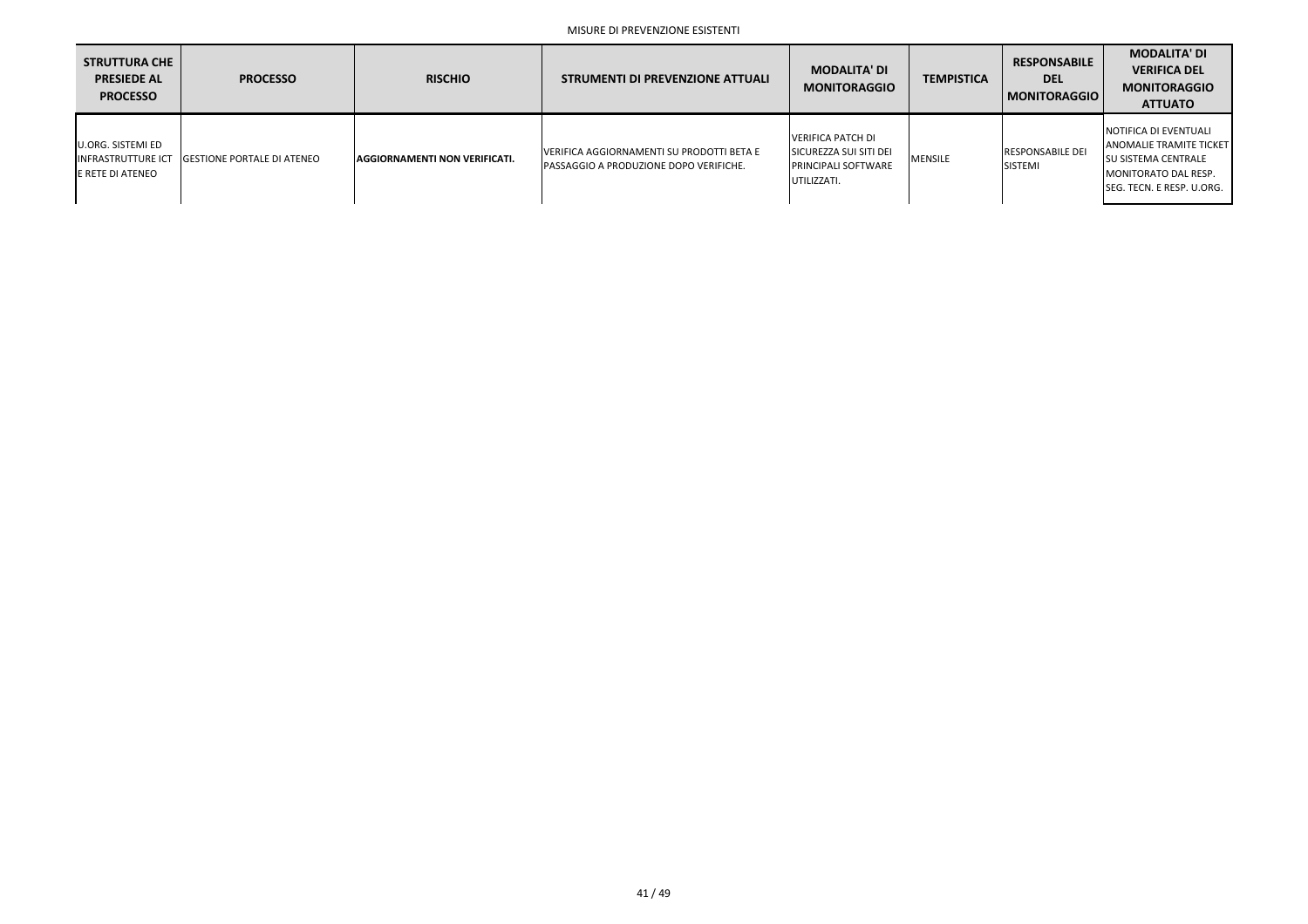| <b>STRUTTURA CHE</b><br><b>PRESIEDE AL</b><br><b>PROCESSO</b> | <b>PROCESSO</b>                                                               | <b>RISCHIO</b>                                                                                                                                 | <b>STRUMENTI DI PREVENZIONE ATTUALI</b>                                                                                                                                                                                                  | <b>MODALITA' DI</b><br><b>MONITORAGGIO</b>                                                                                                                                                                                                                                                                                                                                                                                                                           | <b>TEMPISTICA</b>         | <b>RESPONSABILE</b><br><b>DEL</b><br><b>MONITORAGGIO</b> | <b>MODALITA' DI</b><br><b>VERIFICA DEL</b><br><b>MONITORAGGIO</b><br><b>ATTUATO</b>                                                                                                                                                                                                             |
|---------------------------------------------------------------|-------------------------------------------------------------------------------|------------------------------------------------------------------------------------------------------------------------------------------------|------------------------------------------------------------------------------------------------------------------------------------------------------------------------------------------------------------------------------------------|----------------------------------------------------------------------------------------------------------------------------------------------------------------------------------------------------------------------------------------------------------------------------------------------------------------------------------------------------------------------------------------------------------------------------------------------------------------------|---------------------------|----------------------------------------------------------|-------------------------------------------------------------------------------------------------------------------------------------------------------------------------------------------------------------------------------------------------------------------------------------------------|
|                                                               |                                                                               |                                                                                                                                                | C.O.P. - CENTRO ORIENTAMENTO E PLACEMENT DI ATENEO                                                                                                                                                                                       |                                                                                                                                                                                                                                                                                                                                                                                                                                                                      |                           |                                                          |                                                                                                                                                                                                                                                                                                 |
| U.ORG.<br><b>ORIENTAMENTO</b>                                 | <b>EROGAZIONE LABORATORI DI</b><br>POTENZIAMENTO DISCIPLINARE                 | IFAVORIRE UN ISTITUTO SCOLASTICO<br><b>IRISPETTO AD UN ALTRO</b><br>NELL'EROGAZIONE DEL SERVIZIO O<br>NELLA TEMPISTICA DI ATTUAZIONE.          | COMUNICAZIONE ISTITUZIONALE SUL SITO UNIME E<br>INVIO TRAMITE MAILING- LIST A TUTTI GLI ISTITUTI<br>SCOLASTICI SECONDARI DELLA PROVINCIA DI MESSINA (COMUNICAZIONE SUL<br>E REGGIO CALABRIA.                                             | VERIFICA SISTEMATICA,<br>AD OPERA DEL RESP.<br><b>U.ORG. ORIENTAMENTO,</b><br>DELL'AVVENUTA<br>SITO UNIME E DELL'INVIO<br><b>DELLE EMAIL ALLE</b><br>SCUOLE.                                                                                                                                                                                                                                                                                                         | <b>TRIMESTRALE</b>        | <b>RESPONSABILE</b><br>U.ORG.<br>ORIENTAMENTO            | <b>STAMPA CHE ATTESTI</b><br>L'AVVENUTA<br>PUBBLICAZIONE E<br>L'AVVENUTO INVIO DELLE<br>EMAIL, CON VIDIMAZIONE<br><b>DEL RESPONSABILE</b><br>DELL'U.ORG.                                                                                                                                        |
| U.ORG.<br>ORIENTAMENTO                                        | <b>IEROGAZIONE LABORATORI DI</b><br>POTENZIAMENTO<br>METODOLOGICO/LINGUISTICO | <b>FAVORIRE UNO STUDENTE/LAUREATO</b><br><b>IRISPETTO AD UN ALTRO NELLA</b><br><b>FRUIZIONE DEL LABORATORIO.</b>                               | DIFFUSIONE DELL'AVVIO DEL LABORATORIO E DEI<br>TERMINI DI ISCRIZIONE TRAMITE WEB; FORMAZIONE<br>DELLE CLASSI SECONDO L'ORDINE CRONOLOGICO DI<br>ARRIVO DELLE DOMANDE O SECONDO<br>PROGRAMMAZIONE E REQUISITI RICHIESTI DELLE<br>AZIENDE. | VERIFICA, AD OPERA DEL<br>RESP. U.ORG.<br>ORIENTAMENTO, DELLA<br><b>CORRETTA</b><br>PUBBLICAZIONE<br><b>DELL'AVVISO E</b><br>SISTEMATIZZAZIONE IN<br>ORDINE DI ARRIVO DELLE<br>RICHIESTE.                                                                                                                                                                                                                                                                            | AD OGNI INIZIATIVA U.ORG. | <b>RESPONSABILE</b><br><b>ORIENTAMENTO</b>               | PIANO DI ATTIVITA',<br>ELABORATO SULLA BASE<br><b>DELLE RICHIESTE</b><br>PERVENUTE, VIDIMATO, A<br>SEGUITO DI VERIFICA, DAL<br>RESPONSABILE<br>MONITORAGGIO. STAMPA<br><b>DELLE PUBBLICAZIONI</b><br><b>AVVENUTE AGLI ATTI</b><br>DELL'UNITA'.                                                  |
| U.ORG.<br>ORIENTAMENTO                                        | ALTERNANZA SCUOLA LAVORO                                                      | <b>FAVORIRE UN ISTITUTO RISPETTO AD</b><br><b>IUN ALTRO NELL'EROGAZIONE DEL</b><br><b>SERVIZIO O NELLA TEMPISTICA DI</b><br><b>ATTUAZIONE.</b> | COMUNICAZIONE AI SOGGETTI COINVOLTI DI UN<br>TERMINE ENTRO IL QUALE FORMALIZZARE DOMANDA<br>E OFFERTA DI ALTERNANZA E SUCCESSIVA EVASIONE<br>DELLE RICHIESTE IN ORDINE CRONOLOGICO.                                                      | VERIFICA, AD OPERA DEL<br>RESP. U.ORG.<br><b>ORIENTAMENTO, DELLA</b><br>PUBBLICAZIONE DEI<br><b>PERCORSI SUL SITO WEB</b><br>DI ATENEO E DELL'INVIO<br><b>ALLE SCUOLE TRAMITE</b><br>MAILING LIST; INVIO DEI<br><b>MODELLI DI</b><br><b>CONVENZIONE SECONDO</b><br>L'ORDINE CRONOLOGICO<br>DI RICEZIONE DELLE<br><b>DOMANDE E AVVIO DEI</b><br><b>PROGETTI FORMATIVI</b><br><b>SECONDO L'ORDINE</b><br><b>CRONOLOGICO DI</b><br><b>STIPULA DELLE</b><br>CONVENZIONI. | <b>ANNUALE</b>            | RESPONSABILE<br>U.ORG.<br>ORIENTAMENTO                   | <b>ACQUISIZIONE (AGLI ATTI</b><br>DELL' U.OP ORIENTAMENTO<br>IN INGRESSO ED ITINERE)<br><b>DELLE STAMPE RELATIVE</b><br>ALLA PUBBLICAZIONE SUL<br>SITO E ALLE EMAIL INVIATE;<br><b>ACQUISIZIONE ELENCHI</b><br>RELATIVI ALL'ORDINE<br><b>CRONOLOGICO DI</b><br><b>ATTIVAZIONE DEI PERCORSI.</b> |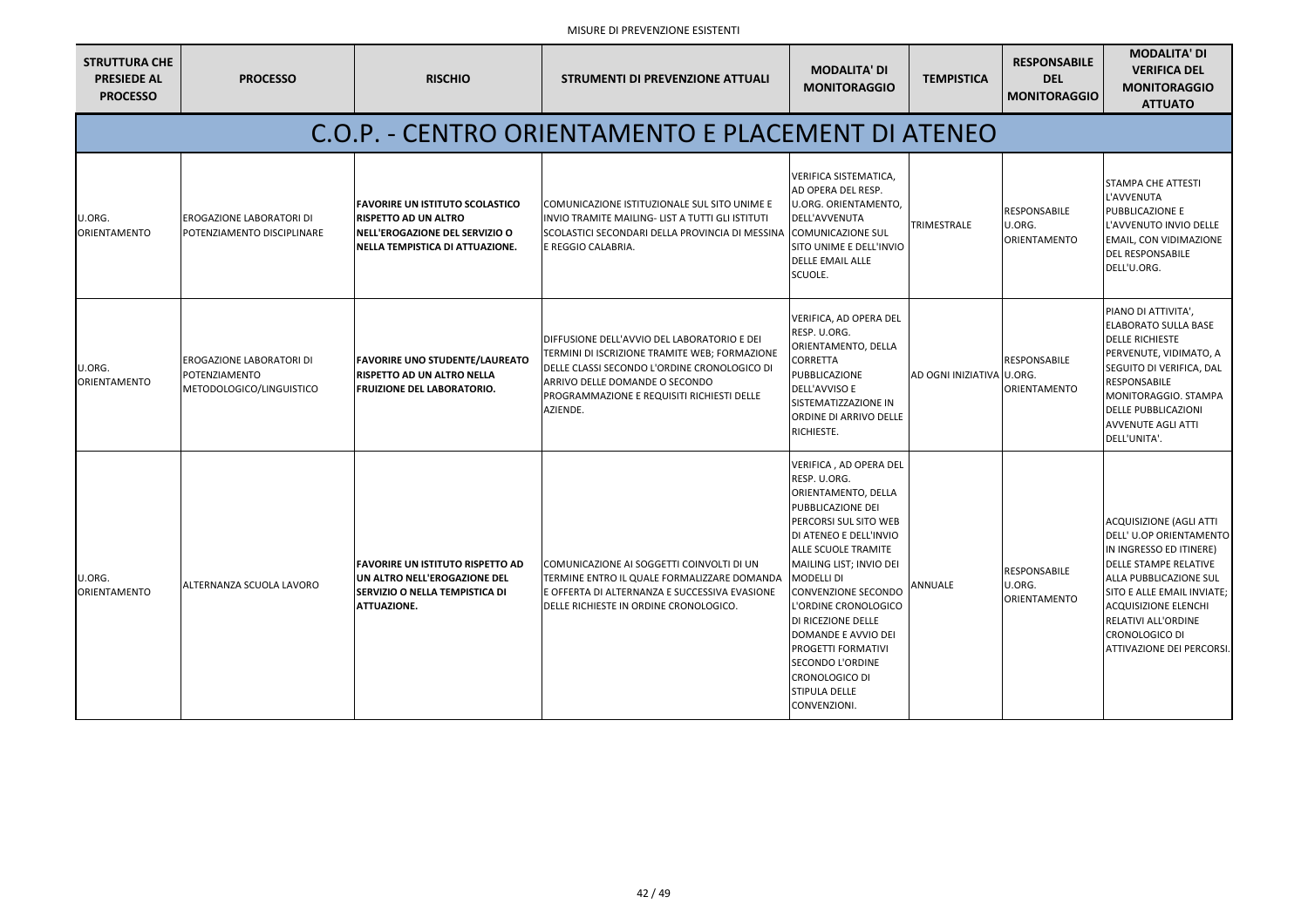| <b>STRUTTURA CHE</b><br><b>PRESIEDE AL</b><br><b>PROCESSO</b> | <b>PROCESSO</b>                                                 | <b>RISCHIO</b>                                                                                                     | <b>STRUMENTI DI PREVENZIONE ATTUALI</b>                                                                                                                                            | <b>MODALITA' DI</b><br><b>MONITORAGGIO</b>                                                                                                                                                                                                                                                                                                   | <b>TEMPISTICA</b>           | <b>RESPONSABILE</b><br><b>DEL</b><br><b>MONITORAGGIO</b> | <b>MODALITA' DI</b><br><b>VERIFICA DEL</b><br><b>MONITORAGGIO</b><br><b>ATTUATO</b>                                                                                                                                                                                               |
|---------------------------------------------------------------|-----------------------------------------------------------------|--------------------------------------------------------------------------------------------------------------------|------------------------------------------------------------------------------------------------------------------------------------------------------------------------------------|----------------------------------------------------------------------------------------------------------------------------------------------------------------------------------------------------------------------------------------------------------------------------------------------------------------------------------------------|-----------------------------|----------------------------------------------------------|-----------------------------------------------------------------------------------------------------------------------------------------------------------------------------------------------------------------------------------------------------------------------------------|
| U.ORG.<br><b>ORIENTAMENTO</b>                                 | ALTERNANZA SCUOLA LAVORO                                        | <b>FAVORIRE L'ACCESSO ALLE MISURE DI</b><br><b>PARTE DEL TARGET (STUDENTI).</b>                                    | PUBBLICAZIONE DEI POSTI DISPONIBILI SU SITO WEB.                                                                                                                                   | <b>VERIFICA, AD OPERA DEL</b><br>RESP. U.ORG.<br>ORIENTAMENTO, DELLA<br>PUBBLICAZIONE DEI<br>PERCORSI E DEI POSTI<br><b>DISPONIBILI SUL SITO</b><br>WEB DI ATENEO.                                                                                                                                                                           | ANNUALE                     | RESPONSABILE<br>U.ORG.<br><b>ORIENTAMENTO</b>            | <b>ACQUISIZIONE (AGLI ATTI</b><br>DELL' U.OP ORIENTAMENTO<br>IN INGRESSO ED ITINERE)<br><b>DELLE STAMPE RELATIVE</b><br>ALLA PUBBLICAZIONE SUL<br>SITO E ALLE EMAIL INVIATE;<br><b>ACQUISIZIONE ELENCHI</b><br>RELATIVI ALL'ORDINE<br>CRONOLOGICO DI<br>ATTIVAZIONE DEI PERCORSI. |
| UNITA' DI STAFF<br>PROGETTI SPECIALI                          | <b>GESTIONE E RENDICONTAZIONE</b><br><b>PROGETTI FINANZIATI</b> | <b>IRREGOLARITA' CORRELATE ALLA</b><br>RENDICONTAZIONE DEI PROGETTI.                                               | <b>ATTENTA ANALISI DELLA DOCUMENTAZIONE ESPOSTA</b><br>A RENDICONTO COERENTEMENTE CON LE LINEE GUIDA<br><b>EMANATE DALL'ENTE EROGATORE.</b>                                        | <b>ATTESTAZIONE DI</b><br>AMMISSIBILITA' DELLA<br>SPESA DA PARTE<br>DELL'ENTE EROGATORE.                                                                                                                                                                                                                                                     | PER OGNI<br><b>PROGETTO</b> | <b>PRESIDENTE DEL COP</b>                                | ACQUISIZIONE, OVE<br>PRESENTE, DELLA<br><b>COMUNICAZIONE DA PARTE</b><br>DELL'ENTE FINANZIATORE<br>DI AMMISSIBILITA' DELLA<br>SPESA.                                                                                                                                              |
| UNITA' DI STAFF<br>PROGETTI SPECIALI                          | <b>CONVENZIONAMENTO ENTI E</b><br><b>AZIENDE</b>                | <b>FAVORIRE SOLO ALCUNI ENTI NELLA</b><br><b>COSTITUZIONE DEGLI ACCORDI.</b>                                       | VERIFICA DELLA SUSSISTENZA DEI REQUISITI FORMALI<br>DELLA RICHIESTA (ACQUISIZIONE FORMAT) E DEI<br><b>REQUISITI DELL'ENTE PARTNER.</b>                                             | CONTROLLO<br>DELL'ATTENTA ANALISI<br>AD OPERA DEL<br>PRESIDENTE CON<br>APPOSIZIONE DELLA<br>RELATIVA FIRMA IN<br>CALCE.                                                                                                                                                                                                                      | <b>AD OGNI</b><br>TO        | CONVENZIONAMEN PRESIDENTE DEL COP CONVENZIONAMENTI       | RATIFICA SA E CDA DEI<br>EFFETTUATI.                                                                                                                                                                                                                                              |
| U.ORG.<br>ORIENTAMENTO                                        | PROMOZIONE DISPOSITIVI DI<br><b>INSERIMENTO LAVORATIVO</b>      | <b>INADEGUATA PUBBLICIZZAZIONE</b><br>DELL'OPPORTUNITA' DI INSERIMENTO<br>LAVORATIVO.                              | MASSIMA DIFFUSIONE DEL BANDO/AVVISO TRAMITE<br>WEB E MAILING LIST.                                                                                                                 | VERIFICA, AD OPERA DEL<br>RESP. U.ORG.<br>ORIENTAMENTO, DELLA<br>PUBBLICAZIONE DEL<br><b>BANDO SUL SITO WEB DI</b><br><b>ATENEO E</b><br><b>DOCUMENTAZIONE</b><br><b>ATTESTANTE L'INOLTRO</b><br>ALLA MAILING LIST DEI<br>SOGGETTI INDIVIDUATI<br><b>SECONDO I REQUISITI</b><br>PREVISTI DALLA<br>NORMATIVA O DEFINITI<br>DA ENTI E AZIENDE. | AD OGNI INIZIATIVA U.ORG.   | RESPONSABILE<br><b>ORIENTAMENTO</b>                      | PUBBLICAZIONE SUL SITO DI<br>ATENEO DEL BANDO/AVVISI<br>DI SELEZIONE/CALLS<br>APPOSITAMENTE VIDIMATI.                                                                                                                                                                             |
| U.ORG.<br><b>ORIENTAMENTO</b>                                 | PROMOZIONE DISPOSITIVI DI<br><b>INSERIMENTO LAVORATIVO</b>      | <b>INDEBITO VANTAGGIO O SVANTAGGIO</b><br>PER UN CANDIDATO RISPETTO AD UN<br><b>ALTRO NELLE FASI DI SELEZIONE.</b> | INTEROPERABILITA' TRA UNITA' DI PERSONALE NELLA<br><b>FASE DI SELEZIONE DEI CURRICULA E SUPERVISIONE</b><br>DEL PROCESSO E DELL'ESITO DELLA SELEZIONE DA<br>PARTE DEL RESP. U.ORG. | <b>CONDIVISIONE DEL</b><br>BANDO/AVVISI DI<br>SELEZIONE/CALLS CON IL<br>RESP. U. ORG CHE FIRMA<br>LA RELATIVA<br>DOCUMENTAZIONE.                                                                                                                                                                                                             | AD OGNI INIZIATIVA U.ORG.   | RESPONSABILE<br>ORIENTAMENTO                             | <b>STAMPA DELLA</b><br><b>CORRISPONDENZA TRA</b><br>OPERATORI DELLA U.ORG.<br>ATTESTANTE L'ATTIVITA' DI<br><b>SUPERVISIONE DEL</b><br>PROCESSO E DELL'ESITO<br>DELLA SELEZIONE DA PARTE<br>DEL RESP. U.ORG.                                                                       |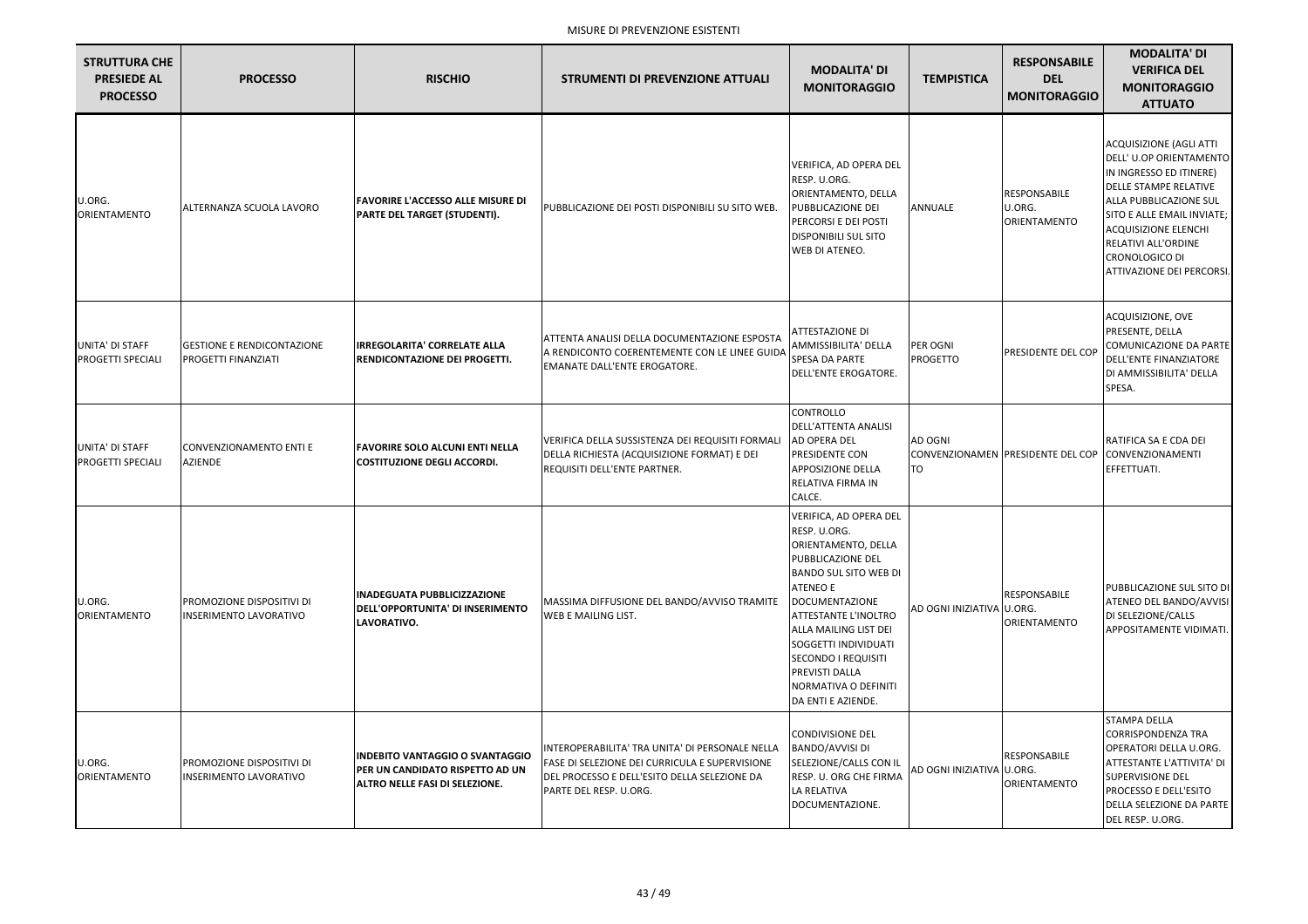| <b>STRUTTURA CHE</b><br><b>PRESIEDE AL</b><br><b>PROCESSO</b> | <b>PROCESSO</b>                                        | <b>RISCHIO</b>                                                                                                        | <b>STRUMENTI DI PREVENZIONE ATTUALI</b>                                                                                                                                                                                                                                                                                  | <b>MODALITA' DI</b><br><b>MONITORAGGIO</b>                                                                                                     | <b>TEMPISTICA</b>           | <b>RESPONSABILE</b><br><b>DEL</b><br><b>MONITORAGGIO</b> | <b>MODALITA' DI</b><br><b>VERIFICA DEL</b><br><b>MONITORAGGIO</b><br><b>ATTUATO</b>                                 |
|---------------------------------------------------------------|--------------------------------------------------------|-----------------------------------------------------------------------------------------------------------------------|--------------------------------------------------------------------------------------------------------------------------------------------------------------------------------------------------------------------------------------------------------------------------------------------------------------------------|------------------------------------------------------------------------------------------------------------------------------------------------|-----------------------------|----------------------------------------------------------|---------------------------------------------------------------------------------------------------------------------|
| U.ORG.<br><b>ORIENTAMENTO</b>                                 | <b>IPROGETTI DI ORIENTAMENTO E</b><br><b>ITUTORATO</b> | <b>IESCLUSIONE DI PROPOSTE</b><br><b>PROGETTUALI/CANDIDATI A CAUSA DI</b><br><b>ERRATA VALUTAZIONE DEI REQUISITI.</b> | IATTENTA ANALISI DELLA NORMATIVA E DEI<br>REGOLAMENTI VIGENTI, DEFINIZIONE DEI REQUISITI E<br>DECLINAZIONE DEI CRITERI PER LA SELEZIONE,<br>NOMINA DI APPOSITA COMMISSIONE RETTORALE DI<br>SELEZIONE DEI PROGETTI/CANDIDATI, MASSIMA<br><b>TRASPARENZA DELLE PROCEDURE DI SELEZIONE E</b><br>DELL'ESITO DELLA SELEZIONE. | <b>CONDIVISIONE DEL</b><br><b>BANDO/AVVISI DI</b><br>SELEZIONE/CALLS CON IL<br><b>RESP. U. ORG CHE FIRMA</b><br>LA RELATIVA<br>DOCUMENTAZIONE. | IAD OGNI INIZIATIVA IU.ORG. | <b>RESPONSABILE</b><br><b>ORIENTAMENTO</b>               | <b>PUBBLICAZIONE SUL SITO DI</b><br>ATENEO DEL BANDO/AVVISI<br>DI SELEZIONE/CALLS<br><b>APPOSITAMENTE VIDIMATI.</b> |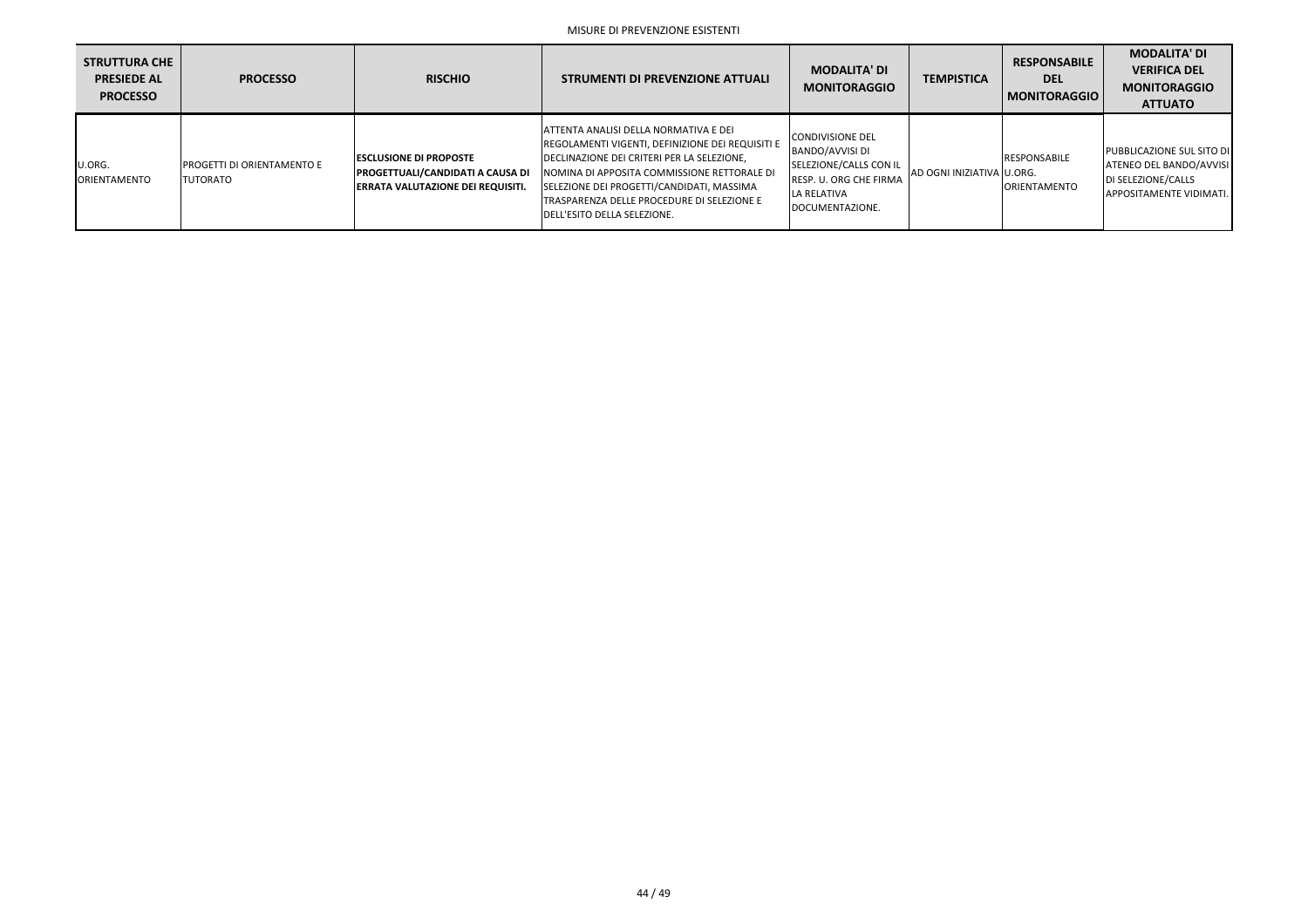| <b>STRUTTURA CHE</b><br><b>PRESIEDE AL</b><br><b>PROCESSO</b>                                                              | <b>PROCESSO</b>                                                                      | <b>RISCHIO</b>                                                                                                                                                                                                                                                                                           | <b>STRUMENTI DI PREVENZIONE ATTUALI</b>                                                                                                                                                                                                                                                                                                                                                                                                                                                                                                                                                           | <b>MODALITA' DI</b><br><b>MONITORAGGIO</b>                                                                                                                                                     | <b>TEMPISTICA</b>    | <b>RESPONSABILE</b><br><b>DEL</b><br><b>MONITORAGGIO</b>                                                                                                    | <b>MODALITA' DI</b><br><b>VERIFICA DEL</b><br><b>MONITORAGGIO</b><br><b>ATTUATO</b> |
|----------------------------------------------------------------------------------------------------------------------------|--------------------------------------------------------------------------------------|----------------------------------------------------------------------------------------------------------------------------------------------------------------------------------------------------------------------------------------------------------------------------------------------------------|---------------------------------------------------------------------------------------------------------------------------------------------------------------------------------------------------------------------------------------------------------------------------------------------------------------------------------------------------------------------------------------------------------------------------------------------------------------------------------------------------------------------------------------------------------------------------------------------------|------------------------------------------------------------------------------------------------------------------------------------------------------------------------------------------------|----------------------|-------------------------------------------------------------------------------------------------------------------------------------------------------------|-------------------------------------------------------------------------------------|
|                                                                                                                            |                                                                                      |                                                                                                                                                                                                                                                                                                          | S.B.A. - SISTEMA BIBLIOTECARIO DI ATENEO                                                                                                                                                                                                                                                                                                                                                                                                                                                                                                                                                          |                                                                                                                                                                                                |                      |                                                                                                                                                             |                                                                                     |
| <b>U.ORG. SERVIZI</b><br><b>CENTRALLIZATI ED</b><br><b>INFORMATICI / U.DI</b><br><b>STAFF SEGRETERIA</b><br>AMM. DI COORD. | SOTTOSCRIZIONE PERIODICI<br>ELETTRONICI E BANCHE DATI NON<br><b>CONSORTILI</b>       | SELEZIONE DELLE RISORSE: SELEZIONE<br><b>NON EQUILIBRATA DELLE RISORSE</b><br><b>SOTTOSCRITTE A FRONTE DELLA</b><br><b>DISPONIBILITA' FINANZIARIA.</b>                                                                                                                                                   | PER LE NUOVE SOTTOSCRIZIONI, LA PROPOSTA AL<br>CONSIGLIO DI ATENEO PER LE BIBLIOTECHE (CAB)<br>AVVIENE SOLO DOPO UN'ATTENTA ANALISI DELLE<br>RICHIESTE PERVENUTE, DEI RISPETTIVI COSTI E DEGLI<br>AMBITI DISCIPLINARI COPERTI; NEL CASO DEI RINNOVI, SERVIZI CENTRALIZZATI<br>PER VALUTARE L'UTILITA' DELLA RISORSA, SI<br>MONITORANO LE STATISTICHE D'USO DEGLI ANNI<br>PRECEDENTI. LA SELEZIONE DEI CONTRATTI E'<br>EFFETTUATA DAL CAB CHE ASSICURA, NELLA SUA<br>COMPOSIZIONE, LA RAPPRESENTANZA DELLE DIVERSE<br>AREE DISCIPLINARI E CHE ESPRIME LE ESIGENZE<br>INFORMATIVE DEI DIPARTIMENTI. | RELAZIONI PERIODICHE,<br>ELABORATE DA U.ORG.<br>ED INFORMATICI,<br><b>CORREDATE DA DATI</b><br><b>SULLA MISURAZIONE</b><br>DELL'USO INDIRIZZATE AL<br><b>PRESIDENTE SBA.</b>                   | <b>ANNUALE</b>       | <b>RESPONSABILE</b><br>U.ORG. SERVIZI<br><b>CENTRALLIZATI ED</b><br><b>INFORMATICI E</b><br>RESPONSABILE U. DI<br><b>STAFF SEGRETERIA</b><br>AMM. DI COORD. | <b>RELAZIONI PERIODICHE</b><br><b>INVIATE AL PRESIDENTE</b><br><b>SBA.</b>          |
| <b>U.ORG. SERVIZI</b><br><b>CENTRALLIZATI ED</b><br><b>INFORMATICI / U.DI</b><br><b>STAFF SEGRETERIA</b><br>AMM. DI COORD. | SOTTOSCRIZIONE RISORSE<br><b>ELETTRONICHE CON CONTRATTI</b><br><b>NAZIONALI CRUI</b> | SELEZIONE E MANIFESTAZIONE DI<br>INTERESSE DELL'ATENEO: SELEZIONE<br><b>NON EQUILIBRATA DELLE RISORSE</b><br><b>SOTTOSCRITTE A FRONTE DELLA</b><br>DISPONIBILITA' FINANZIARIA.                                                                                                                           | PER LE NUOVE SOTTOSCRIZIONI, LA SELEZIONE<br>AVVIENE SOLO DOPO UN'ATTENTA ANALISI DELLE<br>RICHIESTE PERVENUTE, DEI RISPETTIVI COSTI E DEGLI<br>AMBITI DISCIPLINARI COPERTI; NEL CASO DEI RINNOVI<br>PER VALUTARE L'UTILITA' DELLA RISORSA, SI<br>MONITORANO LE STATISTICHE D'USO DEGLI ANNI<br>PRECEDENTI. LA SELEZIONE DEI CONTRATTI E'<br>EFFETTUATA DAL CAB CHE ASSICURA LA<br>RAPPRESENTANZA DELLE DIVERSE AREE DISCIPLINARI<br>CHE ESPRIME LE ESIGENZE INFORMATIVE DEI<br>DIPARTIMENTI.                                                                                                     | RELAZIONI PERIODICHE,<br>ELABORATE DA U.ORG.<br>SERVIZI CENTRALIZZATI<br>ED INFORMATICI,<br><b>CORREDATE DA DATI</b><br><b>SULLA MISURAZIONE</b><br>DELL'USO INDIRIZZATE AL<br>PRESIDENTE SBA. | <b>ANNUALE</b>       | RESPONSABILE<br>U.ORG. SERVIZI<br><b>CENTRALLIZATI ED</b><br><b>INFORMATICI E</b><br>RESPONSABILE U. DI<br><b>STAFF SEGRETERIA</b><br>AMM. DI COORD.        | <b>RELAZIONI PERIODICHE</b><br><b>INVIATE AL PRESIDENTE</b><br>SBA.                 |
| <b>U.ORG. SERVIZI</b><br><b>CENTRALLIZATI ED</b><br><b>INFORMATICI / U.DI</b><br><b>STAFF SEGRETERIA</b><br>AMM. DI COORD. | SOTTOSCRIZIONE RISORSE<br><b>ELETTRONICHE CON CONTRATTI</b><br><b>NAZIONALI CRUI</b> | ADESIONE AI CONTRATTI SU DELIBERA<br>DEL CAB: ADESIONE EFFETTUATA SENZA<br><b>PREVENTIVA AUTORIZZAZIONE.</b>                                                                                                                                                                                             | L'ADESIONE AI CONTRATTI AVVIENE PER MEZZO DI UN<br><b>FORMAT SOTTOSCRITTO DA CRUI E DAL PRESIDENTE</b><br>SBA, PREVIA DELIBERA DEL CAB. L'ART. 4 DEL<br><b>IREGOLAMENTO SBA PREVEDE L'ASSEGNAZIONE</b><br>ANNUALE DI UN BUDGET DESTINATO AL<br><b>IMANTENIMENTO DELL'OFFERTA INFORMATIVA.</b>                                                                                                                                                                                                                                                                                                     | <b>IL PRESIDENTE SBA</b><br>SOTTOSCRIVE LE RISORSE PER OGNI RISORSA<br><b>PREVIA DELIBERA DEL</b><br>CAB.                                                                                      | <b>DA ACQUISTARE</b> | PRESIDENTE DEL SBA                                                                                                                                          | FORMAT PROTOCOLLATO<br>(AGLI ATTI DELL'UNITA').                                     |
| <b>U.DI STAFF</b><br>SEGRETERIA AMM. DI<br>COORD. / U.ORG.<br>SERVIZI BIBLIOTECARI<br>DI POLO                              | ACQUISTO MATERIALE LIBRARIO<br>CARTACEO                                              | INVIO ELENCHI DESIDERATA DA PARTE<br>DEI DIRETTORI DEI DIPARTIMENTI ALLE<br><b>BIBLIOTECHE DI POLO, RACCOLTA</b><br>DESIDERATA DEL CORPO ACCADEMICO:<br><b>SELEZIONE NON EQUILIBRATA DELLE</b><br>RICHIESTE PERVENUTE E DEL MATERIALE<br>NELL'IPOTESI IN CUI LE RISORSE NON<br><b>SIANO SUFFICIENTI.</b> | DELIBERA DEL CAB RELATIVA ALLA RIPARTIZIONE DELLE<br>RISORSE FINANZIARIE DESTINATE AL MATERIALE<br>CARTACEO TRA I POLI.                                                                                                                                                                                                                                                                                                                                                                                                                                                                           | REPORT SUGLI IMPEGNI<br>DI BUDGET ASSUNTI<br><b>SULLA BASE DELLE LISTE</b><br>PRESENTATE.                                                                                                      | <b>SEMESTRALE</b>    | <b>RESPONSABILE U.DI</b><br><b>STAFF SEGRETERIA</b><br>AMM. DI COORD.                                                                                       | <b>INVIO REPORT AL</b><br>PRESIDENTE.                                               |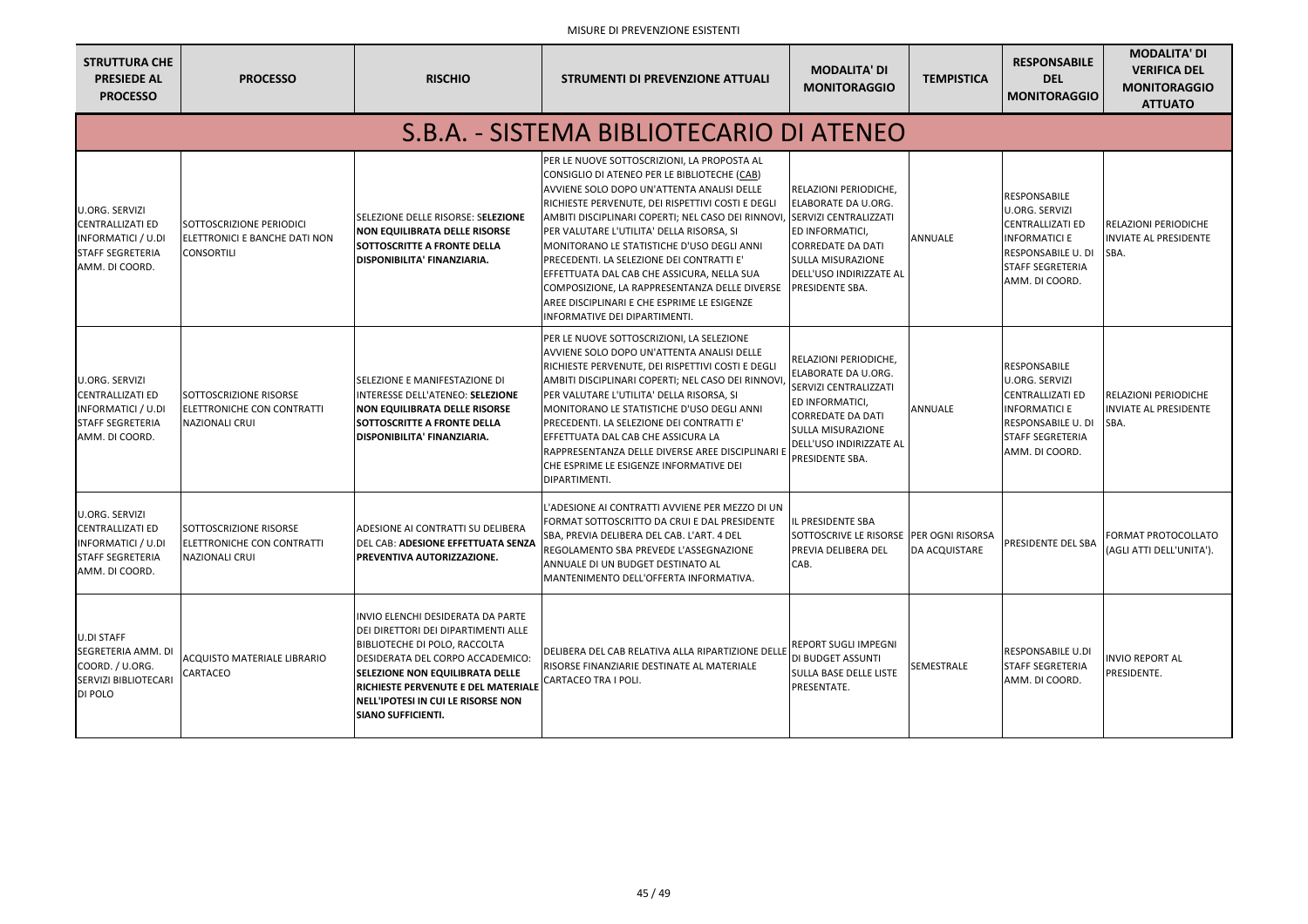| <b>STRUTTURA CHE</b><br><b>PRESIEDE AL</b><br><b>PROCESSO</b>                                                       | <b>PROCESSO</b>                                                                                                                                              | <b>RISCHIO</b>                                                                                                                                                                       | <b>STRUMENTI DI PREVENZIONE ATTUALI</b>                                                                                                                                                                                                                                                                                                                                                                                                                                                                                                                                                                                                                                                                                                                                                     | <b>MODALITA' DI</b><br><b>MONITORAGGIO</b>                                                                                                                                                                                                                                                     | <b>TEMPISTICA</b>                                                                                                                                | <b>RESPONSABILE</b><br><b>DEL</b><br><b>MONITORAGGIO</b>         | <b>MODALITA' DI</b><br><b>VERIFICA DEL</b><br><b>MONITORAGGIO</b><br><b>ATTUATO</b>         |
|---------------------------------------------------------------------------------------------------------------------|--------------------------------------------------------------------------------------------------------------------------------------------------------------|--------------------------------------------------------------------------------------------------------------------------------------------------------------------------------------|---------------------------------------------------------------------------------------------------------------------------------------------------------------------------------------------------------------------------------------------------------------------------------------------------------------------------------------------------------------------------------------------------------------------------------------------------------------------------------------------------------------------------------------------------------------------------------------------------------------------------------------------------------------------------------------------------------------------------------------------------------------------------------------------|------------------------------------------------------------------------------------------------------------------------------------------------------------------------------------------------------------------------------------------------------------------------------------------------|--------------------------------------------------------------------------------------------------------------------------------------------------|------------------------------------------------------------------|---------------------------------------------------------------------------------------------|
| <b>U.DI STAFF</b><br>SEGRETERIA AMM. DI<br>COORD. / U.ORG.<br>SERVIZI BIBLIOTECARI<br>DI POLO                       | <b>ACQUISTO MATERIALE LIBRARIO</b><br>CARTACEO                                                                                                               | <b>IINADEGUATA GESTIONE DELLA</b><br><b>SELEZIONE DEL MATERIALE CON</b><br><b>CONSEGUENTE ACQUISTO DI</b><br><b>IMATERIALE NON NECESSARIO O</b><br><b>MANIPOLAZIONE DELLE LISTE.</b> | UTILIZZO DELLA PROCEDURA DI FLUSSO<br>AMMINISTRATIVO GESTITA CON IL SW ALEPH500 (CHE<br>PERMETTE DI TRACCIARE, INVENTARIARE E<br>CATALOGARE TUTTO IL MATERIALE BIBLIOGRAFICO<br>CARTACEO DA ACQUISTARE) E DOPPIA VERIFICA DEL<br>ELABORAZIONE DELLE LISTE D'ACQUISTO: POSSEDUTO NEL CATALOGO ON LINE (OPAC) E NEGLI<br>SCHEDARI DA PARTE DEL PERSONALE SBA DEI POLI CHE<br>RICEVONO I DESIDERATA E DA PARTE DEL PERSONALE<br>DELLA SEDE CENTRALE DEL SBA: FUNZIONAMENTO<br>CON UN UNICO PUNTO ORDINANTE PER TUTTE LE<br>BIBLIOTECHE DI POLO; INVENTARIO UNICO DEL<br>MATERIALE LIBRARIO (ALEPH500) CON PROCEDURA<br>IPREVISTA ANCHE PER L'ACQUISTO DA PARTE DEI<br>DIPARTIMENTI DIDATTICI. SEGNALAZIONE E<br>MOTIVAZIONE PER PROPOSTA DI ACQUISTO DOPPIONI<br>DA PARTE DELLA RESP. DI POLO. | <b>CAMPIONAMENTO E</b><br>CONTROLLO DELLA<br>PROCEDURA DI<br>RICHIESTA PREVENTIVI<br>AD OPERA DI UNITA' DI<br>STAFF SEGRETERIA AMM.<br>DI COORD.; LE LISTE DEI<br>DESIDERATA, REALIZZATE<br>CON ALEPH 500, SONO<br>PUBBLICHE E<br>CONSULTABILI SUL<br>CATALOGO COLLETTIVO<br>DI ATENEO (OPAC). | <b>CAMPIONAMENTO</b><br>SEMESTRALE                                                                                                               | RESPONSABILE U.DI<br><b>STAFF SEGRETERIA</b><br>AMM. DI COORD.   | <b>REPORT DEL</b><br><b>CAMPIONAMENTO</b><br><b>EFFETTUATO AL</b><br><b>PRESIDENTE SBA.</b> |
| <b>U.DI STAFF</b><br>SEGRETERIA AMM. DI<br>COORD. / U.ORG.<br>SERVIZI BIBLIOTECARI<br>DI POLO                       | <b>ACQUISTO MATERIALE LIBRARIO</b><br><b>CARTACEO</b>                                                                                                        | RICHIESTA DI PREVENTIVI A EDITORI O<br>LIBRERIE O PROCEDURA D'ACQUISTO SUL<br>MERCATO ELETTRONICO: ADOZIONE DI<br>UNA PROCEDURA NON IDONEA.                                          | IN ATTESA DELL'ESPLETAMENTO DELLA GARA PER<br>L'INDIVIDUAZIONE DI UN FORNITORE UNICO DI<br>ATENEO ATTRAVERSO L'APPLICAZIONE DI UN<br>ACCORDO QUADRO, PER ACQUISTI SUPERIORI A 1.000<br>€ SI PROCEDE ATTRAVERSO RDO SU MEPA DELLE LISTE<br>DI DESIDERATA FILTRATE CHE SONO INVIATE AD<br>AZIENDE DEL SETTORE PRESENTI SUL MERCATO<br>ELETTRONICO. SOTTO I 1.000 € POTRA' ESSERE<br>UTILIZZATO ANCHE L'ALBO FORNITORI<br>APPOSITAMENTE ISTITUITO, SECONDO ADEGUATI<br>CRITERI DI ROTAZIONE.                                                                                                                                                                                                                                                                                                   | 1) CONFORMITA' ALLE<br>PROCEDURE INDICATE<br>DAL D.G. NELLA NOTA<br><b>PROT. 56570 DEL</b><br>22/09/2016;<br>2) DETERMINA A<br><b>CONTRARRE DEL</b><br>PRESIDENTE.                                                                                                                             | 1) ATTO<br>AUTORIZZATIVO<br>DEL D.G. VALIDO<br>PER TUTTE LE<br><b>RISORSE DA</b><br>ACQUISIRE;<br>2) PER OGNI<br>PROCEDURA DI<br><b>ACQUISTO</b> | <b>RESPONSABILE</b><br><b>SEGRETERIA AMM. DI</b><br><b>COORD</b> | COMUNICAZIONE AL<br><b>PRESIDENTE SBA CON INVIO</b><br><b>DELLE LISTE.</b>                  |
| <b>U.DI STAFF</b><br>SEGRETERIA AMM. DI<br>COORD.                                                                   | <b>GESTIONE DEL PERSONALE</b>                                                                                                                                | <b>MONITORAGGIO PRESENZE E ASSENZE</b><br>DEL PERSONALE: GESTIONE NON<br><b>ADERENTE ALLE DISPOSIZIONI E NON</b><br><b>IMPARZIALE.</b>                                               | A) UTILIZZO DELLA POSTA ELETTRONICA PER TUTTE LE<br>COMUNICAZIONI/AUTORIZZAZIONI; B) QUALSIASI<br>COMUNICAZIONE E' INVIATA A TUTTA LA LINEA<br>GERARCHICA DEL SBA, IN MODO CHE LA GESTIONE SIA<br>DEL TUTTO TRASPARENTE E TRACCIABILE; C)<br>CONTROLLI E VISTI DEL DIRETTO SUPERIORE<br><b>GERARCHICO E AUTORIZZAZIONE FINALE DEL</b><br><b>IDELEGATO DEL RESPONSABILE DELLA STRUTTURA.</b><br>INOTIFICA RICHIESTE SU PIATTAFORMA IRIS INVIATE IN<br>AUTOMATICO ANCHE AL PRESIDENTE.                                                                                                                                                                                                                                                                                                        | MONITORAGGIO DELLE<br>ANOMALIE A CURA DEL<br><b>DELEGATO DEL</b><br>PRESIDENTE PER IL<br>RILEVAMENTO DELLE<br>PRESENZE/ASSENZE.                                                                                                                                                                | PER OGNI<br><b>ANOMALIA</b>                                                                                                                      | <b>DELEGATO DEL</b><br>PRESIDENTE                                | <b>SEGNALAZIONE AL</b><br><b>PRESIDENTE SBA.</b>                                            |
| U.ORG. SERVIZI<br><b>CENTRALLIZATI ED</b><br><b>INFORMATICI / U.DI</b><br><b>STAFF SEGRETERIA</b><br>AMM. DI COORD. | PROCEDURE DI ACQUISTO MATERIALE CON SELEZIONE DEI MATERIALI DA<br>DI CONSUMO, ATTREZZATURE E<br>ASSISTENZA SOFTWARE PER LE<br><b>STRUTTURE BIBLIOTECARIE</b> | <b>ACQUISIZIONE RICHIESTE D'ACQUISTO</b><br>ACQUISIRE: SELEZIONE NON<br><b>REALI ESIGENZE E AL FABBISOGNO</b><br><b>DELLE STRUTTURE.</b>                                             | I MATERIALI VENGONO INDIVIDUATI CON<br>SOPRALLUOGHI, VOLTI A VERIFICARE LE REALI<br><b>ESIGENZE DELLE STRUTTURE IN BASE ALLE</b><br><b>EQUILIBRATA E NON RISPONDENTE ALLE SEGNALAZIONI PERVENUTE, E ACQUISITI PREVIA</b><br>APPROVAZIONE DEL PRESIDENTE E/O RATIFICATE DAL<br>CAB.                                                                                                                                                                                                                                                                                                                                                                                                                                                                                                          | <b>COMUNICAZIONE VIA</b><br>MAIL DELL'AVVENUTO<br>SOPRALLUOGO E PRESA<br><b>D'ATTO DELLE ESIGENZE</b><br>DA PARTE DEL RESP.<br>SEGRETERIA AMM. E DI<br>COORD. IN<br><b>CORRELAZIONE CON LA</b><br>PIANIFICAZIONE<br>ANNUALE.                                                                   | PER OGNI<br><b>RICHIESTA</b><br>PERVENUTA                                                                                                        | <b>RESPONSABILE</b><br><b>SEGRETERIA AMM. DI</b><br><b>COORD</b> | <b>RESOCONTO AL PRESIDENTE</b><br>SBA.                                                      |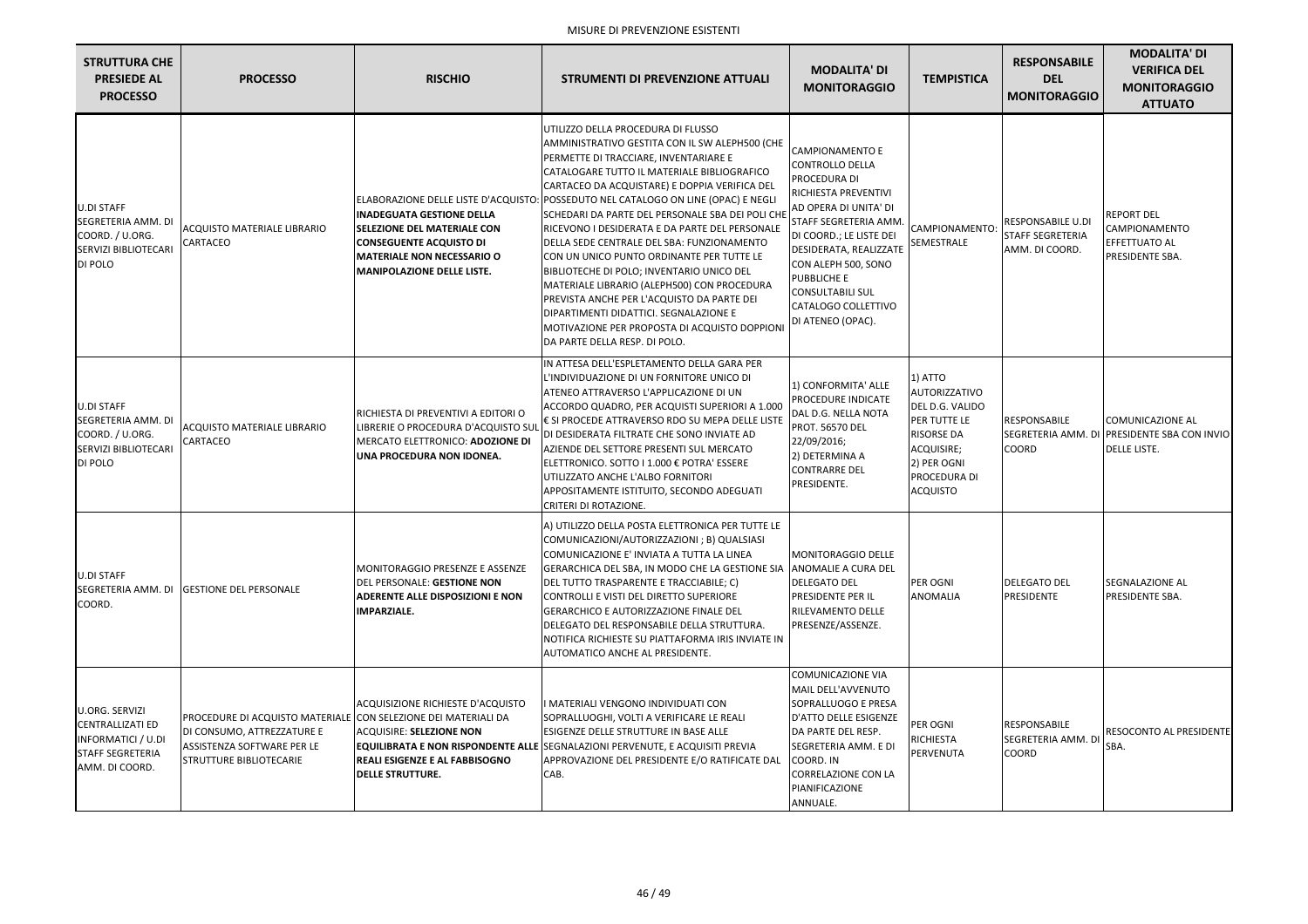| <b>STRUTTURA CHE</b><br><b>PRESIEDE AL</b><br><b>PROCESSO</b>                                                       | <b>PROCESSO</b>                                                                                                                                                   | <b>RISCHIO</b>                                                                                                                                                                                                                                                                                                                                                                                                                                                   | <b>STRUMENTI DI PREVENZIONE ATTUALI</b>                                                                                                                                                                                                                                           | <b>MODALITA' DI</b><br><b>MONITORAGGIO</b>                                                                                                                                                                   | <b>TEMPISTICA</b>                                          |
|---------------------------------------------------------------------------------------------------------------------|-------------------------------------------------------------------------------------------------------------------------------------------------------------------|------------------------------------------------------------------------------------------------------------------------------------------------------------------------------------------------------------------------------------------------------------------------------------------------------------------------------------------------------------------------------------------------------------------------------------------------------------------|-----------------------------------------------------------------------------------------------------------------------------------------------------------------------------------------------------------------------------------------------------------------------------------|--------------------------------------------------------------------------------------------------------------------------------------------------------------------------------------------------------------|------------------------------------------------------------|
| U.ORG. SERVIZI<br><b>CENTRALLIZATI ED</b><br><b>INFORMATICI / U.DI</b><br><b>STAFF SEGRETERIA</b><br>AMM. DI COORD. | <b>PROCEDURE DI ACQUISTO MATERIALE</b><br>DI CONSUMO, ATTREZZATURE E<br>ASSISTENZA SOFTWARE PER LE<br><b>STRUTTURE BIBLIOTECARIE</b>                              | DETERMINA A CONTRARRE (CON<br>ADOZIONE PROCEDURA PER LA SCELTA<br>DEL CONTRAENTE): SCELTA DI NON<br><b>IDONEA PROCEDURA DA ADOTTARE PER</b><br>L'INDIVIDUAZIONE DEL CONTRAENTE.                                                                                                                                                                                                                                                                                  | LA SCELTA DELLA PROCEDURA DI ACQUISTO VIENE<br>EFFETTUATA DOPO ATTENTA ANALISI DELGI ELEMENTI<br>DEFINITI NELLA RICHIESTA E ADEGUATI ALLA<br>NORMATIVA DI SETTORE; RICORSO ALL'ACQUISTO SUL<br>MEPA (RDO, ACQUISTI SOTTO SOGLIA) O RICORSO A<br>PROCEDURE DI ACQUISTO FUORI MEPA. | DETERMINA A<br><b>CONTRARRE DEL</b><br>PRESIDENTE.                                                                                                                                                           | PER OGNI<br><b>MATERIALE DA</b><br><b>ACQUISTARE</b>       |
| U.ORG. SERVIZI<br><b>CENTRALLIZATI ED</b><br><b>INFORMATICI / U.DI</b><br><b>STAFF SEGRETERIA</b><br>AMM. DI COORD. | DI CONSUMO, ATTREZZATURE E<br>ASSISTENZA SOFTWARE PER LE<br><b>STRUTTURE BIBLIOTECARIE</b>                                                                        | PREDISPOSIZIONE BANDO E/O LETTERA<br>DI INVITO A FIRMA DEL DELEGATO<br>RETTORALE DEL SBA: ELUSIONE DI<br><b>CLAUSOLE PREVISTE DAL PIANO</b><br>PROCEDURE DI ACQUISTO MATERIALE <b>  NAZIONALE ANTICORRUZIONE; BANDO</b><br>CHE ORIENTI VERSO UN PRODOTTO O<br>SERVIZIO GIA' IDENTIFICABILE PRIMA<br><b>DELL'ESPLETAMENTO DELLA</b><br>PROCEDURA; INDICAZIONE NEL<br><b>DISCIPLINARE DI PRODOTTI CHE</b><br><b>FAVORISCANO UNA DETERMINATA</b><br><b>IMPRESA.</b> | INSERIMENTO NEL BANDO DELLE DISPOSIZIONI<br>NORMATIVE E DELLE MISURE ATTE AD AMPLIARE LA<br>CONCORRENZA.                                                                                                                                                                          | <b>VERIFICA DEL PRESIDENTE</b><br>CON SOTTOSCRIZIONE<br>DEL BANDO.                                                                                                                                           | <b>PER OGNI OGNI</b><br><b>BANDO DI GARA</b>               |
| U.ORG. SERVIZI<br><b>CENTRALLIZATI ED</b><br><b>INFORMATICI / U.DI</b><br><b>STAFF SEGRETERIA</b><br>AMM. DI COORD. | <b>PROCEDURE DI ACQUISTO MATERIALE</b><br>DI CONSUMO, ATTREZZATURE E<br>ASSISTENZA SOFTWARE PER LE<br><b>STRUTTURE BIBLIOTECARIE</b>                              | PUBBLICITA': INCOMPLETEZZA DELLE<br><b>INFORMAZIONI E DELLE MODALITA' DI</b><br>PUBBLICAZIONE PREVISTE PER LEGGE.                                                                                                                                                                                                                                                                                                                                                | RISPETTO DEI TEMPI E DELLE MODALITA' DI<br>PUBBLICITA' SUL SITO WEB ISTITUZIONALE                                                                                                                                                                                                 | MONITORAGGIO AD<br><b>OPERA DEL</b><br>"COLLABORATORE PER LA<br>TRASPARENZA".                                                                                                                                | PER OGNI OBBLIGO<br>DI PUBBLICITA' DA<br>ADEMPIERE         |
| U.ORG. SERVIZI<br><b>CENTRALLIZATI ED</b><br><b>INFORMATICI / U.DI</b><br><b>STAFF SEGRETERIA</b><br>AMM. DI COORD. | <b>PROCEDURE DI ACQUISTO MATERIALE</b><br>DI CONSUMO, ATTREZZATURE E<br>ASSISTENZA SOFTWARE PER LE<br><b>STRUTTURE BIBLIOTECARIE</b>                              | DECRETO NOMINA COMMISSIONE:<br><b>INCOMPATIBILITA' DEI COMPONENTI</b><br><b>DELLA COMMISSIONE.</b>                                                                                                                                                                                                                                                                                                                                                               | L'INCOMPATIBILITA' VIENE RILEVATA DAL<br>RESPONSABILE DEL PROCEDIMENTO, INSERITA E<br>SOTTOSCRITTA IN FASE DI REDAZIONE DEL VERBALE DI DICHIARAZIONI DI<br>IGARA PRIMA DELL'APERTURA DELLE BUSTE.<br>COMPORTANDO LA SOSTITUZIONE DEL COMPONENTE<br><b>INCOMPATIBILE.</b>          | <b>VERBALE DELLA</b><br><b>COMMISSIONE DI GARA</b><br>CHE RICHIAMA LE<br><b>INESISTENZA DI</b><br><b>INCOMPATIBILITA' RESE</b><br><b>DAI SINGOLI</b><br>COMPONENTI E DAL RPA.                                | PER OGNI NOMINA<br><b>DI COMMISSIONE</b><br><b>DI GARA</b> |
| U.ORG. SERVIZI<br><b>CENTRALLIZATI ED</b><br><b>INFORMATICI / U.DI</b><br><b>STAFF SEGRETERIA</b><br>AMM. DI COORD. | <u>IPROCEDURE DI ACQUISTO MATERIALE IDI GARA CON AGGIUDICAZIONE</u><br>DI CONSUMO, ATTREZZATURE E<br>ASSISTENZA SOFTWARE PER LE<br><b>STRUTTURE BIBLIOTECARIE</b> | SEDUTA DI GARA (REDAZIONE VERBALE<br>PROVVISORIA): ORIENTAMENTO<br><b>PREFERENZIALE DI TUTTA LA</b><br><b>COMMISSIONE O PARTE DI ESSA VERSO</b><br>UN DETERMINATO CONCORRENTE.                                                                                                                                                                                                                                                                                   | ADOZIONE DI CRITERI OGGETTIVI DI VALUTAZIONE GIA' CODICE DEI CONTRATTI DI<br>IINSERITI NEL BANDO DI GARA CHE LASCINO POCA<br>DISCREZIONALITA' AI COMPONENTI DELLA<br>COMMISSIONE.                                                                                                 | IL RESPONSABILE DEL<br>PROCEDIMENTO HA TRA I<br><b>COMPITI PREVISTI DAL</b><br><b>CURARE IL CORRETTO E</b><br>RAZIONALE<br><b>SVOLGIMENTO DELLE</b><br>PROCEDURE ATTUANDO<br>IL CONTROLLO<br>AMMINISTRATIVO. | <b>PER OGNI</b><br>PROCEDURA DI<br><b>GARA</b>             |
| U.ORG. SERVIZI<br><b>CENTRALLIZATI ED</b><br><b>INFORMATICI / U.DI</b><br><b>STAFF SEGRETERIA</b><br>AMM. DI COORD. | PROCEDURE DI ACQUISTO MATERIALE PROCEDURA AVVIATA: MANCATO<br>DI CONSUMO, ATTREZZATURE E<br>ASSISTENZA SOFTWARE PER LE<br><b>STRUTTURE BIBLIOTECARIE</b>          | CONTROLLO DOCUMENTALE SU OGNI<br><b>ASSOLVIMENTO DEI CONTROLLI SULLE</b><br>PROCEDURE ADOTTATE E MANCATO<br><b>ASSOLVIMENTO DEI CONTROLLI POST</b><br>AGGIUDICAZIONE PROVVISORIA.                                                                                                                                                                                                                                                                                | UTILIZZO DI IDONEA PROCEDURA DI GARA; RICHIESTA<br>DURC ATTRAVERSO IL SITO DELL'INPS O INAIL;<br>VERIFICHE CAMERA DI COMMERCIO.                                                                                                                                                   | <b>ESITI DEI CONTROLLI</b><br>RIPORTATI SUI VERBALI DI<br><b>GARA E SOTTOSCRITTI DA</b><br>TUTTA LA COMMISSIONE.                                                                                             | PER OGNI<br>PROCEDURA DI<br><b>GARA</b>                    |

| A.                      | <b>RESPONSABILE</b><br><b>DEL</b><br><b>MONITORAGGIO</b> | <b>MODALITA' DI</b><br><b>VERIFICA DEL</b><br><b>MONITORAGGIO</b><br><b>ATTUATO</b>                                  |
|-------------------------|----------------------------------------------------------|----------------------------------------------------------------------------------------------------------------------|
|                         | PRESIDENTE / CAB                                         | <b>COMUNICAZIONE AL</b><br>PRESIDENTE SBA CON INVIO<br>DELL'ELENCO DEL<br>MATERIALE ACQUISTATO.                      |
| А                       | PRESIDENTE DEL SBA                                       | <b>BANDO PROTOCCOLATO</b><br>(AGLI ATTI).                                                                            |
| .IGO<br>DA              | <b>REFERENTE DELLA</b><br>TRASPARENZA                    | <b>VERIFICA DA PARTE DELLA</b><br><b>COMMISSIONE PER GLI</b><br><b>AUDIT INTERNI DEI</b><br>PROCESSI AMMINISTRATIVI. |
| <b>INA</b><br><b>NE</b> | PRESIDENTE DELLA<br><b>COMMISSIONE DI</b><br><b>GARA</b> | VERBALE DEGLI ATTI DI<br>GARA.                                                                                       |
|                         | R.P.A. DELLA<br>PROCEDURA DI GARA IGARA.                 | <b>VERBALE DEGLI ATTI DI</b>                                                                                         |
|                         | R.P.A. DELLA<br><b>PROCEDURA DI GARA I</b>               | <b>VERBALE DEGLI ATTI DI</b><br>GARA.                                                                                |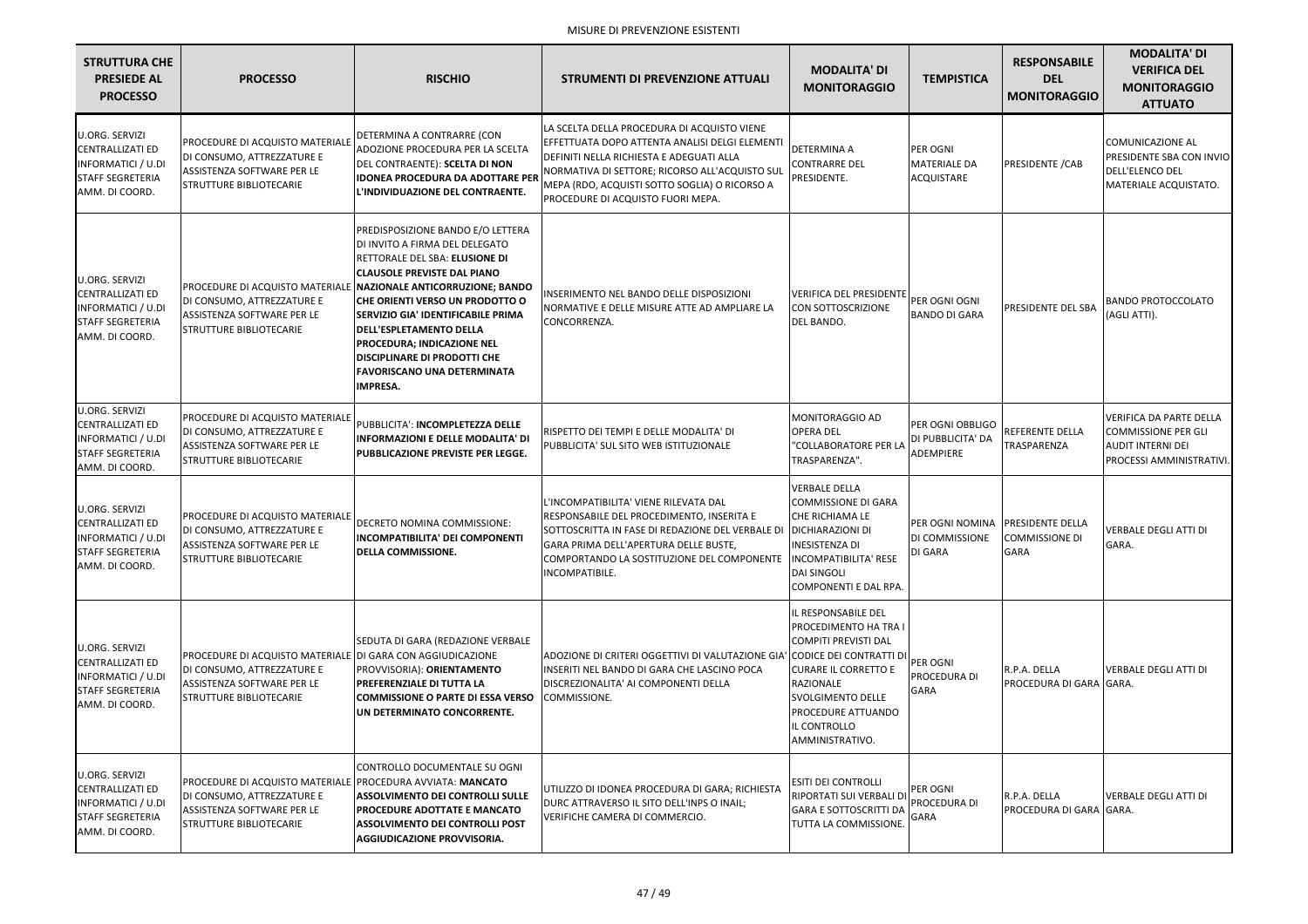| <b>STRUTTURA CHE</b><br><b>PRESIEDE AL</b><br><b>PROCESSO</b>                                                       | <b>PROCESSO</b>                                                                                                                                                 | <b>RISCHIO</b>                                                                                                                                                                                                                                     | <b>STRUMENTI DI PREVENZIONE ATTUALI</b>                                                                                                                                                                                                                                                                 | <b>MODALITA' DI</b><br><b>MONITORAGGIO</b>                                                                                                                                                                                                                                | <b>TEMPISTICA</b>                                         | <b>RESPONSABILE</b><br><b>DEL</b><br><b>MONITORAGGIO</b>                              | <b>MODALITA' DI</b><br><b>VERIFICA DEL</b><br><b>MONITORAGGIO</b><br><b>ATTUATO</b>                                                                                                                                                                         |
|---------------------------------------------------------------------------------------------------------------------|-----------------------------------------------------------------------------------------------------------------------------------------------------------------|----------------------------------------------------------------------------------------------------------------------------------------------------------------------------------------------------------------------------------------------------|---------------------------------------------------------------------------------------------------------------------------------------------------------------------------------------------------------------------------------------------------------------------------------------------------------|---------------------------------------------------------------------------------------------------------------------------------------------------------------------------------------------------------------------------------------------------------------------------|-----------------------------------------------------------|---------------------------------------------------------------------------------------|-------------------------------------------------------------------------------------------------------------------------------------------------------------------------------------------------------------------------------------------------------------|
| U.ORG. SERVIZI<br><b>CENTRALLIZATI ED</b><br><b>INFORMATICI / U.DI</b><br><b>STAFF SEGRETERIA</b><br>AMM. DI COORD. | PROCEDURE DI ACQUISTO MATERIALE AGGIUDICAZIONE DEFINITIVA,<br>DI CONSUMO, ATTREZZATURE E<br><b>ASSISTENZA SOFTWARE PER LE</b><br><b>STRUTTURE BIBLIOTECARIE</b> | CONTROLLI POST-AGGIUDICAZIONE<br>SULLA REGOLARITA' CONTRIBUTIVA,<br>COMUNICAZIONE OBBLIGATORIA ESITO<br>DI GARA ENTRO I TERMINI PREVISTI:<br><b>MANCATO ASSOLVIMENTO DELLA</b><br><b>COMUNICAZIONE E PUBBLICITA'</b><br><b>DELL'ESITO DI GARA.</b> | INVIO DELLE COMUNICAZIONI DI AGGIUDICAZIONE<br>DEFINITIVA ALL'AGGIUDICATARIO E AI CONCORRENTI E<br>PUBBLICAZIONE DELL'ESITO DI GARA NELLE STESSE<br><b>IFORME E MODALITA' PREVISTE PER LA PUBBLICITA'</b><br>DEL BANDO DI GARA NEL RISPETTO DELLE<br>TEMPISTICHE DETTATE DALLA NORMATIVA DI<br>SETTORE. | <b>VERIFICA SUL SITO DA</b><br><b>PARTE DEL</b><br>"COLLABORATORE PER LA<br>TRASPARENZA".                                                                                                                                                                                 | PER OGNI<br>PROCEDURA DI<br>AGGIUDICAZIONE                | <b>REFERENTE PER LA</b><br><b>TRASPARENZA</b>                                         | <b>VERIFICA DA PARTE DELLA</b><br><b>COMMISSIONE PER GLI</b><br><b>AUDIT INTERNI DEI</b><br>PROCESSI AMMINISTRATIVI.                                                                                                                                        |
| U.ORG. SERVIZI<br><b>CENTRALLIZATI ED</b><br><b>INFORMATICI / U.DI</b><br><b>STAFF SEGRETERIA</b><br>AMM. DI COORD. | PROCEDURE DI ACQUISTO MATERIALE BUONO D'ORDINE: MANCATO<br>DI CONSUMO, ATTREZZATURE E<br>ASSISTENZA SOFTWARE PER LE<br><b>STRUTTURE BIBLIOTECARIE</b>           | STIPULA CONTRATTO O RICHIESTA<br><b>CONTROLLO DELLA REGOLARE</b><br><b>ESECUZIONE DELLA PRESTAZIONE</b><br><b>DEDOTTA IN CONTRATTO O DELLA</b><br>FORNITURA RICHIESTA NELL'ORDINE.                                                                 | VERIFICA DELLA REGOLARE ESECUZIONE ATTRAVERSO<br>L'ACQUISIZIONE DELL'ATTESTAZIONE DI COLLAUDO E<br>DEL CONTROLLO FRA LA MERCE ORDINATA E QUELLA<br>CONSEGNATA.                                                                                                                                          | <b>CONDIVISIONE DELLA</b><br>RICHIESTA DI<br>PAGAMENTO (INOLTRATA<br>AL DIP. AMM.<br>ORGANIZZAZIONE<br>RISORSE FINANZIARIE)<br>CON IL PRESIDENTE SBA<br><b>CORREDATA DA</b><br><b>DICHIARAZIONE DI</b><br>REGOLARITA' E<br><b>CONFORMITA' DEL</b><br>MATERIALE ACQUISITO. | <b>PER OGNI</b><br><b>PROCEDURA DI</b><br><b>ACQUISTO</b> | <b>PRESIDENTE SBA E</b><br><b>RPA DELLA</b><br><b>PROCEDURA DI</b><br><b>ACQUISTO</b> | <b>TRASMISSIONE RICHIESTA</b><br>DI PAGAMENTO<br>PROTOCOLLATA CON<br><b>ANNOTAZIONE DI</b><br>CONFORMITA' DEL<br>MATERIALE RICHIESTO.                                                                                                                       |
| U.ORG. SERVIZI<br><b>BIBLIOTECARI DI POLO</b>                                                                       | SERVIZI DI CONSULTAZIONE E<br>PRESTITO DEL MATERIALE<br><b>BIBLIOGRAFICO</b>                                                                                    | <b>MANCATA VERIFICA DELL'IDENTITA'</b><br><b>DELL'UTENTE E MANCATA</b><br>REGISTRAZIONE.                                                                                                                                                           | OSSERVANZA DI REGOLE GENERALI (CARTA DEI SERVIZI<br>E REGOLAMENTO DEL PRESTITO) - ATTIVITA' DI<br>CONTROLLO DA PARTE DEL PERSONALE DI BIBLIOTECA                                                                                                                                                        | <b>AUTENTICAZIONE E</b><br><b>REGISTRAZIONE DEGLI</b><br><b>UTENTI NEL SOFTWARE</b><br><b>GESTIONALE DELLA</b><br><b>BIBLIOTECA. SE</b><br>NECESSARIO (NEL CASO<br>DI UTENTI ESTERNI)<br><b>ESIBIZIONE DEL</b><br><b>DOCUMENTO DI</b><br>IDENTITA'.                       | PER OGNI SINGOLO RESPONSABILE DI<br><b>UTENTE</b>         | <b>BIBLIOTECA</b>                                                                     | RESOCONTO ORALE ALLA<br><b>GERARCHIA SUPERIORE DI</b><br><b>EVENTUALI</b><br>PROBLEMATICHE<br>RISCONTRATE. IN CASO DI<br><b>GRAVI IRREGOLARITA'</b><br><b>ESPOSIZIONE SCRITTA PER I</b><br>PROVVEDIMENTI DEL CASO<br>(COME DA NORMATIVA DI<br>RIFERIMENTO). |
| U.ORG. SERVIZI<br><b>BIBLIOTECARI DI POLC</b>                                                                       | SERVIZI DI CONSULTAZIONE E<br>PRESTITO DEL MATERIALE<br><b>BIBLIOGRAFICO</b>                                                                                    | <b>CONSEGNA DI MATERIALE</b><br><b>BIBLIOGRAFICO IN VIOLAZIONE DELLE</b><br><b>REGOLE PREVISTE GARANTENDO</b><br>PRIVILEGI IMMOTIVATI.                                                                                                             | <b>OSSERVANZA E RISPETTO DELLE REGOLE STABILITE</b><br>DALLA NORMATIVA DI RIFERIMENTO.                                                                                                                                                                                                                  | <b>VERIFICA CHE IL</b><br>PERSONALE SI ATTENGA<br>ALLE REGOLE PREVISTE E   QUOTIDIANA<br><b>RISPETTI LE PROCEDURE</b><br>STABILITE.                                                                                                                                       |                                                           | <b>RESPONSABILE DI</b><br><b>BIBLIOTECA</b>                                           | RESOCONTO DI EVENTUALI<br><b>CRITICITA' DA PARTE DEL</b><br>RESPONSABILE U.OP. AL<br><b>RESPONSABILE U.ORG.</b><br>SERVIZI BIBLIOTECARI DI<br>POLO E RELAZIONE FINALE<br>DI QUESTI AL PRESIDENTE<br>S.B.A.                                                  |
| U.ORG. SERVIZI<br><b>BIBLIOTECARI DI POLO</b>                                                                       | SERVIZI DI CONSULTAZIONE E<br>PRESTITO DEL MATERIALE<br><b>BIBLIOGRAFICO</b>                                                                                    | <b>FURTO A SEGUITO DI INGRESSO IN</b><br><b>BIBLIOTECA E NEI DEPOSITI CON BORSE</b><br>PERSONALI.                                                                                                                                                  | ARMADI PER IL DEPOSITO DEGLI EFFETTI PERSONALI /<br>DIVIETO DI ACCESSO CON BORSE NEI DEPOSITI,<br><b>ISISTEMA ANTITACCHEGGIO OVE PRESENTE.</b>                                                                                                                                                          | <b>CONTROLLO</b><br>SISTEMATICO DEI PUNTI<br>DI ACCESSO DELLA<br><b>BIBLIOTECA CON</b><br>PERSONALE A PRESIDIO.                                                                                                                                                           | <b>QUOTIDIANA</b>                                         | <b>RESPONSABILE DI</b><br><b>BIBLIOTECA</b>                                           | <b>RESOCONTO AL</b><br>RESPONSABILE U.ORG E AL<br>PRESIDENTE S.B.A.                                                                                                                                                                                         |